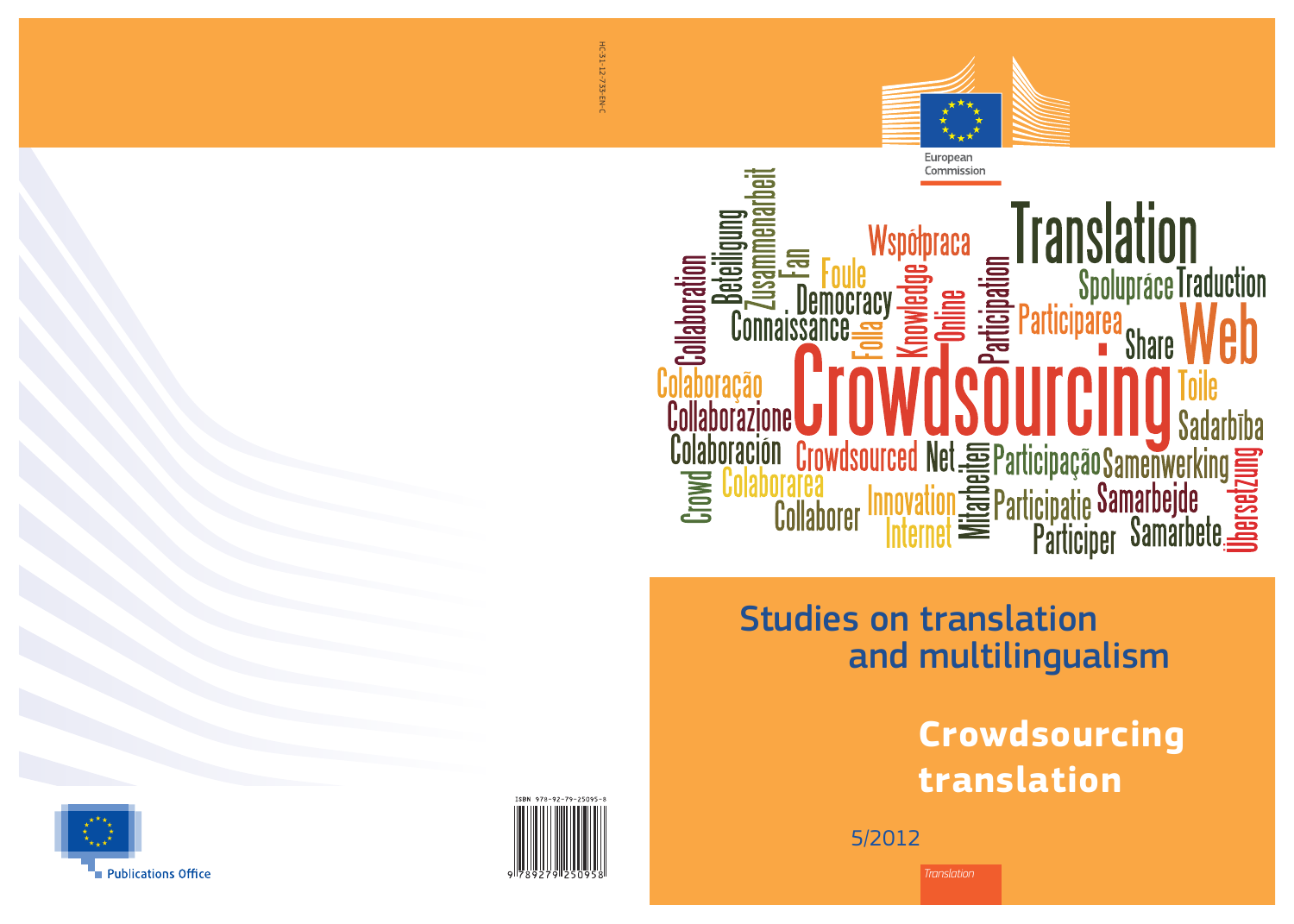More information on the European Union is available on the Internet (http://europa.eu).

Cataloguing data can be found at the end of this publication.

Luxembourg: Publications Office of the European Union, 2012

Manuscript completed in January 2012

ISBN 978-92-79-25095-8 doi: 10.2782/64042

© European Union, 2012 Reproduction is authorised provided the source is acknowledged.

Printed in Belgium

PRINTED ON CHLORINE-FREE BLEACHED PAPER

Europe Direct is a service to help you find answers to your questions about the European Union.

> Freephone number (\*): **00 800 6 7 8 9 10 11**

(\*) Certain mobile telephone operators do not allow access to 00 800 numbers or these calls may be billed.

## **HOW TO OBTAIN EU PUBLICATIONS**

#### **Free publications:**

• at the European Union's representations or delegations. You can obtain their

- via EU Bookshop (http://bookshop.europa.eu);
- contact details on the Internet (http://ec.europa.eu) or by sending a fax to +352 2929-42758.

#### **Priced publications:**

• via EU Bookshop (http://bookshop.europa.eu).

**Priced subscriptions (e.g. annual series of the** *Official Journal of the European Union* **and reports of cases before the Court of Justice of the European Union):** 

• via one of the sales agents of the Publications Office of the European Union (http://publications.europa.eu/others/agents/index\_en.htm).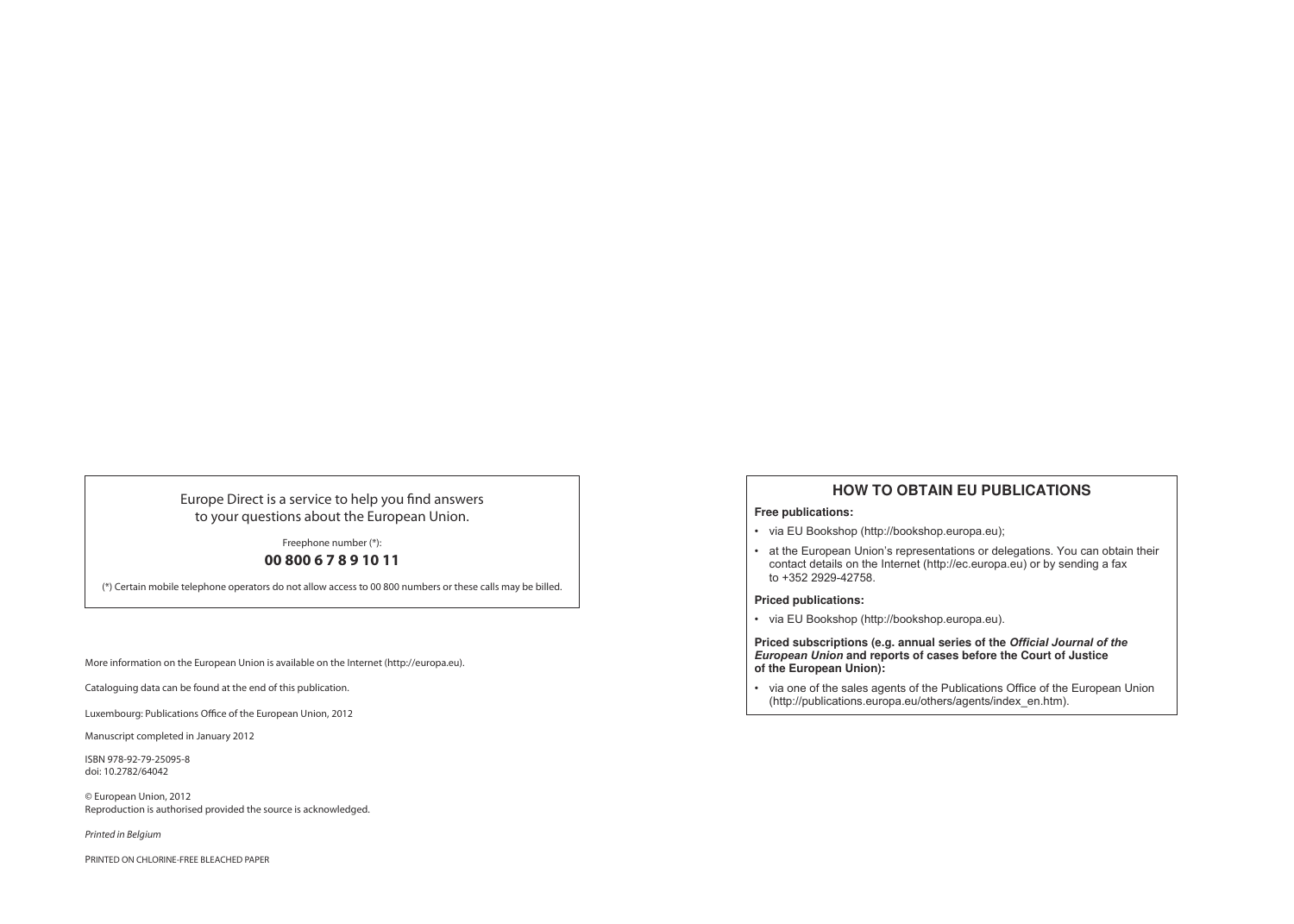# **CROW DSOURCI NG TRANSLATI ON**

May 2012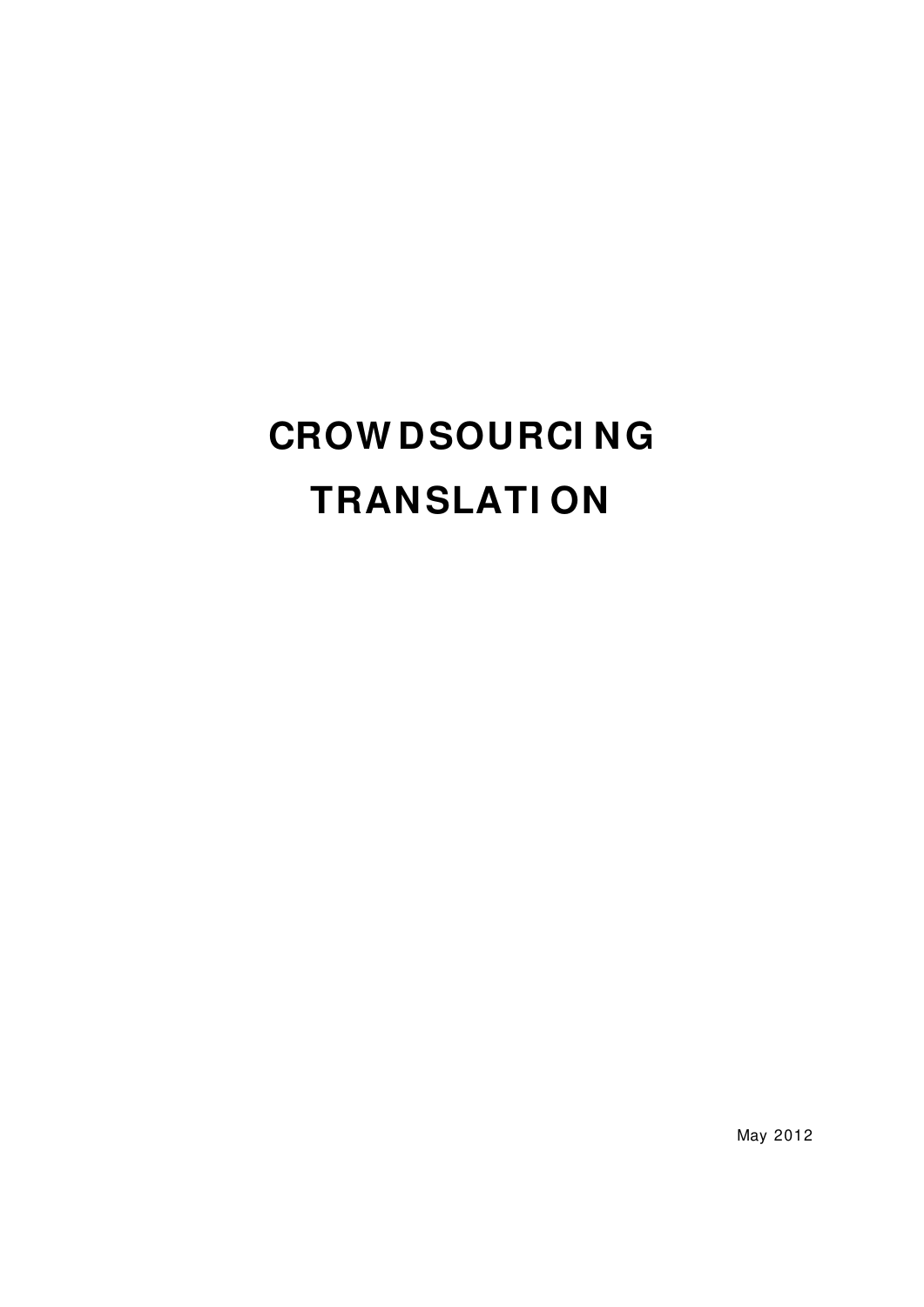The present paper does not represent a final position of the Commission; its only purpose is to encourage discussion on the topics covered.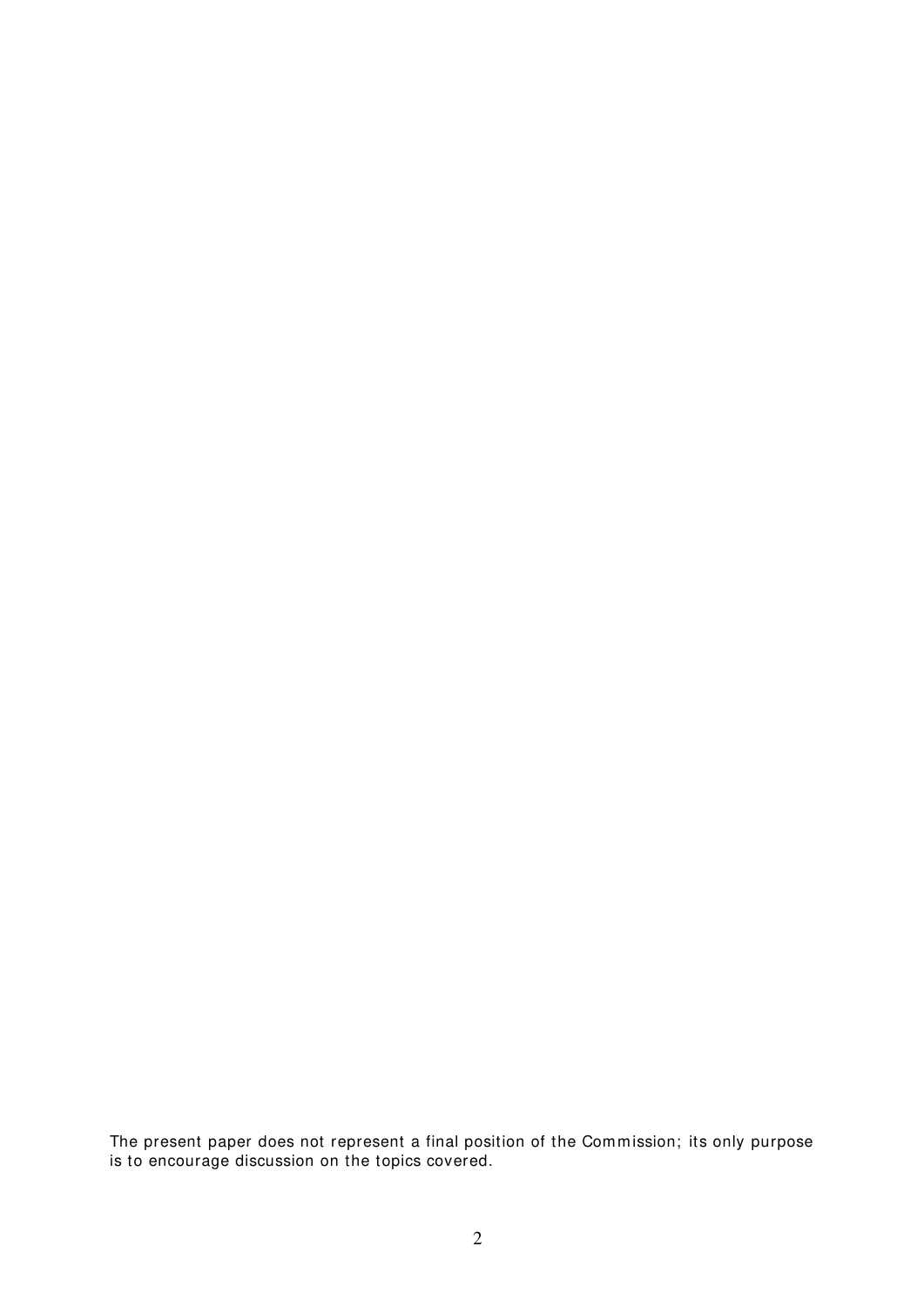## Table of contents

| $\mathbf{1}$   |                                                                                                                   |  |
|----------------|-------------------------------------------------------------------------------------------------------------------|--|
| $\overline{2}$ | 2.1<br>2.2<br>2.2.1<br>2.2.2<br>2.2.3<br>2.2.4                                                                    |  |
| 3              | 3.1<br>3.1.1<br>3.1.2<br>3.1.3<br>3.1.4<br>3.1.4.1<br>3.1.4.2<br>3.1.4.3<br>3.2<br>3.2.1<br>3.2.2<br>3.2.3<br>3.3 |  |
| 4              |                                                                                                                   |  |
| 5              |                                                                                                                   |  |
| 6              |                                                                                                                   |  |
|                |                                                                                                                   |  |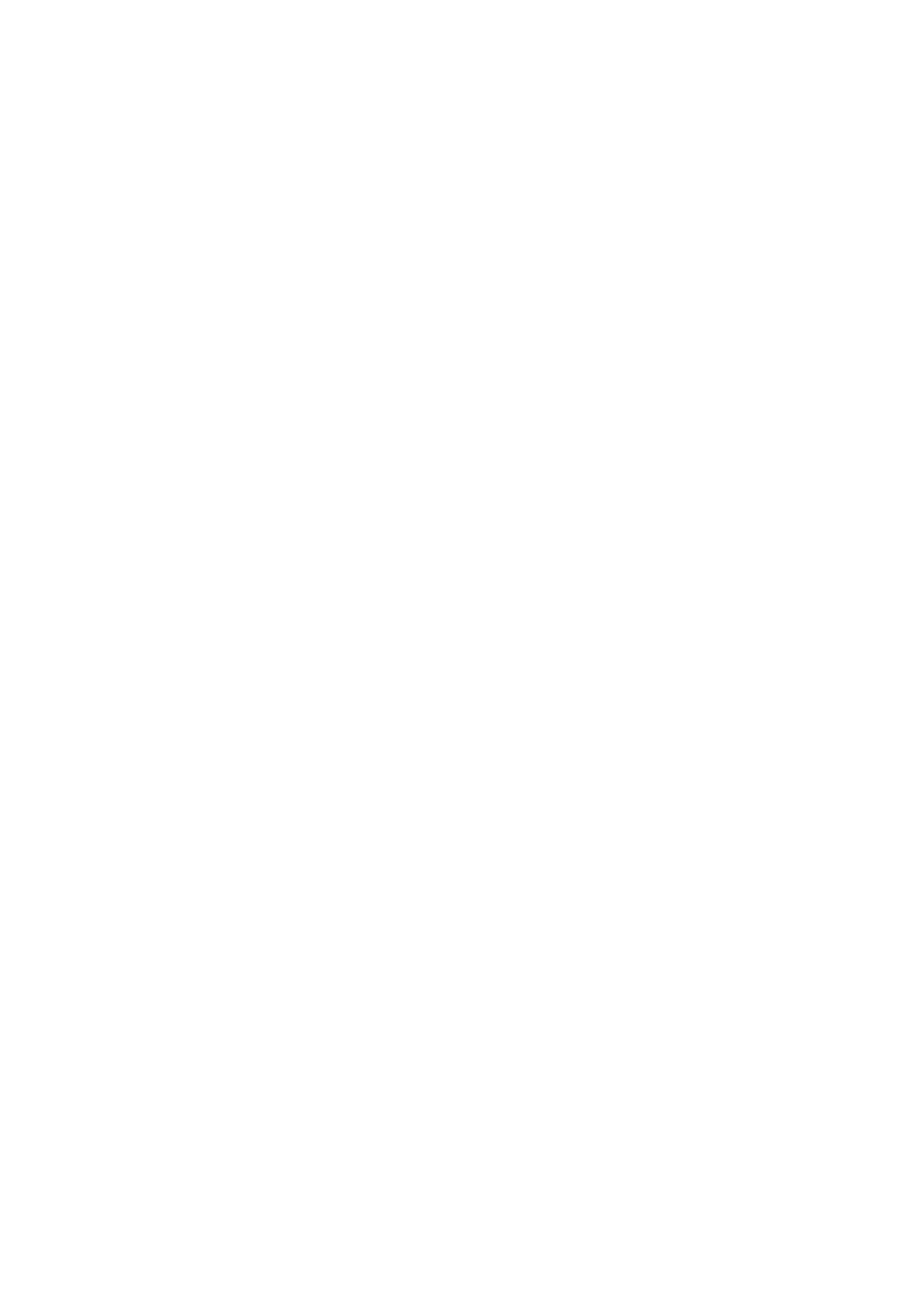## <span id="page-6-0"></span>**1 I NTRODUCTI ON**

The advent of the Internet and its rash development in the past few decades have revolutionised our habits and patterns of behaviour. It offers huge opportunities for communication or access to information, but is often blamed for disrupting human relations. We all — and especially young people — spend more and more hours in front of the screen. An increasing number of tasks, which in the past involved direct human contacts, are now performed through a machine - from carrying out banking transactions or buying plane tickets, to playing interactive games with people living thousands of kilometres away, or even donating money for a worthy cause.

However, new forms of communication are emerging thanks to the Web, notably the Web 2.0 — web applications that facilitate participatory information sharing, interaction and collaboration among users and creation of user-generated content, like social networks, blogs, and wikis. Among these applications, crowdsourcing deserves great attention. The term crowdsourcing was created at the end of the 1990s to indicate a new way of getting work done, by involving the 'crowd'. It is constantly gaining ground and has by now penetrated a wide range of highly diversified areas. And yet, it remains for many an obscure concept. What does crowdsourcing exactly mean and what does it imply, notably in translation where it has lately become a hot topic?

The idea behind crowdsourcing is that 'the many' are smarter and make better choices than 'the few', and that the 'crowd' has a huge potential for which they often find no outlet. There are more and more people who have knowledge and com petences but do not have the chance to use them in their professional lives. Now, crowdsourcing offers them the opportunity to pursue their interests at amateur level. And indeed, its growing popularity shows that many are willing to provide their skills, time and energy without expecting any financial compensation in return; the possibility of cultivating their interests and passions, and the appreciation and recognition they get for their work are sufficient rewards.

Secondly, the explosion of content to be processed and tasks to be carried out is not m atched by a sim ilar increase in resources, which, on the contrary, seem set to decrease as a result of the current economic crisis. According to its supporters, crowdsourcing is the way out of this impasse because it taps a huge reservoir of skills and competences which would be lost otherwise and, in this way, it helps to match needs and resources. The challenge is how to harness and channel the wisdom of the crowd.

On the other hand, opponents of this evolution warn that not all that glitters is gold and urge not to underestim ate the risks inherent in this approach: the risk that businesses exploit free labour to increase their profits, that qualified professionals are deprived of their source of revenue because they cannot stand the com petition of the crowd and, last but not least, that quality standards decline when tasks are carried out by unqualified am ateurs without any control. Furtherm ore, worries are voiced about the impact of this new approach on society and our way of living m ore in general, with boundaries between working and leisure time becoming blurred and crowdsourcers spending too many hours on these activities at the expense of their fam ily or social lives.

This phenom enon has penetrated very diverse fields, ranging from photography to m arketing and from science to the non-profit sector — notably citizen journalism and hum anitarian projects — and new applications appear all the tim e. Regardless of the kind of projects it is applied to, however, the characterising features of crowdsourcing tend to be the same: resorting to the crowd to get a work done more rapidly by a large number of people who dispose of the relevant skills and knowledge but would not be reachable otherwise; tapping into a wider reservoir which often helps to come up with more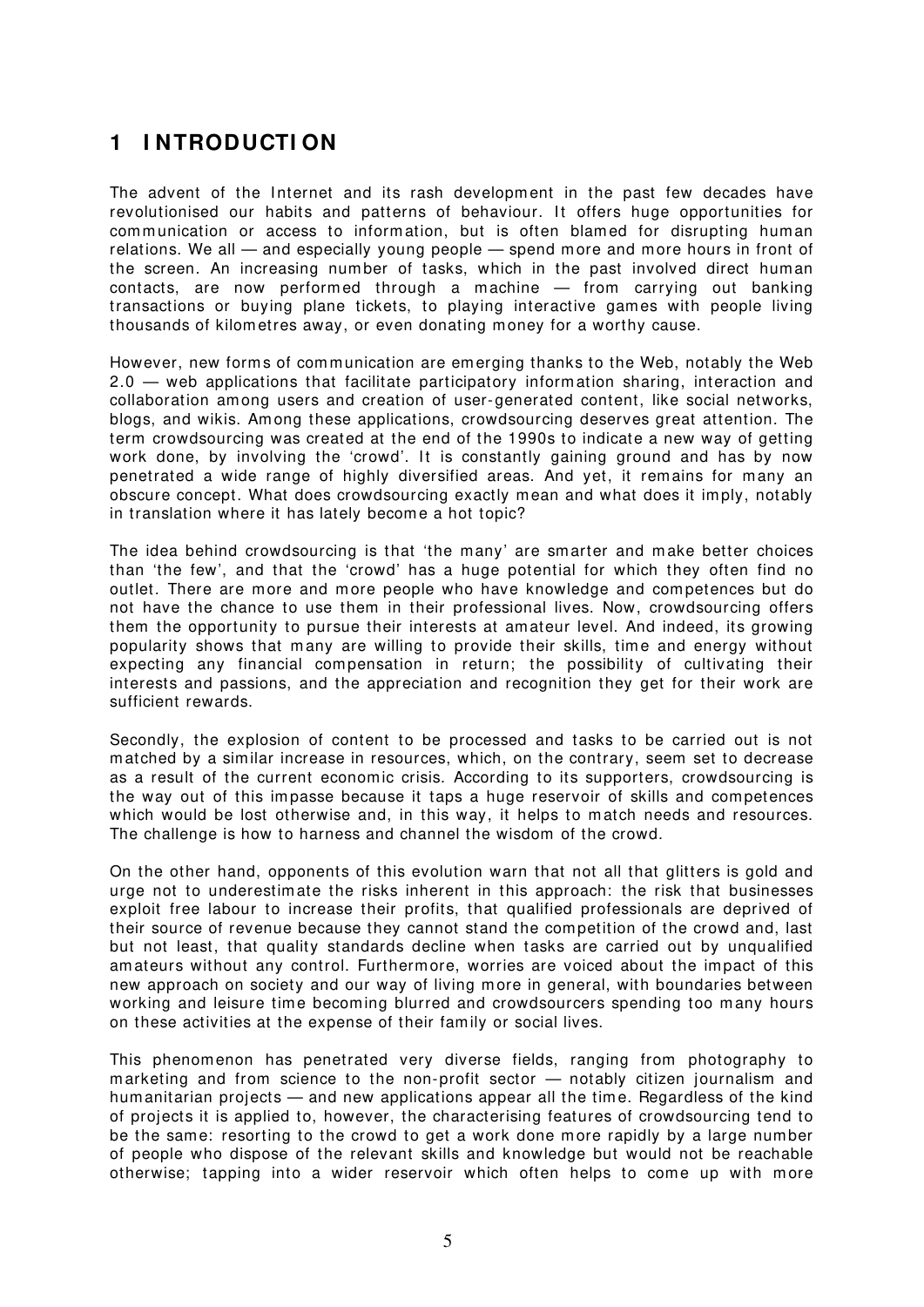efficient and creative responses; creating a strong bond am ong all those involved, who perceive themselves as a community sharing interests and objectives and are willing to work collaboratively towards a common goal.

Am ong the areas affected by this new way of doing things, translation is worth mentioning. Crowdsourcing is radically transform ing translation as we have known it up to now. New applications are appearing every day and all those involved in this activity are faced with new challenges in order to adapt to and keep pace with these evolutions.

As happens in other areas, in translation crowdsourcing is raising not only interest and enthusiasm, but also harsh criticism and serious worries, notably about the adverse effects it has on the prospects and status of professional translators. Gloomy scenarios are sketched according to which the very survival of the category would be at stake, while amateurs dump the prices on the market without being able to guarantee high quality standards.

However, crowdsourcing appears to be well established in our society and set to stay. For this reason it is necessary to try and look into its features and its impacts in detail and with an open mind. This is the objective of this study, which aims at exploring crowdsourcing in translation, but also at a m ore general level, to better understand the context where it has developed.

In this perspective, the first part of the study is devoted to an overview of crowdsourcing in general, identifying its basic features, to see how it started, in which areas it is most successfully em ployed and how we can expect it to develop in the future, which risks it entails, but also which opportunities it opens up.

The second part of the study focuses more specifically on the applications of this new approach in translation. Following the same lines as the first part, it starts with an overview of the main areas of translation where it is em ployed, without forgetting applications which do not deal purely with translation, but are somehow related to it and to languages in general. The objective is to see how the features already identified for other applications of crowdsourcing apply to crowdsourced translation as well, but also to identify the elem ents which are specific to this area.

The changes brought about by this new and highly innovative way of working concern all facets of translation. Crowdsourcing does not affect m erely the practice of translation, but has an impact also on the theories of translation and on the way this activity is perceived. In particular, since it involves a large number of people in an activity usually regarded as quite invisible, it may help promote its recognition and visibility, and raise interest about it and about the importance of multilingualism in general. Last but not least, as is happening in other fields where crowdsourcing is taking ground, by transforming the way in which work is performed, it will inevitably affect the professional prospects of translators. However, this does not necessarily mean that it will jeopardise the very survival of this category, as some fear, but obliges translators to face the challenge and take on board the positive aspects of these changes in order to im prove the effectiveness and efficiency of their work and of the services they offer to their customers.

Finally, international organisations should not be forgotten. They are often regarded as som ething apart. Though they work according to specific rules and procedures and to fulfil specific needs, however, they do not exist in isolation. Therefore, they too must confront and come to terms with developments occurring in society at large — and crowdsourcing is one of these. With all caveats, there are certainly lessons a large translation service like the European Commission's Directorate-General for Translation can learn from these developments in order to m ake its workflow more efficient and to better involve its staff, promoting collaboration and stimulating exchanges among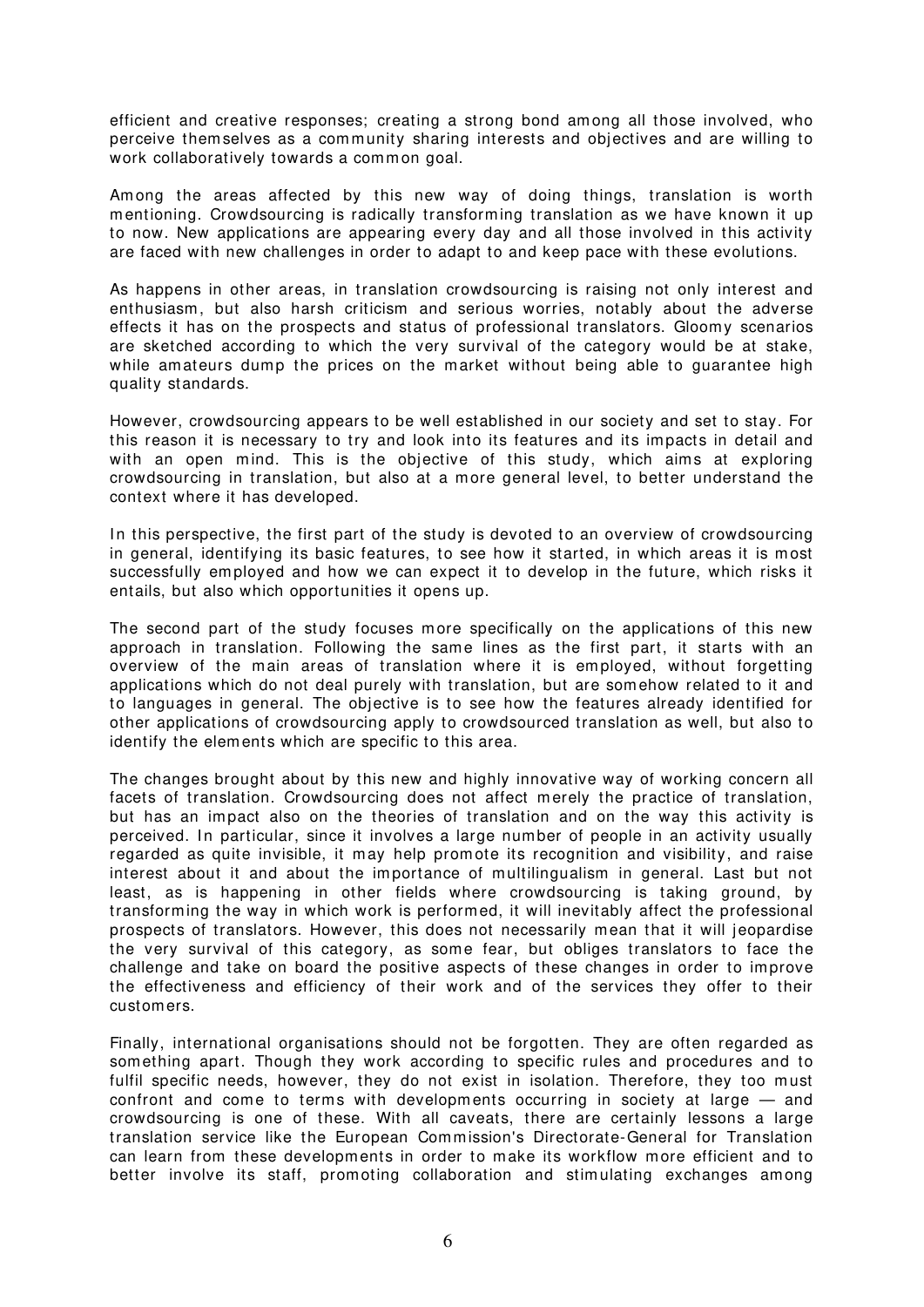translators. And indeed, though — like similar institutions — it tends to be more rigid and to react to changes more cautiously, something is changing at that level too. More collaborative ways of working are now being promoted and voices are being heard inside the European Commission's translation service spurring it to accept these changes, learn from them and introduce innovative approaches, both to help the staff and convey the EU political message to the public more effectively.

There is, by now, large agreement at all levels — am ateurs, non profit, businesses and also institutional organisations — that crowdsourcing is not a transient phenomenon; it is a reality we have to come to terms with. It offers great opportunities but it also entails serious risks and both sides of the same coin must be carefully taken into account without prejudices or easy optimism. In order to promote the practice and status of translation, which plays an essential role for the advancement of society, it is vital to master these developm ents and steer them for the benefit of the professionals and also of the citizens at large.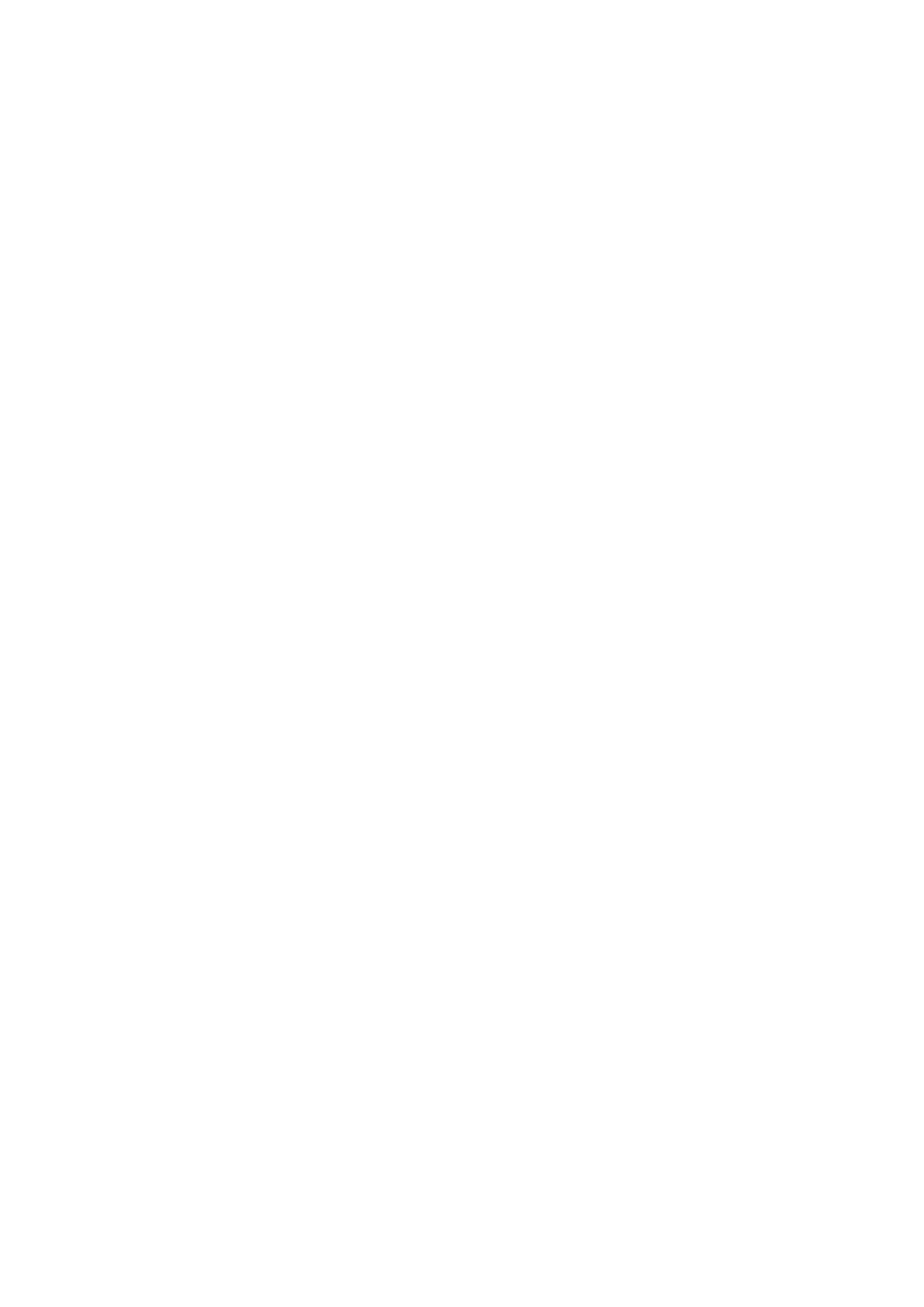# <span id="page-10-0"></span>**2 CROW DSOURCI NG: W HAT I S I T ABOUT?**

#### <span id="page-10-1"></span>**2 .1 A definition**

 $\overline{a}$ 

In order to better understand what we mean by 'crowdsourcing' and to outline its scope more precisely, the first step is to define the peculiar features of this rather elusive concept.

The term 'crowdsourcing' was coined by Jeff Howe as a portm anteau of 'crowd' and 'outsourcing' in 2006. He used it for the first time in his Wired magazine article 'The Rise of Crowdsourcing'. As he recalls in the best-selling work he devoted to this topic a few years later, Crowdsourcing,  $^1$  $^1$  he came up with this term to define a new phenomenon which, in his view, would revolutionise a wide range of fields, and primarily the way of doing business as we know it. Howe argues that, thanks to the technological advances which have made cheap consumer electronics an everyday reality, the gap between professionals and am ateurs has shrunk, allowing com panies to take advantage of the talent of the public. This, in Howe's words, 'is not outsourcing; it's crowd-sourcing'.

More and more often, however, crowdsourcing strategies are applied outside, or even in conflict with, the business world in areas as varied as software development, humanitarian aid or the audiovisual sector. For this reason, the definition proposed by Henk van Ess in September 2010 might be a better starting point for understanding the various facets of this phenomenon: 'Crowdsourcing is channelling the experts' desire to solve a problem and then freely sharing the answer with everyone'.<sup>[2](#page-10-3)</sup>

And yet, if we forget about the word, and look instead at the concept behind it, crowdsourcing, which relies on the work of amateurs, is nothing revolutionary. The work of am ateurs has always been essential for the advancement of science and culture. Until the 19<sup>th</sup> century, many scientific activities were left to passionate amateurs from the upper classes, notably the aristocracy, who could afford to devote their m eans and time to intellectual activities without seeking any economic reward. Indeed, while the pursuit of m oney through labour was despised by the aristocracy, who considered it as strictly confined to the lower classes, the pursuit of knowledge for its own sake was held in high esteem, and it was necessarily their prerogative.

Besides focusing on the figure of the amateur  $-$  i.e. the non-professional  $-$  these definitions of crowdsourcing emphasise the role of the community. By working as a community, amateurs make a distributed problem-solving and production model possible. The idea underlying this approach is that 'the many are smarter than the few' and that 'groups are often smarter than the smartest people in them'. $^3$  $^3$  This is the argum ent developed by James Surowiecki in his bestseller The Wisdom of Crowds.

To support his assum ption, he starts by recalling an anecdote about the British scientist Francis Galton. In 1906, while visiting a county fair, Galton came across a contest where the public were invited to guess the weight of an ox. Attracted by the prospect of winning a prize, over 800 people tried their luck. Not one guess was right but, by exam ining the m ean of the guesses of the individual participants, Galton made an interesting discovery: the average of all the guesses was 1 pound less than the actual weight of the ox.

<span id="page-10-2"></span><sup>&</sup>lt;sup>1</sup> Jeff Howe. 2008. Crowdsourcing, Why the power of the crowd is driving the future of business. New York: Crown Publishing Group.

<span id="page-10-4"></span><span id="page-10-3"></span><sup>&</sup>lt;sup>2</sup> Henk van Ess. Crowdsourcing: how to find a crowd (Presented at ARD/ZDF Academy in Germany on 17 September 2010) [http: / / www.slideshare.net/ searchbistro/ harvesting-knowledge-how-to-crowdsource-in-2010.](http://www.slideshare.net/searchbistro/harvesting-knowledge-how-to-crowdsource-in-2010) <sup>3</sup> James Surowiecki. 2004. The Wisdom of Crowds. London: Abacus, p. XIII.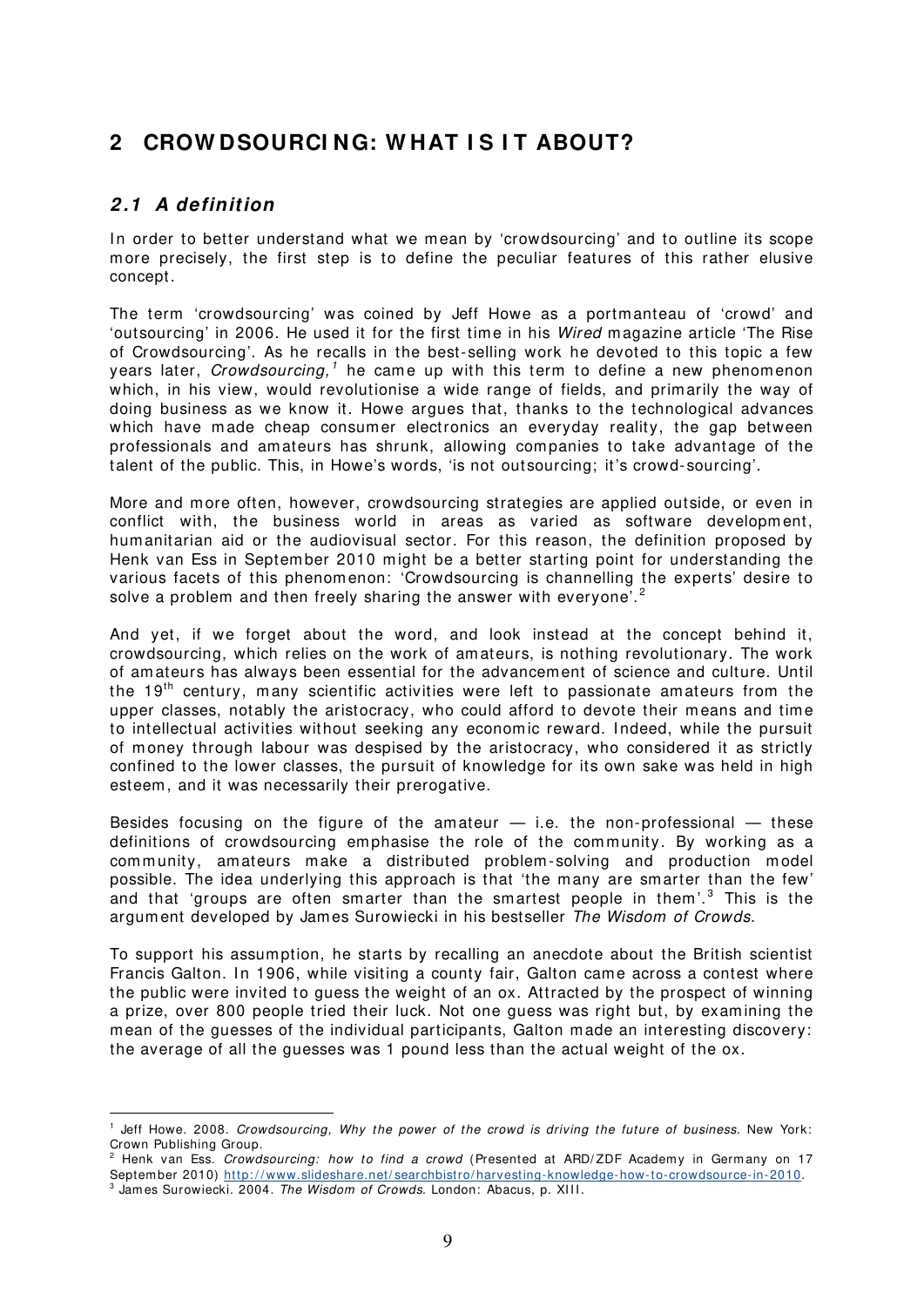The story is related by Surowiecki to support the assumption underlying his book, i.e. that a crowd can be much smarter than any one of its members, even if  $-$  or especially when - they are not working together: 'under the right circumstances, groups are rem arkably intelligent, often sm arter than the smartest people in them. Groups do not need to be dominated by exceptionally intelligent people in order to be smart. Even if m ost of the people within a group are not especially well-inform ed or rational, it can still reach a collectively wise decision' (p. XIII).

The anecdote also shows that contests to solve specific problems, open to anybody wanting to participate — which have become one of the m ost typical tools of present-day  $c$ rowdsourcing  $-$  are not something radically new either. The literature mentions contests very similar to the present ones dating back as early as the  $18<sup>th</sup>$  century. In 1706, the British Government launched the Longitude Prize (which is usually regarded as the first exam ple of this kind) to devise a simple method to determine a ship's longitude. Though the crowd could not solve the problem and the m ajor prize was never awarded, smaller prizes were offered to reward significant contributions and support relevant work.

By the 19<sup>th</sup> century, through the rise of the middle classes — who drew their wealth from paid labour and imposed a radical change in attitude towards living through earning and the development of universities as the m ain centres for research, a class of professional researchers emerged, which guaranteed more rigorous methodologies and fostered merit and specialisation. As a result, amateurism started to decline and lost its prestige.

Crowdsourcing can be seen as reversing this trend and making am ateurism fashionable once again, though in a completely changed context and with radically different features, which reflect the social and economic conditions prevailing in our society:

- 1. Over-education of the middle classes. The second half of the  $20<sup>th</sup>$  century saw a dramatic increase in the number of university graduates. However, not all of them and this is becoming ever truer as a result of the current economic crisis — manage to find em ploym ent in their field of specialisation and put what they have learnt to use. Crowdsourcing offers them an outlet for their talents and interests.
- 2. Technological development. The IT revolution has made it easier to tap this human capital regardless of geographical distribution. Easy and cheap access to technological tools allowing information to be transmitted quickly, no matter where the people involved are located, is a precondition for crowdsourcing to flourish. An eloquent example is 'citizen journalism', where the work of amateurs communicating through the I nternet allows an almost instantaneous flow of information worldwide.
- 3. The emergence of the open software movement, whose offspring includes major products like the Linux operating system , but also the free encyclopaedia Wikipedia. The effort to develop 100% free computer operating systems software was initiated by com puter scientist Richard Stallman at the beginning of the 1980s as a reaction to the excessive power and stifling control of the big corporations, first and foremost Microsoft. To guarantee that no com pany would appropriate and im pose copyright on his free software, he launched the GPU General Public License (GPL), which specifies that everything that is released under it is freely available and can be freely distributed and incorporated. This also applies to any software or product incorporating material released under the GPL.
- 4. Thanks to all these factors, well organised and enthusiastic communities have em erged, based on affinities only. These new comm unities are not subject to the constraints proper to traditional communities, notably physical proximity. Nowadays this is no longer necessary. A common interest and goal, on the one hand, and easily available and cheap technological tools, on the other, are enough to integrate a very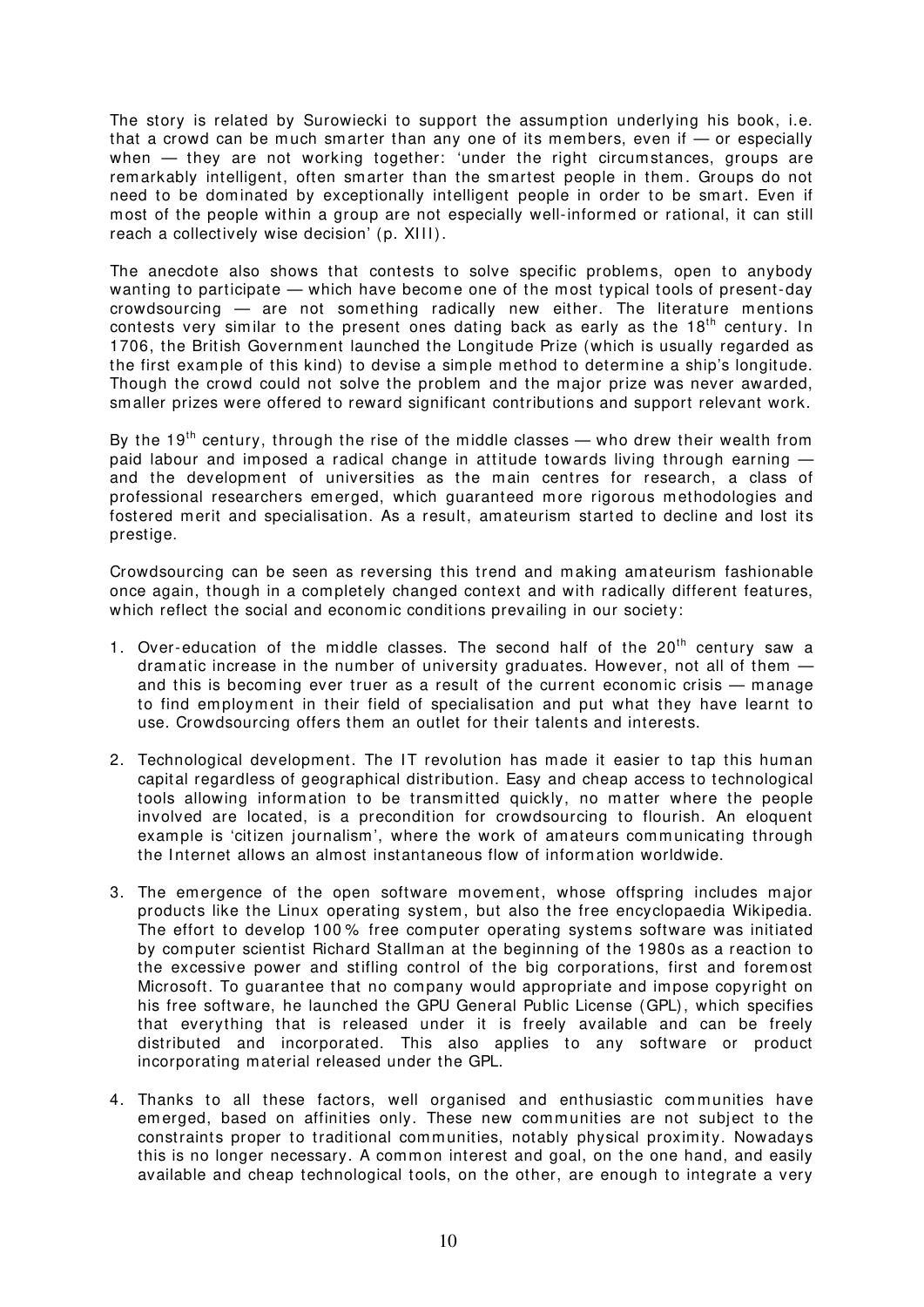These new on-line communities share a number of features which set them apart from any other type of community and differentiate this new form of amateurism from the traditional one:

- 1 The communities are radically democratic. While in the past am ateurism was the prerogative of the wealthy and leisured classes, nowadays it is open to everyone. Indeed, through crowdsourcing everybody has the opportunity to share their knowledge and talents, while devoting time and energy to tasks they are interested in and which would be out of their reach in a traditional environment.
- 2 In these communities, motivation and personal involvement are the main drivers, which is not always the case in professional contexts.
- 3 Since the communities are not paid, or receive only a token payment, for their efforts, they are completely free to choose their topics and tasks. Recognition and respect being their main reward, it is much more difficult, if not impossible, for the econom ic powers to control and impose something on them.
- 4 Through crowdsourcing a new way of working is emerging, widely based on collaboration, self-initiative and peer reviewing, where the exchanges am ong the members of the community become a further binding force. Since the objective is to tap the largest possible capital of skills and com petences, tasks are broken up into small chunks which require a limited amount of time to be completed. This makes it possible to further widen the number of potential contributors and involve people who may have brilliant ideas but very little time to spare for their passions. It also increases the chances of coming up with better solutions in a much shorter time.
- 5 Finally, a striking difference between crowd-sourcing and traditional problem-solving approaches is that solutions are often devised by non-experts in the specific field, thus further expanding the reservoir of potential solvers. This is one of the elem ents which make crowdsourcing appealing to large corporations, which increasingly turn to this method even when they have highly qualified experts in-house. Through crowdsourcing they can reach a very diverse group of potential solvers, who approach problems with a fresh mind, from a different perspective and, as a result, often come up with more creative solutions.

The growing success of crowdsourcing for the solution of business problems should not overshadow other applications. In the natural sciences, for example, crowdsourcing has proved a very effective way of collecting extensive raw data, and in journalism the posts of amateur bloggers are sometimes the first source of information on events which professional journalists are prevented from attending or cannot cover as rapidly.

In this respect too, crowdsourcing is increasingly seen as a powerful political tool prom oting dem ocracy, because it can boast the freedom that traditional m edia do not enjoy. The recent upheavals in the Middle East have shown the impact of bloggers on the coverage of these events as they leak across borders information which the regimes in power were trying to stifle. Simple and widely available technological tools, a simple sm artphone, were enough to show the whole world shocking images which an experienced news photographer with professional equipment may not have been in a position to catch and circulate.

The Internet and the social media have proved essential to help the crowd organise the revolutions, allow their supporters to communicate quickly and freely, transmit their m essage to the world and gain international support, showing the violence and sufferings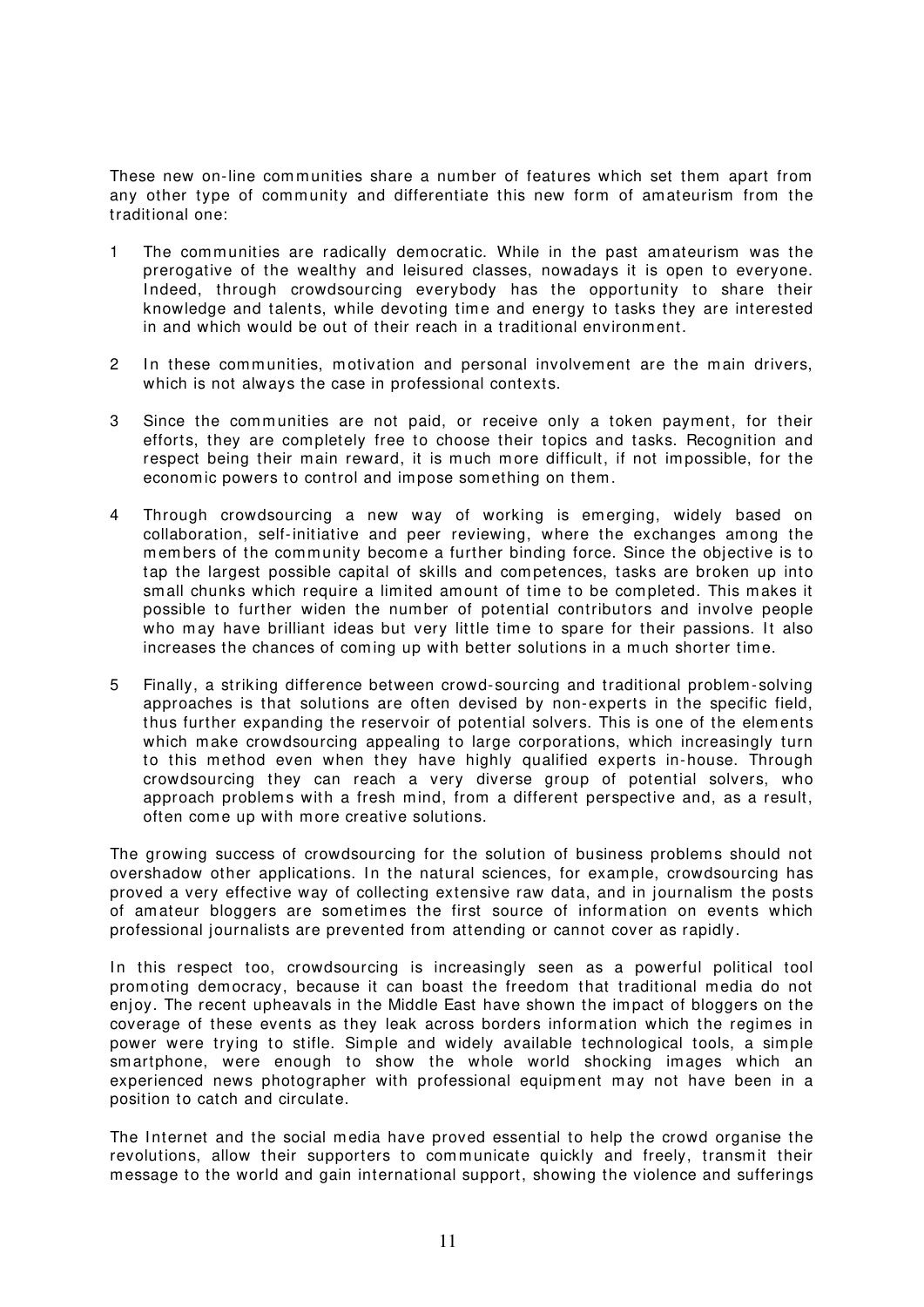the citizens had to endure. The decision taken by the Egyptian Governm ent at the beginning of the turmoil in January 2011 first to block social media like Facebook and Twitter, and then to black out the Internet, thus isolating the country from the rest of the world, clearly shows the role of the Internet in the unfolding of the revolution, but also the authorities' awareness of its im pact. And precisely because the Egyptian revolution was also a digital one, the imprisonment and trial of numerous Egyptian bloggers caused such a great stir and turned them into the very sym bols of the revolution.

#### <span id="page-13-0"></span>**2 .2 Exam ples**

On the previous pages we have tried to draw a general picture of crowdsourcing in its present form, and identify the elements which, broadly speaking, are common to all its applications. A closer look at a few successful cases of crowdsourcing will show m ore clearly how it works in specific cases and which traits it acquires in different contexts. These examples cover a wide spectrum, from open-source software, notably Linux, through Wikipedia and citizen journalism , to business applications and 'crowd-funding', i.e. crowd-sourced financing.

#### <span id="page-13-1"></span>**2 .2 .1 Linux**

The open-source software movement is one of the most conspicuous examples of the deep im pact crowd-sourcing can m ake when it is supported by a well-organised and motivated community, and Linux, the open-source computer operating system, is without doubt one of the most impressive success stories in this respect.

Linux was created in 1991 by the Norwegian hacker Linus Torvalds as a free version of the Unix operating system. Torvalds publicly released the source code of his system and attached an on-line message asking for assistance, additions or comments. And, indeed, about half of the first users who downloaded the system, proposed improvements to it. In the meantime this has become standard practice. Over the past 20 years, thousands of programmers have contributed, fixing minor or major bugs and making the system ever more reliable and efficient.

Torvalds built on the model of Unix — which grew out of small discrete programs and later allowed hundreds of programmers to work together in a totally decentralised way on individual problem ,- as well as on Richard Stallman's fight against the software industry, which started at the beginning of the 1980s when, mainly as a result of the introduction of personal computers, big corporations were starting to seize the market and replace the original programmer culture, marked by competitive but also cooperative interactions am ong program mers, and open access to inform ation.

Operating under Stallm an's General Public Licence, Linux m anaged to guarantee that no single company can appropriate it; improvements can be introduced by the whole community and, whenever a problem arises, it remains there until somebody solves it. I t may seem a somewhat awkward method, but, since people work on what they are interested in  $-$  and the efficiency of the operating systems they use is a case in point  $-$ , up to now this working m ethod has proved efficient and has made Linux a m ajor com petitor of Microsoft.

Nowadays, it powers all kinds of electronic devices, and is chosen not only by private users and politically minded programmers, but even by institutions. For example, the Indian Government recently proposed to adopt Linux and open-source software in its egovernance projects.

Big corporations are starting to be attracted to this model too. I ts efficiency has induced com m ercial com panies like I BM, Microsoft and Sym antec to acknowledge its success and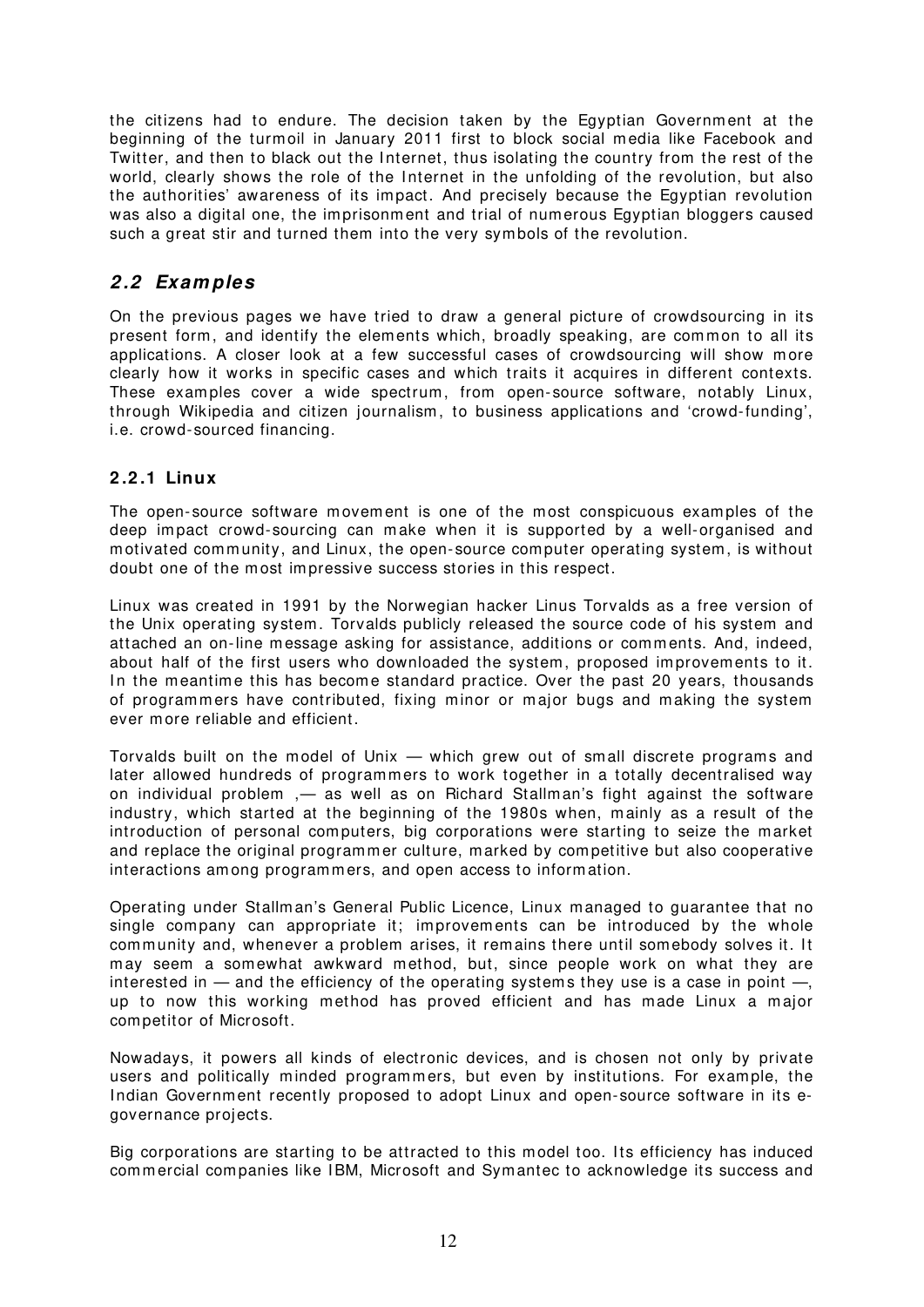relent somewhat their insistence on keeping their source codes secret in order to take advantage of the opportunities offered by crowdsourcing. They have realised that what they risk losing by making their data accessible is more than offset by the value of the inputs and suggestions they get from expert users. In a nutshell, what attracts these companies is not the egalitarian and democratic outlook of the open-source movement, but the possibility it offers of tapping a huge capital of creativity and skills, thus improving efficiency and reducing costs.

Linux shows all the features which have been identified as characterising modern crowdsourcing: it is decentralised, it relies on the free involvement of users, and it is dem ocratic. It has succeeded in triggering a virtuous circle, where the better and friendlier it becomes, the more people use it, and the more people use it and improve it, the better it becomes. All this makes it probably the most striking success of the opensource software movement, but it is by no means the only one.

The success of Linux has drawn attention to the open-source software model in general. In its wake, several platforms hosting open-source projects have burgeoned. A pioneering example is Sourceforge, which aims to 'create the leading resource for open source software development and distribution' thriving on community collaboration, and, according to their own data, provides tools to 3.4 million developers to create powerful software in over 32[4](#page-14-1) 000 projects.<sup>4</sup>

#### <span id="page-14-0"></span>**2 .2 .2 W ikipedia**

Wikipedia is another striking example of crowdsourcing, probably the one with the biggest impact on the daily lives of the largest number of people. In spite of the criticism it attracts, it has become an indispensable resource for millions of people, many of whom m ay not even be aware that what they are using is crowdsourcing. The name 'Wikipedia' is a portmanteau word of 'wiki' — a Hawaiian word meaning fast, which was adopted to designate a technology for creating websites collaboratively — and 'encyclopaedia'.

The website was launched following the limited success of the first on-line encyclopaedia, Nupedia, which was still designed along traditional lines with articles being written and formally reviewed by experts in the relevant fields. In 2001, Jimmy Wales and Larry Sanger, the creators of Nupedia, decided to launch Wikipedia as a complementary site where the community could make suggestions and propose content to be fed into Nupedia. Experts were anything but enthralled, whereas the general public responded enthusiastically.

Wikipedia grew out of the same climate as Linux. Like its precursor Nupedia, it was created under Richard Stallman's GNU Free Docum entation Licence, which allows users to copy, distribute and modify Wikipedia text.

Wikipedia was officially launched on 15 January 2001 as an English-language project offering a neutral point of view. Other language versions were added soon after, increasing from 18 at the end of 2001 to 161 by the end of 2004, to reach 283 versions today. Wikipedia currently contains some 20 million articles (of which over 8.3 million are in English), has an estimated 365 million readers worldwide and about 100 000 regular contributors, and is ranked  $6<sup>th</sup>$  among the most popular websites in the US. It is peer reviewed, and the various language versions operate under separate administrative control, which allows them to modify their reviewing policy as they wish.

The organisation and working methods for contributors to Wikipedia are based entirely on wiki technology, which allows even a very large number of users to create and edit text on a single web page.

<span id="page-14-1"></span><sup>4</sup> [http: / / sourceforge.net/ about.](http://sourceforge.net/about)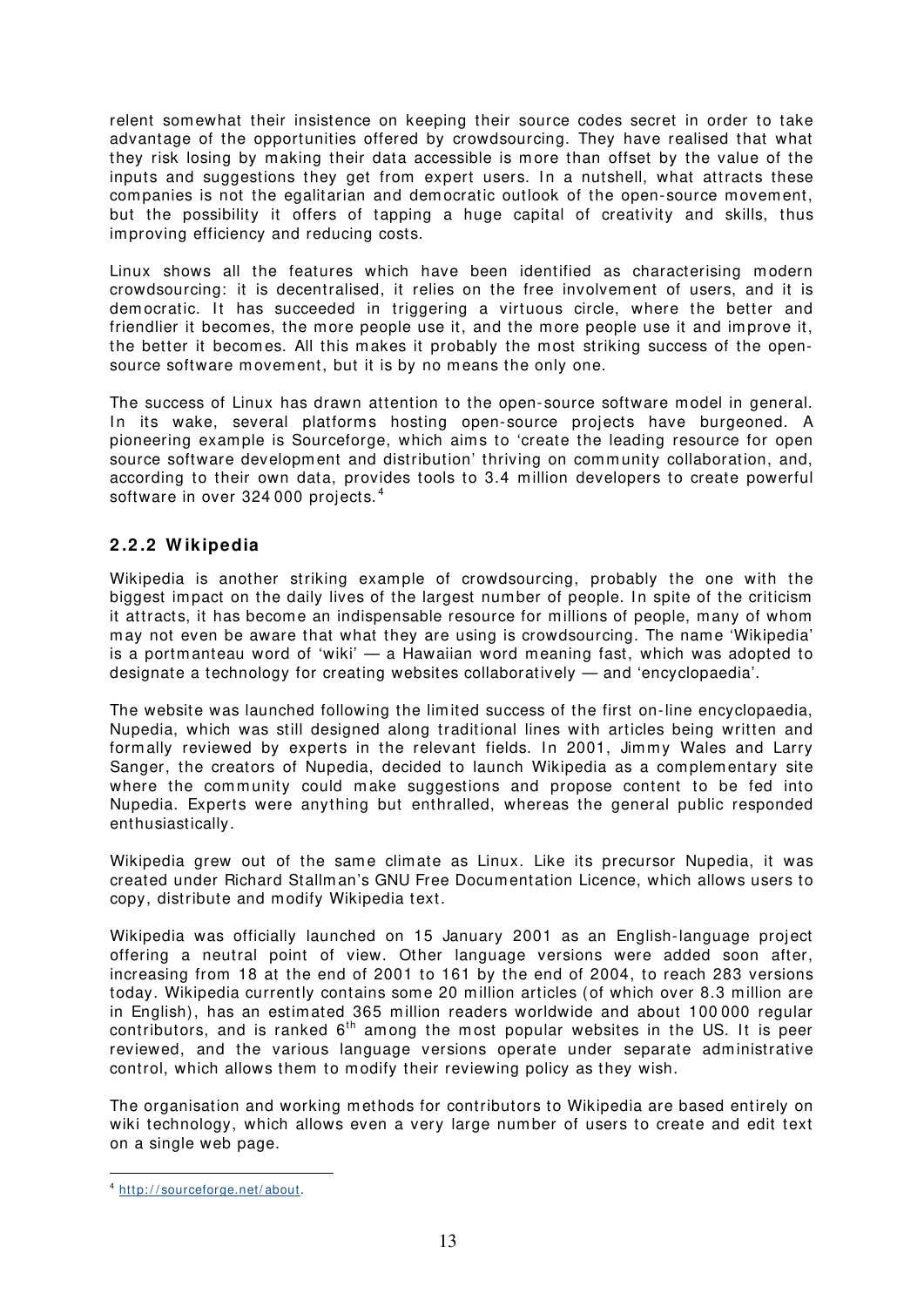Everything is peer-reviewed. Even policies and guidelines are written and revised by the Wikipedia community. All content, however, must comply with Wikipedia's five pillars:

- Wikipedia is an encyclopaedia.
- Wikipedia is written from a neutral point of view.
- Wikipedia is free content that everyone can edit, use, modify and distribute. (However, m easures are taken to ensure that copyright laws are respected and that plagiarism is avoided. Since everything is under free licence, editors are not the owners of the articles, which can be freely edited, modified and redistributed).
- Editors should interact with each other in a respectful and civil manner (conflicts are discussed on the talk page and dispute resolution indications should be followed).
- Wikipedia has no fixed rules (the principles and spirit of Wikipedia's rules matter more than their literal wording) and sometimes improving Wikipedia requires making an exception to a rule (contributors are encouraged to be bold and not afraid of making mistakes: they can always rely on the community to repair them ). [5](#page-15-1)

In spite of its enormous success, which makes it a deep-rooted element of our life, it is also the object of harsh criticism. The arguments against Wikipedia are summarised very clearly in the question that Andrew Keen asks in his best-selling work The cult of the amateur: $6$  Why should we consult Wikipedia, when we can have access to such prestigious and high-quality resources as, for example, the *Encyclopaedia Britannica*?

Because of its open structure, Wikipedia cannot guarantee the reliability and validity of its content. However, according to a report published by the journal Nature<sup>[7](#page-15-3)</sup> in 2005, Wikipedia comes close to the accuracy of the *Encyclopaedia Britannica* (a result which is contested by the latter). It is increasingly accepted as a reference tool at official, and even academic, level: an increasing number of researchers cite Wikipedia and it is mentioned even in legal textbooks and academic syllabi as a general source of reference. Many scholars admit using Wikipedia to look up definitions and descriptions of concepts, as well as encouraging students to use it as a starting point and for general information.<sup>[8](#page-15-4)</sup> Wikipedia is highly valued because, although its content is not original, it presents multiple points of view and, above all, it is always up-to-date: major events are integrated into Wikipedia within hours, something no traditional encyclopaedia, no matter how high quality it is, will ever manage to achieve.

#### <span id="page-15-0"></span>**2 .2 .3 Citizen journalism**

 $\overline{a}$ 

Rapid and efficient communications worldwide have become one of the pillars of our globalised world. Dissem inating inform ation in (almost) real tim e without hindrances and restrictions is the big challenge traditional media are not always able to take up successfully. In this context too, crowdsourcing has succeeded in filling some gaps. The developm ent of and easy access to the I nternet has had dram atic repercussions on journalism and the media as well.

Thanks to new technologies, bloggers from all over the world make their voices heard on the most diverse topics almost instantaneously. They generate an enormous mass of

<span id="page-15-1"></span><sup>&</sup>lt;sup>5</sup> http://en.wikipedia.org/wiki/Wikipedia: Five\_pillars.

<span id="page-15-2"></span><sup>&</sup>lt;sup>6</sup> Andrew Keen. 2007. The cult of the amateur. New York: Doubleday.

<span id="page-15-3"></span><sup>&</sup>lt;sup>7</sup> http://en.wikipedia.org/wiki/Wikipedia: External\_peer\_review/Nature\_December\_2005.

<span id="page-15-4"></span><sup>&</sup>lt;sup>8</sup> See, e.g. Firat Soylu, 'Academics' Views On and Uses of Wikipedia', in Gnovis, Volume IX, Issue II, Spring 2009, http://gnovisjournal.org/2009/05/13/academics-views-and-uses-wikipedia/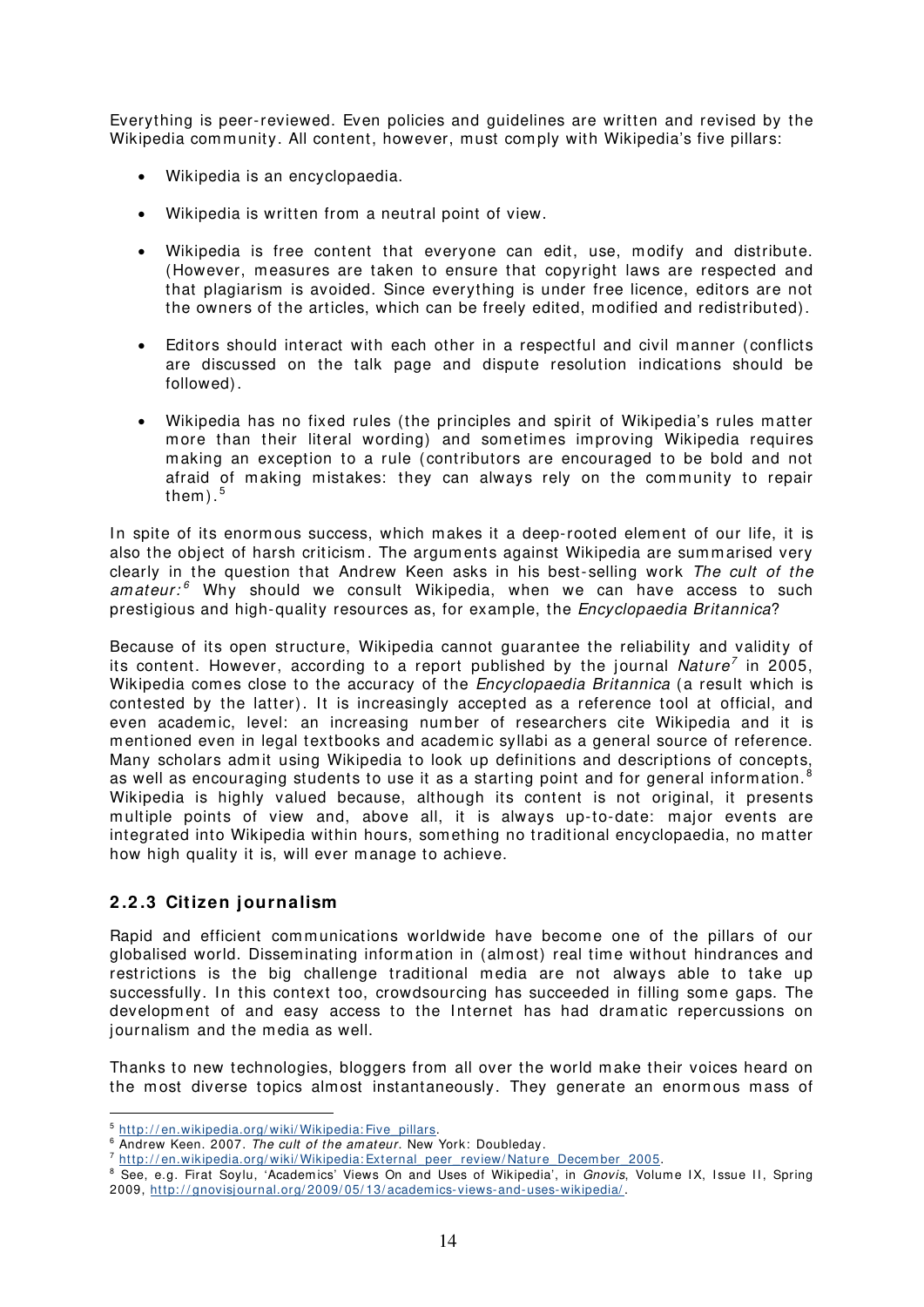information and images which flow quickly and freely, and which cannot be blocked by political powers, notably totalitarian regim es, in spite of their attem pts to extend their censorship to the Internet. In the recent past, thanks mainly to the technology of sm artphones and to very fast-reacting social media like Twitter, the coverage of protests and revolutions in totalitarian regimes has been much more comprehensive than it used to be, offering im ages and stories that the same regimes often manage to conceal from professional journalists. The immediacy of this information makes it more effective and open, with a stronger emotional im pact on wider sections of the world population.

Thousands of blogs on the broadest range of topics have drawn attention to alternative inform ation and allowed the crowd, made up of average citizens, protesters or supporters of different causes, to communicate and organise themselves through the Internet.

The very success of this channel of communication has, however, rapidly brought to light the need to structure it to some extent. A telling case is the site Global Voices, which was launched in 2005 as an experiment in new media and a multiplier to make blog entries 'usable' as a basis for news items.

As they state in the presentation of their site, 'm illions of people are blogging, podcasting, and uploading photos, videos, and inform ation across the globe, but unless you know where to look, it can be difficult to find respected and credible voices. Our international team of volunteer authors and part-time editors are active participants in the blogospheres they write about on Global Voices'. [9](#page-16-0)

While the interest of the media is normally driven by economic interest, Global Voices mainly covers geographic areas and topics not connected to economic interests and therefore normally ignored by mainstream media. The underlying idea is to take advantage of the possibilities offered by Web 2.0 to foster inclusion and participation, and to help marginalised people, particularly from developing or outlying countries, or people living in areas where censorship exerts strong pressure, to be heard using citizen media.

Based on the assumption that 'in the next century, as countries increasingly trade more in information than hard goods, the definition of proximity changes from geographic to linguistic: two countries border one another if and only if they have a language they can use in common', <sup>[10](#page-16-1)</sup> they also emphasise (as we will see in more detail later on) the role of translation to reach the widest possible number of potential contributors and readers.

The way the project is organised is quite different from traditional media, but similar to other crowdsourcing projects. Except for a small team of editors and technical staff working on a part-time basis, and being paid for their work, it relies on a large number of volunteers (over 500 bloggers and translators according to their own estimates), all operations are virtual and carried out on-line, and roles are much more flexible than in traditional m edia, with borders between the various tasks (editing, translating, localising) being som ewhat blurred.

As they state on their website, the goals of Global Voices are to:

- call attention to citizens' media.
- facilitate the emergence of new voices,
- advocate for freedom of expression.

<span id="page-16-0"></span><sup>&</sup>lt;sup>9</sup> http://globalvoicesonline.org/about/.

<span id="page-16-1"></span><sup>&</sup>lt;sup>10</sup> Clay Shirky, 1999 http://www.shirky.com/writings/language\_networks.html.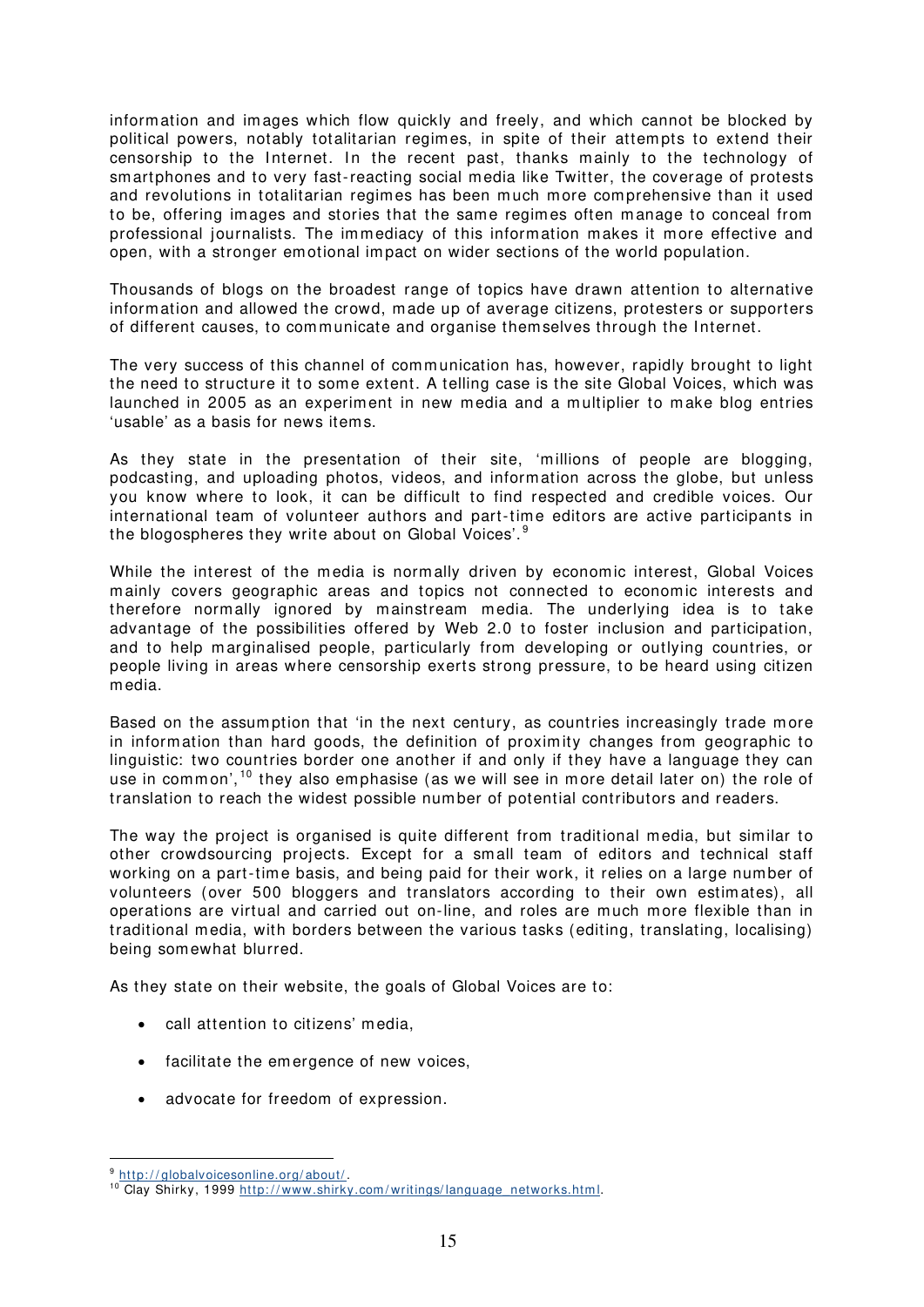Contributors blogging from regions and about topics ignored by traditional m edia are invited to contact the relevant regional editors to submit ideas or participate as translators or proof-readers.

The reliability and standard of the news they dissem inate is ensured by the experience of regional editors, who check all the news they receive. Anonym ous blogs are accepted in order to give everybody the possibility of speaking up, even people living in totalitarian countries for whom operating publicly would be too dangerous. Global Voices even proposes a guide to reduce the chances that the bloggers' identities are disclosed; at the same time, they encourage those bloggers to get in touch with the editors privately.

The case of Global Voices clearly brings to the fore the 'accretive' character of crowdsourcing (which adds to, but does not replace, traditional media). I ts aim is not to displace mainstream media but rather to draw their attention, and as a consequence that of the general public, to issues which are normally out of their scope. The quality and relevance of Global Voices' action is shown by the acceptance Global Voices has gained among professionals and the collaboration they have managed to establish with them. The links to their blogs on the websites of established mainstream media witness their success in filling existing gaps and building bridges between user-generated content and professional journalism; - for example, there are links to the Italian version of Global Voices on the site of La Stampa, one of the most reputed Italian newspapers.

#### <span id="page-17-0"></span>**2 .2 .4 Crow dsourcing for business**

All cases mentioned so far have shown how crowdsourcing has spread outside the business world, or rather as an alternative to paid activity. The open-source software movement strives to limit the power of big software companies, Wikipedia offers free knowledge to anyone having access to the I nternet, and citizen journalism aims at drawing attention to communities and groups excluded or ignored by traditional media.

However, the potential for crowdsourcing in business and the interconnections between the two are enormous, and this is what most researchers currently focus on — some of them even identify crowdsourcing exclusively with its commercial strand, reserving the term 'open-source' to the other applications.

Successful examples can be found in very different areas, ranging from design to the solution of scientific problems, from marketing campaigns to financing micro-enterprises and start-ups.

An inspiring example of the solution of scientific or business problems — which is mentioned by Jeff Howe and often relayed in contributions on this topic  $-$  is InnoCentive, a com pany created in 2001 to tap talented scientists who, for various reasons, cannot make use of their skills and knowledge in traditional ways. I nnoCentive defines itself as 'the open innovation and crowd-sourcing pioneer that enables organisations to solve their key problems by connecting them to diverse sources of innovation including employees, customers, partners, and the world's largest problem solving marketplace'.<sup>[11](#page-17-1)</sup> They post scientific challenges on their site on behalf of companies, which in most cases have inhouse research departm ents but address themselves to I nnoCentive for the solution of problems they could not solve internally. Up to now, I nnoCentive has solved in this way over 50 % of the problem s posted, through a com munity of millions of problem solvers working on a cloud-based technology platform. In this way they manage to deliver rapid solutions. The effectiveness of their problem-solving methodology has attracted both large enterprises and non-profit and government organisations, including NASA, nature.com, Procter & Gamble, Roche, Rockefeller Foundation, and The Economist. They offer the successful solvers small rewards for their efforts.

<span id="page-17-1"></span><sup>11</sup> [http: / / www.innocentive.com / about-innocentive.](http://www.innocentive.com/about-innocentive)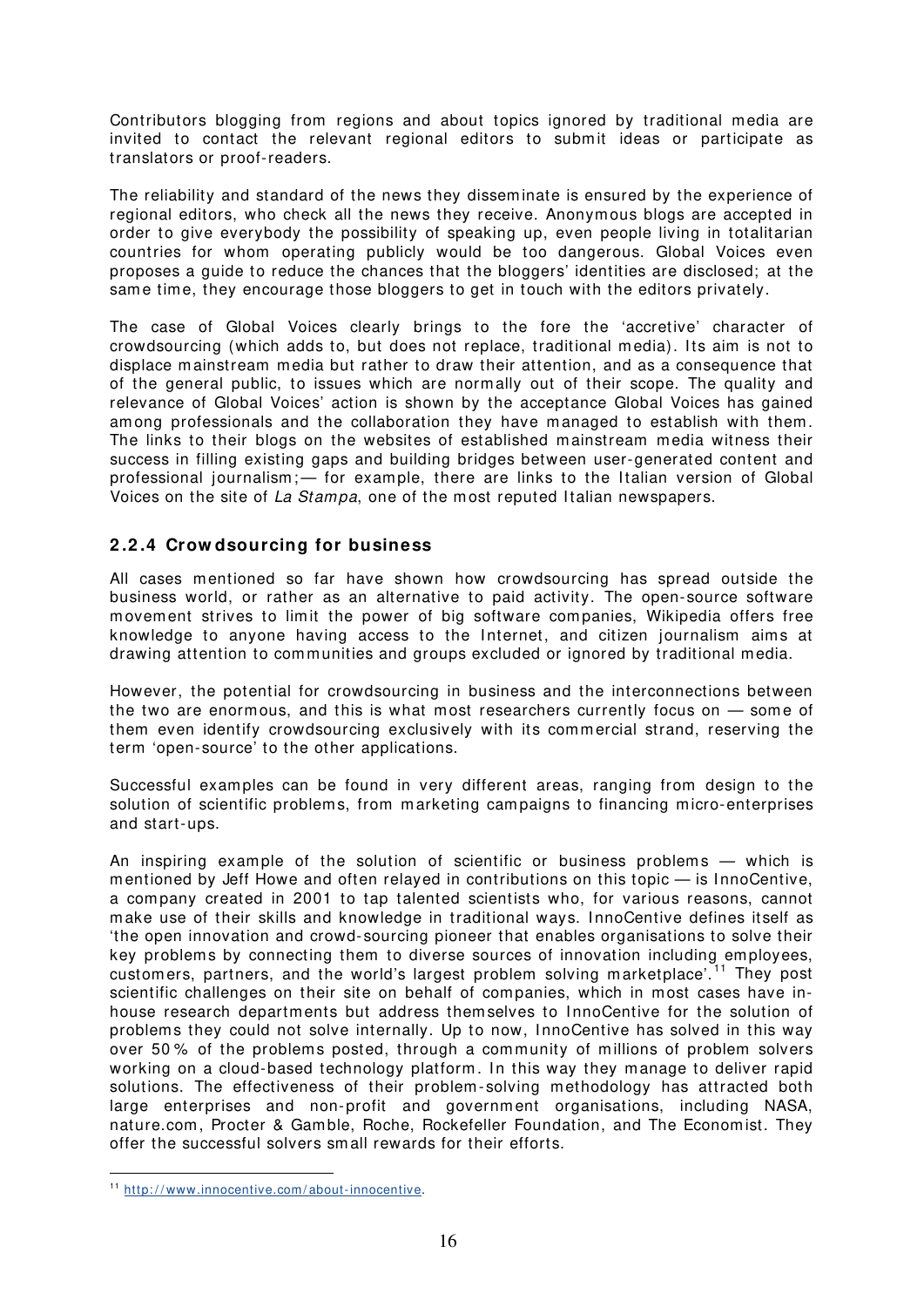What they have to offer amateur scientists, however, is not merely or mainly the possibility of earning som e extra cash, but, as the solvers themselves state, above all the possibility of devoting time and energy to something they are passionate about, having fun and finding a useful outlet for their skills and knowledge.

What they have to offer their clients is profit (according to Howe, even if they reward the solvers, they earn from a successful solution about 20 times the fees they pay), rapid results, and the possibility of proposing a problem they are not able to solve in-house to a community of potential solvers comprising the most diverse profiles, which has proved a key to successful solutions. In Howe's words, 'one revealing MIT study into InnoCentive revealed that solvers were more successful when they had *less* experience in the relevant discipline. In other words, chemists were better suited to solving life biology problems, and vice versa. … The untrained are also the untainted. Their greatest asset is a fresh set of eyes, which is sim ply a restatem ent of the truism that, with m any eyes, all flaws become evident and easily corrected. But that concept was not always clear. It took a handful of renegade computer programmers to show just how powerful the play of large num bers could be' (p. 46).

It is probably difficult to pass a clear-cut judgment on InnoCentive or other similar platforms. Many point to the exploitation of cheap labour they allow. At InnoCentive, however, they stress the dem ocratising force of their action. For them, nationality or qualifications play no role, merit and effectiveness being the only requirements for success.<sup>[12](#page-18-0)</sup> Their clients are more than satisfied with the results: many clients praise this problem -solving m odel for its efficiency m ore than for the possibility it offers of saving money, while for others  $-$  e.g. universities and research centres  $-$  it is the only available solution, given the limited amount of funding they can count on.

As for the solvers, they stress how important it is for them to have the chance of doing some kind of research, regardless of the financial compensation on offer. When asked what motivates them to work for almost nothing, the amateur scientists mention above all the possibility of making their contribution and are thankful to InnoCentive for this unexpected opportunity, while none of them complain about feeling exploited. The desire to be involved in a project and contribute to its success is cited as the main reason for the success of crowdsourcing in all fields.

The sense of involvement and belonging is also what m akes crowdsourcing successful as a m arketing strategy. 'Participative m arketing' is experiencing growing success as a strategy to ensure the loyalty of customers or clients, and to transform them from passive users into co-creators and active members of the community of fans of a specific product.

Pioneers am ong the com panies which have created web platforms where surfers can submit their proposals for new products, new features for existing products, clips, slogans or packaging designs include big multinationals like Pepsi, one of the first to experiment with this method when they launched a campaign for the design of a new can. Other successful cases which have become a reference in this field are Danone, which has asked its users to vote on new flavours for one of its desserts, and Nespresso, which has allowed users to choose between different scenarios for their advertising campaigns. Another interesting example is I deaStorm, the platform set up by Dell as a link with their user community and the main tool of the 'direct business model'. They designed this new model in the 1980s in order to listen to their customers and offer them what they actually need, as well as reduce prices by reducing the number of interm ediaries. Another strategy devised by companies to promote customer loyalty is to allow them to personalise the product they are offered — the success obtained by

<span id="page-18-0"></span> $12$  To guarantee this absolute 'dem ocracy' InnoCentive has a policy of anonymity. The solvers do not know who asks for a certain solution and the clients do not know anything about the solvers until they have accepted their solutions.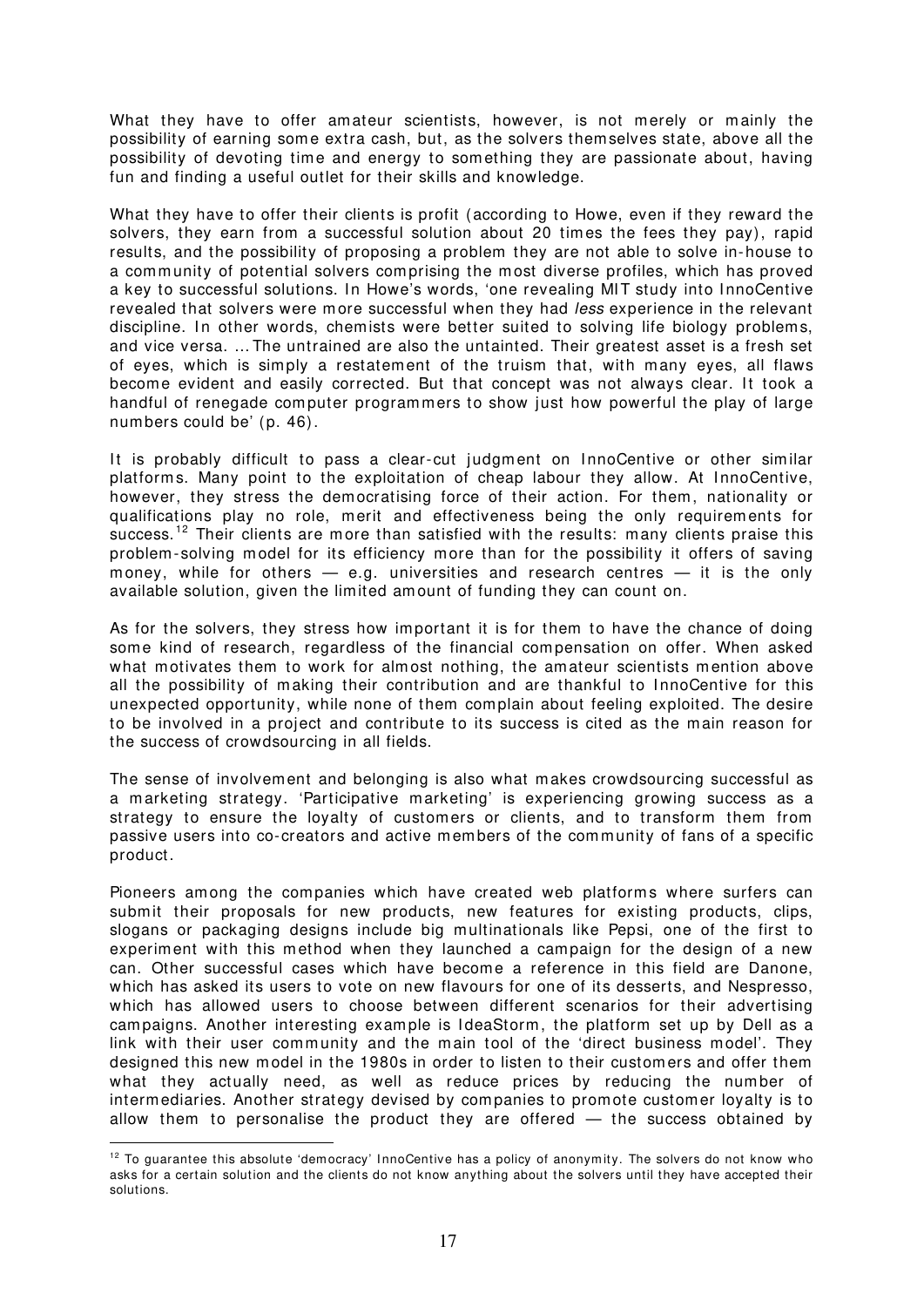Heineken in the Netherlands by offering their customers the possibility of personalising their can or bottle clearly shows the potential of this strategy.

In the field of marketing, crowdsourcing is increasingly being used to stage contests aimed at involving the community in decisions taken by the companies and creating a stronger link between the company (known as the 'seeker') and the people, notably the solvers.

This idea, however, is not restricted to commercial actions. Other organisations have had recourse to such contests in order to establish the same kind of emotional link with their public and generate a sense of belonging to the same community, while at the same time tapping into a much wider reservoir of skills and ideas. In 2011. the European Central Bank staged a contest to choose the design for a  $E$  2 commemorative coin to be issued by all Member States in 2012 to commemorate 10 years of euro banknotes and coins. The design com petition was open to all citizens of the euro zone, and a professional jury selected 5 designs from among the proposals submitted. These five were put to a public web vote among citizens and residents of the euro area to choose the winning design.<sup>[13](#page-19-0)</sup> This contest is an example of action taken by the European institutions to respond to widespread criticism of being far removed from and inaccessible to the people. Such initiatives should make the citizens feel closer to Europe, they should feel that they are the EU and can contribute to its growth and development — in short, passive citizens should be transform ed into active ones.

The active consumer/ user is indeed the pivotal element of every crowdsourcing initiative. And indeed this model is constantly expanding into new areas and functions. This drive is reflected in the language and the plethora of neologisms generated to describe particular types of crowdsourcing. Some of them may prove ephemeral, while others are probably here to stay because the concept they refer to is taking root, as is the case, for example, of crowdcasting, crowd-funding, and crowd-voting.

Crowdcasting, created from 'crowd' and 'broadcasting', is often used in connection with prediction markets, especially with reference to the private sector. Hewlett Packard, for exam ple, has crowd-sourced sales forecasts of a range of their products, instead of entrusting them to their analysts as is the rule. Crowdcasting, however, can also refer to strategies to engage an audience and build a network of participants. In this sense it partially overlaps with crowd-voting or tele-voting. It is used in show business — though it is by no means lim ited to it. Crowd-voting is regularly used in TV contests, where the viewers can vote by SMS or electronically and their votes are then com bined with those cast by professional juries to determ ine the winners. Other applications, however, should not be disregarded: a recent example in the field of m arketing which shows very clearly the popularity of this strategy is the voting cam paign launched by Toyota to crowdsource the plural nomenclature of its hybrid vehicle Prius, with 1.8 million votes cast over a 6-week period (the winning word was Prii).

Last but not least, crowd-funding is gaining ground in the non-profit sector, in particular to m icro-finance humanitarian projects, but also in business (e.g. in the audiovisual sector).

A telling example of m icro-funding through the crowd is Kiva. According to their own definition, Kiva is a 'non-profit organisation with a mission to connect people through lending to alleviate poverty. Leveraging the internet and a worldwide network of microfinance institutions, Kiva lets individuals lend as little as \$ 25 to help create opportunity around the world'. They work in order 'to provide loans to people without access to traditional banking systems'. [14](#page-19-1)

<span id="page-19-0"></span> $13$  It is worth noting, incidentally, that the winner, an Austrian citizen, is a professional mint designer.

<span id="page-19-1"></span><sup>&</sup>lt;sup>14</sup> http://www.kiva.org/about.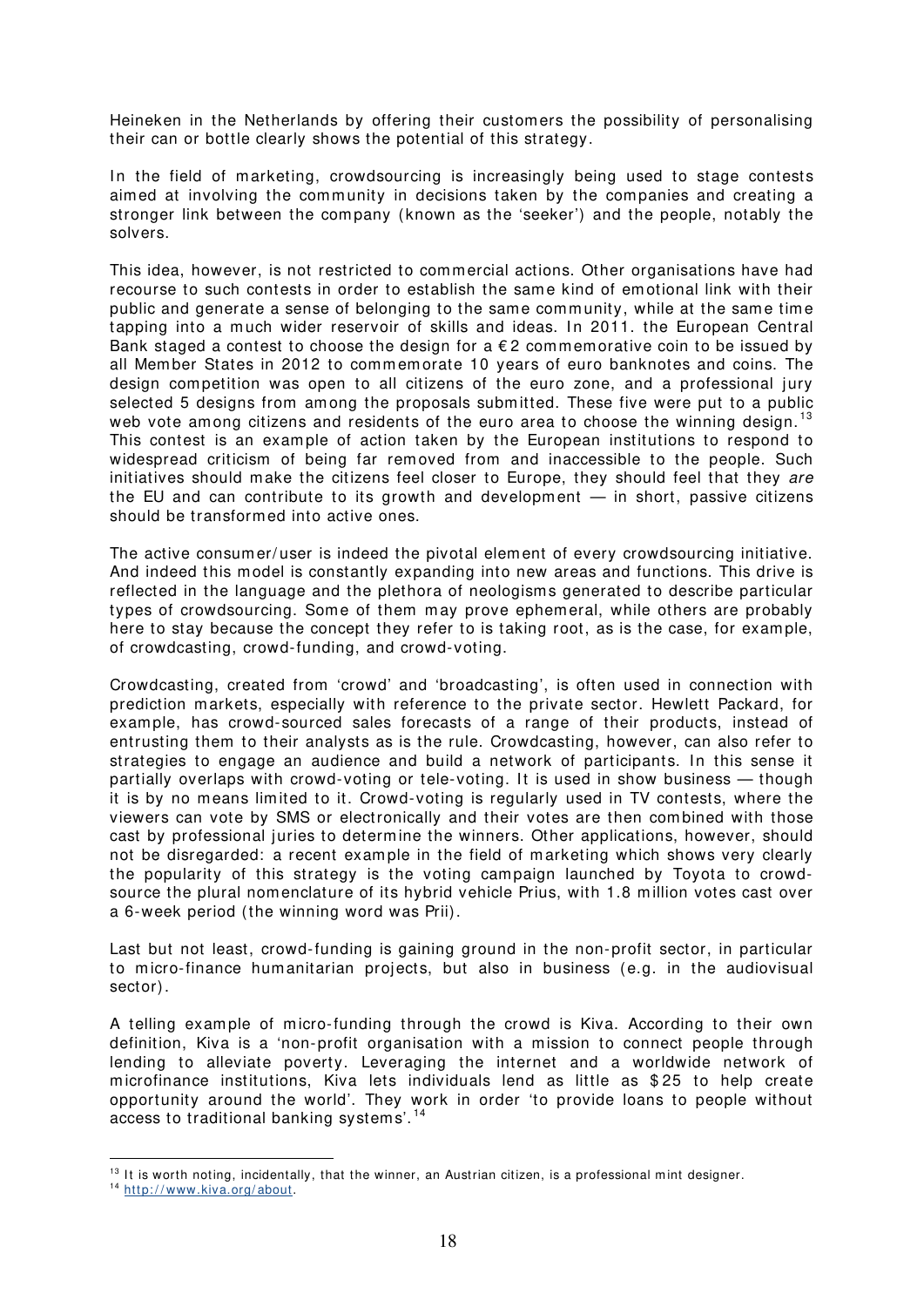In his analysis of Kiva's action, Howe points out the similarities between Kiva and other crowdsourcing projects, regardless of their specific goal: 'Kiva applies the global connectivity of the Internet to make it even easier to harness spare capital and route it to those who need it most. Just as other forms of crowd-sourcing capitalise on our excess capacity to design new products, tweak a scientific form ula, or rate the latest clips on a video-sharing site, crowd funding taps the collective pocketbook, allowing people to finance projects they believe in with just a few dollars here and there … Kiva used the dem ocratic nature of the Internet once again in creating a mechanism to quard against ... malfeasance: field partners are now rated based on past perform ances, allowing lenders to evaluate the risk level of working with them' (p. 249).

Kiva's success is dem onstrated by the data about their activities published on their site. Since its creation in 2005, Kiva has attracted 688 551 lenders, allowed over \$283 million of loans, with a repaym ent rate of over 98% , reaching over 700 000 entrepreneurs, with an average am ount of less than \$ 400.

Besides humanitarian aid, crowd-funding has proved promising in the arts. Through crowd-funding, artists can appeal directly to their consum ers, who, being fans, tend to be m ore willing to support their musical groups or filmm akers, regardless of the profit involved. In this way, even independent and not yet established artists can bypass the often insurmountable obstacle represented by the big studios or labels, which previously dominated the market.

A successful example of crowd-funding in the arts is Sellaband. Launched in 2006, it presents itself as the site 'where fans invest in music'. In little less than 5 years, they have coordinated recording sessions for over 80 artists and have gathered over \$4 million to be invested in independent bands. Their pioneering approach appeals both to the artists and to the fans that support them .

Sellaband is a profit-making enterprise. A 'success fee' (a percentage of the total am ount raised) is deducted from the artists' revenues. This, however, is more than compensated by the possibility artists get of being funded, while working in complete freedom and retaining ownership of their works and control over their careers. To fans, Sellaband offers the possibility of giving concrete support to the groups they love and participating in their success and also, in some cases, in the profits. Supporters — 'believers' in Sellaband terminology  $-$  can contribute and retrieve their money until the funding goal fixed by the artists is reached. After that, they cannot withdraw their money, but are rewarded with downloads and goodies offered by the artists (who may also, but are not obliged to, share their profits with them ).

This fund-raising model is increasingly applied in other sectors as well. New companies are being set up which allow web surfers to invest in innovative start-ups and, if they are successful, be rewarded for believing in new ideas. At the same time, they offer entrepreneurs with a brilliant idea but no or little money their only chance to raise the funds they need to carry out their projects.

As with other crowdsourcing projects, the aim of these platforms is to create opportunities to m atch ideas and funds, no matter where they are located and no m atter how substantial individual contributions are — even very low investments can make the difference once they are put together. Once again, the result should be to widen the reservoir of potential funders, who can choose the projects they believe in, and allow innovative ideas to be implemented, which would not be fit for funding by traditional financing institutions.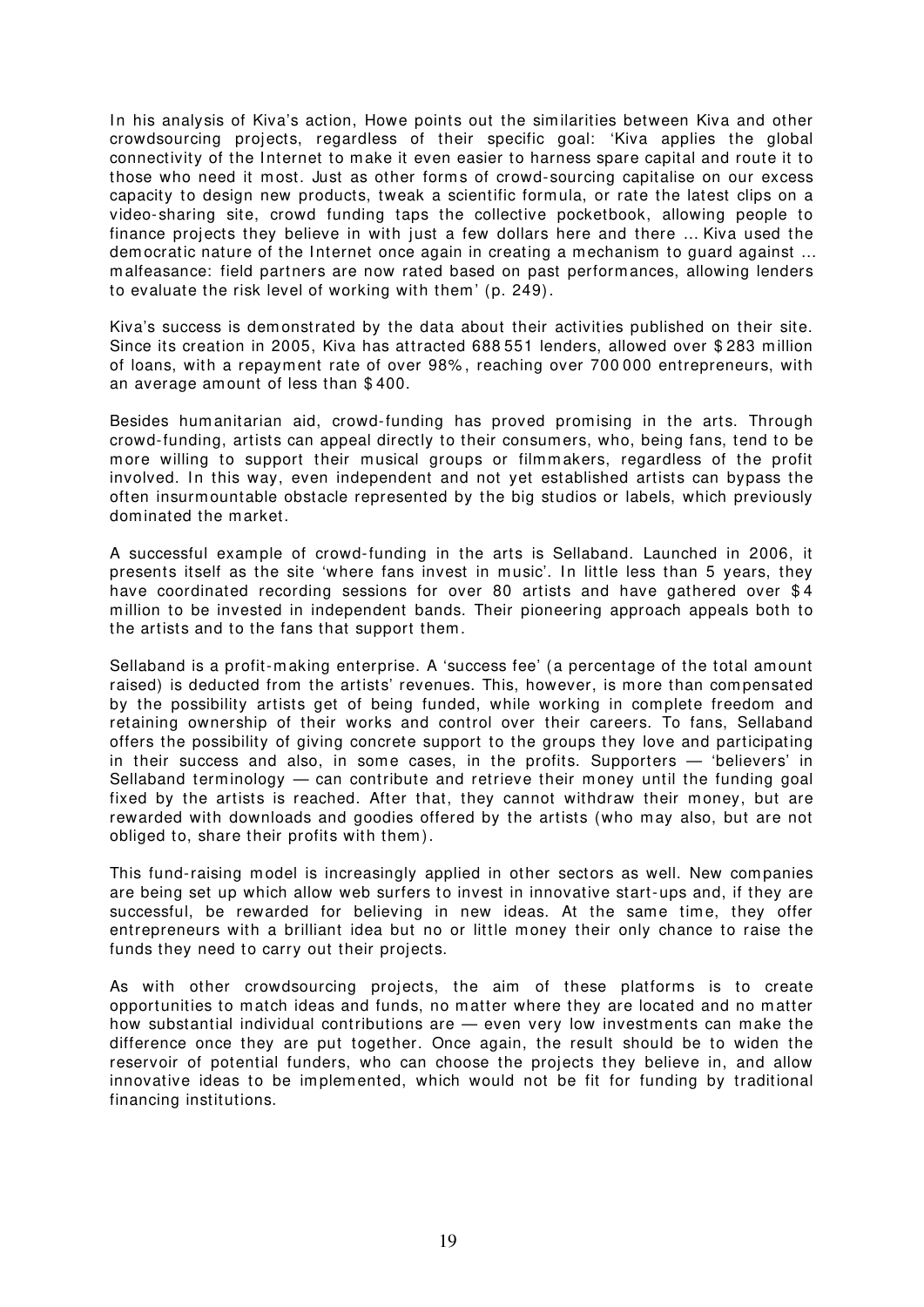### <span id="page-21-0"></span>**2 .3 I s all that glitters gold?**

The concept of 'crowdsourcing' is spreading to a rapidly growing range of sectors, acquiring new nuances in the process: the idea of involving the 'crowd' or the community to make choices, create new products, produce information, etc. is definitely fashionable.

No matter what goal it is used for, its supporters agree on a number of common features which would make it a major breakthrough in today's world:

- Crowdsourcing is radically transforming the profile of 'consumers', and more generally 'users'. It turns them into active members of a community who can contribute to the developm ent of products they like or to the advancement of ideas they believe in, and find their main reward precisely in this feeling of belonging to a community and making their contribution. Even when a financial reward is offered and welcomed, it is not the main driver.
- Crowdsourcing raises and emphasises the importance of commitment within communities, showing that individuals do not always behave merely according to self-interested patterns, as we might expect.
- Crowdsourcing is a powerful democratising agent. It makes 'amateurism' fashionable again and offers everybody the possibility of cultivating their interests and sharing what they know with others, even if they are not specialists or professionals, based exclusively on merit. In this way it taps into a huge potential, which would not be reachable otherwise.
- Crowdsourcing changes the organisation of labour. Thanks to the Internet, it allows unprecedented decentralisation, reaching the right people no m atter where they are located. By breaking up each activity or problem to be solved into small chunks, it mobilises energies and ideas which would be lost if the requirements were heavier.

Howe, one of the first and staunchest supporters of crowd-sourcing, goes as far as stating that 'crowd-sourcing paints a flattering portrait of the human race. We are more intelligent, more creative, and more talented than we tend to give ourselves credit for. ... Crowdsourcing, with its uncanny tendency to draw gifted people from the most unlikely nooks and crannies, is like an immense talent-finding mechanism, ... crowd-sourcing also cultivates and nurtures that talent. In this way, crowd-sourcing adds to our culture's general store of intellectual capital' (p. 16).

However, is all that glitters really gold? Crowdsourcing is a revolutionary model and, like all revolutions, it raises concerns and claims casualties. Indeed, the whole-hearted enthusiasm which shines through the testimonies mentioned so far is not shared by everybody. Many point to the risks inherent in this form of work and urge not to underestim ate them .

A radical rejection of this approach has been voiced by Andrew Keen in his book The cult of the am ateur, in which he calls into question the reliability and value of crowd-sourced work, compared to work carried out by skilled and knowledgeable professionals. Even among those who acknowledge the potential of crowdsourcing, many point out open issues which need careful consideration.

The lack of accountability is often emphasised as a serious draw-back of crowdsourcing com pared to traditional m ethods. Since everything occurs through the web, it is som etim es difficult to trace the sources of, for example, a piece of information and obtain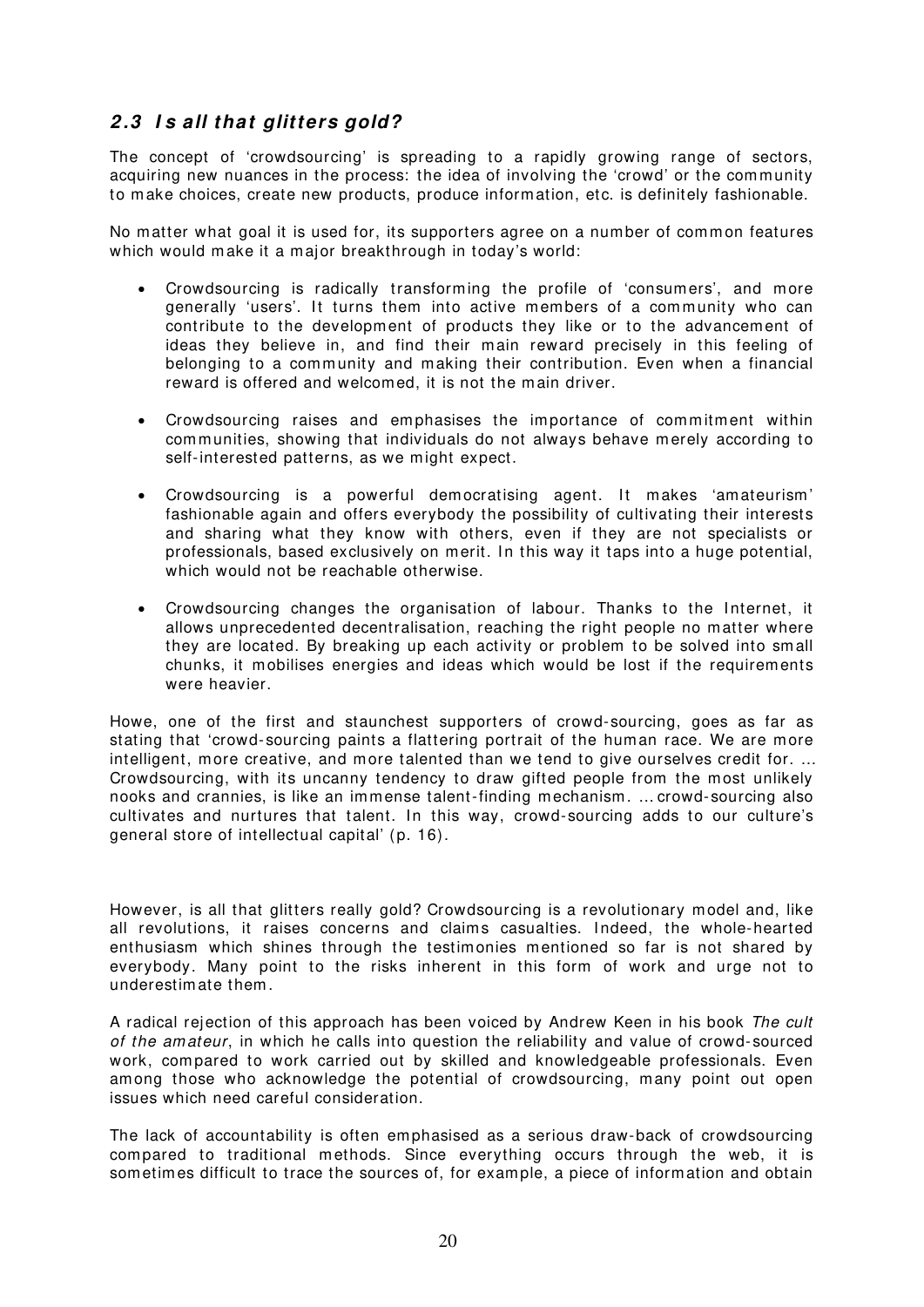guarantees about their reliability and identity, or even about their existence. As we have seen, anonym ity m ay serve to protect sources and induce them to disclose information which would otherwise not be shared, but it can also be used for less noble purposes, like divulging false information in order to bias public opinion, and in extreme cases the risk of actual sabotage cannot be entirely ruled out.

When it comes to crowdsourcing for commercial purposes, other concerns are voiced regarding the labour m arket, and the new organisation of labour it entails. As we have seen, crowdsourcers mainly work for passion, but this may lead them to work extremely long hours, dangerously blurring the distinction between leisure and work, with negative impacts on their non-work life.

Furtherm ore, crowdsourcers voluntarily offer their work and are happy with the recognition they get from it. However, they may not be aware that for companies this can become an easy way to save money and secure valuable work at very low rates. As a result, specific markets are disrupted and long-established and experienced professionals are m ade redundant and deprived of their source of incom e. Crowdsourcers can afford to release for free the products of their hobbies because they do not depend on such activities for a living, which is not the case for professionals.

In his article 'Crowdsourcing as a Model for Problem Solving', Daren Brabham effectively highlights the ambivalence inherent in crowdsourcing. He states that 'proportionately, the am ount of m oney paid to the crowd for high quality labor relative to the amount that labor is worth in the market resembles a slave economy. Similar to the ways commercial video game developers use 'modders' to develop new gam es, crowd-sourcing com panies hope to use the crowd for their own profits. … this process manages to harness a skilled labour force for little or no initial cost and represents an emerging form of labour exploitation on the Internet'.<sup>[15](#page-22-0)</sup> He continues maintaining that 'crowdsourcing can be quite em powering indeed, a hopeful reunion of worker and product in a post-industrial economy of increasing alienation of labor … crowd-sourcing necessarily involves casualties, as any shift in production will. … On the micro-level, crowd-sourcing is ruining careers. On the macro-level, though, crowd-sourcing is reconnecting workers with their work and taming the giants of big business by reviving the importance of the consumer in the design process' (p. 84).

The claimed 'democratisation' of crowdsourcing also requires some qualification. In practice, crowdsourcing m ay suffer, to use Brabham 's words, from 'lack of diversity of opinion' and 'lack of diverse identity'. Though, in theory, easy access to the internet offers everybody the possibility of participating in this phenomenon, the reality is different. The digital divide is a fact and it should be taken into account. Brabham describes the typical web user as 'white, m iddle- or upper-class, English speaking, higher educated, and with high-speed connections. Moreover, the m ost productive individuals in the crowd are likely to be young in age' (p. 86). As a consequence, 'crowd-sourcing applications that do succeed through the might of a homogenous crowd are reproducing the aesthetic and values of white, straight, middle-class men'. As he pleads, 'a constant eye on who is missing from the crowd must remain' (p. 87).

Crowdsourcing is a relatively new model which is imposing or has already imposed itself in many contexts: that we must accept. Whether we like it or not, it is certainly here to stay. We can share, at least to a certain extent, the enthusiasm of its supporters about the changes it brings about in a growing number of fields, the commitment it raises, its efficiency in m atching tasks and skills, and the opportunities it offers users to exploit their skills and com petences, to devote their spare time to their interests and get recognition and also some financial reward, while creating a sense of community with

<span id="page-22-0"></span><sup>&</sup>lt;sup>15</sup> Daren C. Brabham. 2008. 'Crowdsourcing as a Model for Problem Solving', in Convergence: the International Journal of Research into New Media Technologies. Volume 14(1), p. 83.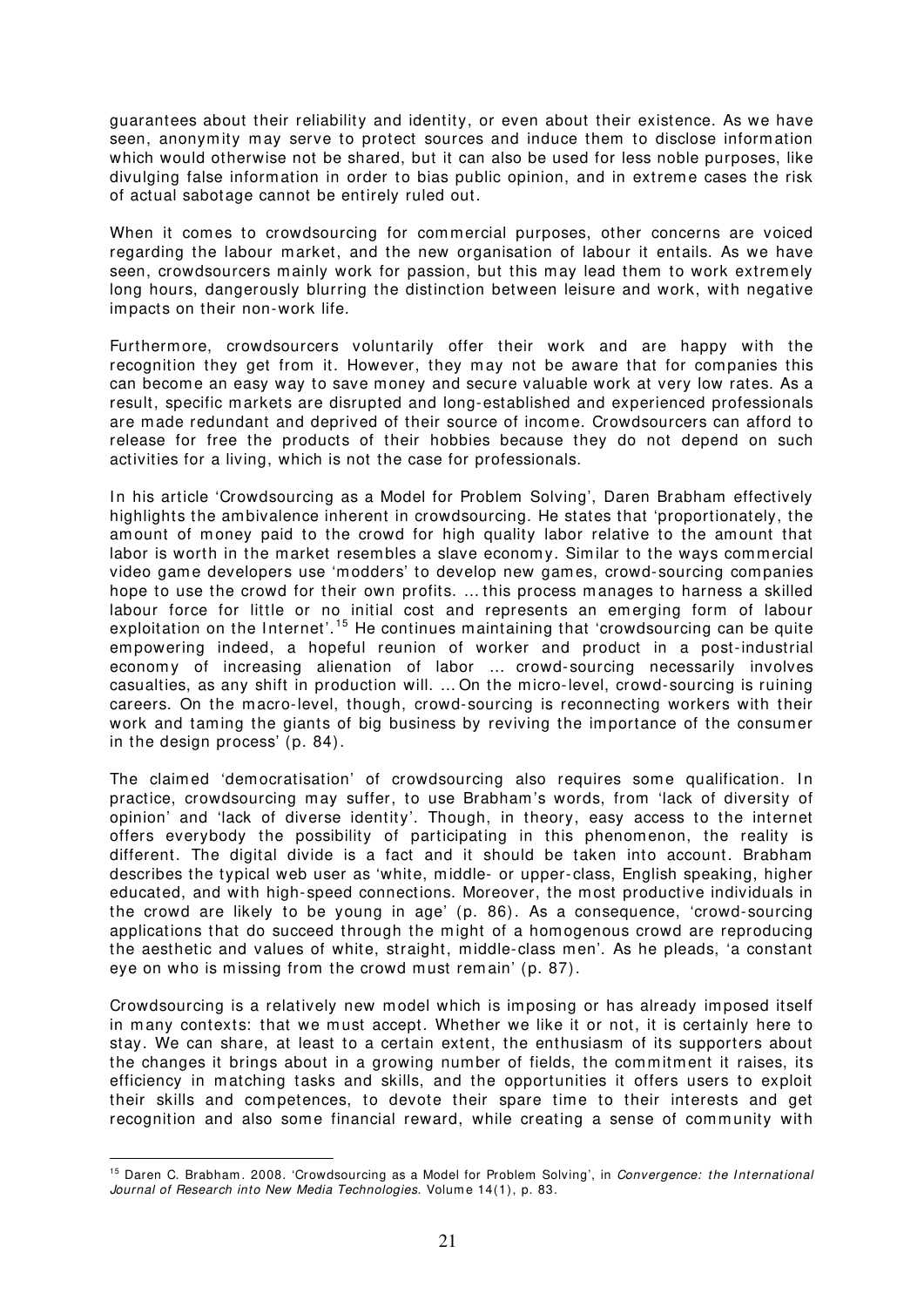like-m inded people with whom they can have stimulating and meaningful exchanges. However, there are caveats which justify Brabham 's words that 'we should rem ain critical of the model for what it might do to people and it may reinstitute long-standing m echanism s of oppression through new discourses' (p. 87).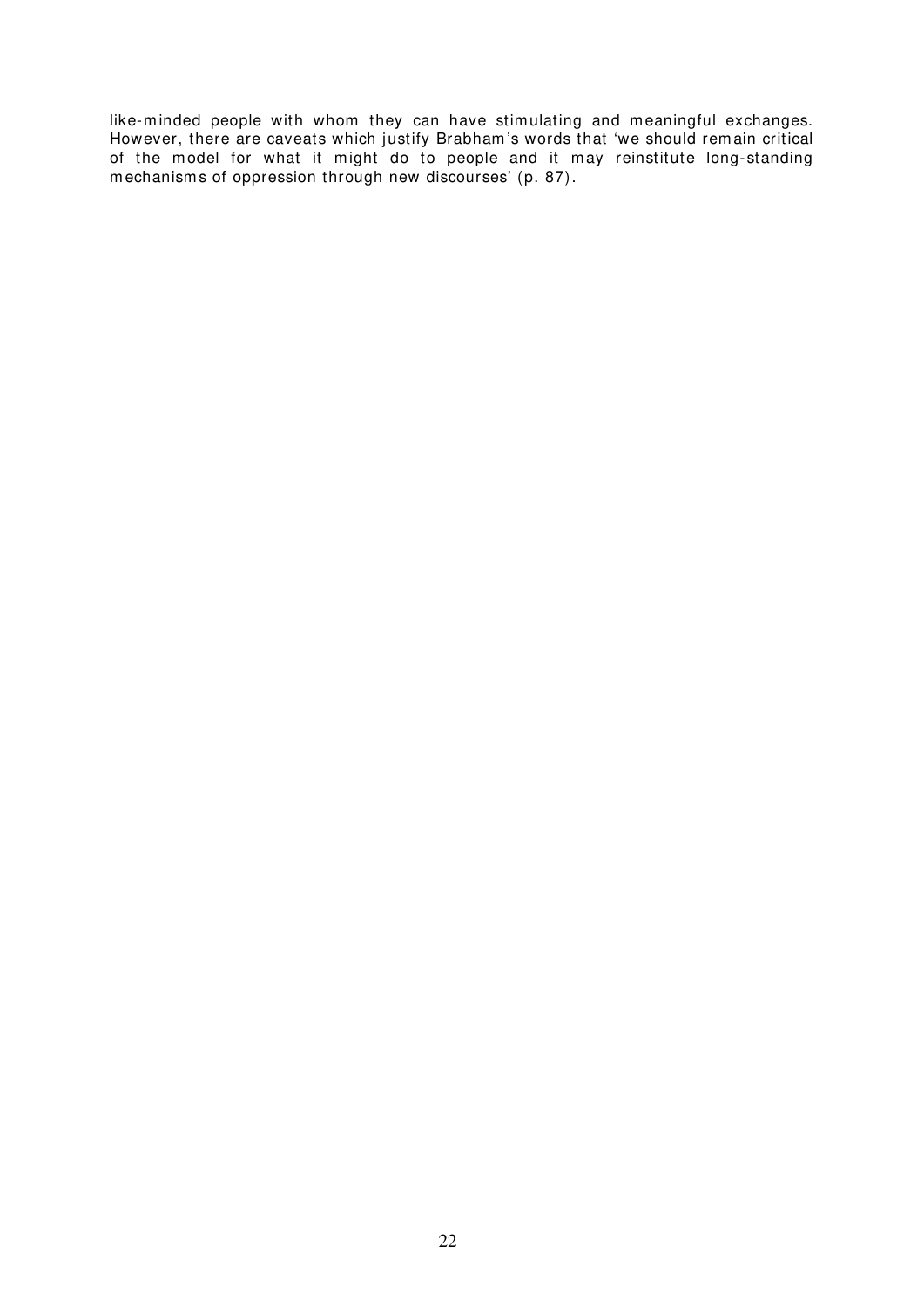# <span id="page-24-0"></span>**3 CROW DSOURCI NG TRANSLATI ON**

#### <span id="page-24-1"></span>**3 .1 Exam ples of crow dsourced translation**

As we have seen, crowdsourcing is developing fast and expanding to a rapidly growing number of areas, which also include translation where it has lately become a hot topic. Though this process is less striking in translation than in other fields, the changes it is bringing about are as radical, and reflect to a large extent the features identified for crowdsourcing in general.

This evolution adds to the radical changes that are affecting the way the profession is perceived, and even more, the way it will be performed in the future. While crowdsourcing is blurring the boundaries between amateurism and paid work, and between working and leisure time, increasingly powerful and well-performing technological tools — machine translation systems and other CAT tools — are appearing. All these changes are often frowned upon as jeopardising the very survival of the translation profession. On the other hand, the demand for translation and language services in general is exploding and the resources available cannot keep up with it. These new tools, together with the other changes and developments connected to the new Internet culture, therefore, appear as the only viable option to help translators cope with the pressure they are to work under. The new developments will not sweep away translators, but it is a fact that they will impose far-reaching adaptations in the way the profession is conceived and perform ed.

Crowdsourced, amateur, collaborative, volunteer translation — the m ost widely used labels for this new phenomenon  $-$  shows, broadly speaking, the same features and objectives already mentioned concerning crowdsourcing in general: the idea of a piece of work carried out collaboratively by an enthusiastic community of users, willing to devote their time and energy to help other members of their community — whatever it is  $-$  to profit from products they would be excluded from for linguistic reasons. Money not being the main m otive for participation in these projects, rewards of other kinds are expected, like recognition, awareness of being an active part of a well-integrated community, doing som ething useful for the benefit of others, or fostering democracy and inclusion by channelling the surfeit of skills and com petences which would otherwise rem ain unused.

At the same tim e, the criticism and concerns which are raised about crowdsourcing in general also apply in the case of translation. Worries are voiced both as concerns the profession and the status of professional translators, on the one hand, and the quality of the work done in this way, on the other one. The fear is that, should the practice of crowdsourcing gain ground, serious disruptions on the m arket of translation should be expected with a significant number of professional translators being out of work and deprived of their main source of income. In addition, this trend might further weaken the status of the profession and reinforce the m isperception that translation does not require specific skills and competences, but can be performed by anybody having even a scant knowledge of the languages involved. In this way, besides stifling the market, crowdsourcing would further reduce the negotiating power of professional translators and their prospects of getting fair reward and recognition for their work. Secondly, this new, and to a certain extent still untested, m ethod raises doubts concerning the standard of the output: how can, for exam ple, quality and confidentiality be ensured when authorship becom es a vague concept and traceability is difficult to enforce?

In spite of these caveats, however, crowdsourcing in translation is well established and keeps expanding. It has become a reality which raises great interest, and its vitality and potential cannot be underestimated. In order to harness and steer it to the advantage of the whole translation community and of the users of translation as well, a thorough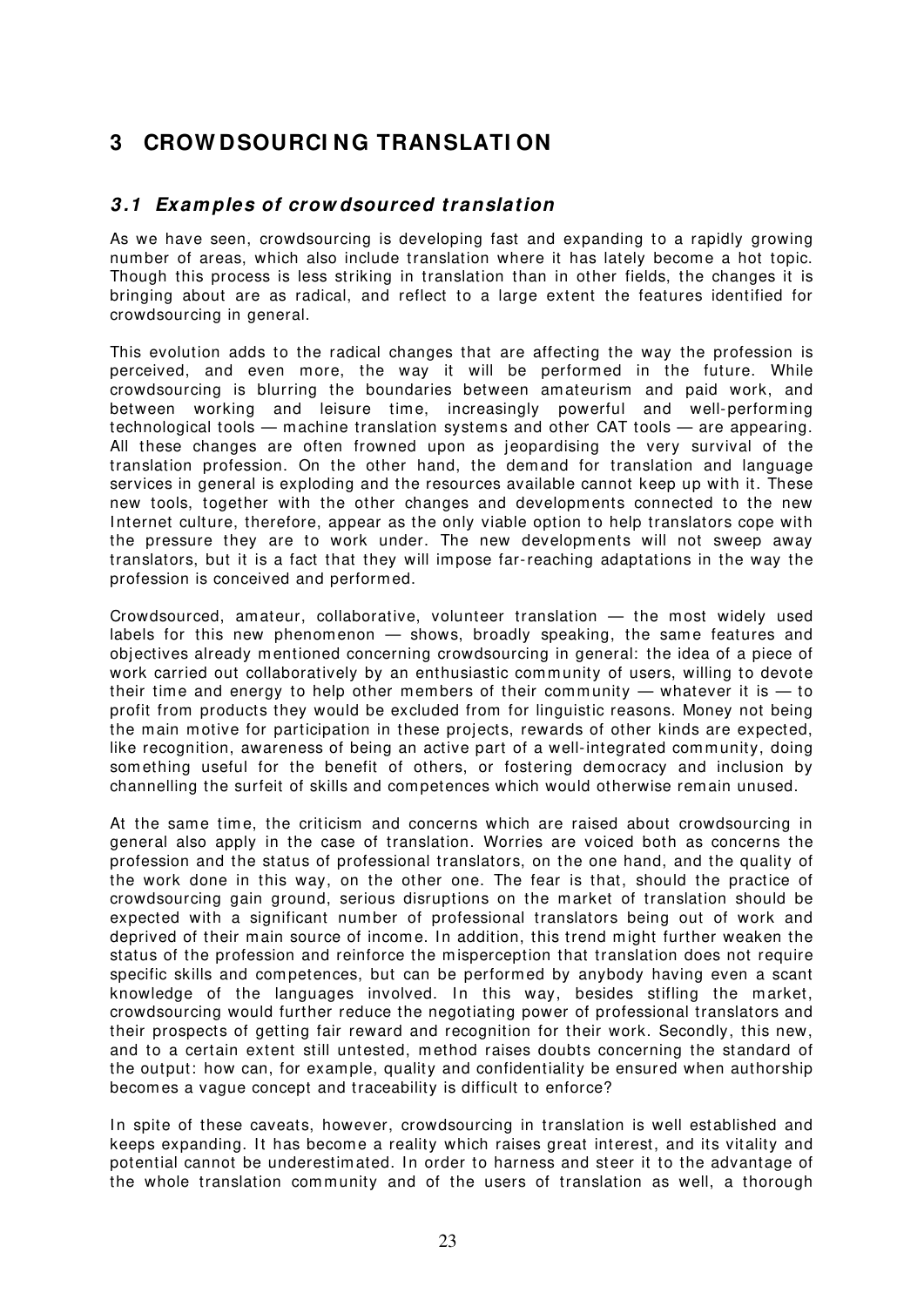debate on the impact of this new phenomenon is necessary, which encompasses both issues connected with the actual practice of translation and its theoretical implications, but also with the perceptions and attitudes of the public towards this discipline.

The areas where crowdsourced translation is used are increasing at a steady pace, even though some of them appear more promising and more attractive for crowdsourcers than others. The audiovisual sector, where fansubbing (from 'fan' and 'subtitling') has becom e a well-defined practice with specific rules and codes, is a case in point. Other interesting examples are crowdsourced journalism and the non-profit sector. As concerns the form er, crowdsourcing is not used only to gather inform ation, but also to translate them in order to spread noteworthy content among as large an audience as possible. In the non-profit sector a similar approach is applied, whereby crowdsourcing is used to collect inform ation and funds, but also, through translation, to raise awareness about projects and attract volunteers and donors.

In other cases, where the limit between non-profit and commercial applications is less clear-cut, reactions to projects of collaborative translation are mixed and the allegation of exploiting free labour to make profit is constantly looming, as is shown by the harsh response to the attempt by the professional network LinkedIn to have their interface translated by professional translators who were also members of the network.<sup>[16](#page-25-0)</sup> LinkedIn is probably the most striking failure story in this area, which should be carefully taken into account when designing a crowdsourcing project. It reflects very well the concerns of professional translators regarding the exploitation of their work for commercial purposes, on the one hand, and the non-recognition of their efforts and of their professional status, on the other one.

An important lesson to be learned from this experience is that it is im portant to inject the right motivation in the crowd, while at the same time proposing something they can find attractive and interesting, which is particularly evident when comparing commercial enterprises and non-profit initiatives. This is what emerges most clearly when comparing LinkedIn's experience with successful projects of crowdsourcing  $-$  e.g. projects in the non-profit sector or in borderline areas like Symantec's crowdsourcing translation of freely released products (see Fred Hollowood's interview attached here below). As a spur for amateur translators to embark on such efforts, all these experiences rely on high motivation and on the sense of belonging to a community which you contribute to shape, of opening up new horizons to others sharing the same tastes and interests, and of helping one's monoglot families and friends profit from interesting products from which they would be excluded if they were available only in English.<sup>[17](#page-25-1)</sup>

The encouraging results obtained by most experiences of crowdsourcing seem to have set into motion a sort of snowball effect, whereby this approach is no longer confined to entirely spontaneous initiatives, like fansubbing, but is slowly penetrating more official and structured spheres as well.

A m ore detailed analysis of various applications of crowdsourcing to translation will help draw some, at least, prelim inary conclusions about this new phenomenon and how it is impacting on and transforming the translation profession and, at the same time, influencing the attitude toward translation in general.

<span id="page-25-0"></span> $16$  Following the example of Facebook, in June 2009 LinkedIn launched a survey among its translator members asking whether they considered volunteering to translate the site into other languages and which incentives they would prefer, proposing five non-m onetary choices. The reactions were very negative and a translator started a group on LinkedIn itself, called 'Translators against Crowdsourcing by commercial business', which gathered very rapidly over 450 m em bers.

<span id="page-25-1"></span> $17$  It is worth noting that — as Hollowood states — in the case of Symantec the results were so promising as to induce this company to apply the same strategy for commercial products as well.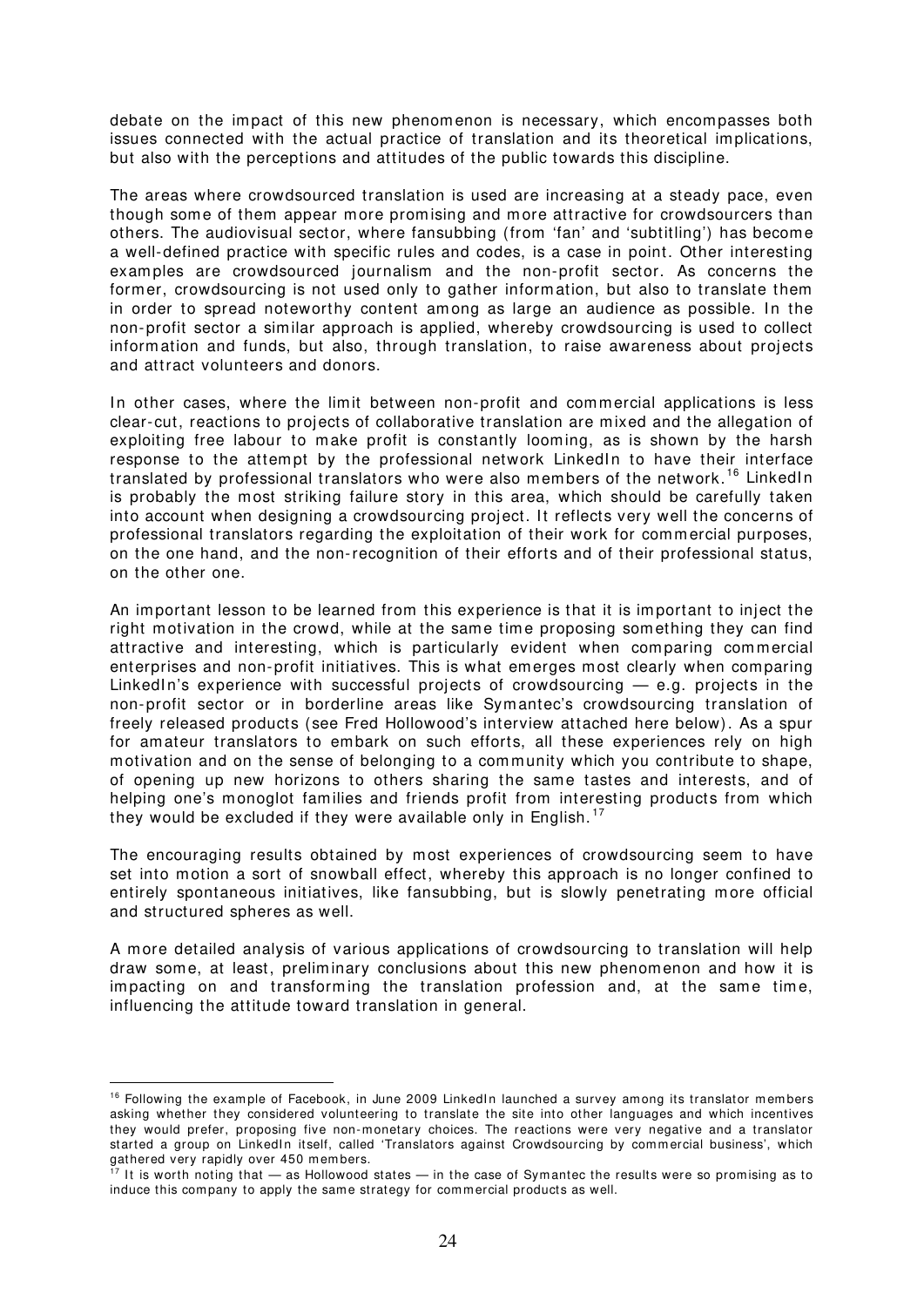#### <span id="page-26-0"></span>**3 .1 .1 Social m edia**

When thinking of social media, popular projects like Facebook, Twitter or Google immediately come to mind. They are the most evident products of the Web  $2.0 - i.e.$ collaborative and participatory Web applications — and it is therefore only too natural that they should m ake m assive use of, am ong other things, crowdsourcing. I ndeed, they have all used crowdsourcing to localise and make their sites as multilingual as possible.

Facebook, in particular, has developed a very efficient and advanced strategy to get the site translated, exploiting the possibilities offered by the new technologies. They use crowdsourcing for the translation of their m etadata (for the translation of posts or other public material loaded by the members of Facebook, they propose m achine translation, notably through the translation tool of Microsoft Bing). To this purpose they have developed a specific page where everybody can register and propose translations or revisions of the entries they choose. A forum for discussion is also provided where the various solutions are discussed, com pared and voted upon by the participants. The objective is to improve these translations and guarantee a high quality standard through peer-reviewing; indeed the result is usually regarded as satisfactory. Thanks to this method, Facebook can boast over 60 linguistic versions, including less-spoken languages, which would not be feasible through machine translation due to lack of adequate corpora.

Now Facebook has moved a step beyond. In 2011, a new in-line application was launched, based on the interaction between machine translation and crowdsourcing which is largely regarded as the future of translation. This new application offers the possibility of translating comments on public pages into the language marked as native in the user's profile. The text is m achine-translated and can then be improved and revised by the user. When the translation of a comment is requested, a pop-up window opens where the user is asked to improve the text, if necessary. If the suggested translation gets enough positive votes from other users, it replaces the Bing translation.

When Facebook launched the request for the French translation of its site, the response was so enthusiastic that in 24 hours the job was done. They were successful twice, in that they got the work done, but also because they strengthened the link with their users and increased their loyalty, involvement and pride for som ething they had contributed to, something they were not mere users of, but partners: 'In January 2008, we introduced the Translations application, effectively turning the translation process over to our users — the people who understood Facebook and their languages best. We were blown away by its success. The site was translated into Spanish in two weeks and French followed soon after and was translated in just 24 hours. Now, less than two years after introducing the app, Facebook is available in more than 65 languages, all translated by our users using the Translations application'.<sup>[18](#page-26-1)</sup>

Twitter started its language crowdsourcing project in 2009 and in 2011 decided to expand it and open a new Twitter Translation Center, building on the results obtained. Translation crowdsourcing has by now becom e their standard approach, aimed to localise more features and increase the linguistic offer, with plans to extend it to Russian, Turkish and Indonesian.

Google too has set up its own translation project, Google Translator Toolkit, which was launched in 2009 and proposed translation from English into 47 languages; today it can process translations from and into 345 languages. I t allows users to edit and revise translations autom atically generated by Google Translate, and also to work collaboratively inviting other users to edit or view one's translations.

<span id="page-26-1"></span><sup>18</sup> [https: / / developers.facebook.com / blog/ post/ 308/](https://developers.facebook.com/blog/post/308/) .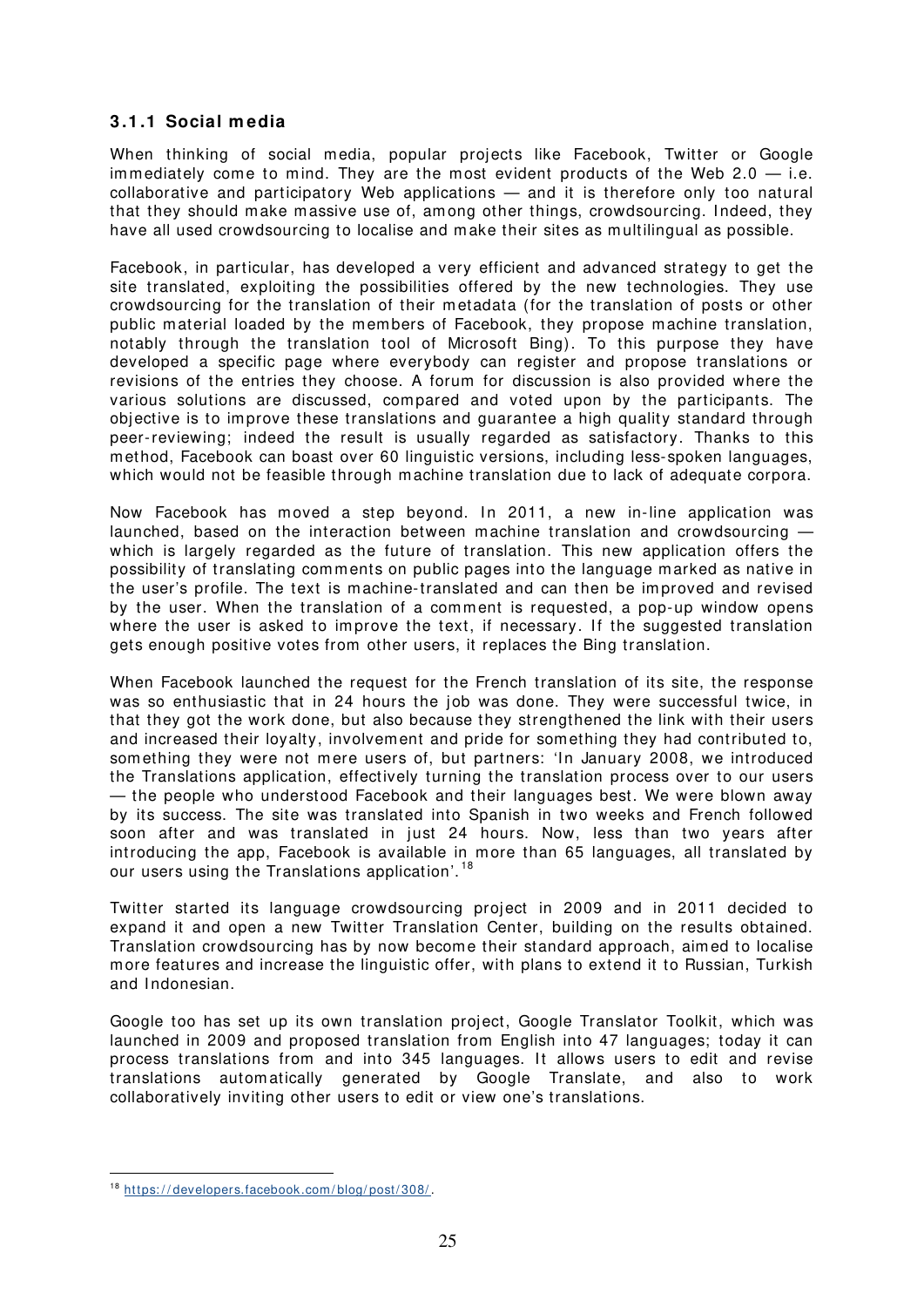The success obtained by the Translations application of Facebook's, but also by Twitter's and Google's projects, is a result and at the same time a proof of the power of a wellmotivated and efficiently managed community. For Facebook users, this is an opportunity to share som ething with others, to improve a tool they love, and feel like active developers instead of passive consumers — 'prosum ers' with the neologism created to refer to the new users of the Web 2.0 who are also active creators of the product they use —, while helping people who share their interest and attitudes but cannot rely on the same competences.

#### <span id="page-27-0"></span>**3 .1 .2 I nform ation and non- profit sector**

Similar drivers are at the basis of the policy of platforms like Global Voices or TED conferences, in the field of citizen journalism and politics, and Kiva as concerns the hum anitarian sector, which rely on the organised help of volunteers to translate pieces of news, speeches or announcements originally delivered in English.

As concerns Global Voices, their policy and objectives, as well as their overall working methods, have already been mentioned. Translation is part of this general strategy aimed at spreading and sharing information about groups neglected by mainstream media, while at the same time helping excluded groups to make them selves heard and be involved in what goes on in the world at large.

To attain these aims, translation — which for them covers and overlaps with localisation and editing — is recognised as a fundamental tool. Thanks to volunteer translators/ proofreaders, the stories on Global Voices can be disseminated in multiple languages, including lesser spoken ones like Aymara, Macedonian or Serbian. I nterested people are invited to join or even start a new website, if their language is missing from the list of already covered languages.

The translations are managed through the Lingua translation project, which, as stated on their website, 'amplifies Global Voices stories in languages other than English with the help of volunteer translators. It opens the line of communication with non-English speaking bloggers and readers of Global Voices by translating content into other languages'.<sup>[19](#page-27-1)</sup>

This approach shows their awareness about the importance of multilingualism. Even though English is the basic language since most of their posts are originally created in that language, they acknowledge that it is not enough. To foster the diffusion of their material they need translation. Furthermore, as the project's success increases and its scope widens, the site grows really multilingual: besides news created in English and translated into other languages, it now publishes also a growing num ber of posts originally drafted in Spanish, Portuguese, Russian and French and then translated into English.

The Lingua project shows all features already identified for crowdsourcing: it relies on the work of volunteers, takes into account and is tailored to their constraints, notably in terms of time — deadlines are flexible and no minimum commitment is required. This, however, does not mean that the issue of quality is neglected: the sites in the various languages can choose their own strategy to evaluate new volunteers  $-$  in some cases they have to pass a test, in other there is a probation period, but in most of them they simply join. In all cases, however, quality control is ensured through the work of experienced editors and supervisors.

Through a careful management of their project, crowdsourcing offers Global Voices the possibility of profiting from the pluses of human translation. As stated on the site itself,

<span id="page-27-1"></span><sup>19</sup> [http: / / globalvoicesonline.org/ lingua/](http://globalvoicesonline.org/lingua/) .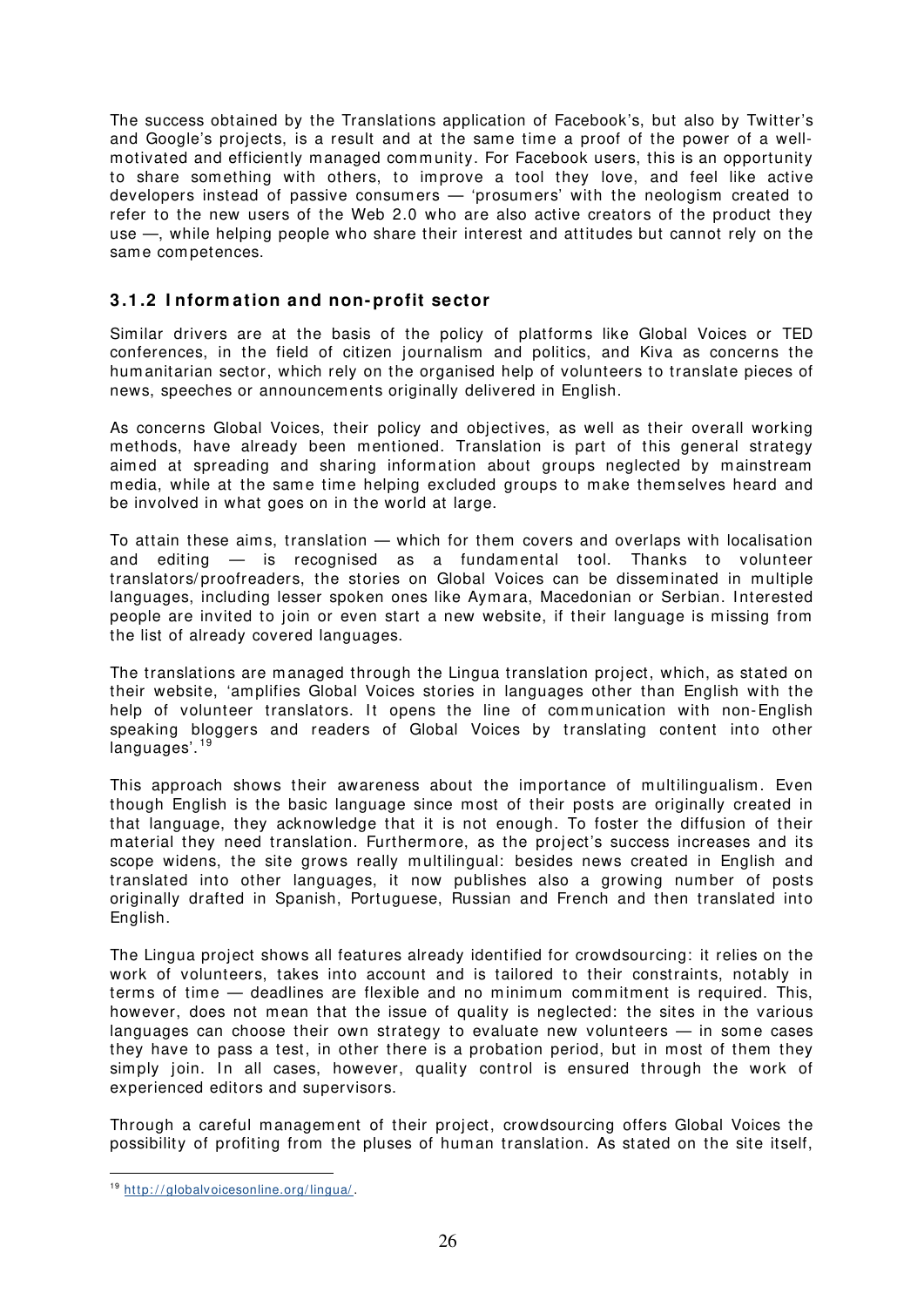human crowdsourced translation is privileged over raw machine translation on the ground that 'translation machines are great tools to give you a sense of what a webpage is about and can be very helpful indeed if you just need instant access to web content. However, it is not the most recommendable tool for those who really want to deepen their understanding of the world, learn about the beauty of other cultures and would like to understand the nuances of a different language, not to m ention that these translation tools are not available in some languages, such as Bangla or Aymara. We prefer to offer our readers a translation we did with love!'<sup>[20](#page-28-0)</sup>

As we see from this declaration, at Global Voices crowdsourcing translation does not m ean sending som ething into the cyberspace and waiting for it to come back worded in a different language. Quite the opposite. It is a well structured exercise, where each contributor has a specific role, like a well-oiled machine. For a non-profit site it is the only way to offer multilingual material, but everything is done to ensure quality and the need to match the requirement of the platform with what potential contributors can offer without renouncing quality. That crowdsourcing does not mean a casual and uncontrolled exercise is further shown by the fact that the Lingua project offers opportunities for traineeships for students in translation or m odern languages.

Along the same lines as Global Voices, TED has set up a project specifically devoted to translation, the Open Translation Project. TED is not, strictly speaking, citizen journalism , but shows common features with it. It is a non-profit organisation and works to raise a debate about a wide palette of topics of relevance for today's world and spread independent ideas. It defines itself as 'non-profit devoted to Ideas Worth Spreading'. It started in 1984 as a conference bringing together people from technology, entertainment and design. Since then, it has broadened its scope to include other initiatives, including the TED Open Translation Project. I ts objective is 'to bring TEDTalks beyond the Englishspeaking world by offering subtitles, timed-coded transcripts and the ability for any talk to be translated by volunteers worldwide<sup>[21](#page-28-1)</sup> and made available for free well beyond the English-speaking world. The project was launched with 300 translations, 40 languages and 200 volunteer translators; after one year, more than 21 000 translations had been completed by a community consisting of thousands of members. The project greatly enhances the accessibility of the talks — for the hearing-impaired, for those who speak English as a second language, for search engines (the full transcripts can be indexed), and of course for the vast audience of non-English speakers worldwide.

As has happened in the case of Global Voices, as the scope and amount of material available on the site grows, so does the wish to further increase the diffusion of their contents and, as a consequence, the awareness of the importance of multilingualism to make these 'ideas worth spreading' available to a wider and more diversified public. Today, thanks also to its translation project, TED is best thought of as a global community, welcoming people from every discipline and culture who seek a deeper understanding of the world.

The success of crowdsourcing projects in the field of the m edia is starting to draw the attention of major mainstream media as well, like The Economist — which, together with other prominent English-speaking publications, has some of its contents translated into Mandarin in this way<sup>[22](#page-28-2)</sup> — or NewsHour,<sup>[23](#page-28-3)</sup> a major US TV news programme. At the end of January 2012. NewsHour asked its viewers and social media followers to translate President Obama's State of the Union Address relying on a free tool used to translate videos on the Web. $24$  The call was launched the day after the speech was delivered and got an enthusiastic response: in 24 hours the programme got eight full translations and

<span id="page-28-0"></span> $20$  http://globalvoicesonline.org/lingua/lingua-volunteer-faq/# $Q3$ .

<span id="page-28-1"></span><sup>&</sup>lt;sup>21</sup> http://www.ted.com/pages/287.

<sup>&</sup>lt;sup>22</sup> http://ecocn.org/bbs.

<span id="page-28-4"></span><span id="page-28-3"></span><span id="page-28-2"></span><sup>23</sup> http://www.pbs.org/newshour/.

<sup>&</sup>lt;sup>24</sup> http://www.pbs.org/newshour/rundown/2012/01/translating-the-state-of-the-union-with-your-help.html.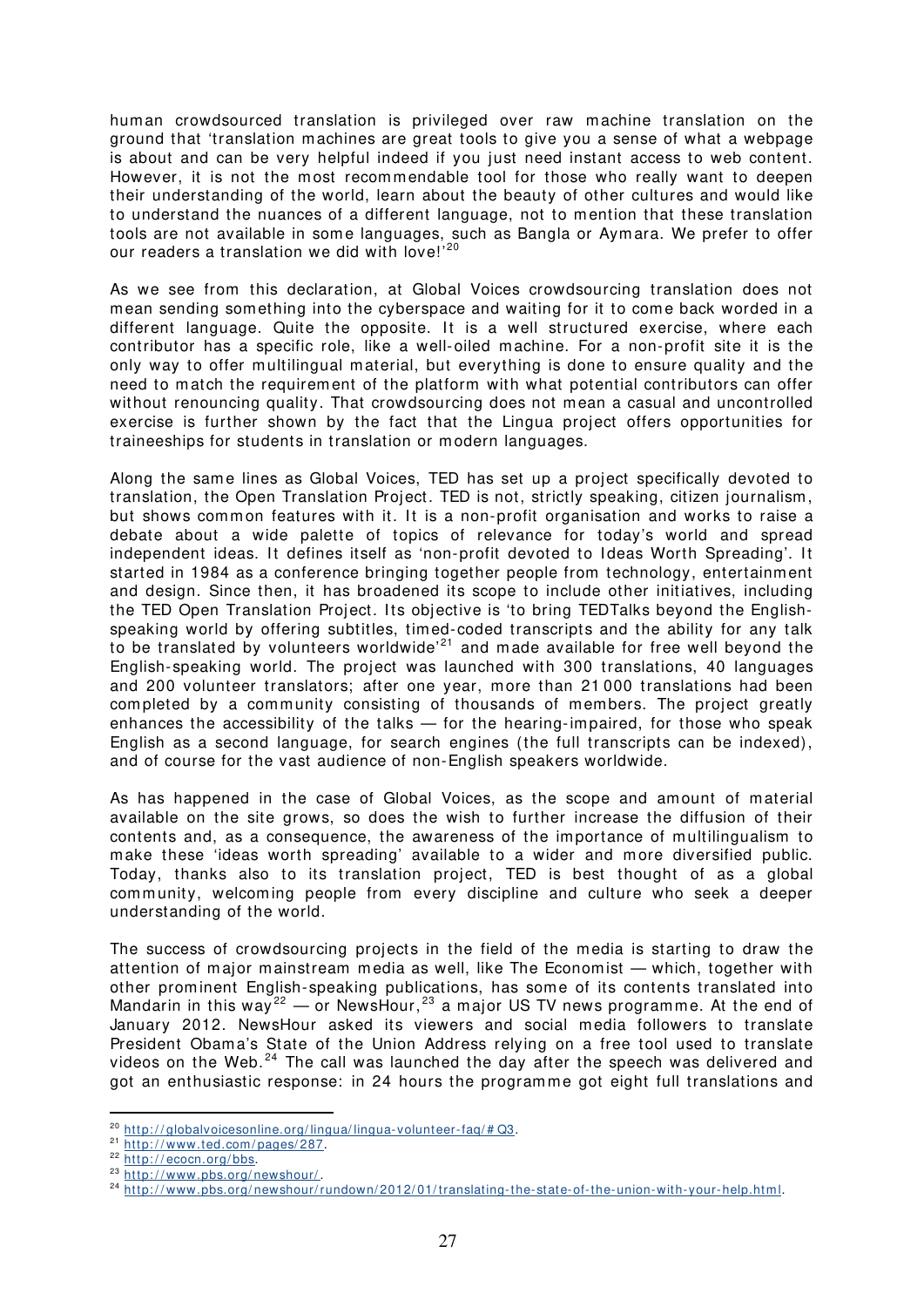partial translations in several other languages, including Korean, Arabic, Chinese and Esperanto. This effort was also meant as a test on the feasibility of crowdsourcing the translation of videos covering m ajor events. Thanks to its success, NewsHour now plans to cover the whole election season in this way and to extend it also beyond elections coverage. They see it as the beginning of a new phase. As Hari Sreenivasan, PBS NewsHour correspondent said, 'it gives viewers an opportunity to be part of spreading content to more people, and gives public media organisations a way to engage with their communities in a deep and ongoing way'.<sup>[25](#page-29-0)</sup>

In the non-profit sphere, The Rosetta Foundation and Kiva deserve a special mention. The Rosetta Foundation was launched in 2009 with the mission to 'relieve poverty, support healthcare, develop education and promote justice through access to inform ation and knowledge across the languages of the world'. Based on the assumption that access to information is a fundamental human right and that often the problem is not that information does not exist but it does not exist in the language of the recipients, they encourage translators, both professionals and people interested in translation in general, to volunteer. Volunteers are asked to translate materials of other not-for-profit organisations or NGOs in order to 'provide equal access to information across languages, independent of economic or market considerations, including localisation and translation companies, technology developers, not-for-profit and non-governmental organisations'.<sup>[26](#page-29-1)</sup>

As concerns Kiva, besides its success in crowdsourcing microfinance, it has also developed a well-structured and efficient translation project,<sup>[27](#page-29-2)</sup> through which they invite interested and m otivated people to work and help spread the stories for which Kiva seeks support. More precisely, they seek for collaborators to edit, translate, and thoroughly review loan profiles<sup>[28](#page-29-3)</sup> from around the world into English (the language of their site) to ensure that each profile is understandable to lenders and complies with Kiva's policies. At present there are volunteer teams for translation from French, Portuguese, Russian and Spanish. Differently from other translation crowdsourcing projects (which involve all those who are willing to cooperate and then adapt the system to take into account their preferences and availabilities and to ensure satisfactory quality standards), Kiva imposes considerable constraints on volunteers, as concerns both their qualifications and tim e requirements. They offer flexibility in that volunteers can choose where and when to work, but they cannot choose the profile they want to translate (they have to stick to the order of priority based on when the profiles have been received), have to pass a test to dem onstrate their native or near-native English competence and high-level proficiency in a foreign language, possibly be able to demonstrate translation experience or studies, be familiar with the required technological tools and commit to a minimum of 2 hours per week for a minimum of 6 months. In spite of all these constraints, Kiva has managed to involve about 300 translators whose only reward is the chance to use their language skills to help create opportunities around the world.

The success of Kiva with professional translators (since they are their preferred target) shows clearly that crowdsourcing and non-profit are not restricted to amateurs, but can, and often do, involve professionals. The issue is not so much contrasting professionals and am ateurs or profit and non-profit, but rather setting the right objectives and raising awareness and motivation. Professional translators, who felt exploited by LinkedIn's proposal and refused to give away their work for free to a commercial enterprise, prove willing to work without compensation and under rather strict constraints when it is for a worthy cause they believe in and where they feel that their work can make the difference.

<span id="page-29-0"></span><sup>&</sup>lt;sup>25</sup> http://www.poynter.org/latest-news/top-stories/160702/president-obama-state-of-the-union-translated-pbs[newshour/](http://www.poynter.org/latest-news/top-stories/160702/president-obama-state-of-the-union-translated-pbs-newshour/)

<span id="page-29-1"></span>http://www.therosettafoundation.org/index.php/en/ourmission.

<span id="page-29-2"></span><sup>27</sup> http://www.kiva.org/about/translationprogram.

<span id="page-29-3"></span><sup>&</sup>lt;sup>28</sup> Profiles provide a brief overview of the entrepreneur's background and their microloan use.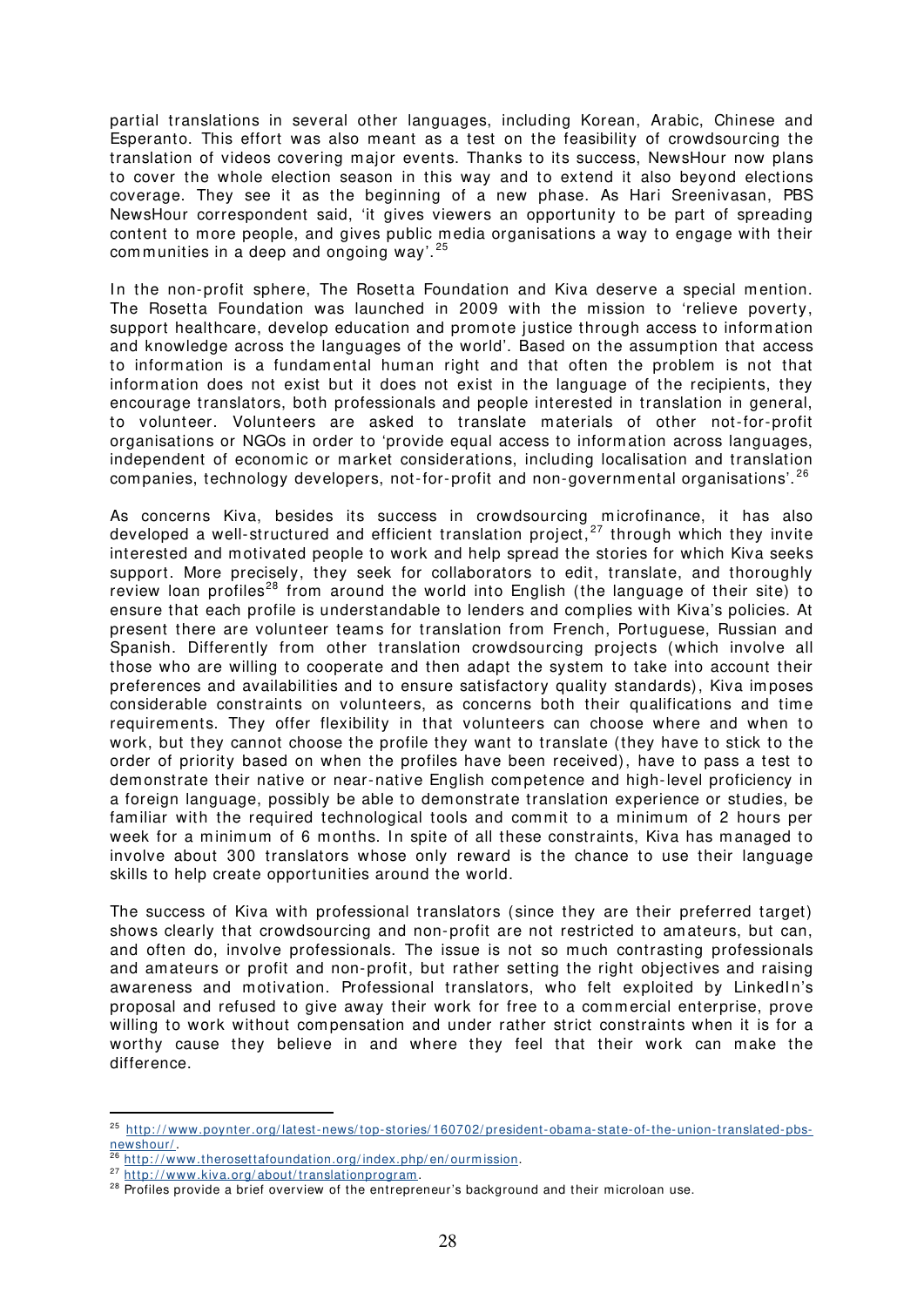#### <span id="page-30-0"></span>**3 .1 .3 Audiovisual**

 $\overline{a}$ 

The audiovisual sector is another area which has proved very open to innovation, including methods and technologies allowing for collaborative contribution, to such an extent that fansubbing, i.e. collaborative subtitling, is defined as 'the most important m anifestation of fan translation'. [29](#page-30-1)

More than in the examples of crowdsourcing we have looked at so far, fansubbing is a case of 100% collaborative work. The previous exam ples can be defined as forms of 'm anaged' crowdsourcing, in that the project is inspired by an identifiable entity that m akes an appeal to the crowd for their translation needs. Even when the whole work, from translation to revision and editing, is carried out by the crowd, the originators of the work both retain control over the translations and the content to be translated, and set requirements their collaborators have to fulfil. In this sense, to a certain extent, these projects still follow a top-down model. In the communities of fansubbers, on the contrary, the crowd is entirely in charge  $-$  from the choice of the material to be translated to the organisation of the work and the management of the technical aspects, down to the revision and the quality control. Every task is carried out according to a clear allocation of roles and functions and according to a well-structured plan, but without any external control. The only form of control is peer-review. It sprouts directly from the 'crowd' for the 'crowd' — in this case the fans — without any external top-down input.

Fansubs started as fan-produced subtitled versions of anime, Japanese animation films, in the 1980s and developed mainly in the mid 1990s thanks to the advent of cheap com puter software and the availability on I nternet of free subtitling equipm ent. The objective of the first fansubbers was to provide fellow fans worldwide access to anime, when this genre was starting to enjoy strong appreciation by a growing number of fans in the West but was hardly available outside Japan and in languages other than Japanese.

Functioning as a real community cemented by a common passion, the members with some knowledge of Japanese did the subtitling to help the others enjoy the products they all loved and 'provide fellow fans worldwide with the fullest and m ost authentic experience of anime action and the Japanese culture which em beds it. Unsurprisingly, some of the subtitling strategies developed for this purpose are at many removes from their mainstream counterparts'.<sup>[30](#page-30-2)</sup>

The technology used in the initial stage of fansubbing, based on tapes, was rather cum bersom e and the result was of low quality. Thanks to the advent of the new technological developm ent, however, fansubbing has become a viable alternative to commercial releases.

As this method has become more efficient and popular, it has been adopted for series others than anime, mainly to diffuse American TV series in non-English speaking countries. The first striking case has been the US series Lost which has paved the way for further experiments in this area. Its first season went on air in the United States in 2004 and continued for six seasons; as a result of its success, a dedicated fan community em erged both in the US and abroad. Outside the US the episodes were released either dubbed or subtitled with considerable delay, which induced international fans, eager for ever more episodes, to look for them on the net as soon as they were broadcast in the US. The original version, however, was not accessible to large sectors of the international public who did not know English or not well enough to fully appreciate the dialogues. I t is against this backdrop that groups of fans, profiting from easily accessible open-source

<span id="page-30-1"></span><sup>&</sup>lt;sup>29</sup> Jorge Díaz Cintas, Pablo Muñoz Sánchez. 'Fansubs: Audiovisual Translation in an Amateur Environment', in Jostrans. The Journal of Specialised Translation. 7/2006, Issue 6, pp. 37-52.

<span id="page-30-2"></span><sup>30</sup> Luis Pérez Gonzáles, 'Fansubbing Anime: I nsights into the 'Butterfly Effect' of Globalisation on Audiovisual Translation', in Perspectives: Studies in Translatology, Vol. 14, N. 4, 2006, pp. 260-277.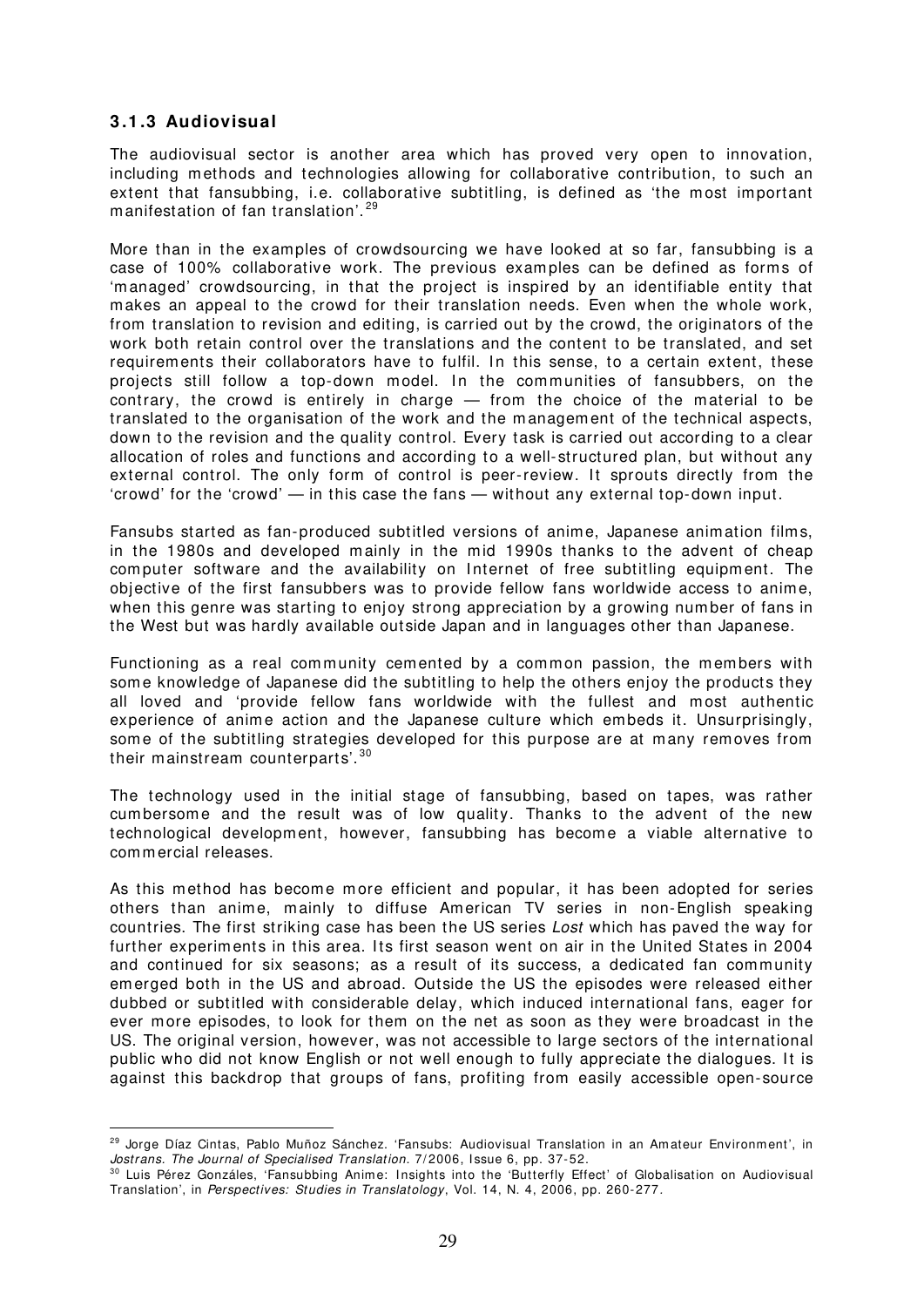software, started to organise them selves and upload files with the subtitles of new episodes as fast as the day after they were broadcast in the US.

Fansubbing is a borderline activity, constantly on the verge of falling into illegality. With Gonzáles' words, 'fansubbed products have always been a technically illegal activity on which copyright holders have consistently cast a blind eye. But despite fansubbers not holding the copyright to the products they choose to translate, the volume of anime released by fansubbing groups and the num ber of viewers continue to rise steadily in size with increasingly easier and affordable access to technology that characterises the new audiovisual scene'. [31](#page-31-0)

In the case of the initial subtitling of anime, fansubbers were not competing with commercial enterprises because they offered something which was not available through other channels and they exchanged it for free. I ndeed, it was tacitly acknowledged that this practice had a positive impact on promoting these series, some of which, as a result of this success, were subsequently broadcast outside Japan through commercial channels. Copyright holders, therefore, accepted fansubbers and these latter stuck to the general rule of stopping the distribution on the I nternet once a commercial version becam e available. This tacit agreem ent is no longer so well accepted by companies, as this practice is growing and now includes other languages and genres. In spite of this, however, the popularity of fansubs continues to grow.

Besides offering products not available otherwise, fansubbing, which is carried out by fans who know the series in question inside out, fulfils different needs, often not taken into consideration by professional subtitles. For this reason, even when their favourite programmes are commercially available, m any fansubbers feel that a non-com m ercial version is still necessary to better satisfy the expectations of fan communities. Especially when dealing with a distant culture like the Japanese one, they aim at offering the audience — which is very interested in the series but also in its cultural context — tools to fully understand the source text, not only linguistically but also culturally. Fansubbing tends therefore to endorse and even exhibit the cultural 'otherness' or idiosyncrasies of the original product and rejects the tendency of commercial subtitling/ dubbing to 'normalise' it. As Gonzáles remarks concerning the anim e, 'the fans' wish to enjoy the essence of anime was [..] articulated in terms of their right to experience the cultural 'otherness' underlying the anime films, a development which some specialists have described as a form of resistance to Western popular culture<sup>'.[32](#page-31-1)</sup>

For this reason, fansubs tend to be as faithful to the original text as possible and even keep some of its idiosyncrasies. I n order to preserve certain cultural references, they add notes and comments, and to convey further nuances of the text, they use tricks like com bining several colours or different positions or m ovem ents of the text. These conventions, which make the reading quite challenging, are not normally accepted by professional subtitling which, according to the established approach, should be as invisible to the viewers as possible.

Now that fansubbing has become a rather widespread phenomenon, well beyond the translation of anime and more and more used for popular US TV series, there are additional reasons for its success, even when the commercially translated version exists. Besides being more faithful, in countries like for example I taly and Spain where dubbing is the standard practice and subtitled versions are not commercially available only fansubs cater for the tastes of fans, who privilege the original version with subtitles in order to hear the real voices of their heroes and get the feeling and rhythm of the original language. Secondly, it is popular in fan communities because it makes subtitling available m ore rapidly than mainstream channels, and allows the viewers who do not

<span id="page-31-0"></span> $31$  I bid., p. 269.

<span id="page-31-1"></span> $32$  I bid., p. 263.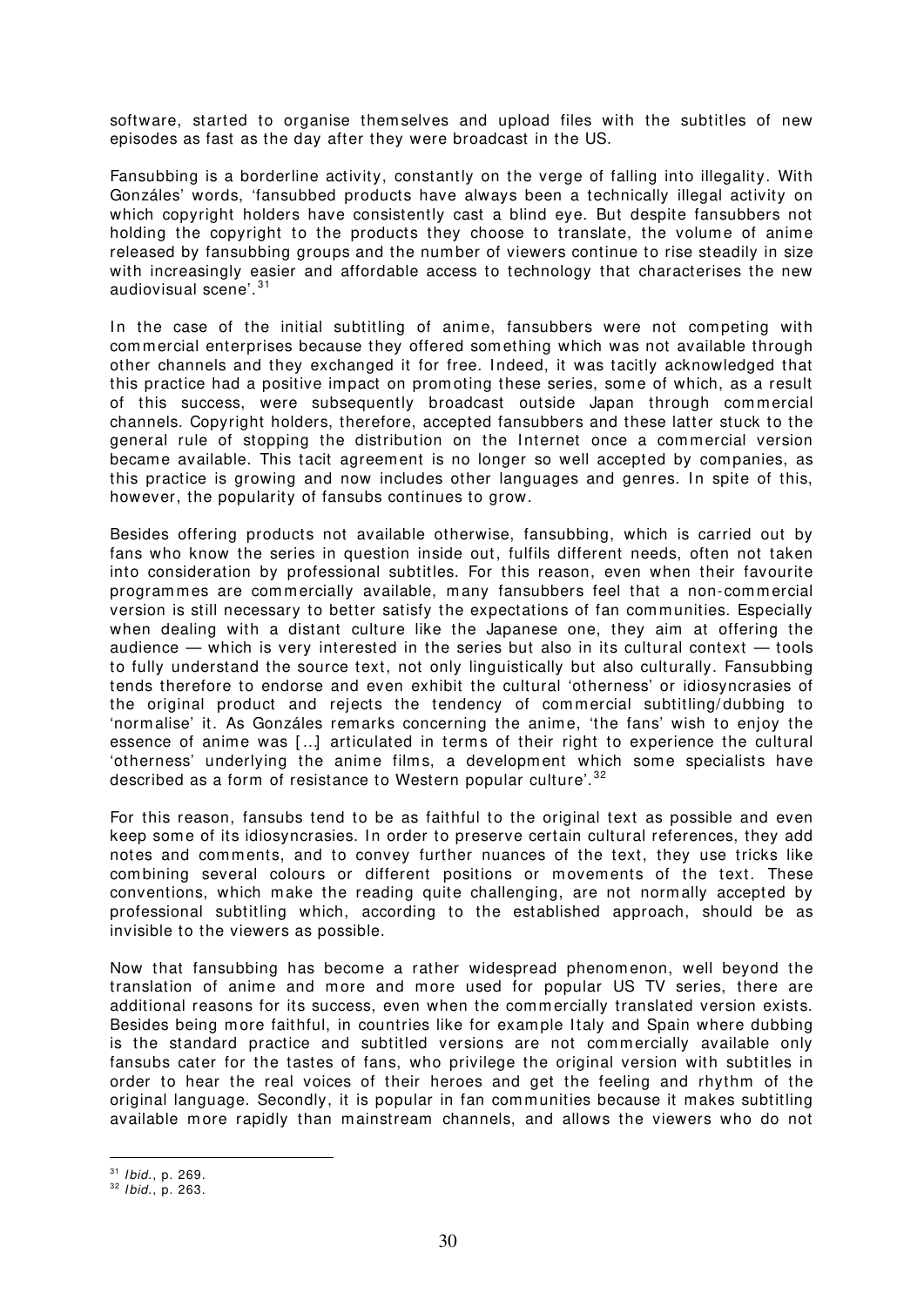know the original language to follow the latest episodes of their favourite series immediately after their first release in the United States, while they should wait months or even years for the commercial release.

In some cases, the dem and for and success of fansubbed versions of cult TV series is the result of a conflict between the fan community and the distributing company, when the low quality and superficial rendering of the commercial version does not come up to the expectations of the fans and their knowledge of the specific universe of the series. A striking exam ple of the success of fans in influencing copyright holding companies is the Italian version of the US TV series The Big Bang Theory. It is not one of the most popular ones in terms of the size of its audience, but it is a niche product, with very specific features, followed not so much by casual viewers as by a community of selected fans who, as a rule, are real experts about everything concerning the series and share the same tastes and culture as its protagonists.<sup>[33](#page-32-0)</sup> This puts them in a position to appreciate all the references and peculiarities of the characters' speech, precisely what is lost in the Italian version where the dubbing tends to simplify and streamline the dialogues and the cultural and textual references  $-$  even when a precise equivalent is possible  $-$  thus destroying the puns and missing the flavour and the comic effects of the original. In this specific case, besides producing a fansubbed version, the fans reacted so strongly through their blogs, forums and fansites, even threatening to boycott the commercial version, that they m anaged to induce the I talian copyright holder to choose a new dubbing team, more faithful to the source language text and more respectful of the original spirit. This case shows the possible interactions and cross-fertilisations between the two fields. Indeed professional dubbers and subtitlers already admit visiting communities of online fandoms to get information about the style and context of the series they are working on, the universe of the characters and hidden quotations.

Another aspect to be highlighted in the activity of fansubbers, from which input can be taken for the translation profession in general, is the way they organise their work. Not doing it professionally does not mean that they do not work in a serious and professional way. In fact, in the groups of fansubbers tasks are precisely allocated, from those in charge of technical aspects to translators, revisers and editors who have the final responsibility of ensuring quality and putting the files online. The individual competences and expertise are recognised and a well-defined hierarchy is spontaneously acknowledged so that the decisions of the more experienced members prevail. As Gonzáles points out, 'contrary to the norm in the mainstream film and television industries, anime fans interact within their I nternet-based networks in their uniquely m ultifarious capacity as patrons, producers, distributors and viewers of the subtitled product'.<sup>[34](#page-32-1)</sup> This way of working collaboratively and the strong motivation prove extrem ely efficient and effective, to the point that, when a new episode is broadcast in the US, the morning after it is already online in Europe subtitled in the local language.

Finally, the new view of consum ers as active agents in shaping the product is particularly powerful in fansubbing, as shows the controversy over the dubbing of The Big Bang Theory into Italian. The fans reject the role of passive consumers. Being confident about the contribution they can m ake, they dem and the right to m ake their wishes heard and get a product which reflects such wishes, instead of m erely being the result of the industry's choices. They feel that they have the right to have their say on the series they love and know so well, often better than the professionals paid to do the work. In this way they contribute to shape the new consumer, the 'prosumer', and blur the boundary between producer and consum er in favour of a collaborative m ethod based on a circular flow of different skills and profiles and the interaction among them.

<span id="page-32-1"></span><span id="page-32-0"></span> $33$  The main characters of The Big Bang Theory are two roommates who work as physicists at the California Institute of Technology (Caltech), and a blonde waitress and aspiring actress who lives across the hall. The geekiness and intellect of the guys is contrasted for comic effect with the girl's social skills and common sense. I bid., p. 268.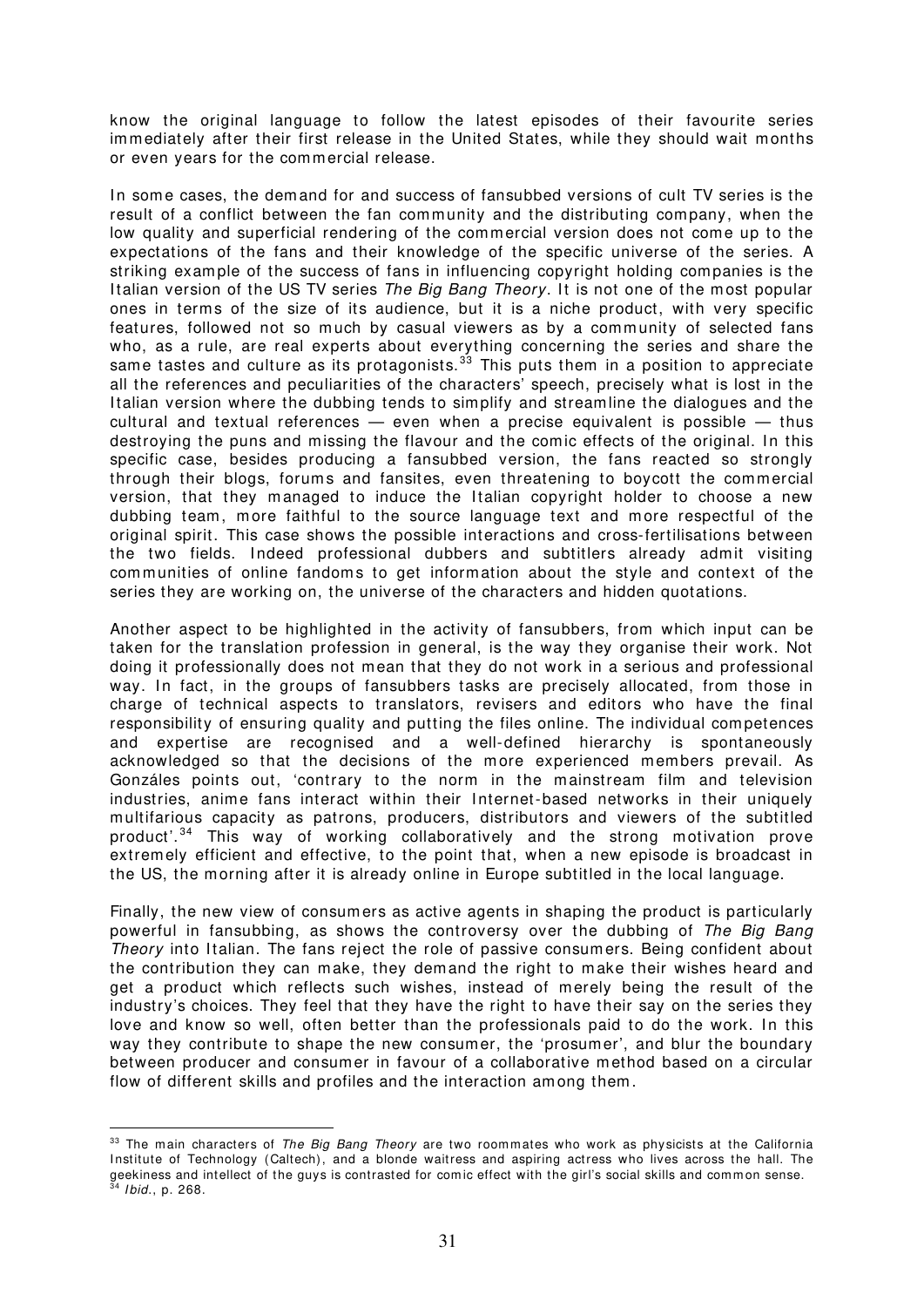#### <span id="page-33-0"></span>**3 .1 .4 Other applications**

The areas examined so far are probably those where crowdsourcing is more advanced and its impact stronger. New applications of crowdsourcing som ehow connected with translation and languages; however, more are springing up all the time. Some of them look quite promising, while others are probably bound to fade away rapidly, but can, nevertheless, pave the way for further, less transient developm ents.

Though still very limited, there are experiments even in the crowdsourcing of literary translation, notably in China, where the huge dem and for the translation of bestsellers can hardly be m atched by the resources available: Yeeyan, a collaborative translation website, posted the prologue and first two chapters of The Lost Symbol by Dan Brown with the objective of organising Chinese Internet users to produce a Chinese version before its official 2010 release.<sup>[35](#page-33-2)</sup> Previously Harry Potter books had been translated in this way.

Closer to us, the sixth volume of Harry Potter was translated into German by the fans, who were not ready to wait for the official German translation to be released. Besides posting a provisional translation two days after the release of the original, the objective of the site Harry-auf-Deutsch.de,<sup>[36](#page-33-3)</sup> was to offer, at a later date, a more refined version made by the fans. The use of tools already available on the site, like a lexicon of Harry Potter terms and concepts, and the fans' thorough knowledge of that universe would, in their view, provide a better product than the official one.

It is highly likely that these attempts will remain mere experiments and will not bring radical changes to this specific field of translation. However, they are a further testimony of the urge for a more active involvement and the willingness to collaborate, which, in turn, become a spur to devise new projects and channel this potential toward an increasingly diverse range of applications, from online dictionaries (Wordreference), to language learning through translation (Duolingo), or virtual participation in the activities of the European Parliament (Citzalia).

#### <span id="page-33-1"></span>**3 .1 .4 .1 W ordreference**

One of the most successful crowdsourcing projects dealing with languages – and one of the most consulted website of the world  $-$  is Wordreference.<sup>[37](#page-33-4)</sup> Launched in order to provide free online bilingual dictionaries and tools, it has constantly grown in size, popularity and quality, and now covers over 10 language pairs.

Convinced that 'the Internet has done an incredible job of bringing the world together in the last few years', but aware also that 'one of the greatest barriers has been language [since] much of the content is in English and many, many users are reading Englishlanguage Web pages as a second language', Michael Kellog 'started this site in 1999 in an effort to provide free online bilingual dictionaries and tools to the world. The site has grown gradually ever since to become one of the most-used online dictionaries ... It is consistently ranked in the top 500 most-visited websites in the world'.<sup>[38](#page-33-5)</sup>

In the perspective of crowdsourcing, the most interesting part of the site are the language forums. Whenever a user cannot find the answer to their doubts or the translations they are looking for, they can consult past discussions or open a new thread, eliciting proposals and comments from other members of the community. The threads complement the online dictionaries published on the site and suggest translations and

<span id="page-33-2"></span><sup>35</sup> http://archive.psfk.com/2009/09/chinese-literati-crowdsource-translation-of-dan-browns-the-lost[symbol.html.](http://archive.psfk.com/2009/09/chinese-literati-crowdsource-translation-of-dan-browns-the-lost-symbol.html)

<span id="page-33-3"></span>http://www.harry-auf-deutsch.de/.

<span id="page-33-4"></span><sup>37</sup> http://www.wordreference.com/

<span id="page-33-5"></span><sup>38</sup> [http: / / www.wordreference.com/ english/ AboutUs.aspx](http://www.wordreference.com/english/AboutUs.aspx).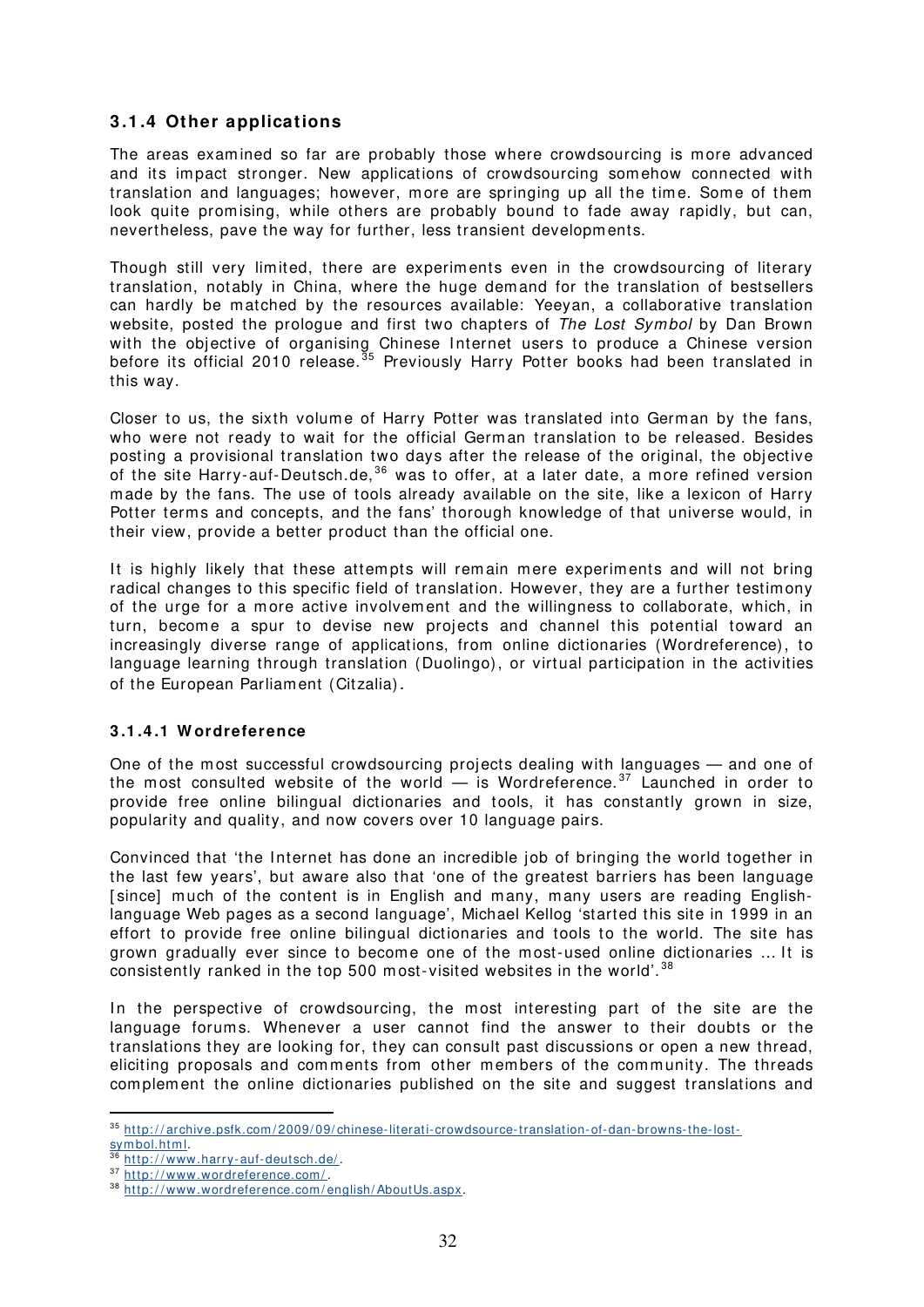explanations for idioms, neologisms, words or phrases in context — the kind of information which traditional dictionaries do not provide. By asking the crowd, the users can get answers and proposals that are m ore up-to-date than traditional dictionaries, and better take into account the evolution of the language.

The site relies on the work and contribution of volunteers, who, in addition to participating in the forums as regular members, are involved in their administration and help ensure their correct and orderly functioning. Professional and amateurs cannot be distinguished on the forum; it is therefore up to the reader to judge on the value and the trustworthiness of the suggestions. The success of the site, however, clearly shows that the users find it useful and its contents satisfactory.

#### <span id="page-34-0"></span>**3 .1 .4 .2 Duolingo**

A m ost recent and utterly innovative project drawing on the opportunities offered by crowdsourcing and translation is Duolingo;  $39$  it was launched on 30 November 2011 and, by 22 Decem ber 2011, it had already translated 24 000 sentences. Duolingo has been created by Luis von Ahn, as 'a free language-learning website and crowdsourced text translation platform,  $[...]$  designed so that as users progress through the lessons they simultaneously help to translate websites and other documents'.  $^{40}$  $^{40}$  $^{40}$ 

The idea behind Duolingo is getting double profit from a certain activity without doubling the effort:<sup>[41](#page-34-3)</sup> the users learn a language and at the same time do real translations. As von Ahn himself explains, he tries to use free translation as a language learning method.<sup>[42](#page-34-4)</sup> However, if the sentences used were artificial sentences created only for learning purposes, the efforts and time of the learners would, to a certain extent, be wasted. When, on the contrary, the sentences used come from real material which needs translating, the result is double profit, without increasing the effort of the learners.

The first two languages available on Duolingo are Spanish and English. The tasks users receive include translating written sentences from web pages and rating the accuracy of translations done by others. After being translated, the web m aterial is uploaded in the English version of the original web page. In order to make good for the learners' mistakes, several people work on and revise each sentence. The system also allots the sentences according to the level of the learner, more complex sentences to more advanced learners, and provides tools like online dictionaries.

When launching Duolingo, von Ahn claim ed that he could translate the whole of Wikipedia from English into Spanish in just 80 hours. The aim of the new service, however, is to provide commercial translations. Reactions have been quite mixed. On the one hand, the idea raises interest and curiosity. On the other one, however, several concerns are voiced. Would customers be prepared to pay for a service performed by students? Being a com mercial service, is it acceptable that the web site makes a profit from the learners' work delivered for free? How reliable can the translation be when more com plex sentences, idiom s or nuances are at stake? Can a text be reduced to a sequence of sentences?

What is interesting about this project, however, is the innovative attitude towards learning, combining it to another activity so as to double the 'profit', and the idea of

<span id="page-34-1"></span><sup>39</sup> http://duolingo.com/

<span id="page-34-2"></span><sup>40</sup> [http: / / www.elearningeuropa.info/ fr/ node/ 112542](http://www.elearningeuropa.info/fr/node/112542).

<span id="page-34-3"></span><sup>&</sup>lt;sup>41</sup> This idea had previously been developed by von Ahn with ReCaptcha, a test used on Web sites to ensure that the response is generated by a person, where users are asked to type words that come from old books that are digitised in this way.

<span id="page-34-4"></span> $42$  This is also innovative in that it partially reverses the prevailing trend in language learning strategies during the past decades, where translation had virtually disappeared from language learning curricula, replaced by the com municative m ethod.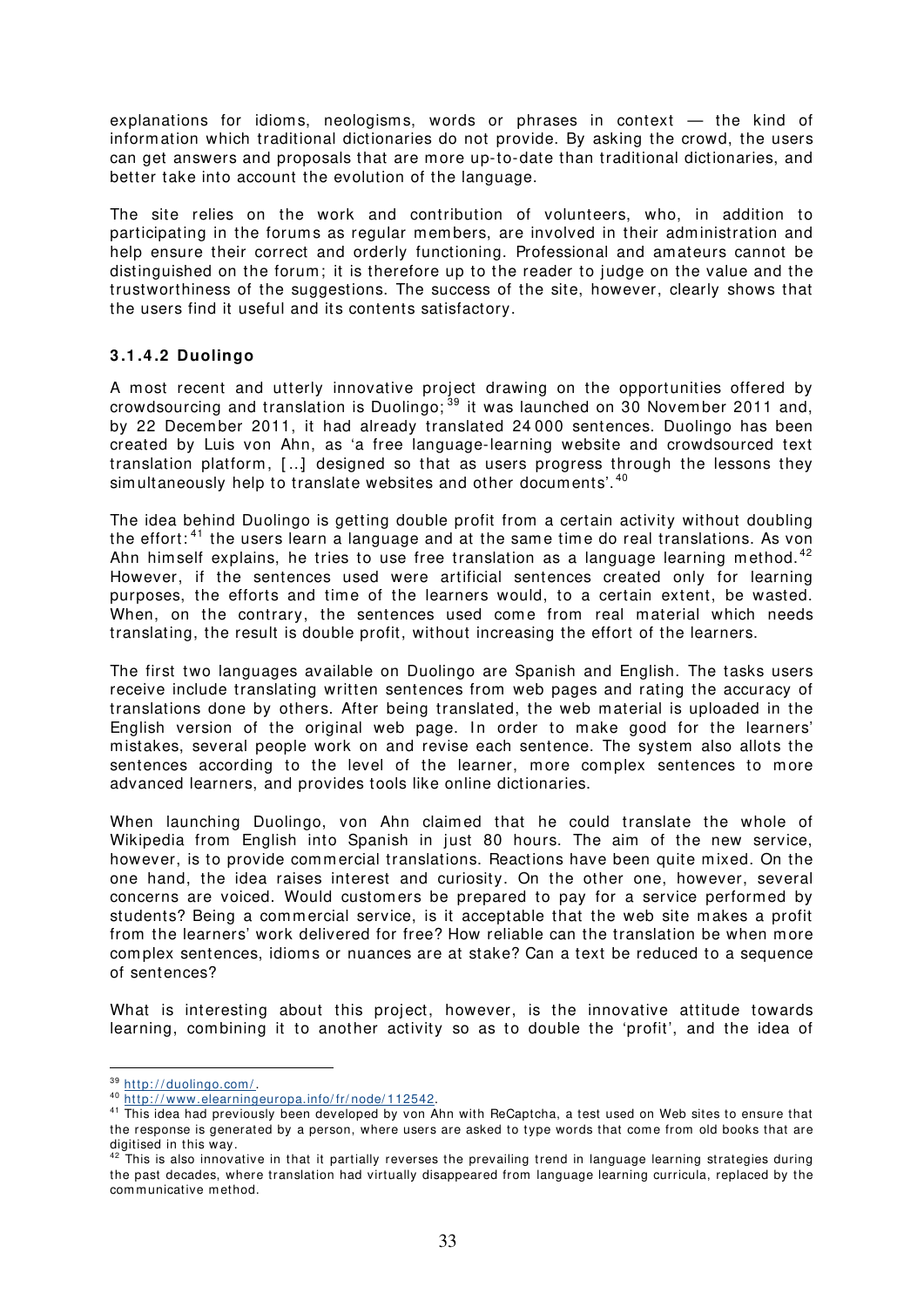combining learning and translation in an innovative framework. For the time being it is hard to say whether Duolingo will be a success, but what we can be sure of is that it keeps the debate about learning and translation alive, that it brings new and innovative input, that it acknowledges the importance of translation and multilingualism on the web and that, one way or the other, it may be an impulse to further ideas and innovative developments.

#### <span id="page-35-0"></span>**3 .1 .4 .3 Citzalia**

Another new crowdsourcing project which is not entirely devoted to, but includes, translation is Citzalia. [43](#page-35-1)

Citzalia is a new project partly sponsored by the European Parliam ent to raise the citizens' awareness about its activities and policies, bring them closer to its decisionmaking process and involve them in its everyday life in an interactive way. It has been developed in answer to a call by the European Parliament's Directorate-General for Communication as a virtual parliament 'to generate interest and raise awareness about the role of the European Parliam ent'.

As the developers of Citzalia themselves declare, 'Citzalia is democracy in action. It is an animated and interactive social networking platform that captures the essence of the European Parliam ent', where anybody can create an avatar and 'walk around, interact, network and debate the issues of the day in the corridors of the European Parliament' in order to better understand how it works. Through participating in debates, writing articles, and even drafting virtual legislation on issues relating to the European Parliam ent and EU policy, participants can gain insight into and expertise on how dem ocracy works in the EU, but, at the same time, also help shape that world and inhabit it. Equipped only with a Web browser, they can create an avatar with which they walk around, interact, network and debate the issues of the day in the corridors of the European Parliam ent.

Though partly designed as a tool to discover the European Parliament while having fun. the idea behind Citzalia is also to use it as a platform to exchange ideas and interact with other citizens, but also with policy m akers. For the creators of this site, for exam ple, it could be envisaged that members of the European Parliament use it to have real exchanges with the citizens on topics of interests, or that it becomes a platform where the European Parliament or other EU institutions communicate with the public and centralise important information which, at present, is spread through a number of different channels.

Citzalia is available in all 23 official EU languages, thus stressing the importance of multilingualism and the multilingual character of the EP. While the site has been translated by professional translators, all virtual visitors can go, am ong others, to the 'translation room' and register as translators, chief translators or revisers. When registering, virtual translators must provide information about their training and professional qualifications (e.g. EU official, professional translator, etc.); the site m anagers have the last word on their level of com petence (translator, chief translator, etc.), which can subsequently be changed on the basis of the work they perform on Citzalia.

Visitors to Citzalia can post articles or inform ation they find interesting, and then ask for their translation, usually a combination of machine translation and hum an revision. The virtual translators can freely choose the contents they want to translate or see posted in various languages. Translation on Citzalia is a transversal task and the 'translation room' can be accessed from all other rooms (e.g. the press room or the offices of the members

<span id="page-35-1"></span><sup>43</sup> http://www.citzalia.eu/.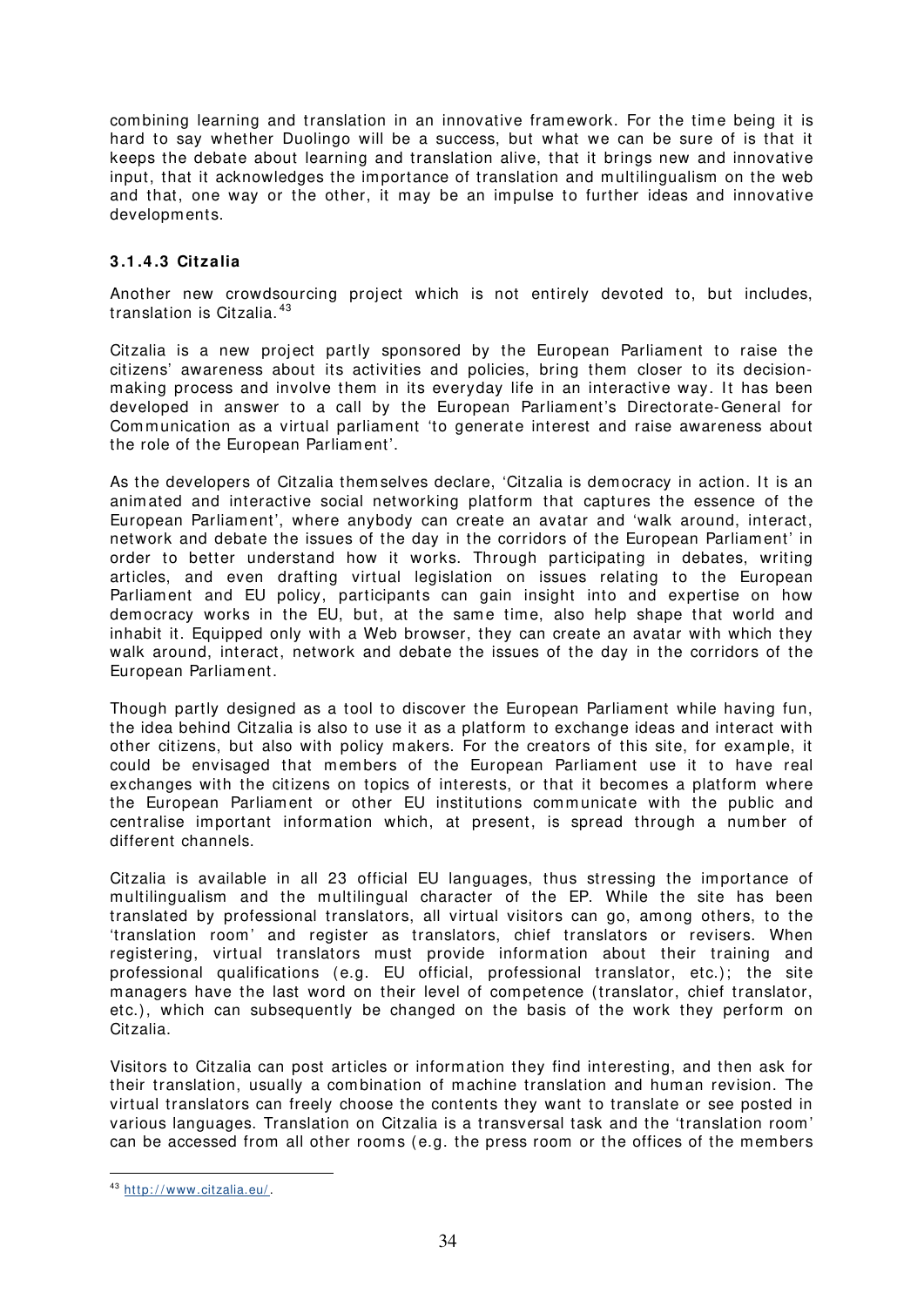of the European Parliament). This reflects well the role of translation in the European Parliam ent — but also in the other European institutions— where translation is an essential element of their policies and everyday activities.

# **3 .2 I m pacts of translation crow dsourcing**

As we have seen, the innovations brought about by crowdsourcing and the collaborative approach it entails are affecting all facets of translation; in addition, they also present it under a new light. As a consequence, this new way of working will not influence m erely the practice, but also the theories of translation and the way it is perceived. Furthermore, even though crowdsourcing is still a niche activity and affects the sector only to a limited extent, its influence is bound to grow and there are useful lessons on good practices to be learnt also for professional translators.

# **3 .2 .1 Theoretical im pact**

 $\overline{a}$ 

As concerns the impact of crowdsourcing on translation theories, fansubbing in particular can provide interesting input. As we have seen, besides making new subtitled episodes available more rapidly and widening the range of available material, from the very beginning one of the main drivers for fansubbers has been translating in such a way as to fulfil the expectations and requirements of fans. They aim at providing a version which is as accurate and faithful to the original as possible and conveys jokes, quotations, wordplays, textual references, and the culture of the original, without trying to disguise the intervention of the translator, as is the case in traditional subtitling/dubbing. In this way fansubbers appear to privilege what, in translation studies, is usually considered an 'elitist' approach, supported by academ ics, notably Lawrence Venuti in his work The Translator's Invisibility,  $44$  but regarded as hardly viable for commercial products.

Venuti objects to the common assumption that a translation should sound like an original and that, when it sounds like a translation, then it is a bad translation. This approach, that has been developed, am ong others, by Eugene Nida with his theory of dynam ic equivalence, has been the most successful for the last decades and is usually adopted in commercial products.

Venuti, together with others, rejects this approach, which he defines 'domesticating', in favour of 'foreignisation'. According to him, translating a text means also transferring the culture where it was originated and conveying its linguistic norms, cultural values and textual references to the reader of the target language. The translator carries the ethical responsibility to signal, rather than assim ilate, the difference and peculiarities of the source culture. In order to attain this end, he admits deliberately breaking the conventions of the target language to preserve the meaning and the nuances of the original — and even encourages doing so.

This theory, however, though influential among scholars and on a theoretical level, is usually regarded as far removed from the actual practice of translation, especially when the translated work should not be confined to a restricted circle of conscious and wellinformed readers — in this sense Venuti's approach may be regarded as elitist.

At first sight, this should be particularly true in the case of popular TV series, and indeed the industry aims at offering localised versions which sound as natural and easy as possible for the public of the target language. And yet the choices m ade by the communities of fansubbers contradict this. Offering versions which are very faithful to the original, both from a linguistic and a cultural point of view, and subtitles on markets where dubbing is the rule, fansubbers translate into practice, at least to a certain extent,

<span id="page-36-0"></span><sup>44</sup> Lawrence Venuti, The Translator's Invisibility, Routledge, London and New York, 1995.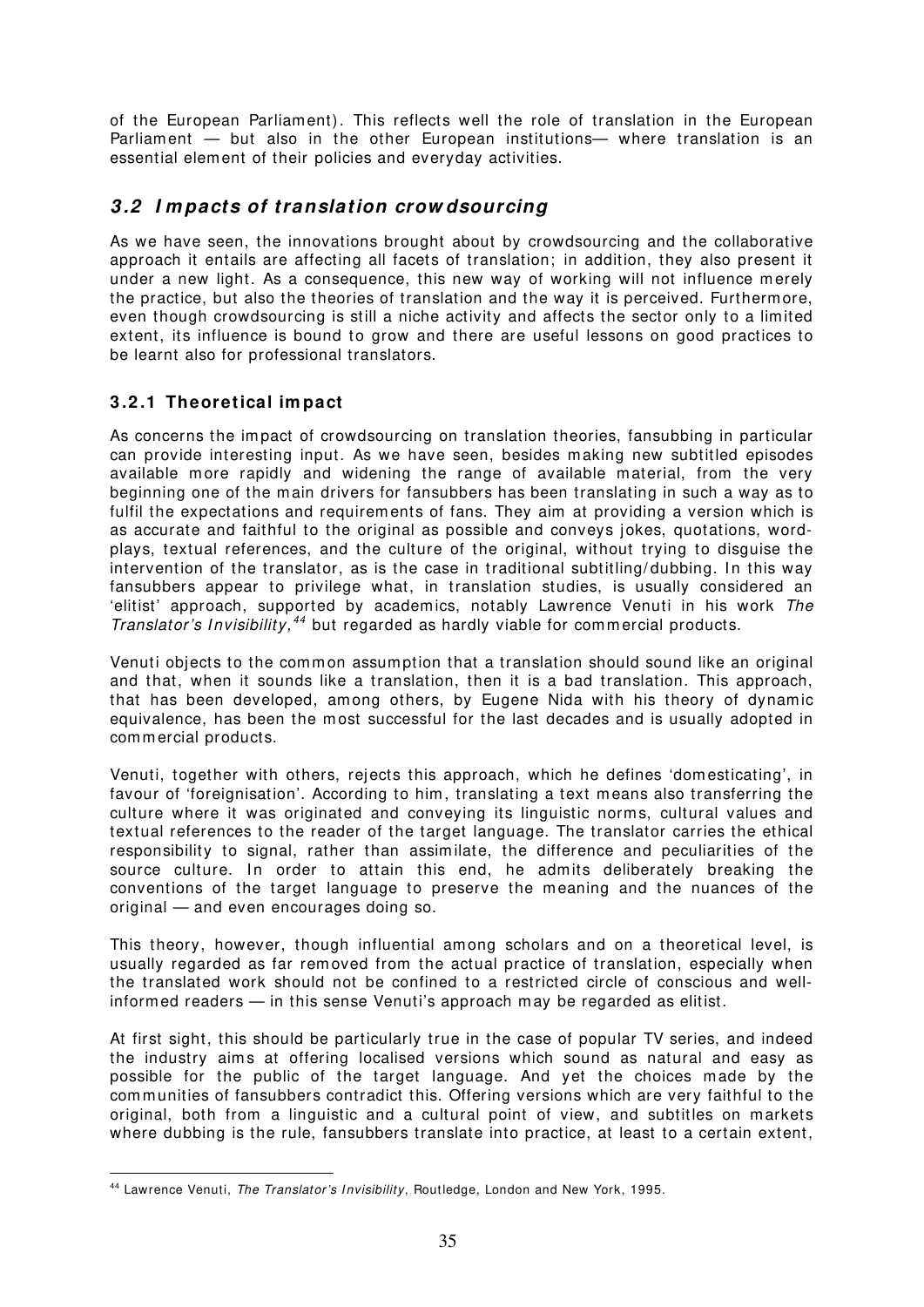Venuti's foreignising approach and reject domestication as an impoverishment which does not allow appreciating the original to the full.

On the axis domestication-foreignisation, therefore, we can place fansubbing on the foreignisation side, on the opposite of commercial dubbing/ subtitling, which tends towards radical domestication. In this way, fansubbing reverses, at least partially, the widespread idea that the easiest solution is the one favoured by the public and shows that foreignising strategies are not m erely a theoretical option devoid of practical applications and unpalatable for the public. The viewers are in many cases more demanding than the industry seems to believe and open to solutions which require more effort on their part, but enhance the pleasure they get from the product they are offered.

# **3 .2 .2 I m pact on perception**

The success of crowdsourcing projects in the field of translation testifies and contributes to the growing interest raised by this activity among the general public. Translation is most often an 'invisible' activity and does not attract much interest or enthusiasm among non-professionals. The enthusiasm raised by the projects exam ined so far draws attention to the fact that a different perception of translation is possible and, being addressed to a wider public than the restricted circle of professionals, these projects can help raise awareness about the importance of translation and multilingualism, thus starting a virtuous circle and boosting the status of translation.

This shows that there is a great potential, but the issue is how to mobilise that potential and motivate the crowd. As Fred Hollowood states in the interview attached at the end of this study, when the people feel the need of having information — no m atter which kind of information — in their own language, they are willing to devote time and energies to do that. This is particularly evident in the non-profit sector, where participants, including skilled professionals, accept quite strict constraints when they feel that their work can help save lives or improve the standard of living of disadvantaged populations, and becom e aware that one language, notably English, is not enough to reach the widest possible strata of the relevant population and to exploit existing potential to the full, and that translation and multilingualism are therefore essential tools for the success of these initiatives.

Crowdsourcing can become a precious support to multilingualism in two ways: on the one hand, it can help raise awareness about the importance of multilingualism and, as a consequence, of translation, and show that it is an inescapable reality; and on the other hand, it can give an essential contribution to making the web more multilingual, notably saving and reinforcing less spoken and endangered languages and languages not connected to strong econom ic interests.

The success of social media like Facebook with the translation of their interfaces into a large number of languages, including languages with very few speakers, is an interesting signal in this sense: the Internet has been defined as a 'lifeboat for endangered languages'.<sup>[45](#page-37-0)</sup> Indeed, it was born in English and this is still the language of about 50% of its content. However, the amount of content in other languages and the number of languages used are growing steadily. As Daniel Prado states in an inspiring article, the rise of the Internet might spur linguistic diversity and allow 'some languages [to] resuscitate, or even be reborn'. [46](#page-37-1)

By promoting linguistic diversity on the Internet, notably giving access to information in languages usually disregarded for lack of economic impact, crowdsourcing favours  $\overline{a}$ 

<span id="page-37-0"></span><sup>45</sup> [http: / / www.euractiv.com / culture/ internet-lifeboat-endangered-languages-news-](http://www.euractiv.com/culture/internet-lifeboat-endangered-languages-news-509285?utm_source=EurActiv+Newsletter&utm_campaign=1ca9969ed1-my_google_analytics_key&utm_medium=email)

[<sup>509285?</sup>utm\\_source= EurActiv+ Newsletter&utm\\_campaign=](http://www.euractiv.com/culture/internet-lifeboat-endangered-languages-news-509285?utm_source=EurActiv+Newsletter&utm_campaign=1ca9969ed1-my_google_analytics_key&utm_medium=email) 1ca9969ed1-

<span id="page-37-1"></span>my\_google\_analytics\_key&utm\_medium= email.

 $46$  I hid.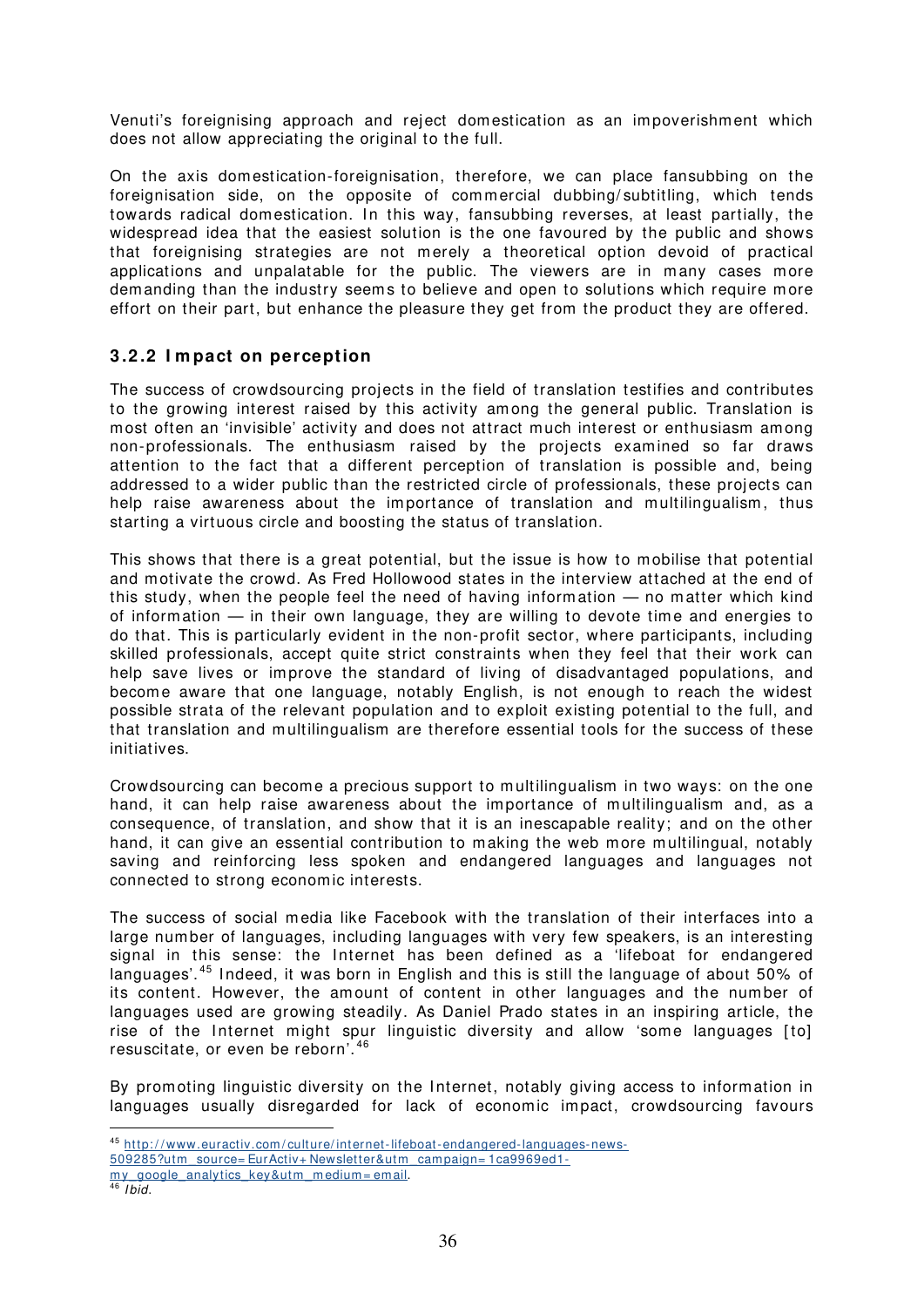inclusion and opens the Web to ethnic and social groups which would otherwise be excluded, thus fostering its dem ocratic character.

Secondly, we can expect  $-$  and hope  $-$  that crowdsourcing, with communities gathering around a common interest or passion, will help dispel the common perception of translation as an invisible and rather dull activity we become aware of only where there is a problem, a chore carried out in dusty offices by isolated individuals always on the verge of losing contact with the world and their fellow individuals. The collaborative way of working highlights that, also in translation, constant sharing of ideas and experiences is essential to obtaining good results. Crowdsourcing can help raise awareness about the role of translation for the success of any initiative aimed at a large public. It can contribute to discard the perception that it is m erely a sterile and repetitive task with no creativity involved, unclear purposes and doubtful usefulness, and show on the contrary that it is an essential tool to foster democracy and inclusion, offers great reward, helps break isolation and enables integration into a motivated and well-organised com munity, favouring contacts and exchanges with other people involved in the same activity and sharing the same interests and goals.

All these novelties give rise to many questions, most of which do not have, or at least not yet, a clear-cut and definitive answer. However, the positive impact they may have on the general perception of translation deserves being further explored in order to raise awareness about all issues connected to multilingualism and language use as a fundamental factor to foster democracy and social inclusion, and involve the 'crowd' in this process, thus responding to their wish of being m ore active and taking part in shaping contents they are interested in.

# **3 .2 .3 I m pact on the profession**

Finally, the rapid penetration of crowdsourcing in many areas of translation and the new working strategies it introduces, notably the massive involvement of amateurs, are exerting ever stronger pressures on translators and on the way they perform their profession.

As has been highlighted with regard to other economic sectors, crowdsourcing certainly opens up new opportunities and revolutionises the way content is created and processed, but it also risks disrupting business relations as we have known them up to now, involving casualties in the process.

In this context, serious concerns and fears are voiced both about the status and prospects of translators in the future, and about the quality of the work carried out by amateurs. The first concern is that translators will lose their source of income if translations are done for free by enthusiast amateurs. Secondly, m any professionals blame crowdsourcing for being a weapon in the hands of com panies to exploit and m ake profit from free labour. Finally, the issue of quality is regularly raised: how can we ensure high quality when the work is done by a crowd of non-professionals who most often than not lack specific qualification and expertise, are not clearly identified and, as a consequence, cannot be held responsible for what they publish on the net?

The supporters of crowdsourcing deem these concerns groundless. They insist that crowdsourcing, even if it continues to grow, will never be a threat to highly qualified professional translators. On the contrary, it is the only way to make good, at least partially, for the disproportion between resources and content to be translated at a time when the mass of material to be translated hugely exceeds the working capacity of hum an translators.

Furtherm ore, in spite of the penetration of crowdsourcing in an increasing number of areas, the fields where it can be applied and those which are and will remain the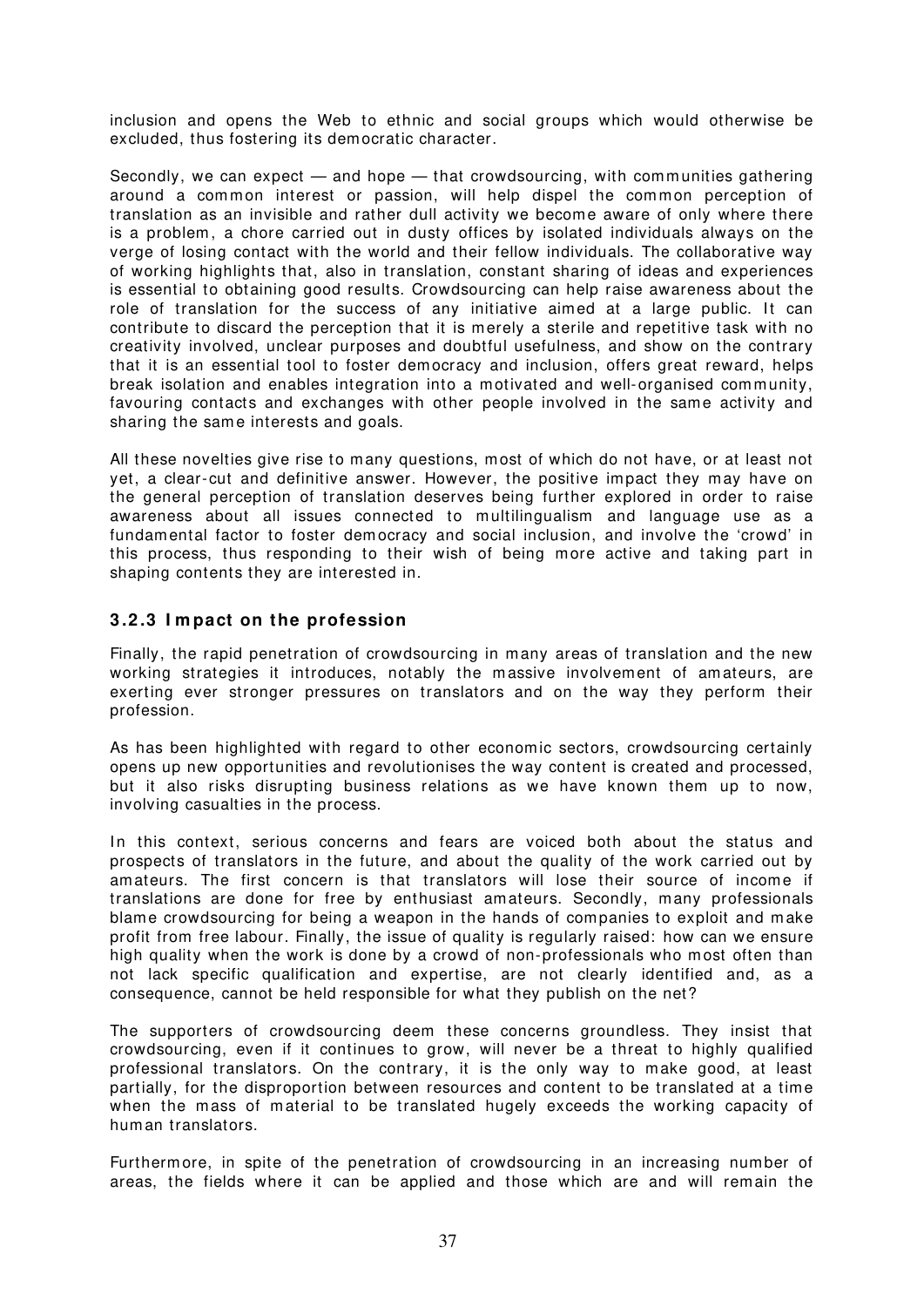prerogative of professionals are quite distinct, and overlaps are limited. Where confidentiality and accountability are required, the use of qualified professionals is a must. In other cases, however, the choice is between nothing and some sort of translation allowing at least for comprehension (even if not at top level): there, crowdsourcing can be an effective option, often improving on the products of machine translation.

As is the case of other innovative m ethods and technologies, notably m achine translation, translators should be open and take advantage of the opportunities they offer, instead of being afraid. I ndeed, the translation profession is undergoing radical changes, required by the need to adapt to the new technological developments and working methods, but also by the increasing demand for fast translations from and into an ever widening range of languages, as an effect of the explosion of exchanges and the parallel drives toward globalisation and localisation.

There is wide agreement that professional translation will always be needed and that the new methods and technologies that are em erging will boost that need, rather than destroy the profession. Greater specialisation will be required of translators, who, in many cases, will become editors and managers of translations done through these new methods. As we have seen, to be successful, innovative projects need to be carefully designed and managed, and it is in this respect that the involvement of qualified professionals is essential.

This does not mean underestimating the risks inherent in these developments. However, once we realise and accept that crowdsourcing, like other innovations, is here to stay and is set to expand further in the future, the issue is no longer whether we want it or not, but rather how to best m anage it and how to exploit it to the advantage of the profession and of the users. Indeed, the new opportunities it opens up should not be underestim ated either and the great potential of the collaborative way of working should be further explored with a view to applying and adapting it to professional and not m erely am ateur translation.

# **3 .3 Applications in an institutional context**

As we have seen, the collaborative approach to translation typical of crowdsourcing has expanded well beyond non-profit or amateur projects, with growing impact on professionals and business as well. But what about institutional contexts? Translation services in big institutional organisations like the EU fulfil specific needs which differentiate them both from the am ateur and non-profit sectors and from the business world. They are not affected by the logic of profit  $-$  though efficiency is a must  $-$  and need a very well-structured workflow to cope with the amount of documents to be translated and the num ber of languages they work with, while ensuring high quality standards, uniform approaches and full accountability. This is particularly true in the case of the EU where over 500 language com binations are used and the m ost prom inent part of the work consists of legal docum ents, which require clear ownership and confidentiality, as well as staff with specific and precisely tailored skills and qualifications.

As a consequence, the workflow in big organisations tends to be m ore rigid and less open to innovation, and specific procedures must be developed to take into account both their mandate and their internal needs. Experiments with innovative working m ethods usually take time and start to be debated and envisaged only when sound and consistent data about their efficiency and security are already available. However, no matter how big and how strong they are, these organisations are not self-contained. They do not exist in isolation and are inevitably affected by changes occurring in society and in technology, and have to find a way to come to terms with them. On the other hand, thanks to their strength and the means at their disposal, they have all the credentials to become drivers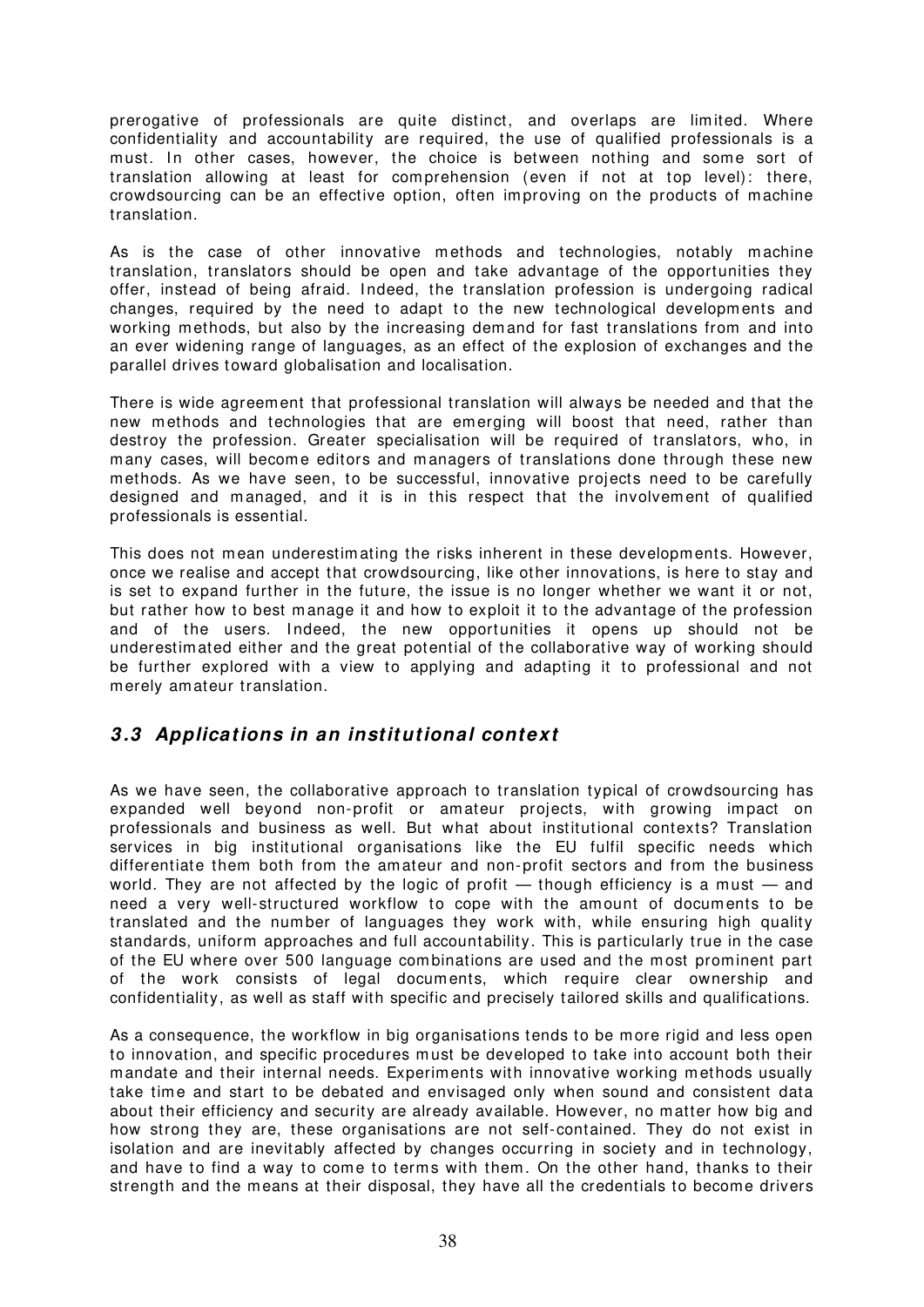of innovation. They can help steer and influence change instead of passively suffering its consequences. I ndeed, there are timid signals that the challenges and opportunities of these new m ethods are starting to be explored inside big organisations as well.

The World Bank, for example, is experimenting with crowdsourcing at different levels. Besides completing a project to map locations and infrastructures in South Sudan with the help of members of the Sudanese diaspora, the possibility of crowdsourcing their translations has also been envisaged, triggering an animated debate with professional translators worried about the possible outcome of this kind of development.

As a world organisation promoting developm ent worldwide, the World Bank must offer information to a large public globally, and to this purpose disposing of a multilingual website is a top priority. On the other hand, as has been highlighted for other projects, the enormous amount of information to be translated largely exceeds the resources available — and this disproportion seems set to increase owing to the current economic crisis and the resulting cuts in resources. Against this backdrop, the feasibility of introducing crowdsourcing as a way out of this deadlock has been brought up and a project along the lines of the TED's Lingua Project mentioned above has been envisaged. This idea has triggered a lively debate on the Bank's blogs stressing the swing between concern for the working prospects of professional translators and the advisability of opening up to innovation. Besides helping it to cope with a workload which cannot be managed by relying on more conventional working methods, this would also allow it to reach a m ore diverse public, offering additional languages besides English, French, Spanish, Russian and Chinese. No m atter what the outcome of this debate will be, it is interesting because it overtly raises the topic of working collaboratively and with the 'crowd' within a big international organisation. A taboo has been broken and this m ay pave the way for further debate in other international organisations as well.

As concerns the European institutions, and notably the Directorate-General for Translation of the European Com mission, this topic is not on the agenda. And yet, even though it is one of the biggest translation services in the world, its staff work under great pressure to cope with the increasing demand and the parallel cuts in resources. There is therefore scope for exploring whether, and possibly how, crowdsourcing — which taps the crowd to get m ore work done than would otherwise be possible, creates involvement in the community, and raises awareness about specific projects  $-$  could offer valuable tools to increase the efficiency of its workflow internally and promote its political m essage externally.

Indeed some attempts to support more collaborative working methods and promote contacts among translators are being made. Unfortunately they are not always very successful and are blamed for not being carefully tailored to the actual needs of their users. A good exam ple of this top-down attempt to bring the internal working m ethods of the EU translation services up-to-date, without effectively serving their needs, is the note Elise. It is an application aimed at fostering communication among translators from different languages and from different EU institutions working on the same file, as well as between translators and their 'customers'; it allows them to post comments or information, ask for clarifications, or point out mistakes of various kinds.

In spite of the efforts to induce translators to integrate this tool into their workflow, its use has rem ained up to now quite lim ited. The translators of the European Commission, in particular, claim that it does not fulfil their actual needs in terms of communication and sharing of information. All information sent to Elise is linked exclusively to the specific file it is attached to. As a result, it is virtually lost when that file is completed, and can hardly be retrieved for further use, even though its interest is not necessarily confined to that particular case.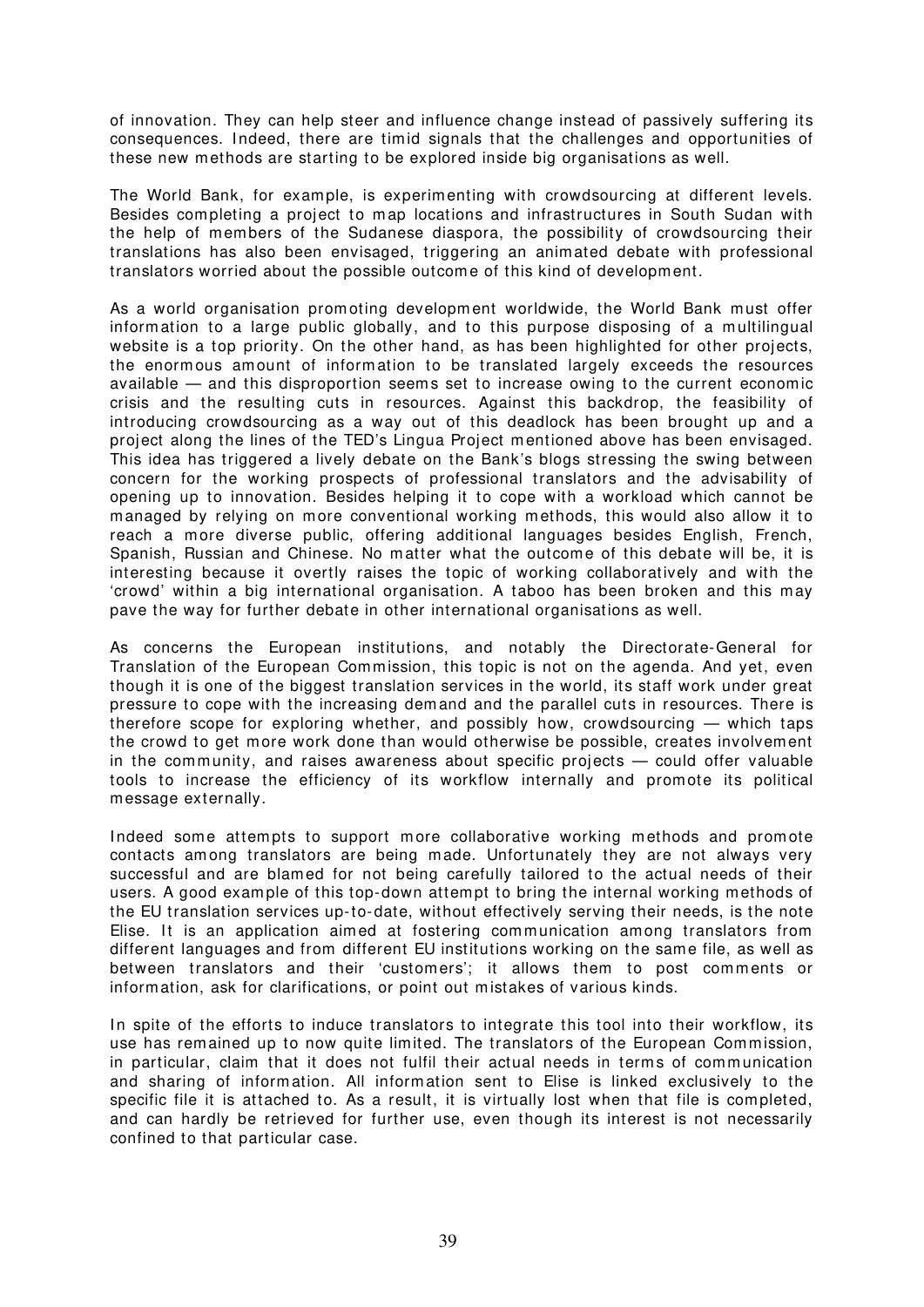Side by side with these top-down tools, however, there are sm aller scale tools which have been spontaneously developed by specific groups of translators and have become good practices, often taken as a model by other 'com munities' inside the Directorate-General for Translation. An inspiring example in this sense are the two wikis created by the French department (one of them is devoted to translation files and the other to term inology) where the translators can discuss and post inform ation they consider useful for sharing concerning either specific translations or terminological issues. The wikis of the French department allow the translators to share and retrieve information very easily with immediate feed-back, and favour a more collaborative way of working. Their success (while about 10% of the French translators actively contribute to them and another 10% occasionally participate, it can be estimated that they are consulted by approxim ately two thirds of them) — has led other language departments to create similar tools.<sup>[47](#page-41-0)</sup> More in general, the great success enjoyed by wikis at all levels — both inside and outside the EU institutions  $-$  has led the European Commission's translation service to officially promote and generalise their use. Starting in 2013 all language departm ents will dispose of such a tool, which they will be free of using and organising according to their specific needs.

The success of the terminological wiki of the French department highlights the importance and the potential for collaboration when it comes to terminological issues. The most striking case in this respect is IATE, the EU interinstitutional terminological database and the main terminological tool used by the EU institutions. It has been developed to gather in one single database the contents previously owned by the various EU institutions which, in this way, are made available to all users inside the institutions and also to the general public through its public version launched in 2007. In spite of all efforts, however, I ATE remains rigid and hierarchical, and only to a limited extent has it succeeded in overcoming the previous fragmentation. Each entry belongs to the institution which created it and only the native speaker terminologist of that institution can m odify it. When non-native speaker terminologists or terminologists from other institutions come across errors, or want to complete an entry created by another institution or merge similar entries belonging to different institutions into one single entry, they must first propose the change to the owner, who has the exclusive right to validate it. This makes the management and improvem ent of the database lengthy and cumbersome, in particular when it comes to correcting and improving already existing entries. Furthermore, IATE has no easy tool allowing for direct communication among the users, am ong its m anagers and between the two groups, who often have to resort to em ail m essages to com municate. E-mails, however, remain private exchanges between the sender and the addressee, and do not involve the whole comm unity of I ATE users, who cannot profit from them nor provide additional input.

A m ore collaborative approach based, for example, on the m odel of Wikipedia, might help overcome these shortcomings and make it a real forum where information and suggestions for improvement can be easily shared among all IATE users. The urge to involve the 'community' would be all the more justified because, in the case of IATE, 'community' means a well-defined group of EU linguists who use IATE in their daily work. In this way they could be encouraged to share their experience, competence and ideas to the advantage of their colleagues, but also of the general public that uses I ATE outside the EU institutions.<sup>[48](#page-41-1)</sup> In this respect, Wikipedia can teach inspiring lessons. Everybody can contribute to Wikipedia but this does not mean uncontrolled anarchy. Contributors have to stick to a set of rules and everything is peer-reviewed by the community both to im prove, com plete or correct new entries, and to check for inappropriate contents. Crowdsourcing IATE in this perspective would not mean abandoning it to the users without any control, but rather giving voice to a qualified community worth being trusted.

 $\overline{a}$ 

<span id="page-41-1"></span><span id="page-41-0"></span><sup>&</sup>lt;sup>47</sup> The Finnish, German and Bulgarian departments are creating wikis based on the French model, while the Portuguese have developed a similar tool for terminology, though it is organised in a more centralised way. 48 I would like to thank Tim Cooper, head terminologist of the English department, who has accepted to share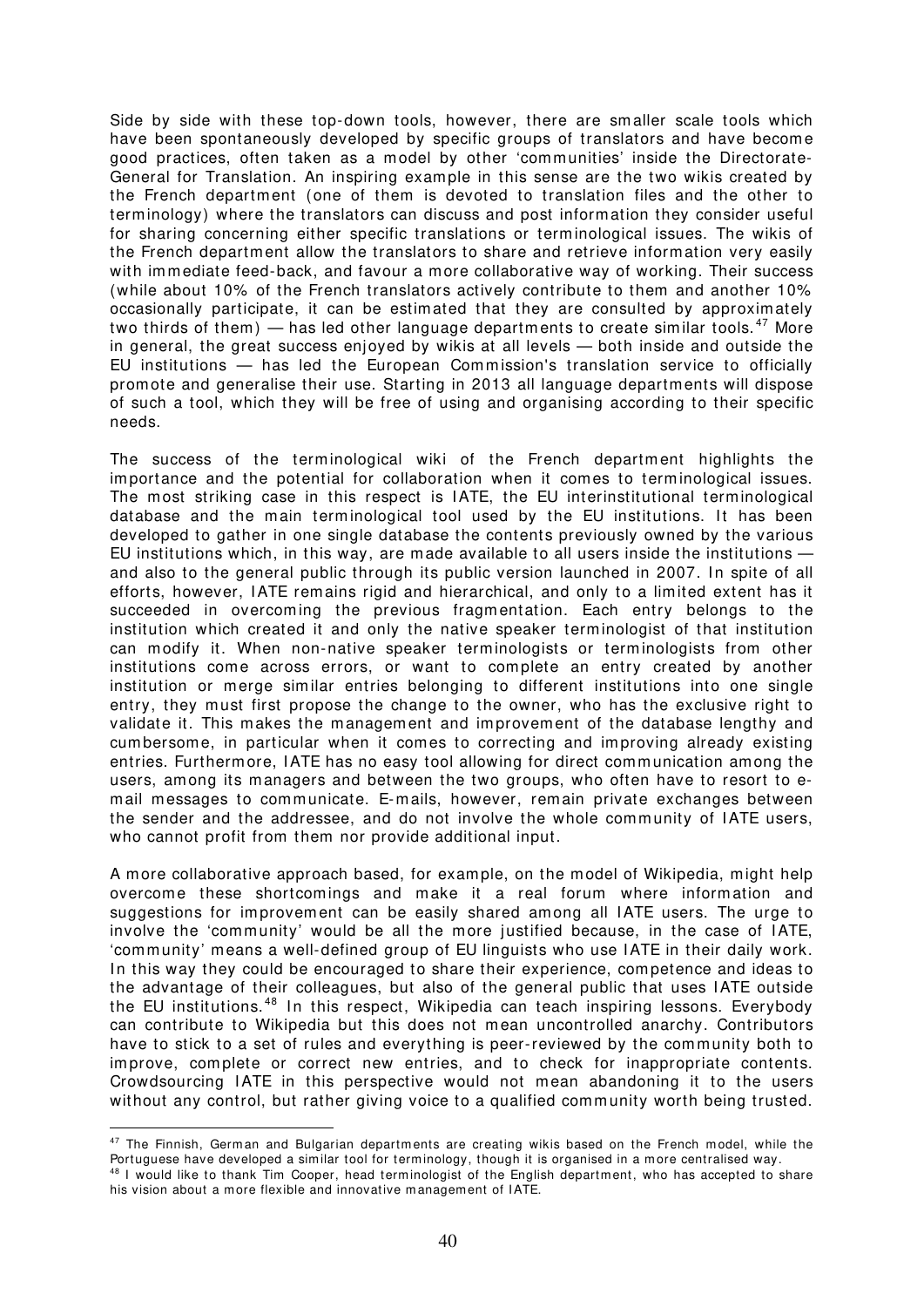Up to now IATE managers have justified their policy of strict top-down control with the need to ensure the highest quality standards. The model of Wikipedia, however, m ight offer inspiration in this respect too. Broadening the content and publishing also the material which is not validated does not necessarily mean offering low quality information. Provided that the status (validated, non validated) of each entry is clearly indicated — as happens on Wikipedia — even non-verified content can be useful for the users. This would allow offering more content, while allowing the users to make an inform ed decision on whether, and to what extent, they should use or trust such content.

Furtherm ore, giving the users the possibility of improving, correcting or in any way completing the entries would also raise their commitment and motivate them to share their knowledge; this in turn might encourage other users to intervene in this process, thus starting a virtuous cycle of involvement and mutual inspiration. Allowing all users to contribute to IATE, whether they belong to the institution owning a specific entry or not, would also boost the interinstitutional character of I ATE and ease the issue of ownership by a specific institution, which is at the moment perceived by some as one of the main obstacles to a m ore flexible and efficient m anagem ent of the database.

As is the case for other crowdsourcing projects, involving the community does not mean getting work done for free. It is a way of tapping a broader reservoir of knowledge and competences to keep improving the database in an efficiently m anaged way and to everybody's benefit.

Besides the introduction of collaborative strategies to foster the commitment of the staff and im prove the efficiency and effectiveness of their work, a second strand of applications of crowdsourcing could be envisaged to reach the general public. This might help respond to two issues usually addressed by this m ethod: cope with the disproportion between workload and resources thus improving the offer of translation, and raise the citizens' awareness about issues connected with translation and multilingualism, and, more in general, foster their involvement in and commitment to the European project.<sup>[49](#page-42-0)</sup>

A few years ago Margot Wallström, Vice President of the European Commission for Institutional Relations and Communication Strategy from 2004 to 2010, pointed to the serious communication and information deficit as one of the reasons for the failure of the EU institutions to raise support for the European project among the general public. It is to bridge this gap that she launched a new communication strategy, making better use of new technologies, notably the Internet. One of the actions foreseen by the new strategy was the in-depth revamping of the portal Europa to give the citizens easier access to information about the Union, its policies and its projects; in that context full multilingualism was acknowledged as an essential facet of this strategy. In practice, however, it was different: actual multilingualism is rather limited and most pages on the Europa portal are available in English, or English and French and, to a lesser extent, French, English and German, while only a very lim ited portion of the site is in all official languages. This becomes particularly evident as surfers proceed in their search. The more specific the pages, the more lim ited the number of linguistic versions.

In spite of these shortcomings, Europa offers a huge amount of highly valuable and constantly updated information. The resources which would have to be deployed to fulfil the engagement to make it fully multilingual, however, largely exceed those available, and the prospects for future im provem ents in this state of things are rather bleak. To find a way out of this im passe — explosion of content and cuts in resources — and fulfil the citizens' information needs, therefore, innovative ideas are necessary. In this context

 $\overline{a}$ 

<span id="page-42-0"></span><sup>49</sup> On this topic, see the interview with Josep Bonet, Head of the informatics unit of the EC Directorate General for Translation, published at the end of this study.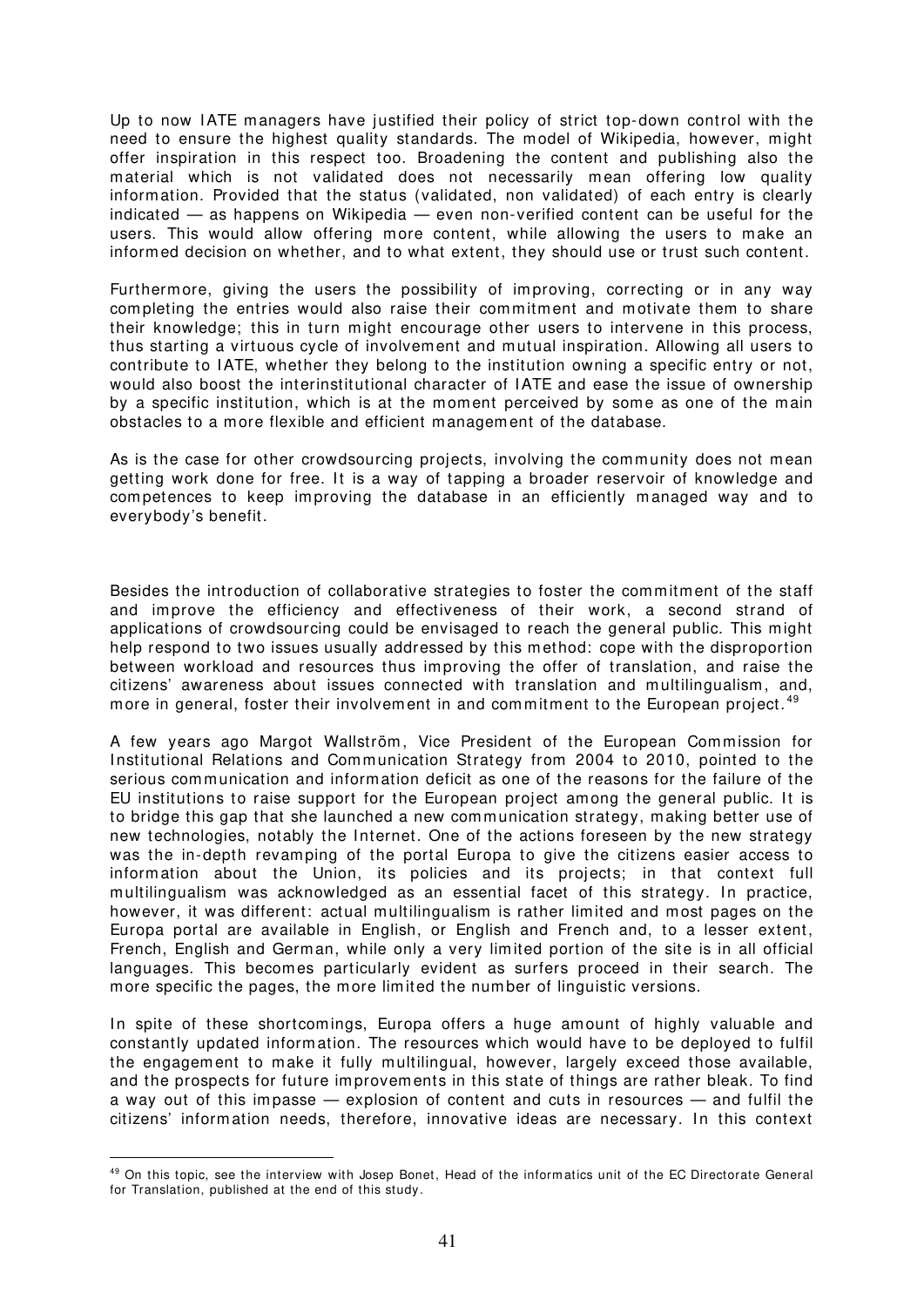successful crowdsourcing projects might offer some inspiration. In particular, experiences like TED's mentioned above, might be a model for similar initiatives at Commission level.

As is the case with TED, tapping into the wisdom of the crowd would be an effective way of offering the public more information in a language they understand, but also — which is probably even more relevant — to bring the institutions closer to the citizens and raise their motivation and commitment toward the European project.

A project involving some sort of crowdsourcing, if successful, would help broaden the offer of multilingual content on the Internet, but, above all, it would stimulate in those willing to collaborate a stronger feeling that they are an active part of the EU, have the possibility of taking part in its developm ent, and can do som ething to help involve their fellow citizens as well. Secondly, such an initiative would create greater awareness about the importance of translation and multilingualism for the success of the European integration and, m ore in general, to prom ote social inclusion and dem ocracy worldwide. Finally, it is worth underlining that, like all initiatives based on the web and the new technologies, experimenting with crowdsourcing would greatly help create commitment am ong young people, since they are the most fam iliar with the new technologies and the most active on the Internet, and raising awareness among them is of paramount importance for the future of the European integration and dem ocracy.

Though promising, however, such an approach also involves serious risks for an organisation like the European Com mission's Directorate-General for Translation, and they should not be underestimated: first and foremost, the risk of being criticised for exploiting free labour. It would therefore be imperative to convey the message that the European Commission does not exploit free labour nor stifle the translation profession, but deliberately chooses this strategy to involve all Europeans and make them active and conscious citizens. It should be clear that the goal is not to find a way of getting things done at low cost, but of getting them done in a different way which better fulfils real needs and wishes.

Most of the contents translated by the Directorate-General for Translation do not lend themselves to be processed in this way, notably legislative or official administrative documents, where confidentiality, specific and specialised knowledge and, above all, clearly stated authorship and accountability are essential. However, innovative approaches m ight prove effective for other typologies of texts like information material, notably web pages which now play a pivotal role in the communication policy of the Commission and where there is much scope for improvement. These are the documents with which the public most often comes into contact and which therefore they need to understand and read in their own languages, but which, in many cases, are available only in a limited number of language versions. At the same time, since they provide information on topics of general interest with a direct im pact on the everyday life of European citizens, they might be the most suitable to raise the interest of the 'crowd' and m otivate them to put their knowledge and skills to the service of their fellow citizens, while, at the same time, contributing to the advancement of the European integration. It is therefore in this area that there might be scope for experimenting with the novelties offered by the Web 2.0 with a view to improving the relations with the public, creating commitment toward the European project and motivating the citizens to participate more actively in this process.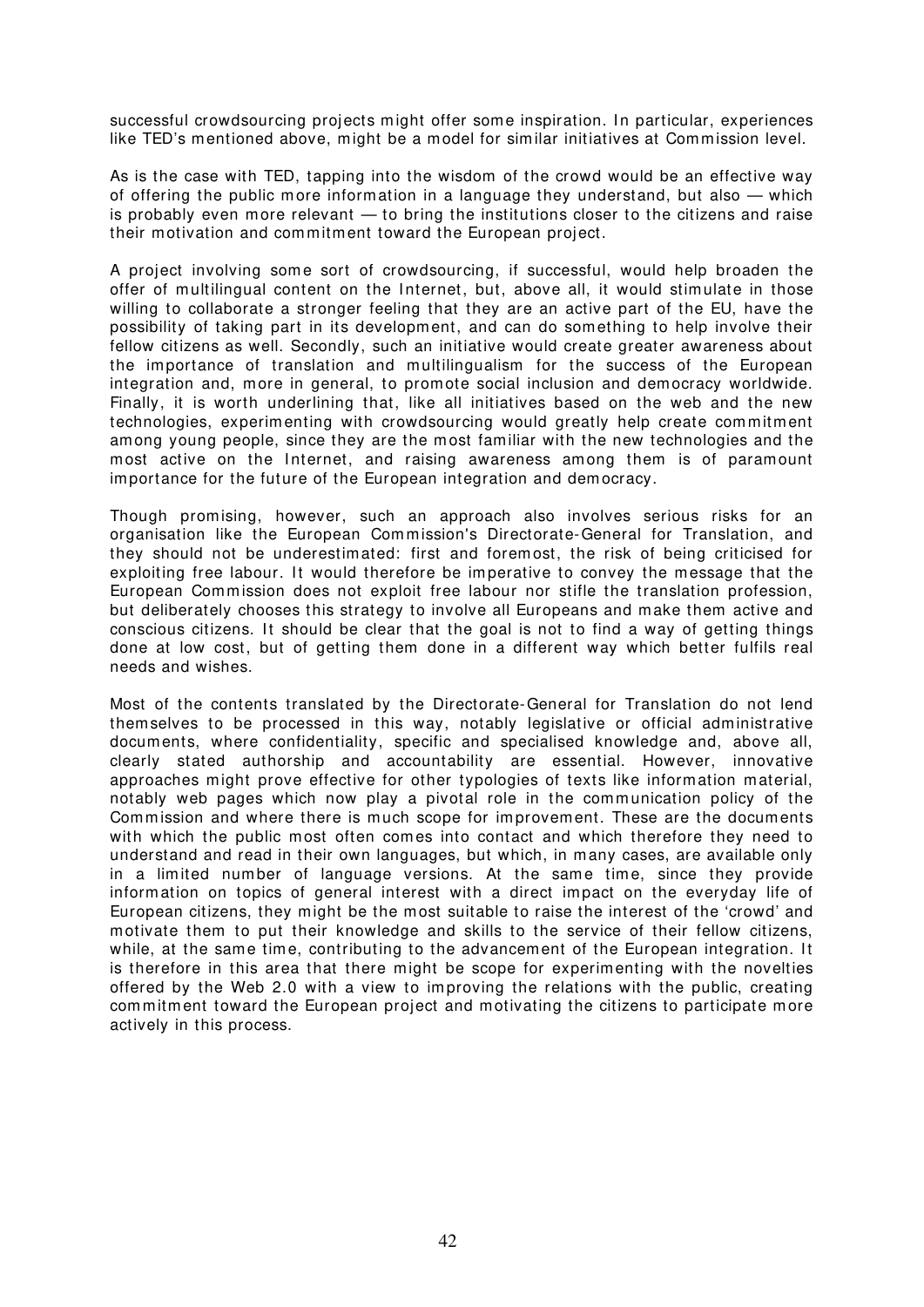# **4 CONCLUSI ONS**

# Crowdsourcing: the new frontier on the Internet

Collaborative and participatory approaches to communication and information sharing are the new frontier on the Internet. After a phase where the users searched the Web for inform ation or services that were offered to them , we have now entered a new era where users have become 'prosumers' and can access the web also to actively create or modify content. An increasing num ber of people, especially among the younger generations, feel that they have a lot to offer. They are no longer happy with being passive and invisible users, but want to share their ideas and competences, and m ake their contribution. And the Internet and the easy and efficient tools it now provides make this possible.

It is in this context that social media have radically transformed our way of communicating, making friends and establishing working relations. It is also in this context that crowdsourcing has em erged as a revolutionary way of creating and sharing content in areas as diverse as science and microfinancing, journalism and marketing, the arts and show business or the humanitarian sector.

It is something radically new, so much so as to generate the need for a new word to describe it. The underlying concept — i.e. to tap the human capital wherever it is found and not merely among professionals to get something done - however, is not as innovative, and a forerunner of today's crowdsourcing can be found in am ateurism , which was held in high esteem until the 19<sup>th</sup> century, when specialisation and professionalisation started to gain ground and replace it.

# Crowdsourcing: a new way of working and establishing relationships

Nowadays, crowdsourcing is fostering the comeback of amateurism, but a new form of amateurism that profits from the social and economic conditions prevailing in our society: an overflow of skills and competences that people often cannot channel and use in their professional lives; easily accessible technological tools, including open-source resources, that can tap this potential wherever it is located regardless of geographical proximity; the exponential increase of work and tasks to be carried out, which is not matched by a similar increase in professional resources; and the emergence of well organised communities integrating widely dispersed but motivated members who share common interests and goals, and manage to communicate and collaborate effectively no matter where they are located.

Crowdsourcing communities share a number of features that, according to the supporters of this new approach, set them apart from any other type of community: their drivers are m otivation and personal involvem ent and the expected reward is recognition and respect, whereas financial compensation, if any, plays only a minor role; they promote a new way of working based on collaboration, self-initiative and peer reviewing and also on the involvement of the largest possible number of interested people. In this sense, these communities are also intrinsically democratic in that they allow everybody to collaborate and share their knowledge and talents, irrespective of formal qualifications or professional activities.

The effectiveness and potential of crowdsourcing are shown by the widening range of fields where it is used. Commercial applications range from marketing campaigns to the contests for the solution of business problem s, with corporations resorting to this system even when they have qualified experts in-house. What they expect from nonprofessionals  $-$  and often get  $-$  is that they approach problems with a fresh mind and thus come up with more creative solutions.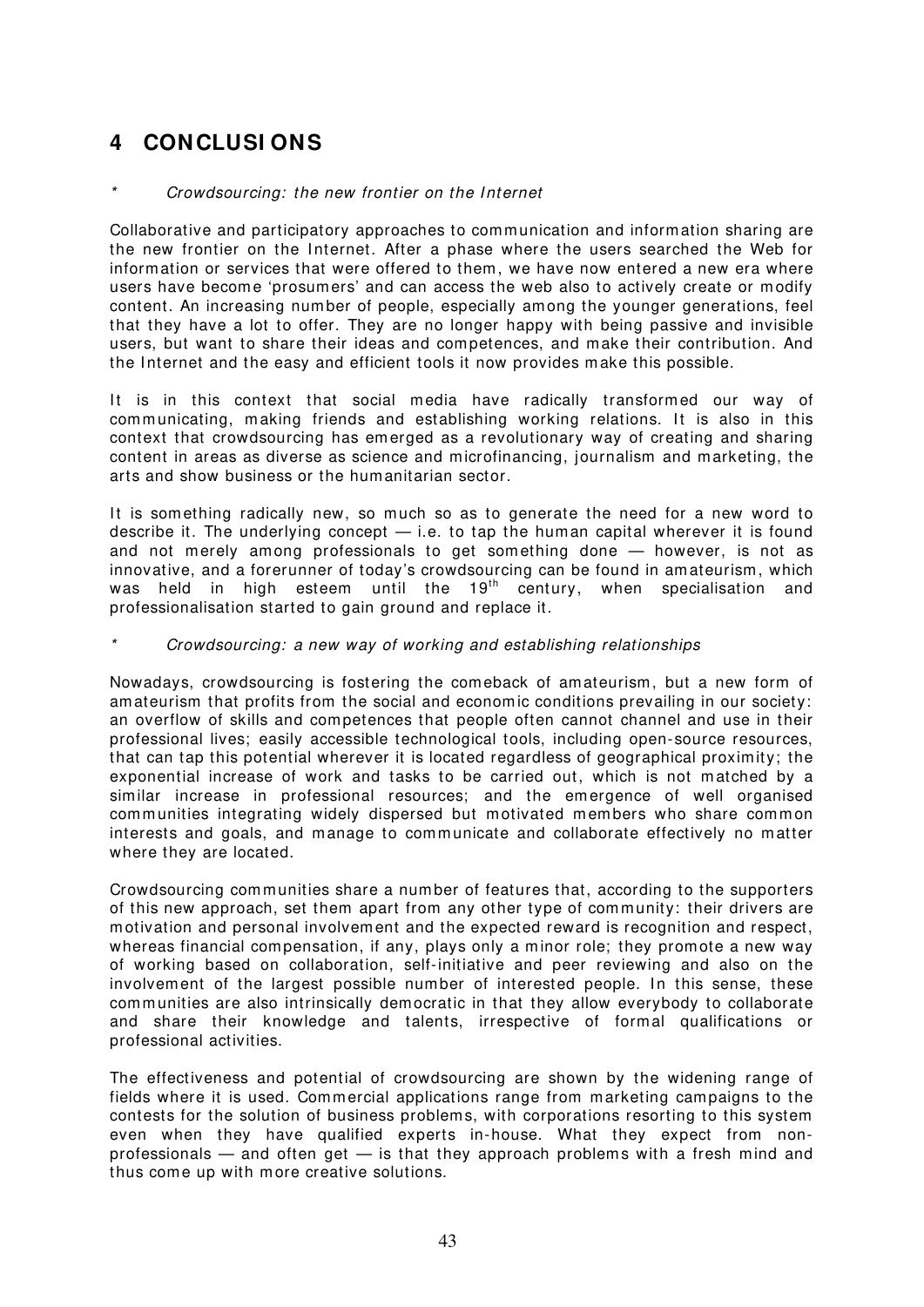# Crowdsourcing: a tool for democracy

Business applications, however, should not overshadow other areas, ranging from the natural sciences, where crowdsourcing is used to collect raw data, to citizen journalism or the non-profit sector, where it is regarded as a powerful tool to promote democracy. The potential of crowdsourcing to give voice to wider strata of the world population, for example, has been highlighted by recent events like the revolutions in the Middle East where social media like Twitter and Facebook or amateur blogs allowed the people to bypass their regimes' censorship and inform the world at large about events which professional journalists were prevented from attending or could not cover as rapidly.

Among the most significant success stories in this field, cases like the open-source software movement, notably Linux or Wikipedia, are worth mentioning. The open-source operating system Linux has managed to become a major competitor of Microsoft's and now powers all kinds of electronic devices, while the online encyclopaedia Wikipedia has become an indispensable resource for millions of people, to the point that it is ranked  $6<sup>th</sup>$ am ong the m ost popular websites in the US.

Other noteworthy examples of the democratising power of crowdsourcing are sites like Kiva or Sellaband which finance micro-projects in developing countries or allow fans to invest in music, respectively, in order to grant access to credit to groups which would otherwise be excluded from it. In this way they promote a new business model and work to break the monopoly of big financial institutions.

The importance of involving the crowd is shown also by other applications, e.g. in marketing, where businesses give the crowd the last word on marketing campaigns, or in crowdvoting, which is regularly used in TV contests and allows the viewers to vote and choose the winners.

# Crowdsourcing: benefits and drawbacks

These successes raise great enthusiasm and lead the supporters of crowdsourcing to see it as a major breakthrough which:

- transforms the notion of 'consumer': passive consumers are replaced by active 'prosum ers' who contribute to developing products they like or promoting ideas they believe in;
- fosters the development of communities where members do not behave merely according to self-interest;
- is a democratic tool, where the only criterion for evaluating contributors is merit;
- transform s the organisation of labour, favouring decentralisation and mobilising a wider spectrum of energies and ideas.

However, crowdsourcing also raises objections and concerns:

- the reliability and value of crowdsourced work is often questioned, compared to work carried out by skilled and knowledgeable professionals;
- the lack of accountability is emphasised, since it is often difficult to trace the identity of the source on the Internet. And, while in some cases, e.g. in totalitarian regimes, anonymity may serve to protect sources and induce them to disclose inform ation which would otherwise not be shared, in other cases it can also help divulge false information or inappropriate content.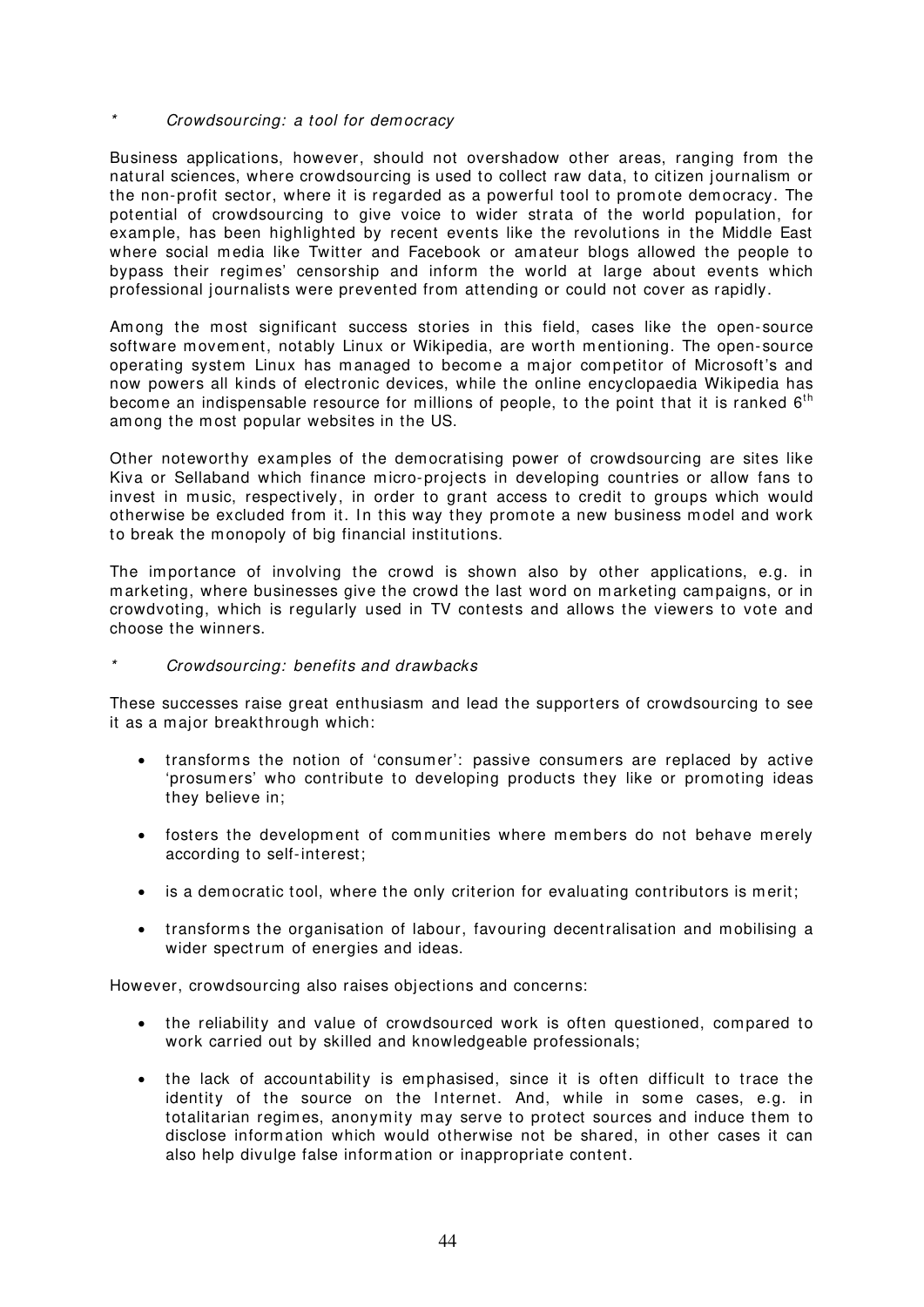In particular, serious risks are evidenced when it comes to commercial applications:

- crowdsourcers, who work for passion, risk ending up working long hours and blurring the distinction between leisure and work, with negative impacts on their non-work life;
- businesses can easily exploit crowdsourcers and m ake undue profit from the work the latter are happy to carry out for free or at very low rates. The consequence is that specific markets are disrupted, and skilled professionals, who cannot stand the com petition of crowdsourcers, are deprived of their source of incom e.

On the other hand, the supporters of crowdsourcing insist that it is not  $-$  or at least not primarily — a way of saving money, because a well organised and successful crowdsourcing project requires a lot of work, competence and time to be carried out and supervised in an efficient way. It should rather be seen as a new way of doing things with its own peculiarities that make it a problem solving model different from any other.

# Crowdsourcing: a tool to foster motivation and involvement

In translation, rapid technological changes  $-$  notably increasingly powerful machine translation system s and CAT tools — but also the exponential increase of contacts and exchanges involving people speaking different languages and the parallel increase in the demand of translation oblige us to devise new ways of working, which integrate these developments and allow us to cope with the huge mass of content to be processed. Crowdsourcing, often combined with machine translation, is welcome by many as the solution.

Broadly speaking, crowdsourced translation shows the same objectives and goals which are typical of crowdsourcing in general: it is collaborative work carried out by non professionals  $-$  or by professionals as volunteer work  $-$  to make material they find interesting or useful more widely available. Since, in the case of translation as well, personal motivation is one of the main drivers, it is difficult to influence the crowd as concerns what m aterial they translate. They choose freely and spontaneously, and this is one of the reasons why in certain areas this type of translation appears more promising than in others.

It is by leveraging on motivation that social media like Twitter or Facebook have m anaged to have their m etadata translated and peer-reviewed by their members rapidly and in a very large number of languages, including lesser spoken ones. Motivation is also the key to the success of sites in the non-profit sector or of information platforms. The microfinance platform Kiva mentioned above is a very good example as concerns the translation of their projects as well. Though they impose on their collaborators strict constraints and privilege professional and experienced translators over amateurs, they m anage to attract a significant number of volunteers, who accept these constraints to promote a project they believe in.

A case like Kiva's shows very well the im portance of m otivation, especially when we compare its work and policy with initiatives like LinkedIn's. The call launched by the professional network to its translator mem bers to translate the site against nonmonetary compensation ended up as one of the worst failures in the history of crowdsourcing. It met with strong reactions from translators who felt exploited and refused to give away their work for free to a profit-making enterprise  $-$  the same translators who are willing to work for free when it is for a worthy cause.

An area deserving a special mention when talking about crowdsourcing and translation is fansubbing — i.e. collaborative subtitling — which has been described as probably the most important form of crowdsourcing. It is a case of entirely collaborative work, without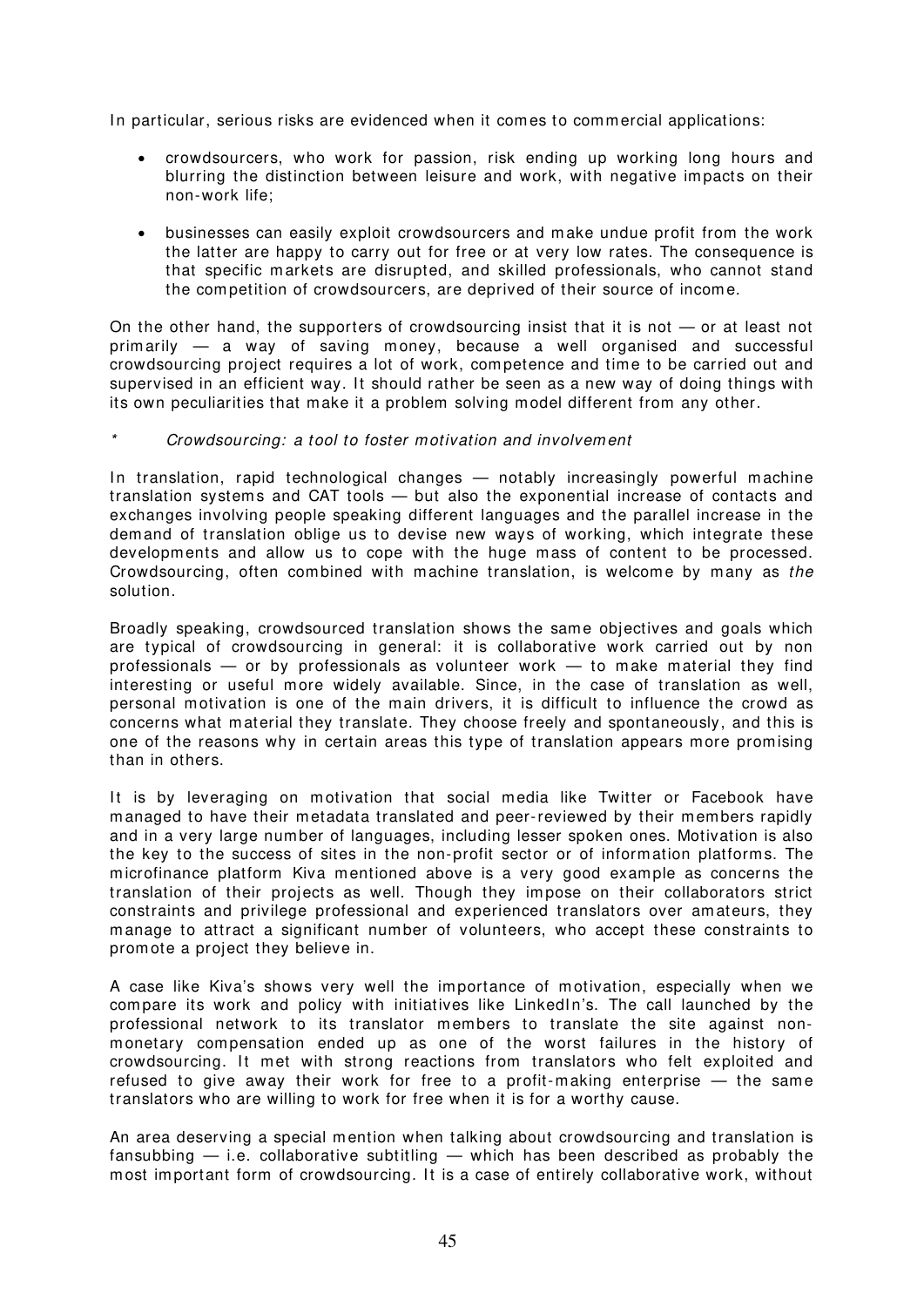any external stim ulus, where the fans of successful programmes, mainly US TV series, set down to subtitle the new episodes in order to make them available on the Net more rapidly than the commercial versions. It is worth mentioning, however, that, besides rapidity, in many cases fansubbers also aim at producing versions that are more faithful to the original and convey as many of the idiosyncrasies of the source text as possible, as well as its cultural and textual references, thus allowing the viewers to enjoy the programme in full.

Besides applications of crowdsourcing focused purely on translation, furthermore, new experiments should be mentioned where translation is not the main objective but is however an important tool. An interesting case in this respect is, for example, the online dictionary Wordreference, one of the m ost visited websites of the world, which offers a forum where everybody can ask for or propose suggestions concerning the translation of specific words or phrases. Duolingo, a very recent application offering free online language courses based on translation, might also be a promising evolution and, in any case, is an interesting signal of the interest raised by translation outside the usual circles.

These evolutions will inevitably transform translation as we have known it up to now and will have a deep impact on all its facets, from the practice to the theory and the perception the people have of this activity.

- I m pact of crowdsourcing:
	- a) on the practice of translation

As concerns the actual practice, a lot can be learnt from the way in which these communities work. They are usually very well organised with clearly allocated tasks, so as to ensure that all steps of the work, from translation, through revision to the technical tasks, are carried smoothly and efficiently. As a consequence, the increasing success of these new approaches will inevitably force professional translators to change the way of working they are accustomed to. These new developments will not jeopardise the very survival of the category, as many claim. On the contrary, they might even improve the working conditions and the status of translators in the future, as others maintain. What is indisputable, however, is that translators will have to take these new approaches into account. In many cases, this will mean that professional translators will have to become even more specialised and focus on the areas where specialisation, confidentiality and accountability are required — and which will therefore always remain the exclusive sphere of competent human professional translators. In other cases, they will have to turn into post-editors of texts translated by machines or by the crowd. In still other cases, finally, they will have to abandon certain areas where comprehension is the main objective and the level of accuracy allowed for by alternative methods like machine translation and crowdsourcing is satisfactory enough.

These promising prospects, however, should not induce us to let our guard down and underestimate the risks inherent in this evolution. It will inevitably involve casualties  $$ as all far-reaching transformations inevitably do — but it is necessary to stimulate reflection and develop strategies to reduce such casualties to the minimum, protect competent and skilled professionals, who risk being thrown out of the market if they cannot stand the com petition of the crowd, and guarantee quality, especially when sensitive information is at stake. In fact, devising ways to guarantee quality and ensure accountability and traceability are still hot issues if we want that this new method may be used reliably.

Besides the practice, the new way of working developed by crowdsourcers is also im pacting on the theory and, what is probably more im portant, on the perception of translation.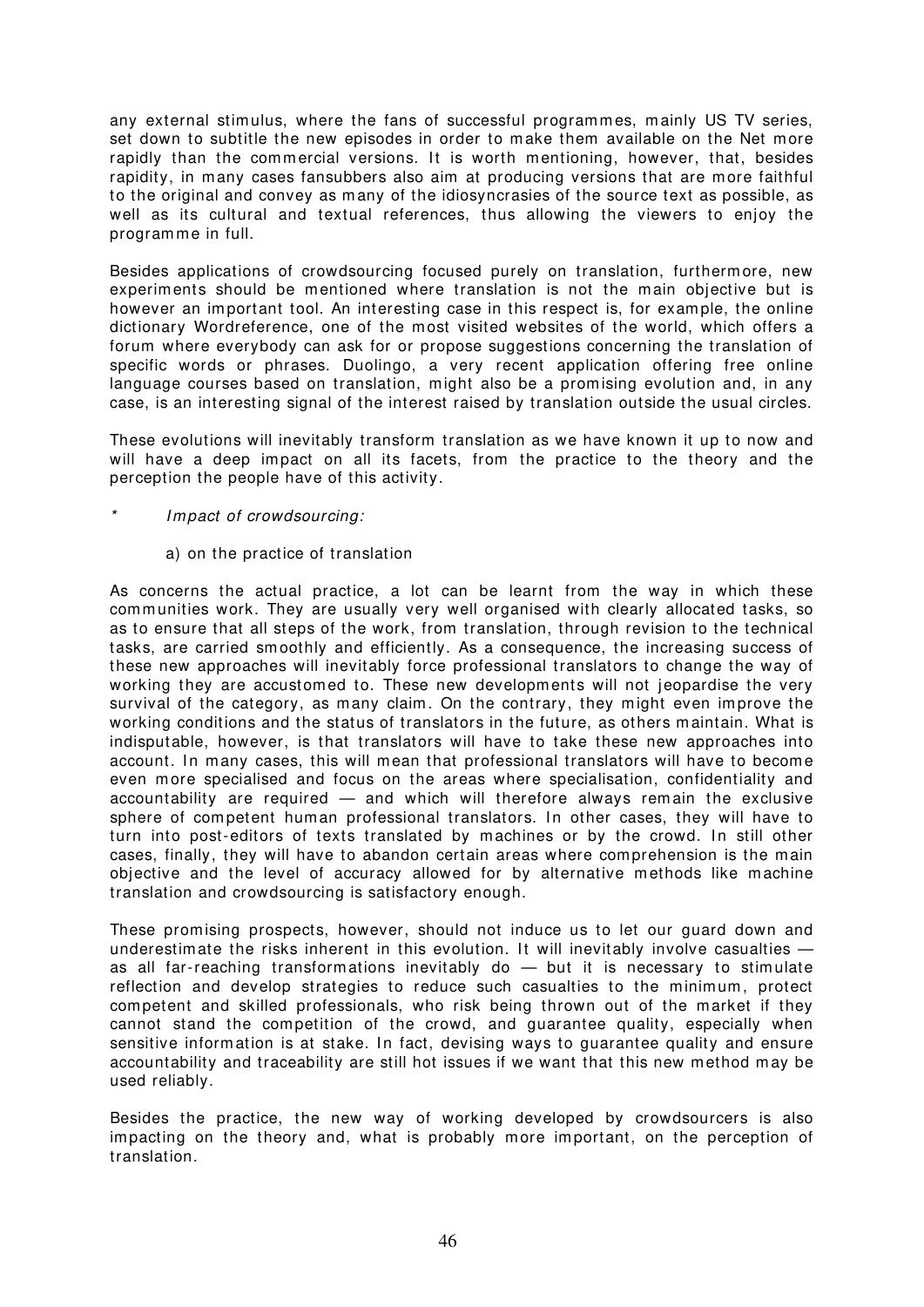b) on the theory of translation

Concerning translation theory, the work of fansubbers for example, with their emphasis on conveying the nuances of the original text, disavows the generalised assum ption that everything has to be done to bring the text close to the target language users and to facilitate them. This reverses, at least partially, the widespread assumption that theories that privilege the opposite approach and demand that target language readers m ake an effort to m ove closer to the original text are too elitist and, therefore, not suitable for the actual translation of products meant for a large public.

c) on the perception of translation

Finally, concerning perception, collaborative m ethods based on the work of volunteers can foster the visibility of translation, which is most often an 'invisible' activity and does not attract much interest or enthusiasm in non-professionals. Crowdsourcing projects, which manage to involve a wider public than the restricted circle of professionals, can help raise awareness about the importance of translation and multilingualism, thus starting a virtuous circle. Greater awareness about the importance of multilingualism and translation and the increased visibility and recognition of this activity might prompt more and more people to participate in translation projects; this, in turn would contribute to m aking the web m ore m ultilingual, and notably to saving and reinforcing less spoken and endangered languages, or languages not connected with strong economic interests.

- Collaborative approaches in the European institutions
	- a) Wikis

Finally, there appears to be a potential for collaborative and participatory approaches in institutional contexts too. Translation services in big institutional organisations like the EU fulfil specific needs which differentiate them both from the amateur and non-profit sectors and from the business world, and must stick to very strict requirements in terms of skills, ownership and confidentiality. As a consequence, they tend to be more rigid and slow in taking up innovation. In spite of this, there are timid signals that the challenges and opportunities of these new methods start being explored inside such organisations.

As concerns in particular the Directorate-General for Translation of the European Commission, one attempt to promote collaboration has been made through the note Elise, a tool aimed at allowing all people involved in a specific translation file to exchange doubts and ideas, point to problem atic issues or ask for clarifications. Furtherm ore, to facilitate communication and exchange, the wiki technology is being promoted. From 2013, all its units will have their own wikis which they will be able to organise as they think best. These new tools are the official response to an existing need, as shown by spontaneous initiatives launched at language department level and shaped by the users themselves according to their needs.

b) Crowdsourcing and terminology

In particular, it is worth mentioning that the wikis launched at language department level point to terminology as an area where the need of, and the potential for, exchange and discussion are particularly evident. And indeed they can be seen as a tool to m ake good for the alleged weaknesses of I ATE, the interinstitutional database of the European Union and its main terminological tool. Created to replace and integrate the terminological databases of the individual institutions, IATE remains, in spite of all efforts, rather rigid and hierarchical, and only to a lim ited extent has it succeeded in overcom ing the previous fragm entation. For these reasons, there are calls within the Directorate-General for Translation to build on the example of successful projects like Wikipedia — the online encyclopaedia entirely fed, revised and managed by the crowd — and allow a larger circle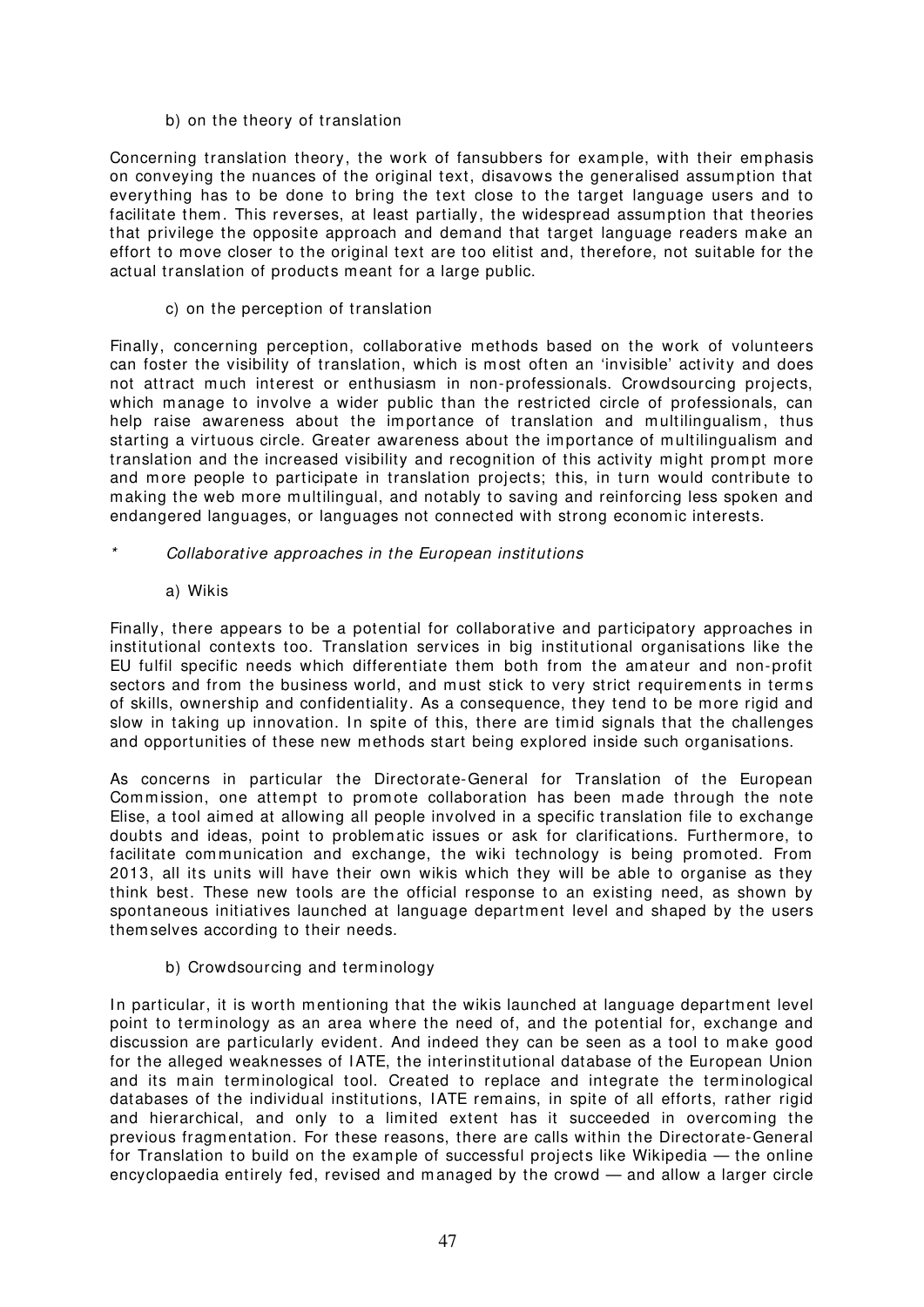of users to participate in IATE. In the present version of this database, each entry belongs to the institution which created it and only the native speaker terminologist of that institution can modify it. Up to now this rigidity has been justified with the need to guarantee the highest quality standards. The supporters of a more flexible and modern way of working, however, object to this position because it implies that the users cannot profit from a lot of potentially useful m aterial. They stress that an evolution along these lines does not necessarily mean lowering the quality, as many seem to believe, but rather trusting the users — who in the case of IATE are expert users — and motivating them to contribute to a tool which they use in their daily work and which is essential for them. Choosing an approach of this kind would mean abandoning an old-fashioned idea of quality, and Wikipedia could indicate the way in this respect. On the online encyclopaedia, nobody can claim ownership of any content and everybody is allowed to participate, but at the same time there are clear rules making the users aware about the reliability of each entry. And yet, compared with other traditional encyclopaedias, it offers approximately the same level of correctness as the others. In this perspective, therefore, crowdsourcing I ATE would not m ean abandoning it to the users without any control, but rather giving voice to a qualified community worth being trusted, and also increasing the responsibility of the users. If more data and entries are published, even if they do not fulfil all quality criteria presently adopted, and the users are correctly informed about the status and the level of reliability of such entries, they will have the possibility of making an informed choice on whether to use that information or not, but, at least, they have access to it and can still get useful input and stimuli.

c) Crowdsourcing a new tool to involve the citizens in the European project?

Besides fostering communication and exchanges among the staff and improving the efficiency and effectiveness of their work, introducing some form of crowdsourcing at the Directorate-General for Translation to reach the general public could be envisaged. This option could raise the public's awareness and commitment; at the same time, it would also help the service to cope more effectively with the disproportion between workload and resources. The Europa portal is a case in point: it was created to provide the citizens with reliable and updated information about the European institutions in their mother tongue, but m ost of the inform ation it offers is in a lim ited num ber of languages, since it is hardly conceivable to translate all content available on Europa into 23 official languages with the current resources. It is against this backdrop that it might be envisaged to start exploring the option of crowdsourcing, which, besides improving the offer of translations, might prove effective to foster the citizens' commitment to the European project and also raise their awareness about issues connected to translation and multilingualism. A similar initiative would certainly be quite revolutionary for a body like the Directorate-General for Translation, or more generally the European Commission, and should be carefully designed and marketed in order to dispel any possible accusation of being m erely a way of profiting from free labour, especially since the Commission disposes of one of the largest translation services in the world.

In spite of these caveats, there might be some scope for translation projects involving crowdsourcing at the level of the European institutions. For example, as Josep Bonet imagines in the interview published at the end of this study, the translation of one page of the Europa portal could be crowdsourced, choosing one that is not politically sensitive and, at the same time, can appeal to a well targeted public and spur them to collaborate. Once again, it should be em phasised that such a project would not be synonymous with uncontrolled anarchy or cheap work. On the contrary, it would require careful planning, on the one hand, to convey the objective of the initiative in a clear and effective way and, on the other, to steer and control the crowd in order to ensure that no unwanted or inappropriate results are published on the Net. Furtherm ore, technical issues should also be carefully tackled in order to provide a suitable and user-friendly technical environment. In this respect, a platform like Citzalia, the virtual European Parliament, which has been launched precisely to make European citizens more familiar with the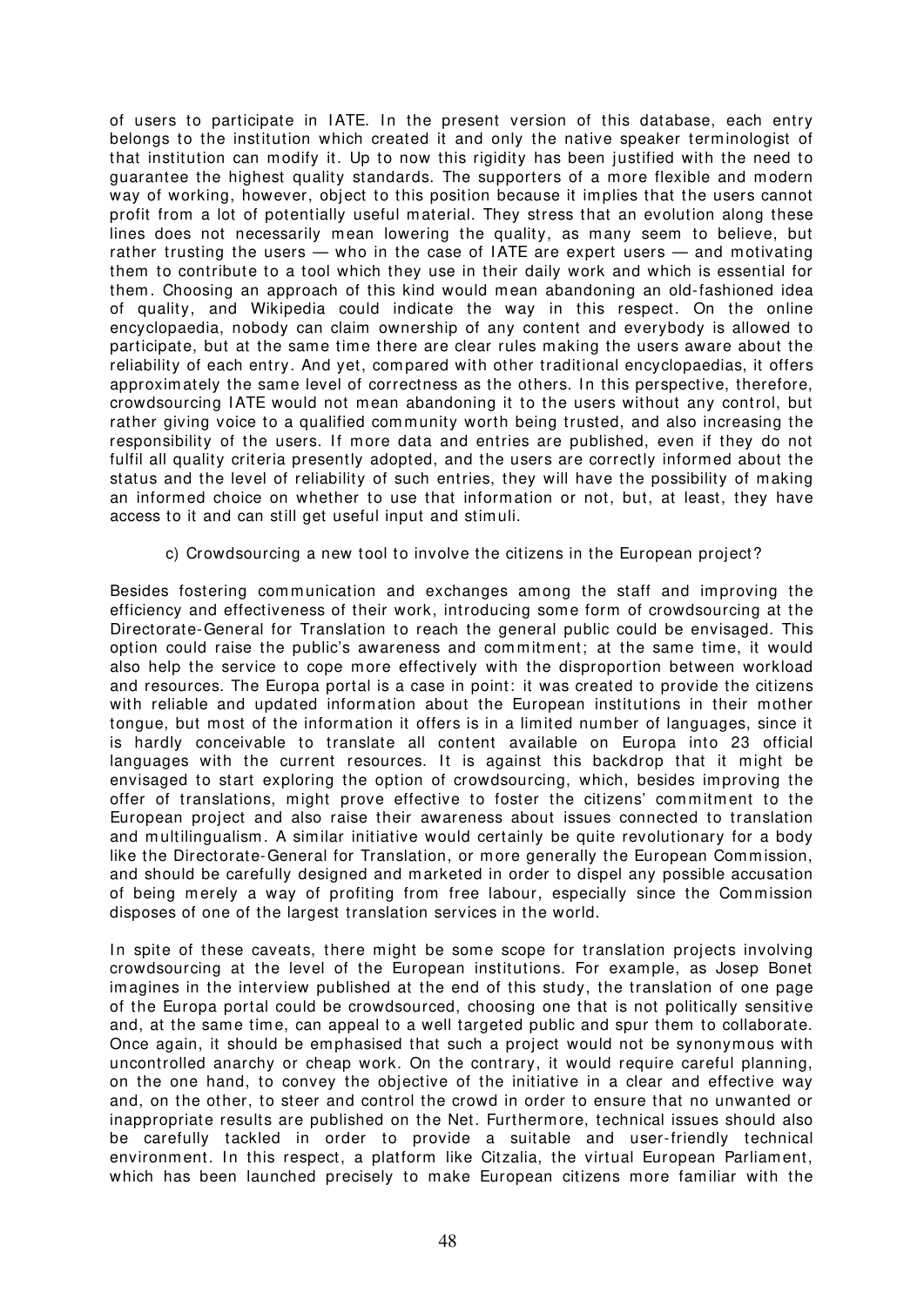work of the European Parliament and increase their engagement in the European project, might offer interesting stimuli.

Such ideas raise doubts and objections, but they might also send a signal, both inside and outside the institutions, that even in an organisation like the European Commission's Directorate-General for Translation it is possible to work in an innovative way, when innovation means more efficiency and effectiveness. Furthermore, they help convey the message that, provided we steer these developm ents and do not accept them passively, there is no reason to be afraid of them, as many still are. This does not mean downplaying the risks inherent in this approach, but accepting that crowdsourcing, like other developments we are currently facing, is already a reality, whether we like it or not. The question that we must ask is how we can best make use of the opportunities it offers to the advantage of both translators and the public at large.

Like other innovative approaches and technologies, crowdsourcing should not be idealised nor regarded as a panacea, and the risks it can imply for the translation profession should not be underestimated. However, its potential should also be acknowledged: it makes it possible to translate a lot of material which would otherwise not be translated at all, thus also making it available to people with limited or no knowledge of foreign languages, and, at the same time, it can raise awareness about the European project and also about the im portance of translation and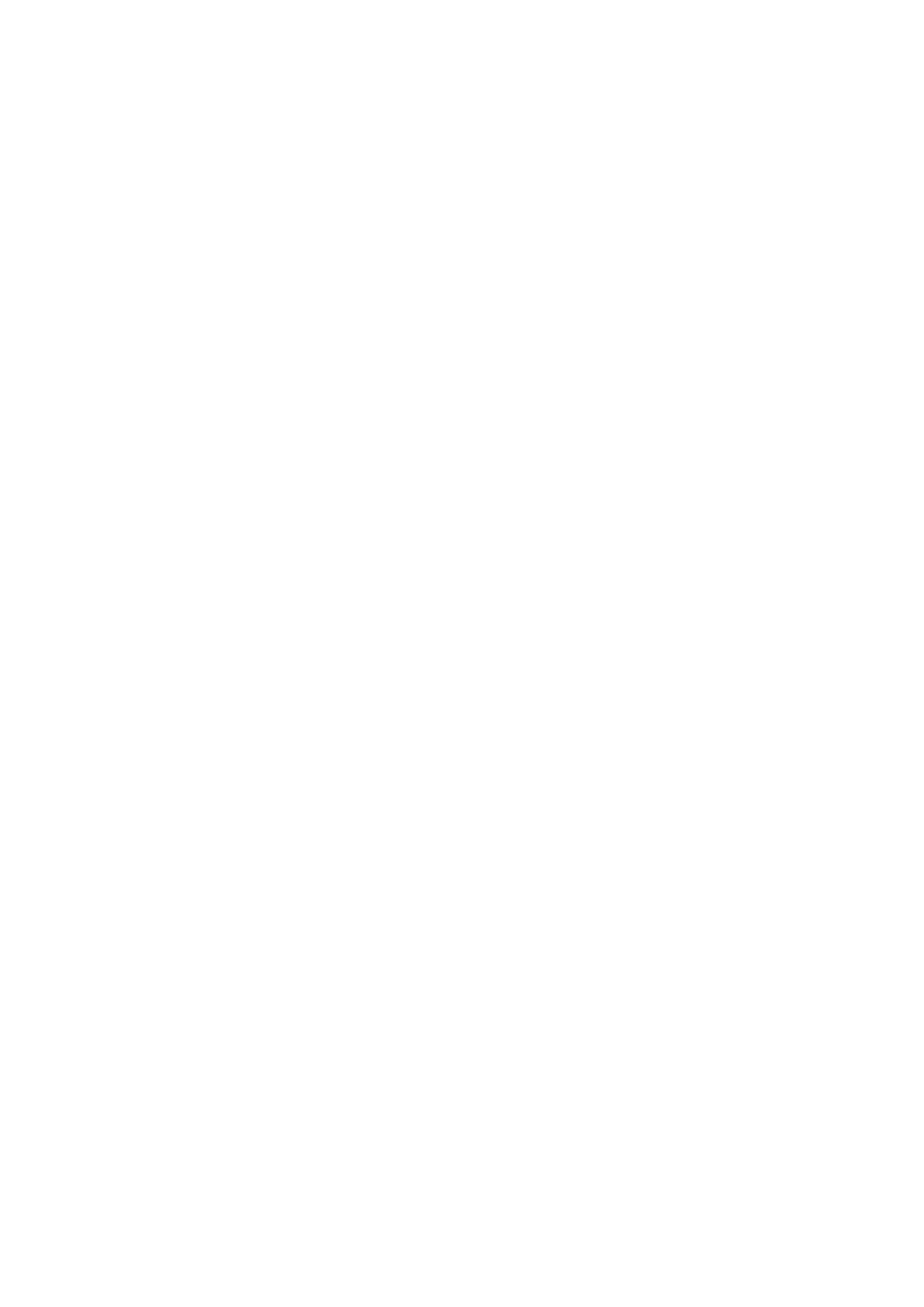# **5 BI BLI OGRAPHY**

"[A New Ethical Code for Digital Fansubbing](http://www.animenewsnetwork.com/feature/2003-06-08/2)", in http://www.animenewsnetwork.com/, 8 June 2003.

Archibald, Samuel, "[Épître aux Geeks: Pour une théorie de la culture participative"](http://www.kinephanos.ca/2009/epitre-aux-geeks%C2%A0-pour-une-theorie-de-la-culture-participative/), in Kinephanos, Vol. 1, no 1, 2009.

Baer, Naomi, "[Crowdsourcing: Outrage Or Opportunity?"](http://translorial.com/2010/02/01/crowdsourcing-outrage-or-opportunity/) in [Translorial](http://translorial.com/) (online edition), 1 February 2010.

Banks, John, Deuze, Mark, "Co-creative labour", in International journal of cultural studies, Vol. 12(5), 2009, pp. 419-431.

"[Big Brands Back Crowdsourcing Creative Agencies](http://www.blurgroup.com/blog/big-brands-back-crowdsourcing-creative-agency/)", Blurgroup, 28 October 2010.

Brabham, Daren C., "Crowdsourcing as a Model for Problem Solving", in Convergence: The International Journal of Research into New Media Technologies, Vol 14(1), 2008, pp. 75–90.

"Chinese Literati Crowdsource Translation of Dan Brown's The Lost Symbol", in http://www.psfk.com/, 30 September 2009.

via PSFK: http: / / www.psfk.com/ 2009/ 09/ chinese-literati-crowdsource-translation-of-danbrowns-the-lost-symbol.html# ixzz1zBjjWGIE

Cronin, Michael, "[The Translation Crowd"](http://ddd.uab.cat/pub/tradumatica/15787559n8a4.pdf), in Revista Tradumatica - Traducció i Tecnologies de lalinformació i la Comunicació, No 8, december 2010.

"[Crowdconvention Berlin – The future of Crowdsourcing"](http://www.twago.com/blog/2011/06/16/crowdconvention-berlin-the-future-of-crowdsourcing/), in [Twago Magazine](http://www.twago.com/blog/), 16 June 2011.

"Crowdsourcing an Übersetzer: Ein Zukunftsmodell?", in DOG-News: Informationen zum Thema Übersetzung, Dokumentation und Software, 1/10.

"[Crowdsourcing Translations](http://www.language-translation-help.com/crowdsourcing.html)", in [http: / / www.language-translation-help.com /](http://www.language-translation-help.com/) .

Désilets, Alain, et al., "[Translation the Wiki Way](http://www.wikisym.org/ws2006/proceedings/p19.pdf)" in Proceedings of the 2006 International Symposium on Wikis, ACM Press, 2006.

Désilets, Alain, "Translation Wikified: How will Massive Online Collaboration Impact the [World of Translation?](http://nparc.cisti-icist.nrc-cnrc.gc.ca/npsi/ctrl?action=rtdoc&an=8913226)", in Proceedings of Translating and the Computer, 29-30 November 2007.

Díaz-Cintas, Jorge, Muñoz Sánchez, Pablo, "Fansubs: Audiovisual Translation in an [Amateur Environment"](http://www.jostrans.org/issue06/art_diaz_munoz.php), in [Jostrans. The Journal of Specialised Translation](http://www.jostrans.org/). 7/2006, Issue 6, pp. 37-52.

Díaz Cintas, Jorge, "Interview on fansubbing", in Jostrans. The Journal of Specialised [Translation](http://www.jostrans.org/), 1/2012, Issue 17.

"[Fans übersetzen Harry Potter im Netz](http://www.netzeitung.de/internet/348436.html)", in http://www.netzeitung.de/, 14 July 2005.

Geldbach, Stefanie, "Crowdsourcing bei Übersetzungen. Ein Twitter-Stern für eine gute Übersetzung", in MDÜ (Mitteilungen für Dolmetscher und Übersetzer), 4/ 2010, pp. 39-42.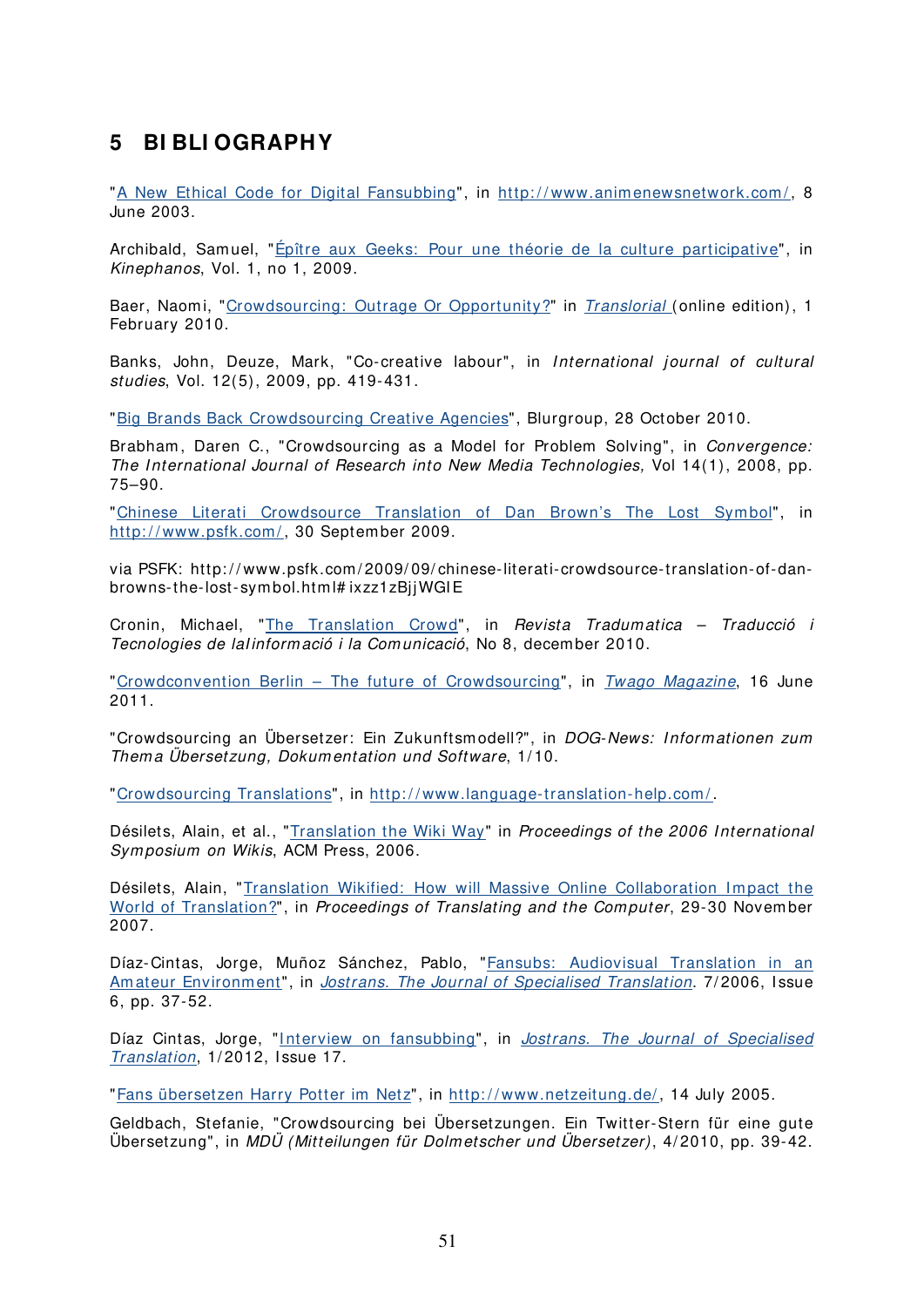Giles, Jim, "[Learn a language, translate the web"](http://www.newscientist.com/article/mg21328476.200-learn-a-language-translate-the-web.html), in New Scientist magazine, Issue No 2847, 14 January 2012, pp. 18-19.

Hills, Matt (2002), Fan Cultures, London: Routledge.

Howe, Jeff (2008), Crowdsourcing: Why the Power of the Crowd Is Driving the Future of Business, New York: Three River Press.

Howe, Jeff, "[The Rise of Crowdsourcing"](http://www.wired.com/wired/archive/14.06/crowds.html), [Wired](http://www.wired.com/) 14.06, June 2006.

"Internet a-t-il tué le sous-titrage pro des séries ?", in http://www.francetv.fr/info/, 17 June 2012.

Judd, Nick, "World Bank Announces Its Crowdsourced Map Data Will Be Free for the [Crowd"](http://techpresident.com/news/21989/world-bank-announces-its-crowdsourced-map-data-will-be-free-crowd), 30 March 2012.

Keen, Andrew (2007), The Cult of the Amateur: How Today's Internet Is Killing Our Culture. New York: Doubleday.

Kelly, Nataly, "Freelance Translators Clash with LinkedIn over Crowdsourced Translation", in [Global Watchtower](http://www.commonsenseadvisory.com/Blogs.aspx), June 19 2009.

Lebraty, Jean-Fabrice, "[Externalisation ouverte et pérennité](http://www.cairn.info/resume.php?ID_ARTICLE=RFG_192_0151)", in Revue française de gestion, 2009/2 (n° 192), pp. 151-165.

"[Marketing partcipatif et Crowdsourcing dans le domaine alimentaire"](http://cdeniaud.canalblog.com/archives/2010/01/27/16644903.html), in [CédricDeniaud.com](http://cdeniaud.canalblog.com/), 27 January 20120.

Mesipuu, Marit, Translation Crowdsourcing  $-$  an Insight into Hows and Whys (at the Example of Facebook and Skype), Master's Thesis, Tallinn 2010 (http://e[ait.tlulib.ee/ 156/ 1/ mesipuu\\_marit.pdf\)](http://e-ait.tlulib.ee/156/1/mesipuu_marit.pdf).

Milner R.M., "Working for the text Fan labor and the New Organization", in International journal of cultural studies, Vol. 12(5), 2009, pp. 491-508.

"[Multilingual Pizza Connection, a successful crowdsourced translation project"](http://www.crowdsourcing.org/document/-multilingual-pizza-connection-a-successful-crowdsourced-translation-project/4185), in http://www.crowdsourcing.org/, 10 July 2011.

"[Nach Outsourcing jetzt Crowdsourcing?](http://www.aticom.de/dateien/ATICOM-Forum-2010-1.pdf)", in Forum, http://www.aticom.de/, March 2010 (1/ 2012), pp. 29-33.

Newman, Andrew Adam, "Translators Wanted at LinkedIn. The Pay? \$0 an Hour", in http://www.nytimes.com/, 28 June 2009.

O'Hagan, Minako, "Community Translation: Translation as a social activity and its [possible consequences in the advent of Web 2.0 and beyond](http://www.lans-tts.be/docs/lans10-2011-intro.pdf)", in Linguistica Antverpiensia, New Series - Themes in Translation Studies, 10/2011, pp. 11-23.

O'Hagan, Minako, "[Teletranslation Revisited: Futurama for ScreenTranslators?"](http://www.euroconferences.info/proceedings/2006_Proceedings/2006_O), in MuTra 2006 – Audiovisual Translation Scenarios: Conference Proceedings, pp.1-12.

"[Online journalists need multi-language skills](http://www.journalism.co.uk/news/online-journalists-need-multi-language-skills/s2/a5843/)", in http://www.journalism.co.uk/, 24 March 200

Pantò, Eleonora, "In Rete, se non traduci, comunichi soltanto o a metà", in http://www.awcm.it/, 29 September 2010.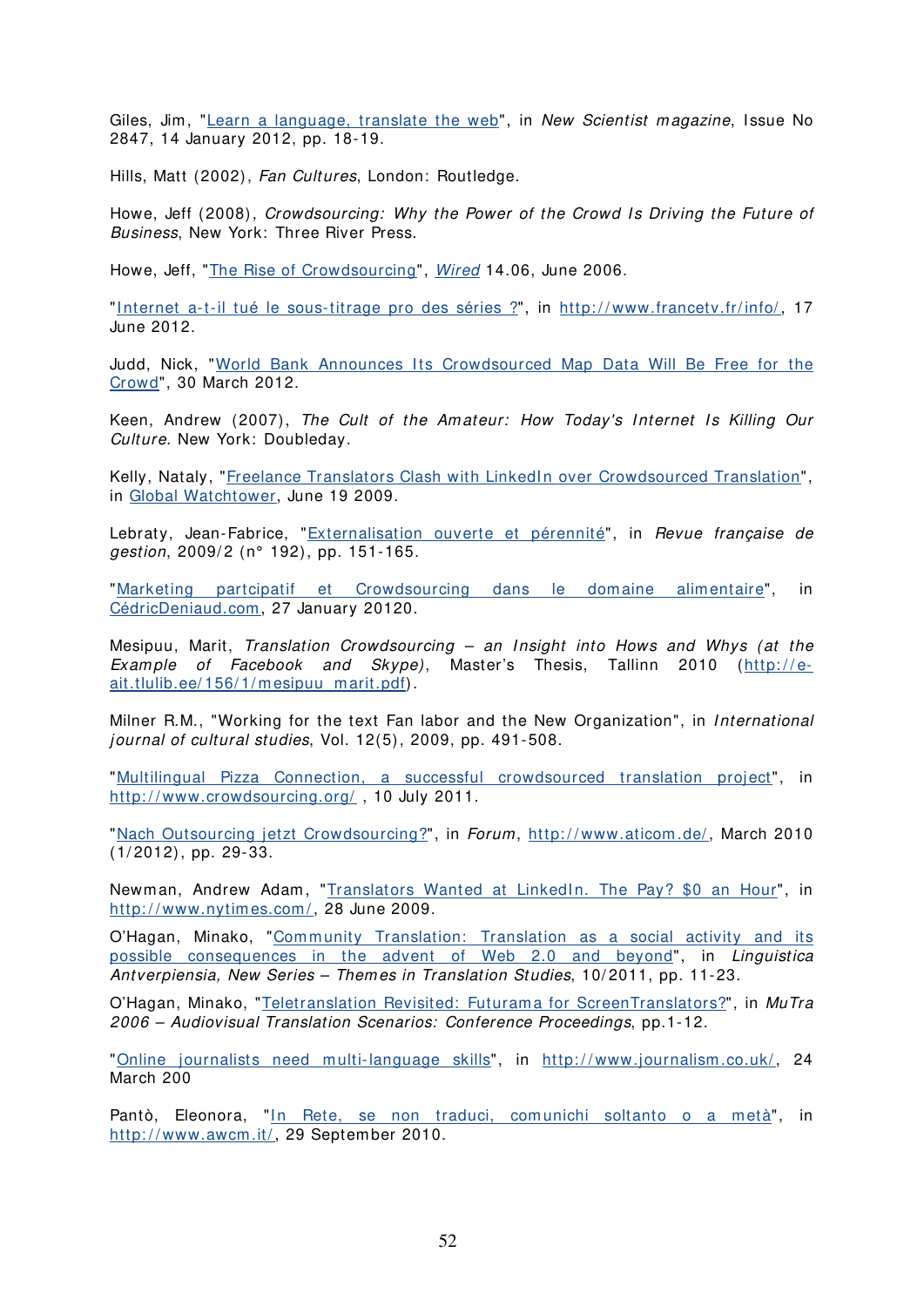Pérez Gonzáles, Luis, "Fansubbing Anime: Insights into the 'Butterfly Effect' of Globalisation on Audiovisual Translation", in Perspectives: Studies in Translatology, Vol. 14, N. 4, 2006, pp. 260-277.

Perrino, Saverio, "[User-generated Translation: The future of translation in a Web 2.0](http://www.jostrans.org/issue12/art_perrino.php)  environment", in [Jostrans. The Journal of Specialised Translation](http://www.jostrans.org/). 7/2009, Issue 12, pp. 55-78.

Rush, Adam, "[Otaku Creations: The Participatory Culture of Fansubbing](http://www.kinephanos.ca/2009/otaku-creations-the-participatory-culture-of-fansubbing/)", in Kinephanos, Vol. 1, no 1, 2009.

Salzberg, Chris, "[Translation and Participatory Media: Experiences from Global Voices](http://www.bokorlang.com/journal/45global.htm)", in [Translation Journal](http://translationjournal.net/journal/), Volume 12, No. 3, July 2008.

"[Social media e informazione](http://daily.wired.it/news/cultura/social-media-e-informazione.html#content)", in [http: / / daily.wired.it/](http://daily.wired.it/) , 23 Septem ber 2010.

Stigliano, Giuseppe, "Dalla produzione di massa alla massa di produttori: il [crowdsourcing](http://wwwdata.unibg.it/dati/bacheca/434/48961.pdf)", April 2011.

Surowiecki, James (2005), The Wisdom of Crowds, London: Abacus.

"The Internet: A lifeboat for endangered languages?", in http://www.euractiv.com/, 20 Novem ber 2012.

"The many voices of the web", The Economist, 4 March 2010.

van der Meer, Jaap, "[The future for translators looks bright, but they will have to reinvent](http://www.translationautomation.com/perspectives/the-future-for-translators-looks-bright-but-they-will-have-to-reinvent-the-profession-first.html)  [the profession first](http://www.translationautomation.com/perspectives/the-future-for-translators-looks-bright-but-they-will-have-to-reinvent-the-profession-first.html)", in [Taus](http://www.translationautomation.com/), 13 September 2011.

von Ahn, Luis, "Duolingo: The Next Chapter in Human Computation", in [TEDxTalks](http://www.youtube.com/user/TEDxTalks), 25 April 2011.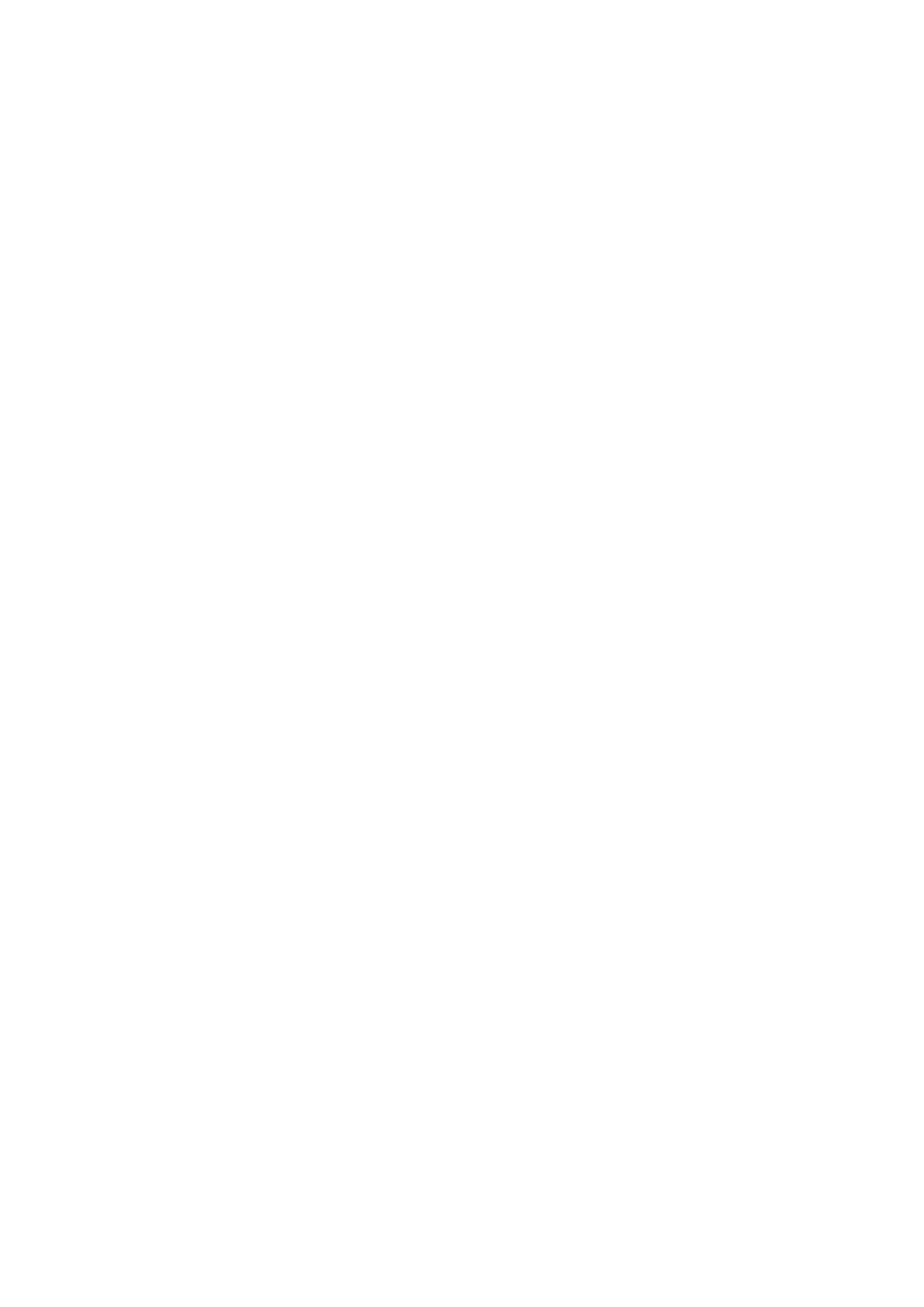# **6 SI TOGRAPHY**

http://antoniogenna.com/2010/09/19/tv-the-big-bang-theory-su-italia-1/

http://the-big-bang-theory.com/

http://www.citzalia.eu/

http://www.crowdsourcing.org

http://duolingo.com/#

http://www.ecb.int/euro/coins/comm/html/index.en.html

http://ecocn.org/portal.php

https://www.facebook.com/?sk=translations

http://globalvoicesonline.org/

[http: / / support.google.com / translate/ toolkit/ ?hl= en](http://support.google.com/translate/toolkit/?hl=en)

http://www.harry-auf-deutsch.de/

http://iate.europa.eu

http://blog.gts-translation.com/

[http: / / www.ideastorm.com/](http://www.ideastorm.com/)

http://www.innocentive.com/

http://www.kiva.org/

http://www.kiva.org/about/translationprogram

http://www.linkedin.com/groups/Translators-against-Crowdsourcing-Commercial-[Businesses-2032092](http://www.linkedin.com/groups/Translators-against-Crowdsourcing-Commercial-Businesses-2032092)

https://www.linux.com/

http://www.pbs.org/newshour/

https://www.sellaband.com/

[http: / / www.sym antec.com / connect/](http://www.symantec.com/connect/)

http://www.ted.com/

http://www.ted.com/OpenTranslationProject

http://www.therosettafoundation.org/

[http: / / translate.twttr.com / welcom e](http://translate.twttr.com/welcome)

http://www.yeeyan.org/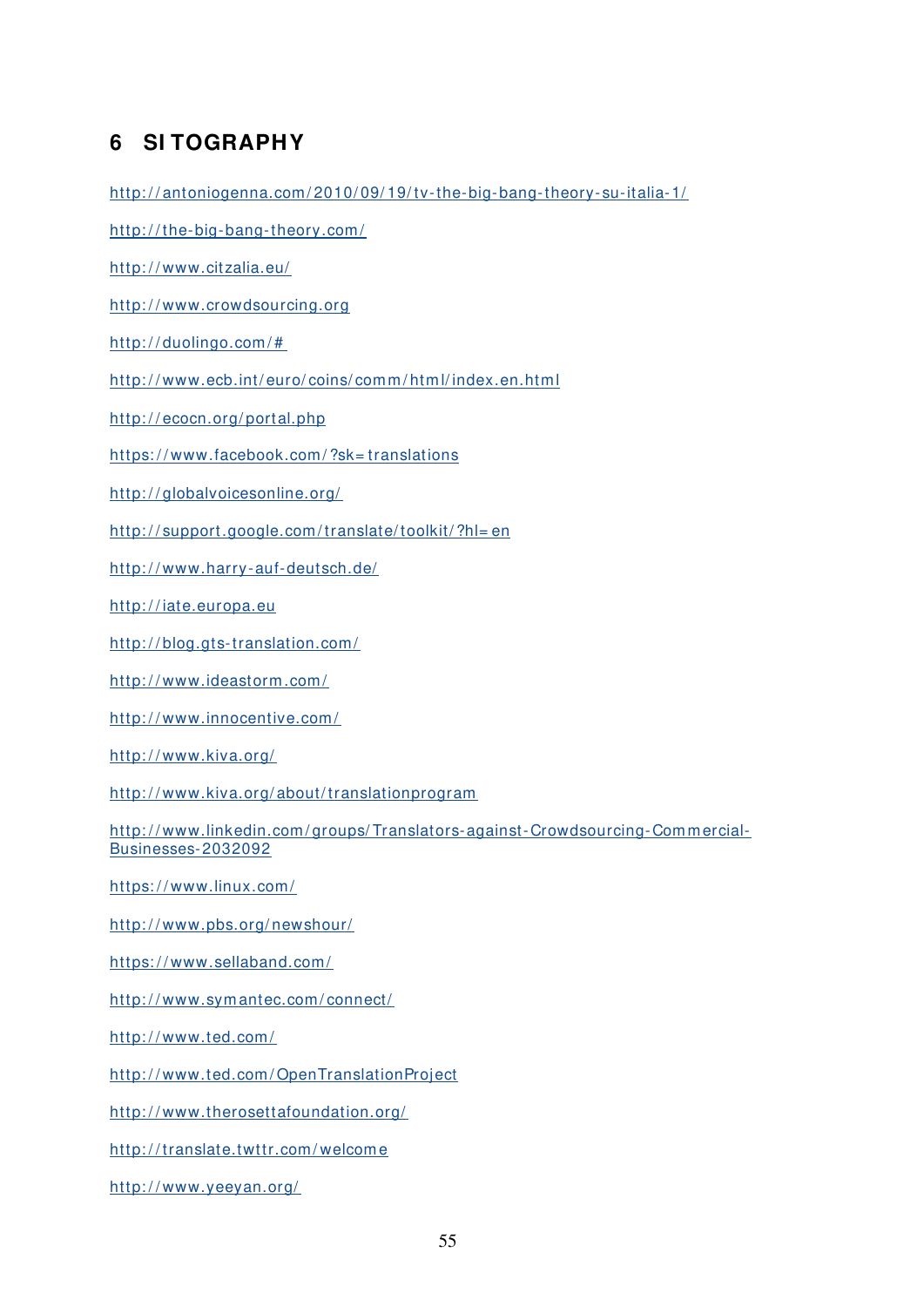http://www.wikipedia.org/

http://www.wordreference.com/

[http: / / blogs.worldbank.org/ insidetheweb/ crowdsourcing-translation](http://blogs.worldbank.org/insidetheweb/crowdsourcing-translation)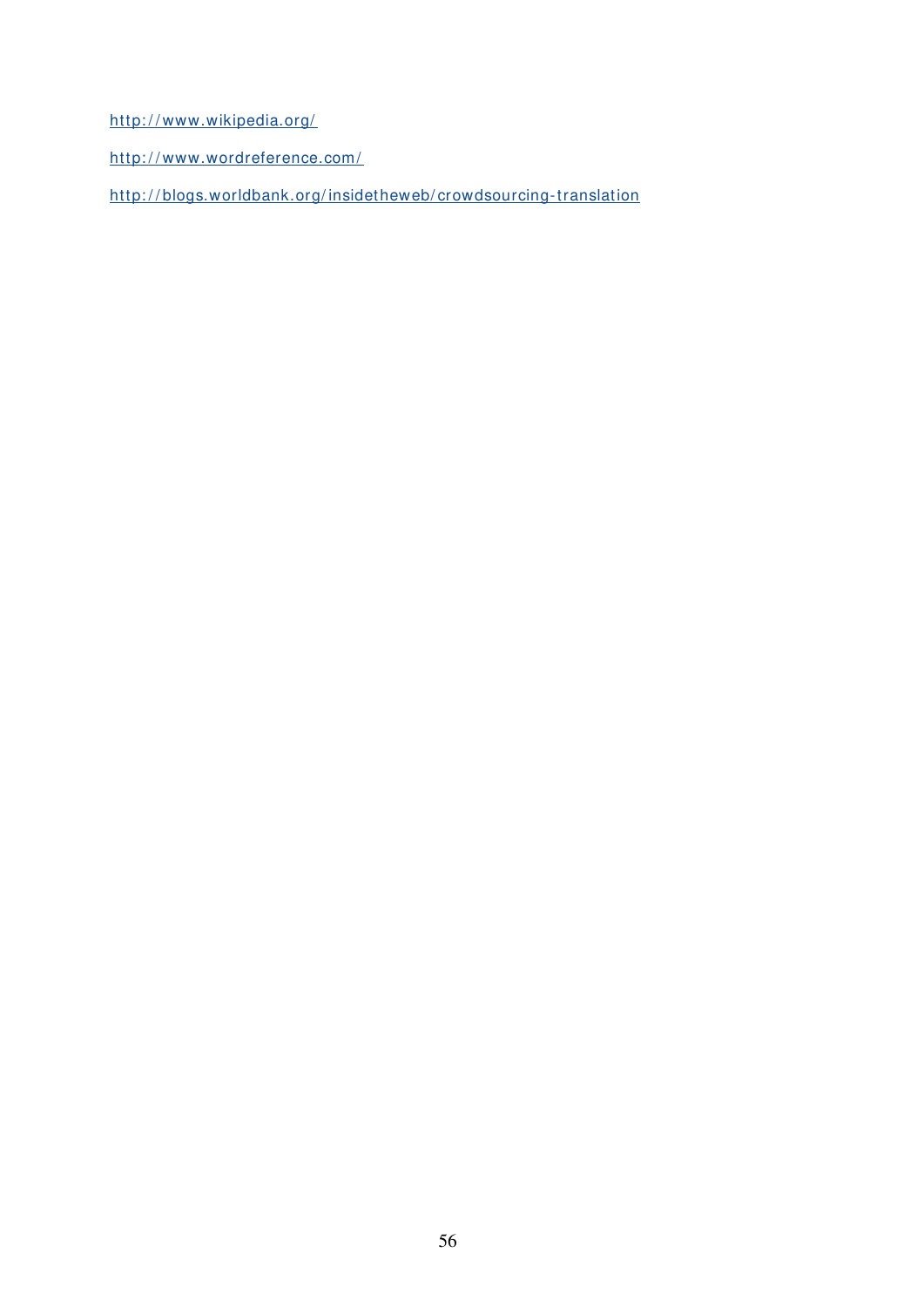# **ATTACHMENTS**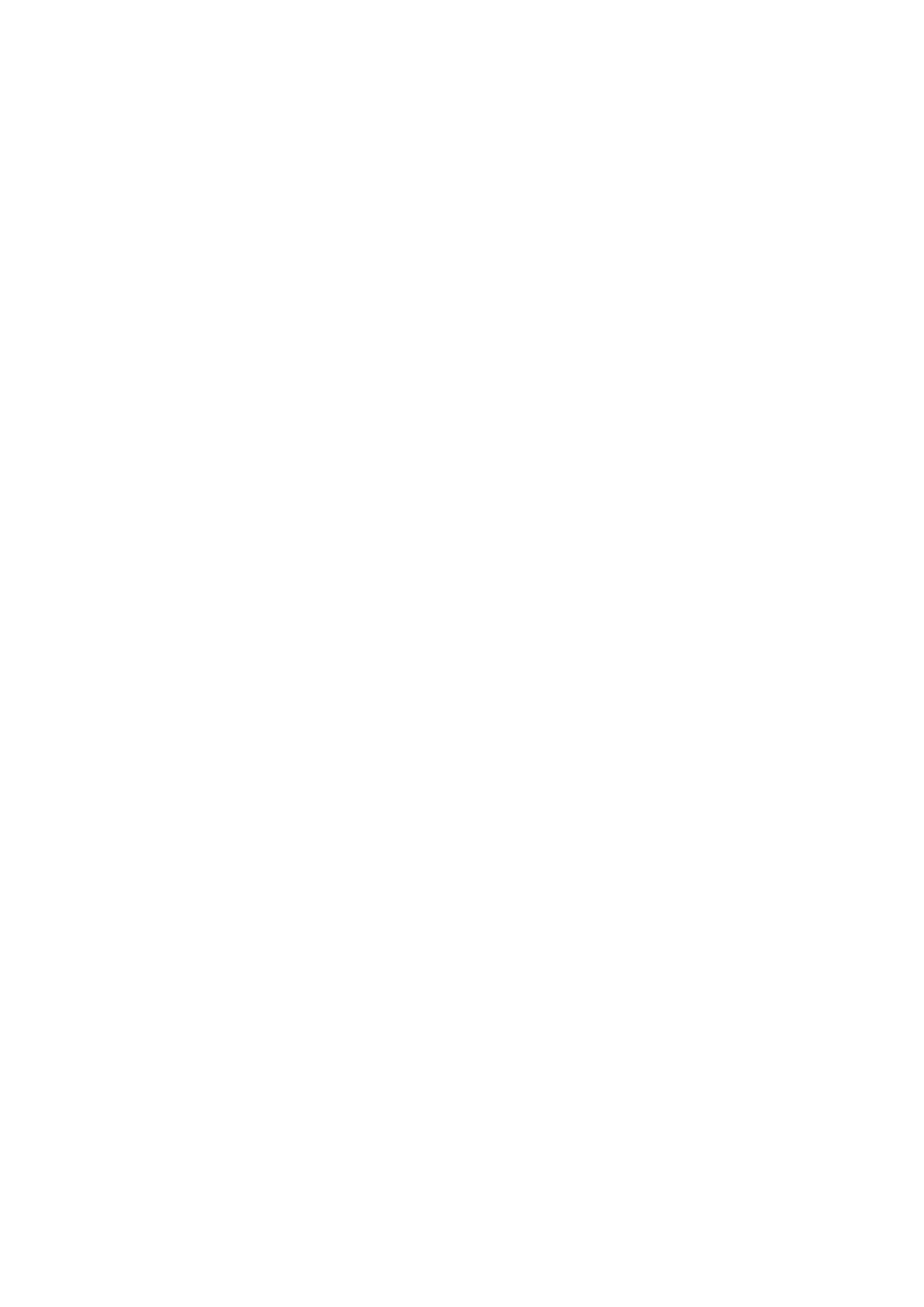# Interview with Mr. Josep Bonet



#### During a conference in Luxemburg at the end of January 2012, you mentioned **crow dsourcing as an option the Com m ission should explore. W hat is your general view about crow dsourcing?**

Well. I think that crowdsourcing is a very powerful tool for translation, because it is obvious that with professional human translators, especially professional, paid human translators, we can only cover part of the needs, and the needs are getting bigger and bigger. As I said at the conference, we need machine translation to complement the work of professional hum an translators. Machine translation, however, has a problem . When documents are to be published, they must be improved and polished to a professional level. However, 'crowds' are interesting because, if they really want access to information, then they are ready to spend their spare time on, for example, improving translations to make it easier for other mem bers of the 'crowd' to understand. We have seen this in specific domains, for example in the localisation of certain kinds of products, especially in the open source movement, but also in the case of more commercial translations. Some companies rely on crowdsourcing for translation. The reason is simple: either you do it like this, or you have nothing. If the alternative is not having anything, and you allow the crowd to translate som ething and make this translation available to other members of society, there are many people who are ready to spend some time helping the community. You can see this in cases like Wikipedia or Facebook. I know that Adobe is using it extensively for translating manuals and the like. I think crowdsourcing is something we can use much more.

There is one experience which shocked me, or rather which impressed me. There are languages in Europe which do not have official status, but their speakers would like them to. Probably the best-known of these is Catalan. Well, a young guy decided to translate the site of the European Parliament into Catalan, keeping the same appearance, the same look and feel as the original site. He did a wonderful job in translating everything. You might think that he would receive a medal ... no, he was sued.

# **W hy w as he sued?**

He was doing something illegal. He was counterfeiting the Parliament's site. I was very much impressed by how some people were ready to translate for the community and how som etimes the community is not ready to accept this translation. I think that we should do something to facilitate the work of crowdsourcers. I t could help, for example, to have information in regional languages, and to have things translated that, as an institution, we cannot translate. I know this requires some infrastructure. But I would like to reflect on whether or not this is possible. Obviously, it is not as simple as: 'I let you translate and you do it'. Let us talk, for exam ple, about the translation of Europa: this is one area where I can imagine that many things could be done. Of course, we must quarantee a certain level of quality, we need somebody to review, at least very quickly, and verify that everything is OK and that the message is correct. So, it is not so simple. It calls for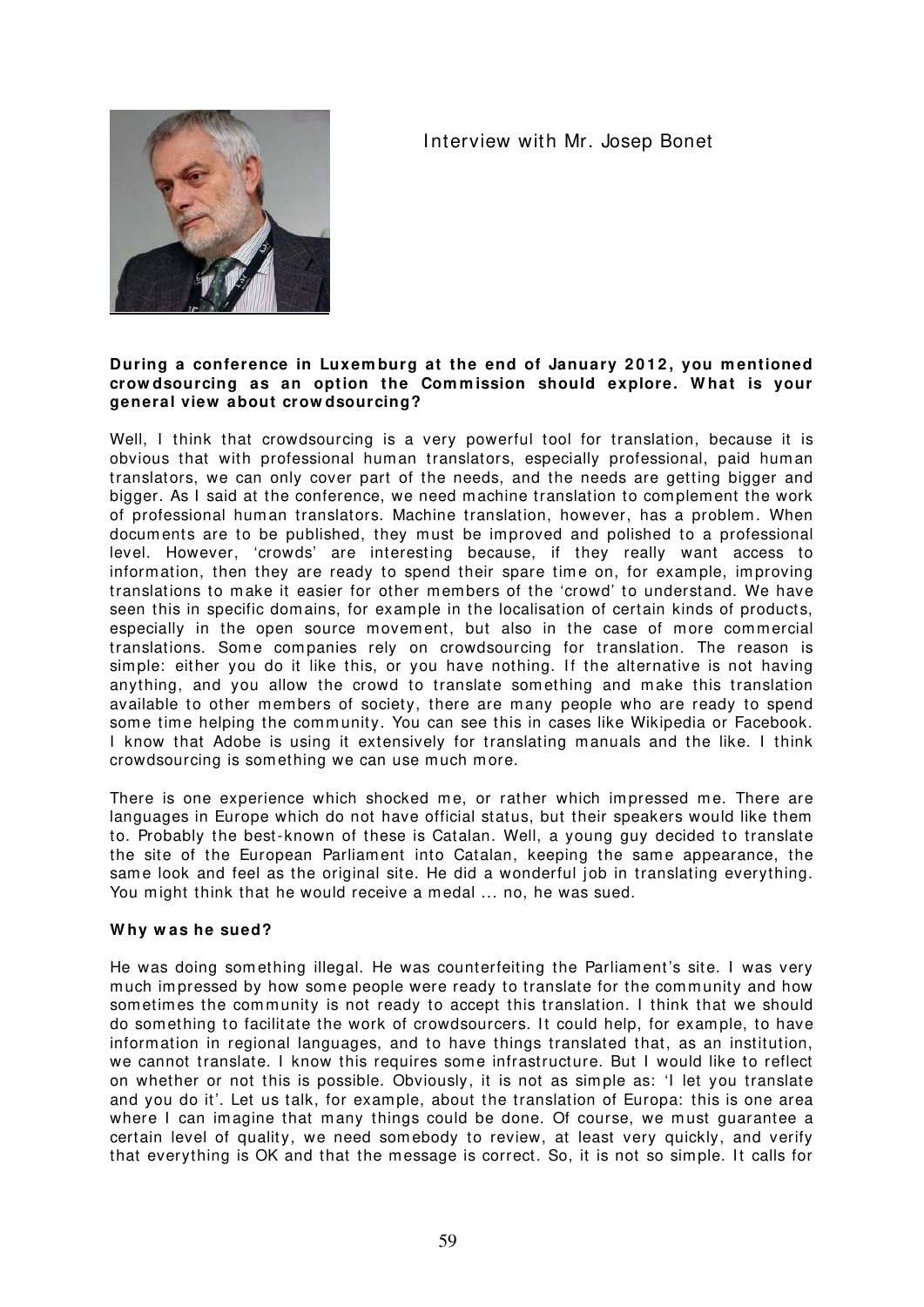thorough reflection, but I think it could be interesting in many instances, especially if you combined it with machine translation.

I would like to give you another example, which in my view is very interesting. It is an example put forward by a company selling machine translation. The company is called Asia Online. They are based in Bangkok and produce machine translation, especially into South-East Asian languages like Thai. They noticed that Wikipedia, for example, had very few entries in Thai. So, what did they do? They provided a m achine translation of all English entries on Wikipedia into Thai. Then they gave it to the community in Thailand to correct with a view to developing the presence of Thai on Wikipedia. It was quite a success.

#### **W hat do you think about peer- review ing? W ould it be acceptable for the**  European institutions or should there be some sort of revision and control by **the institutions them selves? Should crow dsourcing be accepted one day?**

Peer review is already a major step in the right direction. Now, the problem is: who is the peer here? It could be a solution even if it stays within the community. What you need is a clear statement that this is not necessarily supported, or better it is supported, but is not necessarily endorsed, by the European Commission, that it is something undertaken by individuals with the perm ission of the European Com mission and so on. I think that, in practical terms, peer review m ight give better results than revision by professionals in the Commission, among other things because members of the 'crowd' have the time and commitment. We do not have so much time. Peer review could be a solution, but it should be clearly stated. I think users can accept many things. What users cannot accept is being cheated. That is why it should be clear what is what: what is human translation, what is crowdsourced translation, what is machine translation.

# **Do you not see any risks for the status of translators, for the profession, in crow dsourcing? This is one of the issues that are often raised.**

Yes, I have a clear position there. I have always thought that the work to do is so huge that there will never be a risk for translators. We tend to consider that the m ass of documents to be translated is what we do. But this is not the mass of documents to be translated — there is much more. The typical example given in all the presentations is that of an iceberg. You have an iceberg where you see the top, which is the top-quality translation. There, you need hum an translators, and m ore and m ore good specialised translators. But then you have all the rest. There you could use hum an translators, but it would be m ore efficient to use m achines or crowdsourcing or other m ethods where quality requirem ents are lower. Contrary to belief, I think that the more we address this in the right way, the more work good human translators will have, probably with better pay and better conditions. So, the struggle in future will be for entry-level translators or those offering low-level quality, who, sometimes, will be competing with crowdsourcing. Competing does not mean getting out of the market, it probably rather means low wages. But I think that high-quality translators will be even better paid in the future.

#### **So, m ore specialisation for professional translators and m ore w ork for the crow d and for m achines?**

That is it.

#### **Another risk often m entioned concerning crow dsourcing, if it w ere adopted by an institution like the Com m ission, is that it m ight be badly perceived and seen as a w ay of exploiting cheap or free labour. W hat do you think about that?**

There is always a risk that it will be perceived like this. There have been collaborative undertakings on the internet, there are experiences considered to be exploiting cheap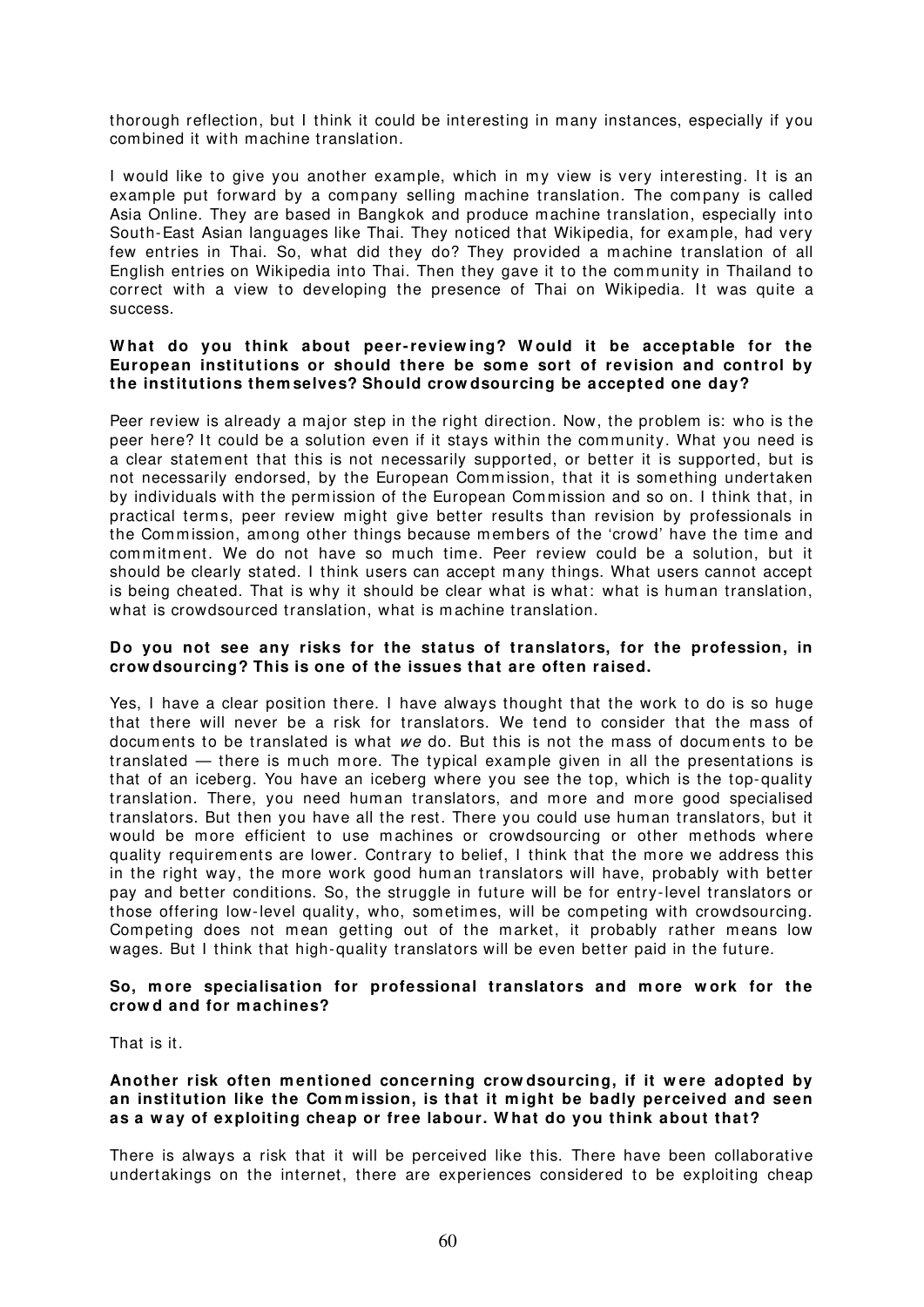labour. I tend to see this in a different light. I would insist on the difference between not having information because it is not available in my language — but in that case we remain pure – or getting a bit impure but providing people with access to information. For me, the latter option opens up a wealth of information to citizens. Moreover, it allows citizens to collaborate, to be part of the process — indeed, we m ust not forget that the fact of having members of the public translating our documents makes them part of the process. They get som e ownership of the process, they are more involved in the things that are going on. If they are not interested they do not translate. There is a clear example I remember from Facebook. A couple of years ago, I attended an introduction on the Facebook experience concerning the crowdsourcing of their docum ents. They did not crowdsource all their documents. They only crowdsourced the docum ents that people were interested in translating. Not the legal documents, for example — either because they required strict quality control (you cannot leave it to the crowd when you want to be sure that the result is what you want) or because the crowd was not interested in them. If you allow the crowd to translate, this does not mean that they will start translating everything. They will only work on things that they are interested in. So, by allowing crowdsourcing you can generate interest and also support for a project. This, I think, is an im portant issue.

#### **Do you think that this could be done m ainly for regional languages or for the official languages as w ell?**

I think m ore and m ore that the difference between a regional language and an official language is dim inishing (by the way, I do not like the expression 'regional languages' or 'minority languages', I prefer the neutral 'non-official languages'). There are more and more regional languages that are getting some kind of status in their countries. Crowdsourcing can be useful for all languages.

#### With this approach, the institutions could have websites in many more languages, all on the same level.

I do not know whether this is desirable or not from a legal or political point of view, but you could have a kind of extension and you could allow for the presence of other languages on the internet. And this could create a kind of 'proxim ity effect'.

# **Are you aw are of experim ents along these lines, for exam ple in other international organisations or other EU institutions or services?**

Personally, I have never come across any such example. It is more in the field of corporations and software communities. Up to now, it has been used as a business m odel on the road toward internationalisation or globalisation of business.

# **I n the case of the business w orld, is there not a risk of exploitation of labour? The com panies m ake profit from som ething they have not paid for.**

This risk is obvious, but in any case the advantage compared to other kinds of exploitation of labour is that in this case the workers are volunteers and are happy to do the work. So, if this is exploitation, it is exploitation accepted by those being exploited. It is interesting to note that some of those who are willing to put in this kind of unpaid effort are not ready to pay, for example, for cultural content — they prefer to download it for free. So, we are probably before a change in models. The old models no longer work, but we are not sure yet what the new m odels will be like.

#### **Based on open source in both directions?**

Based on open source, based on a different way of making money. In fact, the model is an economic model. How do you make money? For example, if you look at cultural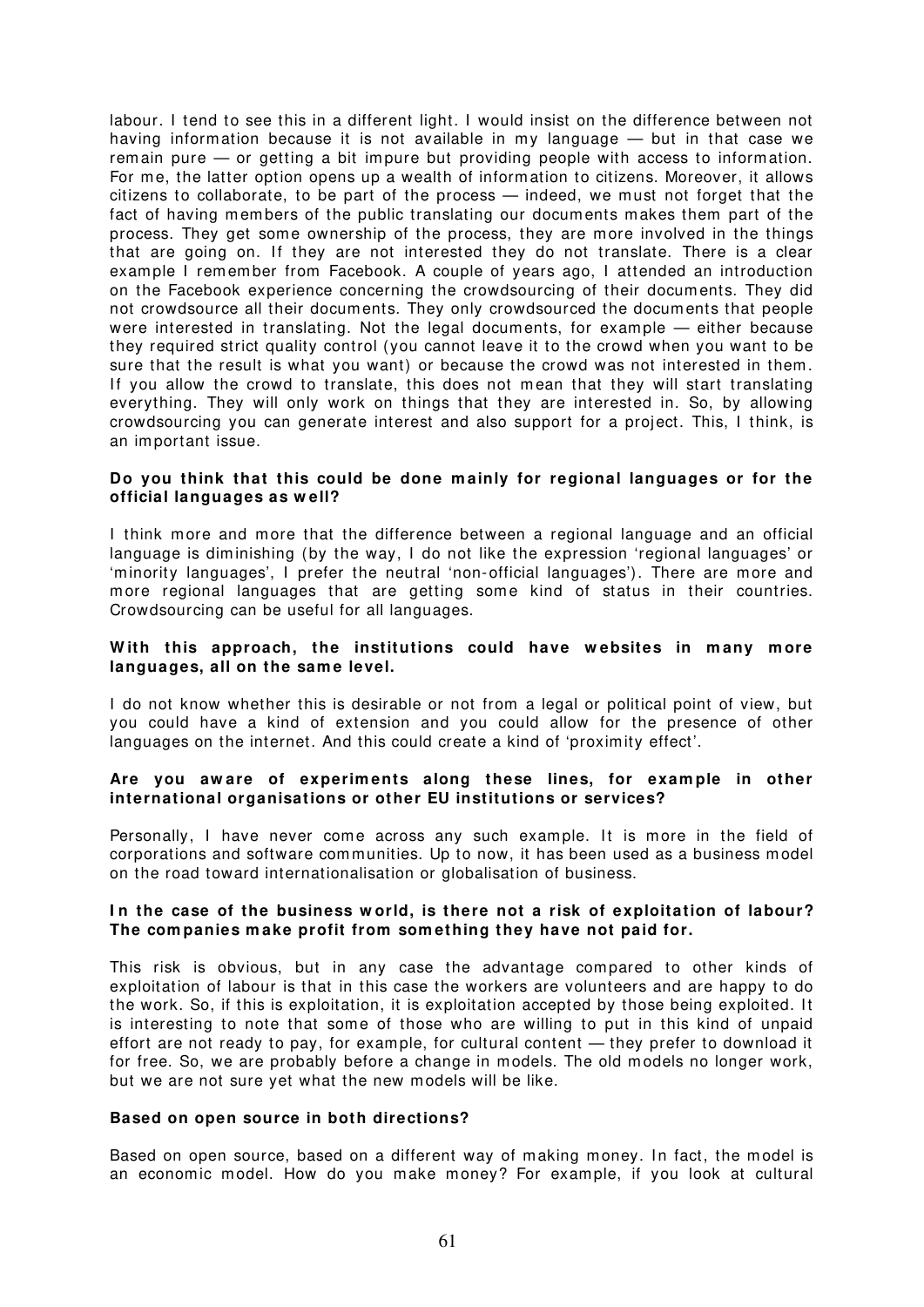content, money used to be made, for example, from packaging music, from packaging books and selling them. Now this is no longer considered the way of making money. Probably, the new way is more through live concerts or the actual use you make of the content: you use the content, but you don't own a copy. In fact, we have already had this mix in the past with, say, the radio, which is a channel for distributing cultural content where no user pays. It is the people selling advertisements who pay. What I mean is that we need to find a suitable econom ic m odel for crowdsourcing as well, and it has to be a different model. That is all I can say. Where it will lead us, whether this will be the main component in translation, I am not sure. I think that it will remain confined more to the informal part of translation. The more formal part will remain structured the way we know it now.

#### And how could we combine crowdsourcing and machine translation? They are **considered to be the new technologies that w ill com pletely change our w ay of**  seeing translation. Do you think they can be combined? Will they come into **conflict?**

I think that they should be combined. Where crowdsourcing translation is concerned, translation can start from scratch but it is better to start from som ething. We already have publicly available translation memories. This is som ething that already exists and which should be part of the mix. However, translation memories do not cover all the ground. Many sentences are not translatable with translation memories. Machine translation gives you a starting point in such cases. My view has always been that if machine translation is very bad you throw it away and start from scratch. But there are parts that are useful as a starting point. I do not see them as two conflicting solutions. I see them as different tools that you com bine to have the best result.

# **Do you think that crow dsourcers w ould be w illing to use m achine translation?**

I think so. I think that crowdsourcers already use machine translation.

# **As far as you know the crow dsourcing environm ent, do they have experience in translation? Are they interested in the translation profession, in translation as an activity, or do they just w ant to have a product in their ow n language?**

As far as I know, most of them are not particularly interested in translation. Some of them may be translators, but they are mainly people interested in the results. They are people interested in the products, whatever they may be. It can be any kind of information, a technical manual or whatever. They are people interested in having the product in their own language. They need translations as instrum ents, they do not do it for the sake of translation. They do it for the sake of the product. In many cases it is because they feel there is a need to have some kind of document in a specific language. But the interest is not in the translation per se.

#### **Do you not think that this could have a bad im pact on quality, if they are just**  interested in having something they can understand, that can be usable, **w ithout m uch interest in high- quality results?**

Not necessarily. When you see, for example, projects like Wikipedia, there is no control, no high quality standards, but people produce quality because they want to produce things they can be proud of. Especially because they do it in their own interest, they want to do a good job. Talking about quality, I must say that I am very much concerned when I read the newspapers. There I am really concerned because you have all these correspondents, in London, in Washington, in New York, who translate directly and introduce a lot of bad terminology into my language, and it is term inology that sticks. I am concerned by how people, native speakers, write their language. I do not think crowdsourcers could produce something worse than what people are writing every day.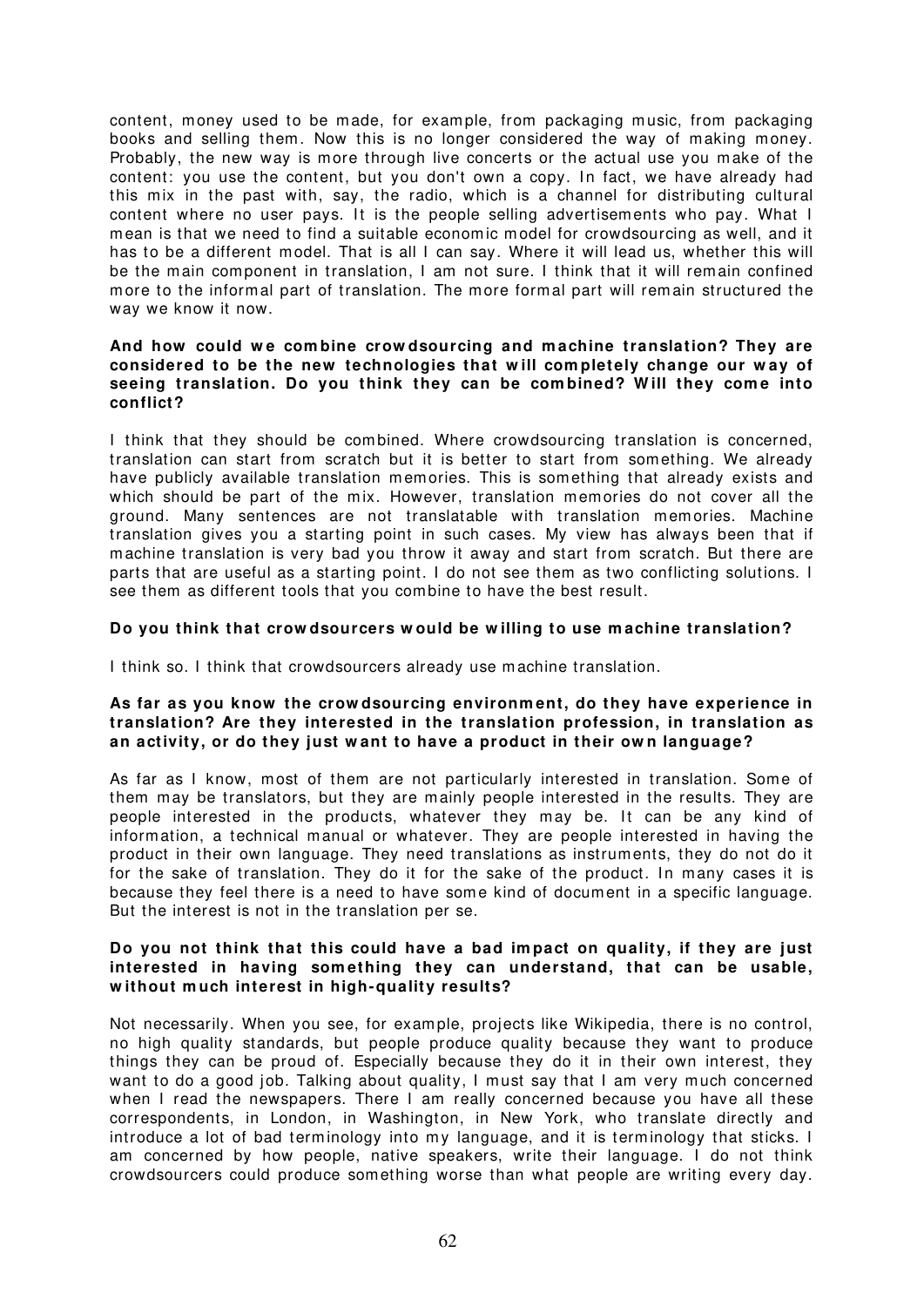Therefore, I am not so worried. Obviously, we must be aware that crowdsourcing is not meant to translate Shakespeare's works, for example.

#### **Even though there have been attem pts to translate literature by crow dsourcing. For exam ple, Harry Potter has been translated into Chinese and into Germ an in this w ay.**

Yes, translations into some languages have been like this. Yes, some attempts are being made. I have also seen anecdotal things like translations into Spanglish as a recognised language. This is anecdotal. I do not think that this is the reality.

#### Let us come back to our institution. Do you think that there is scope for launching some sort of experiment or pilot project with crowdsourcing at the Commission? Are we ripe for something like that?

I come back to what I said before. I think that we should at least try and open a debate there. I cannot say we are ripe or we are not ripe. The Commission is sometimes very slow in adopting things. Some concepts are difficult to get through, especially concepts like participatory democracy. Something, however, is moving. Let's take, for example, the European Citizens' I nitiative. This is a perfect example where citizens from different countries unite to propose a legislative initiative, and all translations are to be produced by the initiators. Or let's take, Citzalia, the virtual European Parliament where everybody can take part in the everyday life of the institution. This is crowdsourcing at work!

It is difficult in an organisation which is very hierarchical, very rigid, where we produce formal quality, we produce things which are authoritative and so on. So, mixing with the public is a bit complicated, but I think that it could be possible, especially under certain circum stances. I would not like to start with a big thing, but you could take a site with a clear population, a clear constituency. Let's say for example, the scientific community. This is perhaps a bad example because they are used to complex English. But a kind of constituency like this which is very well controlled, where you can define some methods and have some kind of control over who can get in or not. Indeed this could be used as a test to see whether it works or not.

# **Do you feel you are alone here in supporting this or not?**

I do not know. The problem is that I have not voiced my concerns and my ideas very much. I have only been talking with a few people. I know that this m ay be a bit radical as an idea. You do not often get into discussing this …

# **And you are not a translator …**

Not any more. I used to be a translator, but not a trained translator.

# **And now you see things from a different perspective …**

Now I see things from a different perspective, yes. But I still consider m yself a translator in many regards. I think it is nice to go in this direction. However, I must say that my contact with crowdsourcing has been through the industry, and I know that the drivers in the industry are different from the drivers for institutional translation. In institutional translation we go for fidelity, for the accuracy of translation. We do not care so much, in principle, about the outreach of our message. But I think that we should. I share very much the standpoint of Margot Wallström when she wanted to go for communication. This should be our work right now. That is why I have been pushing for machine translation for the last few years.

# So, for the time being you are happy with machine translation ...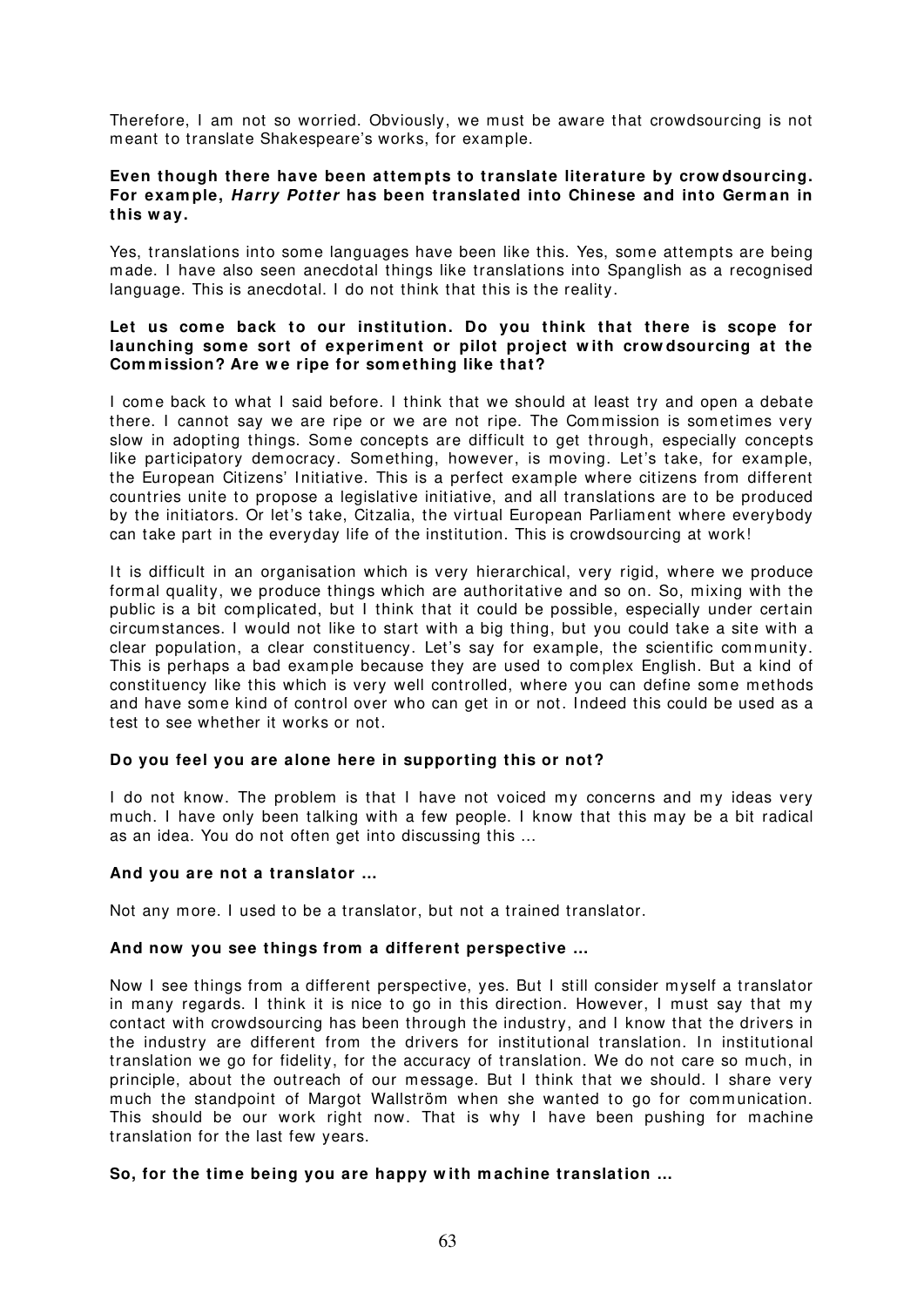Yes. I find the work very satisfactory.

# **Have you heard about Duolinguo?**

Duolinguo? No.

**I t is a new experim ent on the w eb to use translation to learn English and other languages. They propose sentences. You are expected to translate them and the results m ight then be used to translate W ikipedia, the w hole of W ikipedia. So, the objective is com bining crow dsourcing and language learning and translation.** 

It looks interesting, but there I would be careful. It reminds me of an old practice of some translation agencies — some crook translation agencies — which, to recruit people, gave full paragraphs to different applicants to translate as a test. In the end, they did not recruit anybody, but got a translation for free. So, it has to be looked at very seriously, but it could be interesting, why not?

#### And they say the same thing as you have said before. It is not possible to **translate the w hole of W ikipedia into all languages, so this m ight be a w ay of having at least part of it translated. Here, they w ould not be com peting w ith professionals.**

If they translate Wikipedia, for example, it is clear that you do not charge for this service, so it should be legitimate. If it is other things, you can always raise some doubts, but this looks very, very nice. I think that in general we tend not to consider very seriously the communities, but the communities are much more serious than we tend to think. Probably you would not be surprised, but many would, to see how many people are willing to devote one hour, two hours, three hours a day, just for nothing, for the sake of the community and for something they believe in. I really think that we should leverage this potential, and, if we can, leverage it for Europe rather than for a company.

#### Just one last question. Do you think that we could learn something from the **w ay crow dsourcers w ork? I m ean, as Directorate- General for Translation of the European Com m ission, as translators, as professional translators, is there**  som ething that we could learn from them?

Probably we can learn. In my view these kinds of things always teach me about how people think, how people react. So for me it is mainly as a manager that I can learn from this. It shows that everything is about commitment. You do not get commitment by giving instructions or by telling people 'Do this and shut up'. You get commitment by rallying people around the right idea, and that is a great challenge in our service and in the Commission in general. I think that we must learn from them. Having great ideas, we can stick together. We have a lot of capacity and people can do many, many things, good things. Or maybe not many, many things all the time, but we can do many great things if we are convinced of what we do.

#### **I s there anything else you w ould like to add or any thoughts or any suggestions or hopes you w ould like to share?**

I think this is an interesting subject and deserves some exploration, so I am just very happy that you are doing this interview.

# **Thanks a lot.**

You're welcome.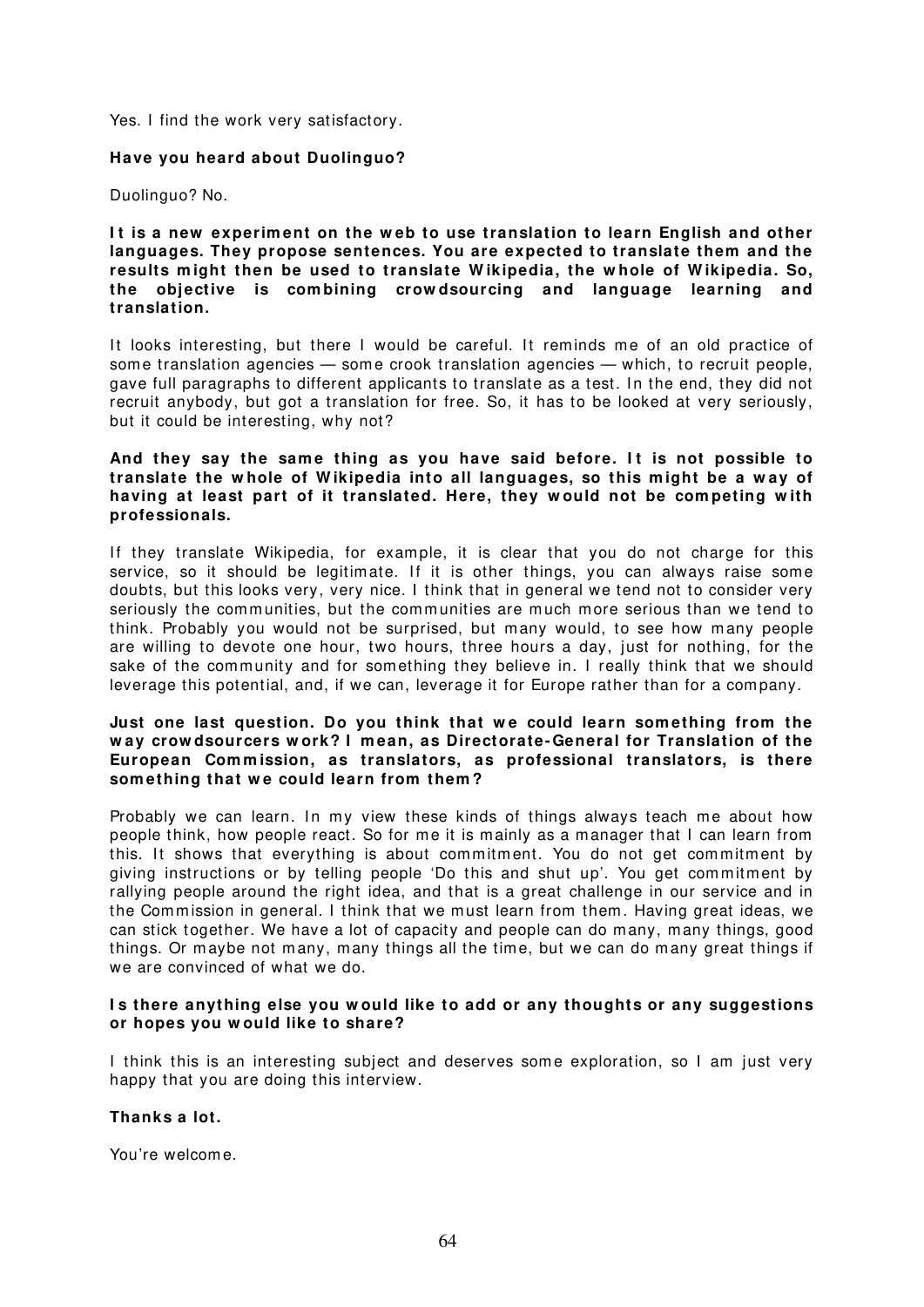# Interview with Dr. Jorge Diaz Cintas



# **Today I w ould like to talk w ith you about crow dsourcing and audiovisual translation as one of the sectors w here this collective approach is m ore developed. How do you think this is im pacting on professional translation?**

I'll tell you from the perspective of audiovisual translation which I know best, is that ok?

# **Yes, that's fine.**

You've got all these people who are doing subtitles on the web for free and I think it is having an impact on the way the profession is conducting itself. Some of these amateurs, or fansubs as they are known on the web, started subtitling Japanese anime and m anga, and later they m oved on to translate also TV series, particularly from the USA. What you get these days (because they are so fast doing their translation), is that as soon as the m aterial has been broadcast in the USA, it is virtually at the same tim e circulating on the internet, subtitled into other languages. This situation is having an impact on audiovisual translation in two ways. Firstly, given the speedy way that people do these translations some companies are tightening their deadlines to try and beat them. Secondly, some com panies, and I would say the least professional ones, make use of these same subtitles for the commercial distribution of their DVDs, for which, of course, they charge

# **Do you m ean that those com panies are trying to exploit the free w ork of the people w orking on the internet?**

Yes, exactly. Fansubbers are doing it for free for everybody, and then those companies do minimal changes to their subtitles and use the translations for distributing on their DVDs, and sometimes also for TV broadcasting. What some fansubbers do - because they are aware that their translations are used commercially in the media - is to deliberately incorporate mistakes into their translations so that when they see them on the commercial circuit they can recognise them.

# **Can they take com panies to court in that case?**

No, I wouldn't think so because, in the first instance, they are already doing something that is not legal and they know it. They are using m aterial that hasn't been distributed commercially in other countries and they are distributing it for free on the internet, without considering copyright issues. Given how murky the landscape is, it's no surprise that everybody is exploiting these practices and trying to m ake the m ost of them to suit their interests.

# **Can you see any other changes taking place?**

The second way these practices are impacting on translation is reflected in the fact that sometimes people who are doing these subtitles on the internet are much more into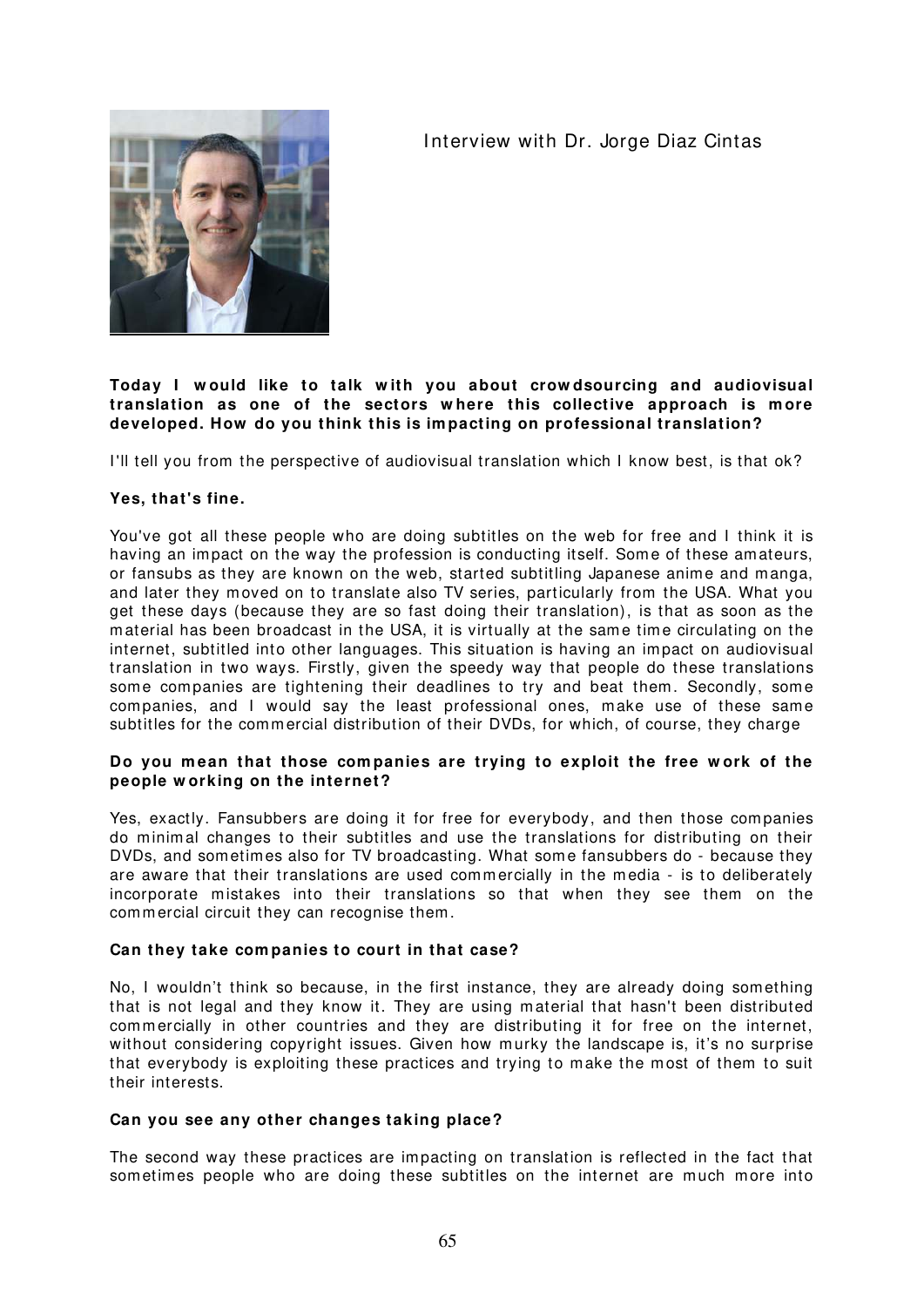those particular TV series than professionals. Of course, they are not translators but they know the series inside out, they know the characters, they know the jokes, and they have the luxury of time. They are cult viewers and discuss their favourite topics with other similar people on dedicated forums. In this way, what they are doing is putting pressure on the accuracy of the translation and som etim es forcing the translation to be redone because they consider that the one that has been distributed commercially is not good enough. Some companies and distributors are taking notice of this and, sometimes, they are changing their translations because of the lobbying by these groups of am ateurs. So, the situation we find ourselves in is that, on the one hand, the least scrupulous people are using those translations for commercial purposes, whilst on the other hand som e com panies are taking notice of these people and are slightly changing their attitude to translation, making modifications to the actual target text to reflect what these people want.

# **So they are actually better than professional translators?**

On some occasions it can be argued that they are, particularly when it comes to using the appropriate terms. But in my opinion, they still lack the basics of translation and can commit serious mistakes when dealing with other areas such as syntax, false friends, accuracy, etc. There hasn't been a proper study done on this but what they tend to be better at is when it comes to some of the gimmicks and idiosyncrasies of the series. They might know that a given sentence is the one that a particular character uses throughout the film or throughout the series or they m ay be privy to a particular reference that can be a little bit too obscure for the non-initiated; or an ironic statem ent that they know is referring to another character or another episode. In that sense, they can be said to have insider's knowledge but what they really lack is a flair for the actual translation. They may not know English that well, sometimes even their own language given the typos that can be spotted, but they know exactly what the reference is referring to. Conversely, a good translator might know the English but they may not be aware of what that reference is m aking an allusion to because it's too obscure or cryptic. Or the professional translator m ay have been working only on the third series and the reference concerns the first season or the pilot. So that's what fansubbers tend to add: the knowledge of the series rather than the linguistic competence.

# **I see. W hat is, norm ally, the attitude of com panies tow ards fansubbing?**

Companies find it rather difficult to position them selves on this topic. Some of them are trying to find some sort of synergy with these amateurs. There is an international company, with offices in London, that came to a conference in Berlin and acknowledged that they were trying to establish links with fansubbers in an attem pt to try and produce translations of audiovisual programmes that otherwise wouldn't be translated at all and see whether there was some commercial mileage in that approach. I don't know if you've seen projects like TED ([www.ted.com\)](http://www.ted.com/) or Universal Subtitles ([www.universalsubtitles.org\)](http://www.universalsubtitles.org/), which are online resources where anyone can produce their own subtitles for programmes that otherwise wouldn't be translated at all. The idea behind is that in that way everyone can then have access to inform ation that otherwise would be beyond their reach. You've also got the case of Facebook where people were asked to produce their own translations so that they can improve the whole system.

So, that's the sort of collaboration that some companies are trying to promote: involve people in crowdsourcing by providing their translations for free, usually subtitles, and at the same time find a way to make this output commercially available and profitable. Not a small achievement! Of course, this sort of hybrid approach is a bit risky because some people, including some companies, see it as a form of exploitation. Some don't want to see it that way, and prefer to say that this is an efficient way of translating videos that otherwise wouldn't get translated. Apparently, of the vast amount of audiovisual material that gets uploaded onto YouTube every day, commercial but also user-generated, more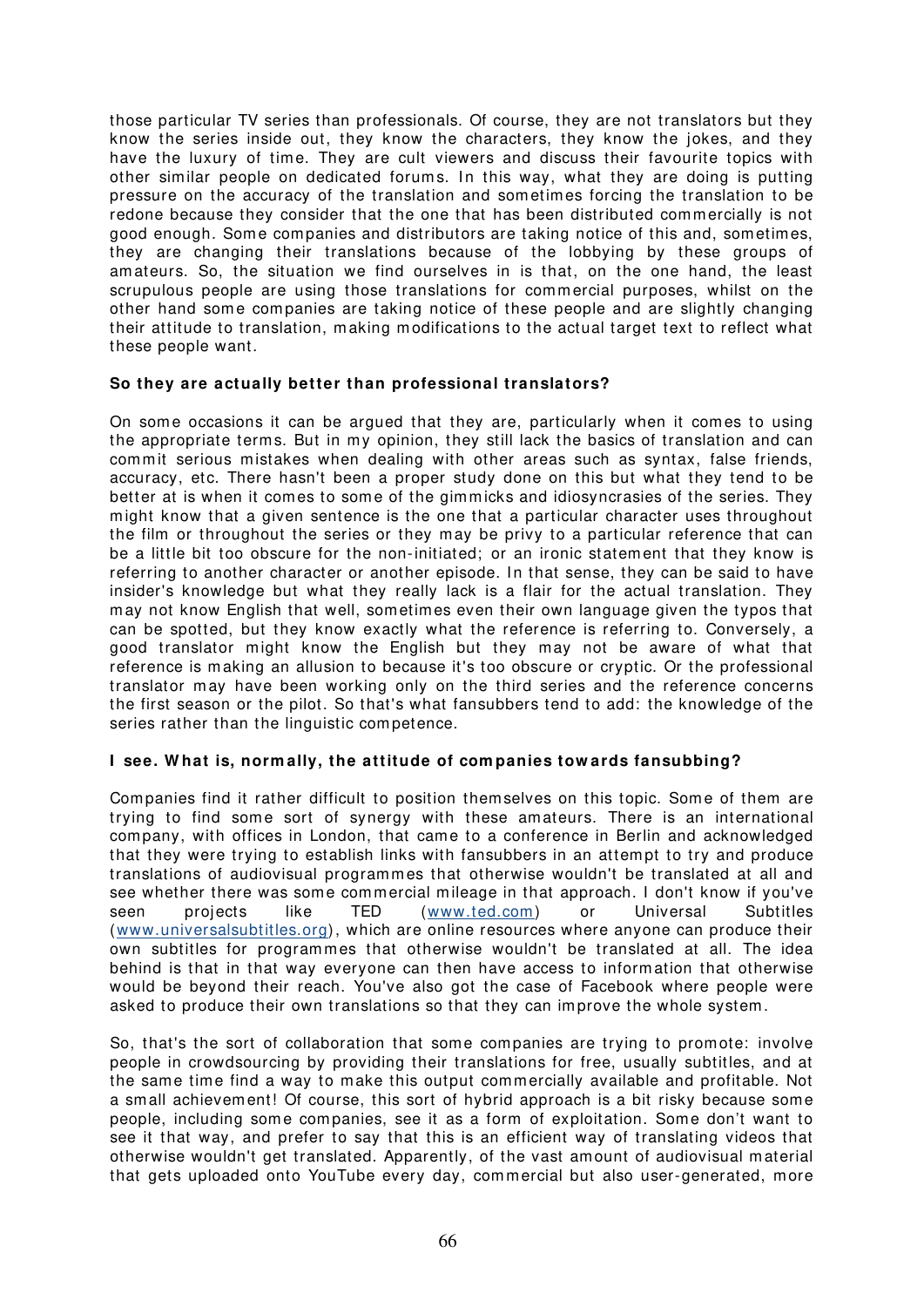than half is not translated at all. The question here is that this material will never be translated commercially and the only way for it to reach a wider audience is if it's translated by amateurs or fansubbers. It's simple: "either is done this way, or it will never be translated".

In my opinion, most companies are keeping a close eye on what's going on but are still reluctant to interfere. They are not fostering any contacts or relationship with these people and don't fancy being linked to these practices.

# **How about subtitling standards and conventions?**

The standards and conventions that are applied in professional subtitling are fairly traditional. They've been applied for many decades now without changing. You can find the odd small company that is doing something innovative, or at least different, in terms of subtitling, usually imitating what we can see on the internet. But these are not big com panies. They are not the ones that have an im pact on the industry or can be considered a mirror of professional practice.

# **W hat do you think w ill happen in the future?**

Well, in my opinion, what we can see now is that people working on the internet are a lot more creative in many respects. As I was saying earlier, subtitling was invented obviously after cinem a, which is not that old, just over a century. Basically, subtitles are still done pretty much in the same way now as they were at the beginning. The first book that was ever written on this subject was by Simon Laks, a Polish guy living in Paris. The book was called Le Sous-titrage de films and appeared in 1957. If you read it, you would swear blind that it was written the day before yesterday. The conventions, the translational strategies, the way of presenting the information on the screen are virtually the same as the ones applied nowadays. That is obviously very surprising in some respects because clearly we don't com municate audiovisually as we did in the 1950's, never mind before the 1950's. We don't produce audiovisual material in the same way. Film making changes constantly, and media professionals are always on the lookout for new approaches and ways of communicating through the audiovisual m edia. The range of programmes distributed has also grown exponentially. You've got cookery programmes, sit-coms, corporate videos, videogames, and so on. There is a wide spectrum of material that is now being done audiovisually. However, the guidelines seem to be, on the whole, fairly close to the old ones. Perhaps, too close for comfort. That's the reason why there's lots of scope for people to come up with new strategies and new conventions. Then, what you find on the internet, for instance, is people changing colours, displacing the subtitles. And rather than having them at the bottom of the screen, they appear in the middle or on the top of the screen. They are projected little by little onto the screen and disappear also little by little, as in karaoke. And it is all this potential that fansubbers are exploring on internet. But very little is being done or taken on board in the industry.

It is obviously difficult to see into the future, but what I think is going to happen is that some of these changes will have to be considered. Companies will have to start acknowledging that, for certain programmes, not for all of them, these new conventions could be appropriate for selling the product. For example, if you translate a book or poetry, you can resort to a footnote in order to explain whatever you think it's appropriate. This is norm al practice in translation. However, in the case of audiovisual program m es we have always said that it isn't possible to use footnotes in subtitling because of the space and time limitations. Now, some people are precisely doing that: incorporating footnotes with information that explains some of the plays on words or the cultural references that are considered to be too cryptic for the target audience. And, technically speaking, this is perfectly feasible. The problem is that some viewers are not familiar with this approach and are adamant to watch films that make use of it. But the possibilities are there, and since more and more people are resorting to this strategy on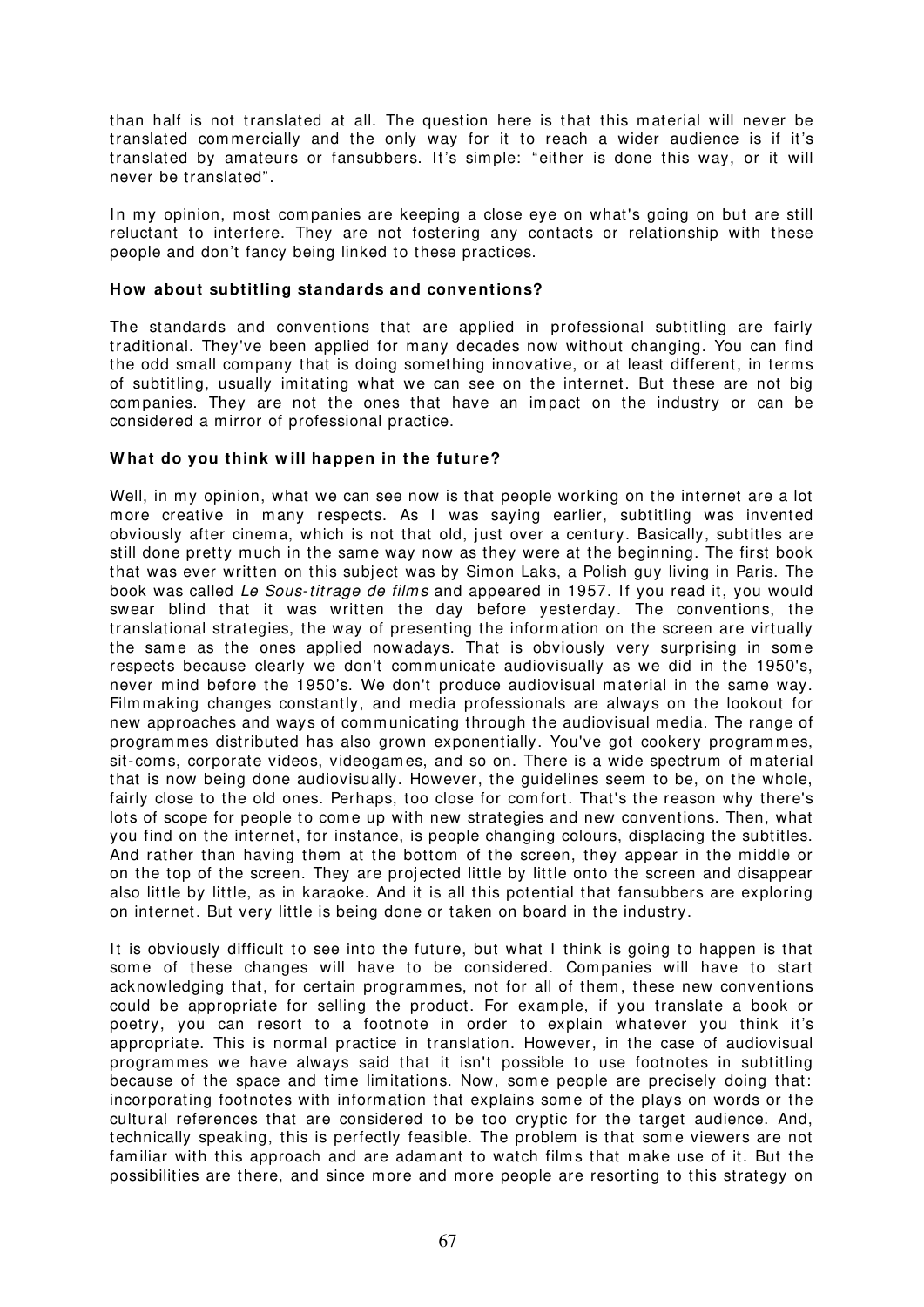the internet, it is becoming fairly popular. Think, for instance, of the mainstream TV series Heroes. There are some Japanese characters and when they speak in Japanese, the subtitles just fly all over the screen, increase and decrease the font size, change the place where they're coming from... And this way of presenting the subtitles has become very popular precisely because they are atypical subtitles.

#### **You m ean they are popular am ong those w ho are passionate about this series or are they popular am ong the general public as w ell?**

I think they are popular with the people who like these series. The general public might like it as well, but I think that the general public is less vocal. It is very difficult to gauge their likes or dislikes. The people that like the series write on the forum s, on the internet, send emails, and so on. They are much more outspoken. In my opinion, the general public is much more reluctant to take part in all these things and, hence, it's difficult to know whether they like it or they don't like it. I don't think any reception projects have been done on the issue. There is a project going on in I taly looking into dubbing and how I talians receive dubbing and "dubbese". However there is very little about the reception of subtitling that we could take as solid research and use as a basis for the interpretation of what the general viewers like. My impression is that the general viewers, the sort of standard viewer in Italy or in Spain, don't like it because it is a little bit too innovative and disruptive. They're not used to this type of subtitling. They m ay find it a bit unusual, and like it here or there but not as standard practice. The problem is that they may find it too obtrusive and wouldn't like it all the time. That's why I said that some of these innovations may be appropriate for certain genres, for certain audiences, for certain TV series but not for all. For example, the television version could be done in one way and the DVD version – for people who really like the series and are willing to pay for it – could follow other conventions and be more innovative and daring. In this sense, one could venture that the industry might get fragmented in the future and use different approaches depending on the sectors of the audience they want to target.

# So, in your view, there might be several markets, that will become more **flexible.**

That's what I would im agine. But then again, there is always the issue of m oney. To what extent are companies going to be willing to have for instance two sets of subtitles and pay for them? It would be unthinkable now with the financial crisis, of course. But in the future, who knows. Companies will go down this avenue only if they can get enough money, enough revenue from what they are selling. For the time being, I think there will be just one set of subtitles and the way that they are presented on screen will change slightly, depending on whether it is a classical film, a blockbuster, a NGO video, or a sitcom like The Big Bang Theory.

#### **Do you know w hether this w ay of w orking on the part of the fansubbers is also im pacting on translation studies? I w as thinking for exam ple of Venuti's distinction betw een foreignisation and dom estication. W e have been driven to think of foreignisation as a sort of elitist concept w hile norm al translation should be m ore dom esticating. Overall, fansubbers seem to prefer foreignising translation.**

I'm not a big fan of these concepts of foreignisation and domestication, but I do think that the new practices that we can see on the internet, generally speaking (again, m ore research has to be done to quantify how often they use this technique), tend to be clearly foreignising. Som etim es, fansubbers will keep the cultural references in the subtitle, literally, and then provide a footnote that they usually position on the top of the screen, explaining what the meaning of the reference is. If it's some type of food, they will keep the foreign term in the subtitle and then on the top of the screen they will add information along the lines: "this food is eaten at Easter", or "is made of", or "is typical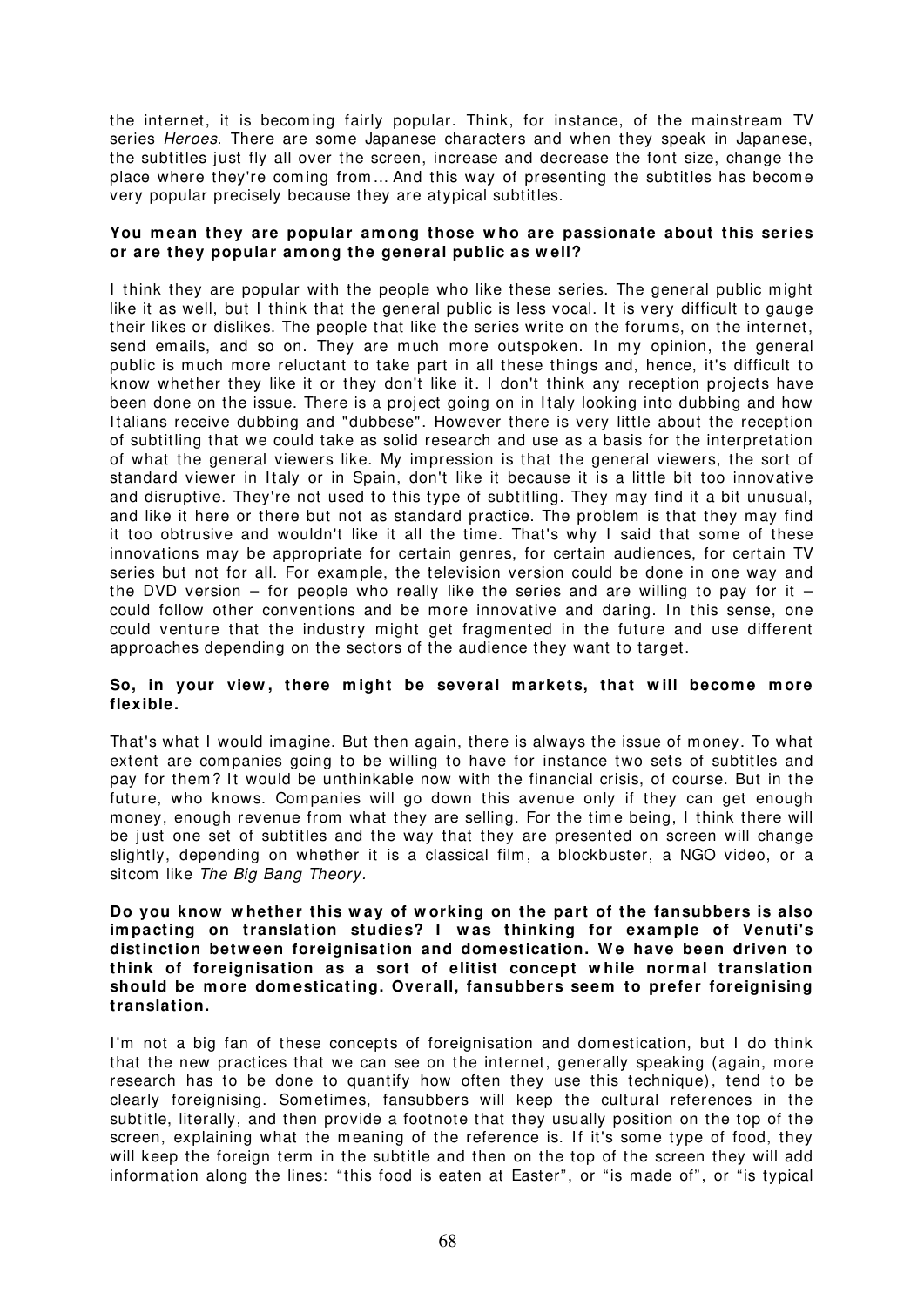from the north of the country" or whatever they think is relevant. In that sense they allow themselves to be much closer to the original. The tendency is to take this 'foreignising' approach when dealing with far afield or less well known cultures, such as Japanese. Fansubbers can afford being adventurous with their translations because they know that the audience are pretty much into Japanese manga and anime. They are dealing with people who are hungry for new information from other countries, and that's why they allow them selves to be so forthcoming with the information and use terms that are totally opaque for anybody who is not fam iliar with the Japanese culture. Even then, they are aware that some terms may be difficult to follow and that's why they add extra information. In that sense, fansubbing allows for prominent foreignisation, bringing the other culture to the viewer. Nonetheless, it can be argued that any subtitling is foreignising because viewers are always listening to the foreign language.

Incidentally, for good or evil, we translate mostly from English. As everybody seems to know a bit of English, they can follow the original and understand some of what the characters are saying. To avoid any conflict between the original soundtrack and the subtitles, some companies ask translators to be 'literal' and follow the soundtrack as close as possible, so that people watching the programme cannot tell of any discrepancies between what is being said and what they are reading. This can, of course, have a very negative impact in the quality of the final subtitles.

Perhaps, foreignisation is more acute and prominent in the case of the new subtitling practices, but I think it's always been part of subtitling to some extent because of the unique situation of having the soundtrack and the original text always present.

#### **I w as thinking of countries like I taly or Spain w here subtitling is not so**  widespread and dubbing is usually preferred by the standard viewer. In this **case, is fansubbing having an im pact?**

I think it is, actually; particularly on the younger generations. What has happened these days is that the process has sped out dramatically as amateurs, as I mentioned earlier, will subtitle the programmes straight away. The TV series are usually broadcast first in the USA and the fans round the world know that if they want to watch it as soon as possible it has to be with subtitles because the dubbed version will take much longer to be produced. Most likely the dubbed version won't be posted on the internet, at least not immediately, and fans will have to wait until it is broadcast on television, or until it comes to the cinema in the case of films. This is why many people are resorting to watching their favourite program mes with subtitles, simply because it's the only translation that is available really fast and quickly. And we are talking here of 2 or 3 days after the first broadcast. That fast!

When the last episode of the series Lost was broadcast, the TV channel in Spain, Cuatro, knew that viewers would end up watching the episode illegally on the internet, with fan subtitles, if they weren't to provide them immediately. The media hype preceding this last episode was enormous and everybody wanted to know how the series unravelled in the last episode. This forced Cuatro to broadcast the episode at the same time as in the USA and, obviously, the only possible way to do this was with the help of subtitles.<sup>[1](#page-70-0)</sup> It was the first time that they tried to get one up on the fansubbers by producing subtitles straight away. The experim ent didn't go according to plan, or at least not as sm oothly as they would have liked. Some viewers complained because there were some technical hiccups and the final output wasn't as good as some people would have liked. In any case, what is important here is the fact that it proves that the industry is taking m easures to try and bypass the im pact of fansubbing. Media distributors are aware that

 $\overline{a}$ 

<span id="page-70-0"></span><sup>1</sup> www.todosobretv.com / avances/ la-television-espanola-em itira-el-final-de-lost-en-sim ultaneo- con-estadosunidos/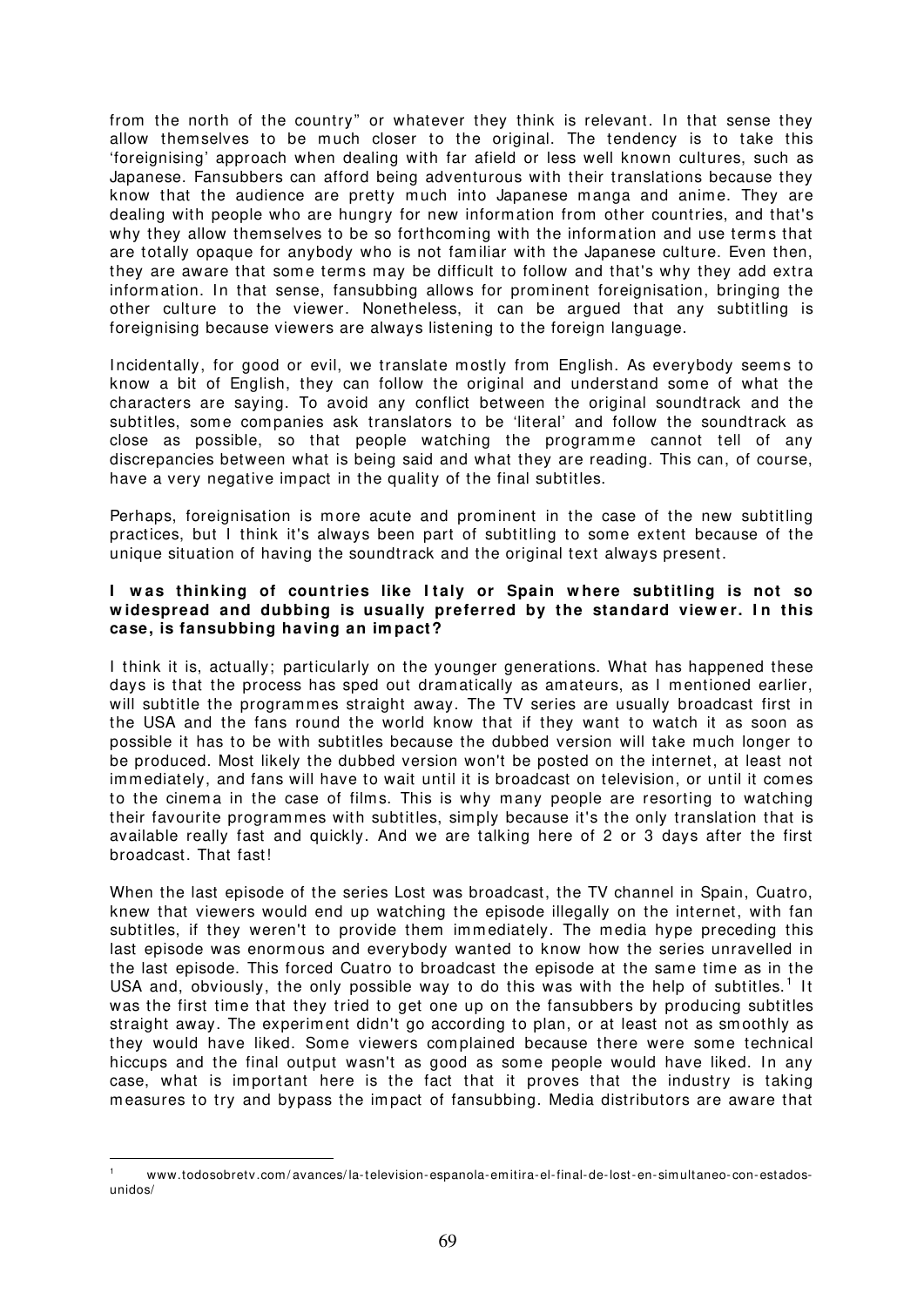viewers want to watch their favourite programmes as soon as possible after their release in the USA and one way of speeding the process is by using subtitles, not dubbing.

# **W hat is the profile of the typical fansubber, if there's one?**

This is very difficult to pinpoint. Usually, they are young, or at least one imagines that they are in their teens or early twenties. The ones I've met personally tend to be in their mid or late 20s, early 30s also; although I 've been talking to people who are older, people in their late thirties and forties. Not long ago, I was talking to a fansubber from Brazil, in her forties, who translated French films into Brazilian Portuguese. She said, "If we don't do it, it's not done commercially because most French film s are not considered profitable. I teach my students how to subtitle the films and then we post the subtitles on the internet".

Given the appealing nature of subtitling, some academics like using it for foreign language teaching and learning, as a way of getting the students motivated. Coming back to your question, I think, in general, the fansubber profile will be that of a young person, good at technology. They spend a lot of their time on their computers and the internet, they know how to get hold of a subtitling programme, how to put the times in and out in a film, etc. What I find remarkable is the very efficient way in which they organise themselves. Usually, there is always somebody who is technically gifted and takes care of the technology, capturing the actual programme from the television and distributing it to the rest of the people involved in the process. Then, those who are good at languages translate, mostly using one of the many freely available subtitling programmes. Some other people will check the quality, and others will distribute the final product. To some extent you could argue that they operate like a company, with a clear division of work that is being taken care of by several people.

As for their interest in subtitling, some of them decide to im prove on their technique and do a formal subtitling course, usually at university. For instance, the girl who interviewed me in JoSTrans - The Journal of Specialised Translation,<sup>[2](#page-71-0)</sup> mentioned that she had been a fansubber in the past but at the time she was doing a Master's in audiovisual translation, because she wanted to know m ore about how to do it 'properly'.

#### **According to you, could there be synergies am ong fansubbers and professionals?**

Yes. I think that some of those who start as fansubbers might easily end up being professionals.

#### Is this one of the reasons why they start fansubbing, or is it rather that, when **they start doing it, they discover they like it and w ant to go on doing it as a career?**

My feeling is that they first start fansubbing because they just like watching these programmes and then, at a later stage, they discover that it m ay lead to a potential professional career. They realise that some people are doing subtitles for commercial purposes and that they get paid for it and then some start considering the possibility of doing it as a professional activity rather than a pastime.

# **Do you think that fansubbing m ight be a m odel for other sectors in translation?**

Well, I'm not really sure. Nobody really knows who started this trend of amateur subtitling on the internet. I know that fansubbing has been going on for quite a few years now but I couldn't tell you if it's fansubbing that has had an im pact on other areas or

 $\overline{a}$ 

<span id="page-71-0"></span><sup>2</sup> www.jostrans.org/ issue17/ int\_cintas.php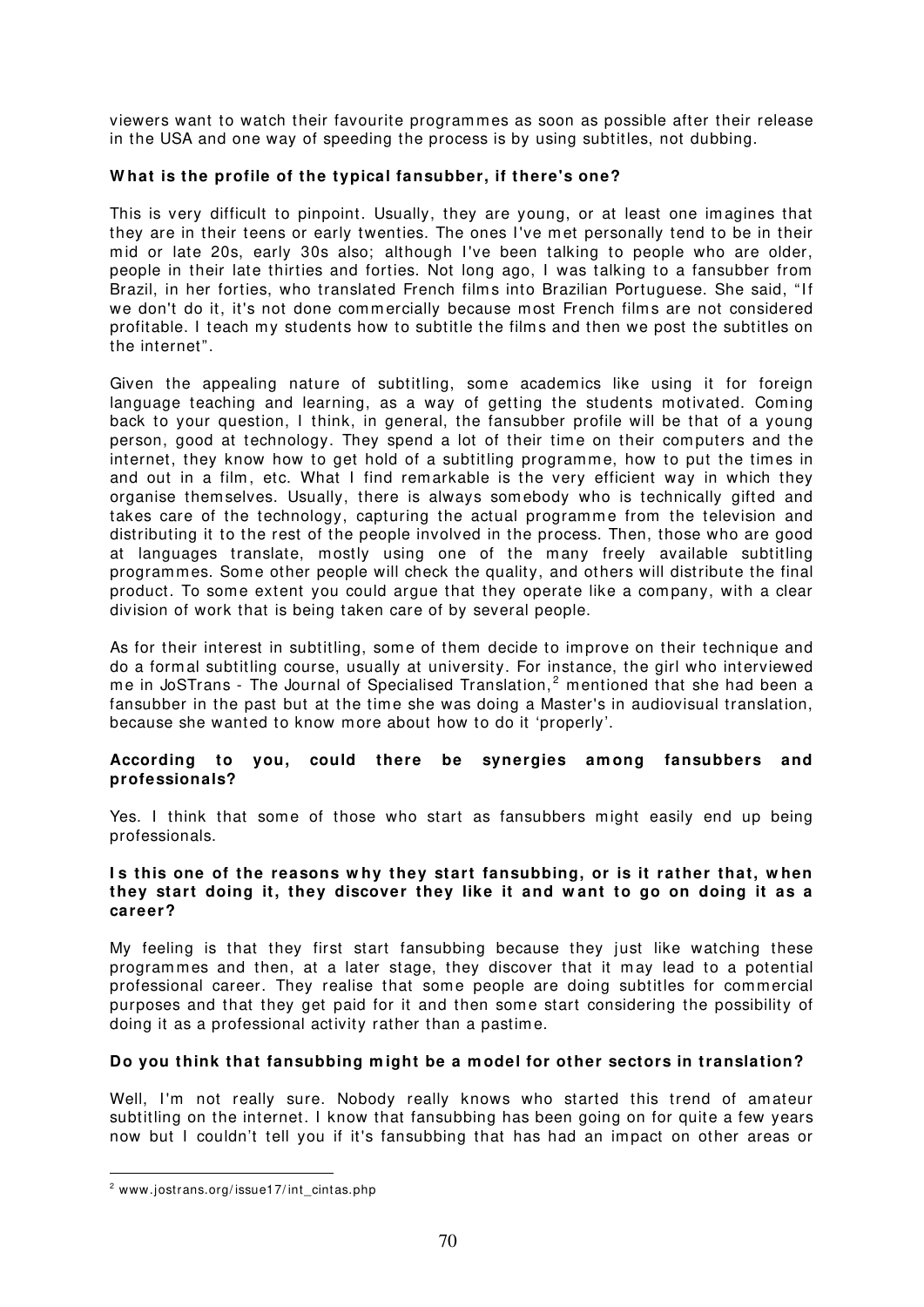whether it was the case of other translation practices on the internet having an impact on subtitling. I'm not really sure. One of the most exciting things about subtitling is that you are always working with audiovisual programmes, and that is very attractive to some people. To some extent what you get in those programmes is real life. Furthermore, the language used in many of these programmes is the language that many youngsters use in their daily conversations. Just look at The Big Bang Theory, for instance, that's the sort of language they use with their friends, and that's the reason why working with this material is so appealing, unlike translating medical reports or users' manuals. Arguably, younger generations don't read many books, which would explain why many of these people will not be inclined to translate a book because that's not the sort of thing they are interested in, unless it's something like Harry Potter, of course.

# **W hat about the translation of softw are docum entation or other m aterial?**

The translation of software is slightly different; if manuals, for example, are not translated correctly, some consumers might try and sue the company. At the Universitat Autònom a de Barcelona, they have been conducting research on the translation of user agreements and contracts, and particularly on the legal implications that could derive from faulty translations. Companies must therefore be careful and double-check whatever is crowdsourced for translation, since authorship of the final product tends to stay in the hands of the companies. All this considered, I am not sure how successful amateur translation would be in this environment, or whether other sectors might have the appeal of the audiovisual. I know there is quite a bit going on in the field of videogames, where amateur practices are known as 'ROM hacking'. This is similar to fansubbing though the task of the hackers may also involve the change of images, for instance. And both Twitter and Facebook rely on the work of volunteers for the translation of some of their pages. So, it may well be that the fansubbing approach to translation m ay actually catch on in other fields.

## **I s there som ething in fansubbing or, m ore generally, in crow dsourcing, w hich m ight be used as a m odel for a larger organisation like the EU?**

I personally do not think so. I cannot see the EU resorting to crowdsourcing, not only because of security and privacy reasons but also because of its social connotation. TED<sup>[3](#page-72-0)</sup>, a site where you can find num erous talks by people from all over the world, translate their audiovisual m aterial through crowdsourcing in the first instance, and then they claim it goes through a quality control check. They operate on a NGO basis and do not do it for profit; rather, it is an attempt to allow "speakers of less-dominant languages an equal opportunity to spread ideas within their communities". If large organisations with less philanthropic aims followed the same route, there could be the risk of being perceived as exploiting people. Whereas it m ay be OK for TED because of their social awareness and their non-for-profit attitude, for an international body like the EU would rem ain risky. The EU has always relied on professionals and a change to use the work produced by amateurs could easily be perceived as an attem pt at exploiting other people's work. Besides, from a logistic point of view all translations should be doublechecked by professionals to verify that the quality is up to scratch and that nothing inappropriate has been inserted in the text. Imagine, for example, having an amateur translation into Estonian which nobody has revised, and which turns out to be of very bad quality or contains unwanted m essages: it is sim ply too risky. And then again, there are areas that you simply couldn't leave in the hands of amateurs, like legal texts.

## **I s there anything else you w ould like to add?**

 $\overline{a}$ 

<span id="page-72-0"></span> $^3$  www.ted.com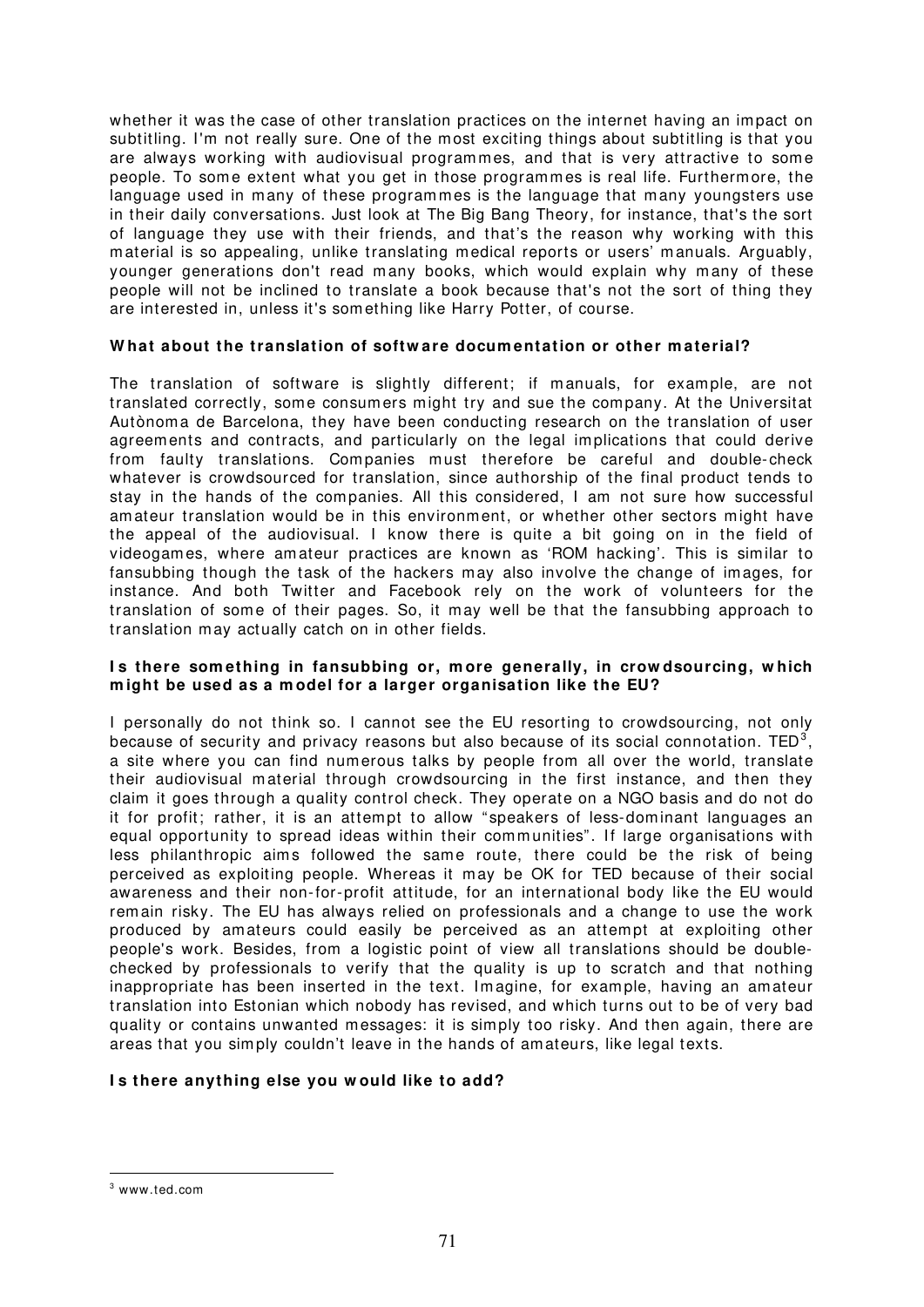I'd only like to stress the fact that everything is changing so rapidly in our field that in a few m onths I m ight no longer agree with what I 've just said today. Things are changing at the speed of light!

# **Thank you.**

Thank you too.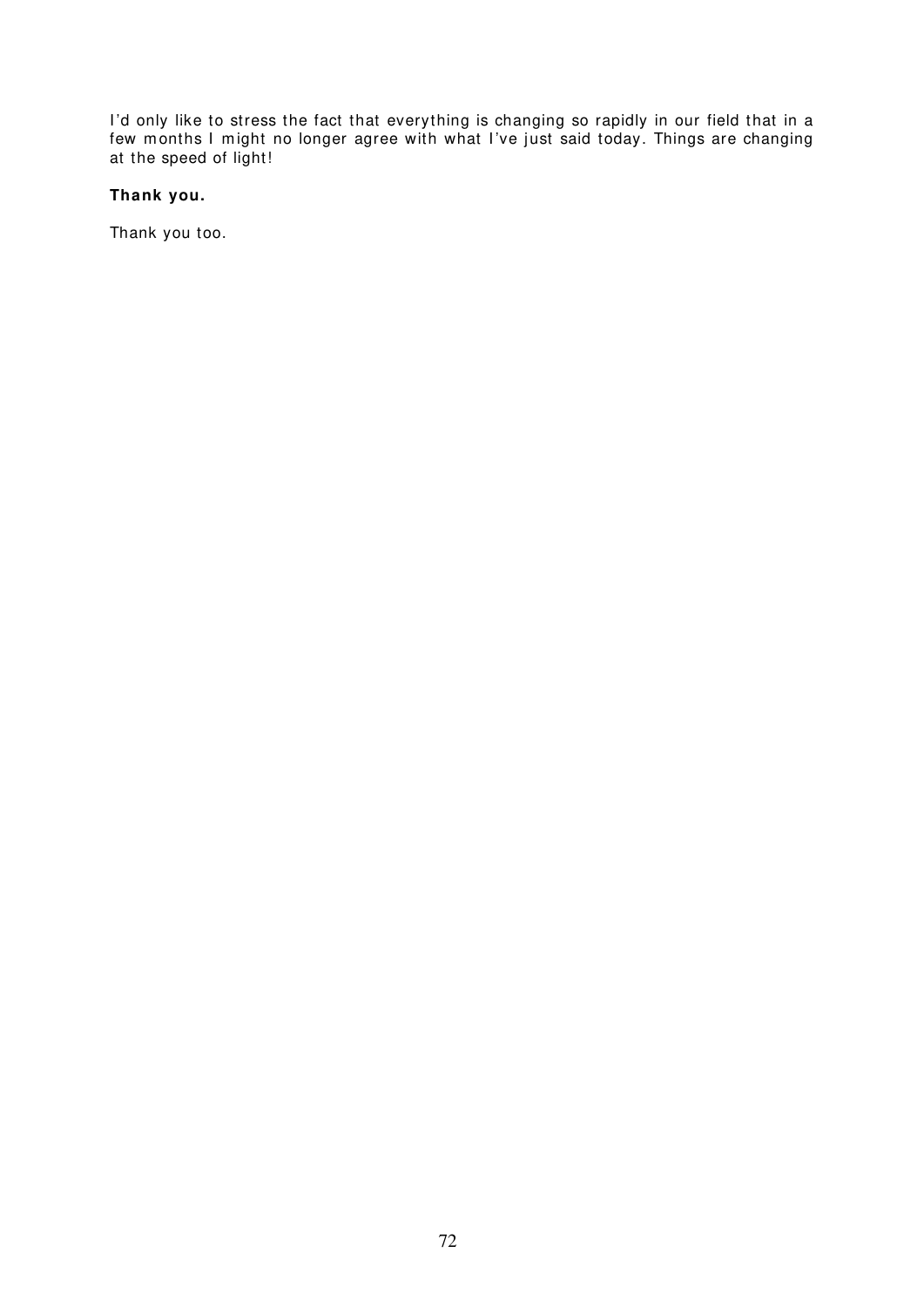# I nterview with Dr. Fred Hollowood



# **Today I w ould like to talk w ith you about crow dsourcing and how it is transform ing translation. To define the transform ations translation is presently**  undergoing you have spoken of "a tale of two technologies", machine **translation and crow dsourcing.**

Following my talk this morning on the content explosion, I believe that only machine translation offers us a technology that will allow us to efficiently and cost-effectively translate the volum es of content, for which we would be expected to provide translations in the future. It is also my hope that the community through the social web will be one of the means which will allow us to improve that machine translation content through postediting services, delivered by the ordinary citizen in the street, in subject areas where they consider them selves expert.

# You mean that it would be for the community to post-edit machine translation **and this w ould be the link betw een m achine translation and crow dsourcing?**

I think the community is skilled to do lots and lots of things. The community is skilled to do translations, when the community wants to do translations. There are many more monolingual speakers than there are bilingual speakers, so my expectation is that if we can develop monolingual post-editing technology, the community will also engage in monolingual post-editing. Yes, the community will do everything from quality assurance to consultation to engineering. The community holds of all the skills of the citizens. It's how you ask these people to do what is the right thing for them to do. So, if you can present a case to them whereby they see common interest between them and you, then they will actually perform those tasks for which they have the skills.

## **And is this your experience in Sym antec?**

Our community behaves as a technical support community, i.e. it is a community of people providing advice to other customers about problem s they have experienced.

## **Nothing to do w ith translation, then?**

Nothing to do with translation at all. But then we asked a subset of that community if they would be able to help us with a translation project. Lo and behold a few people said "I could translate that" or "I would be interested in translating that." Some of these people were linguists, some of them were not linguists but were subject-matter experts and translated a software product for us. It was a free software product so that we would not be accused of abusing them for commercial purposes. We took the texts to be translated, we m ade language packs so that people could download the translation packs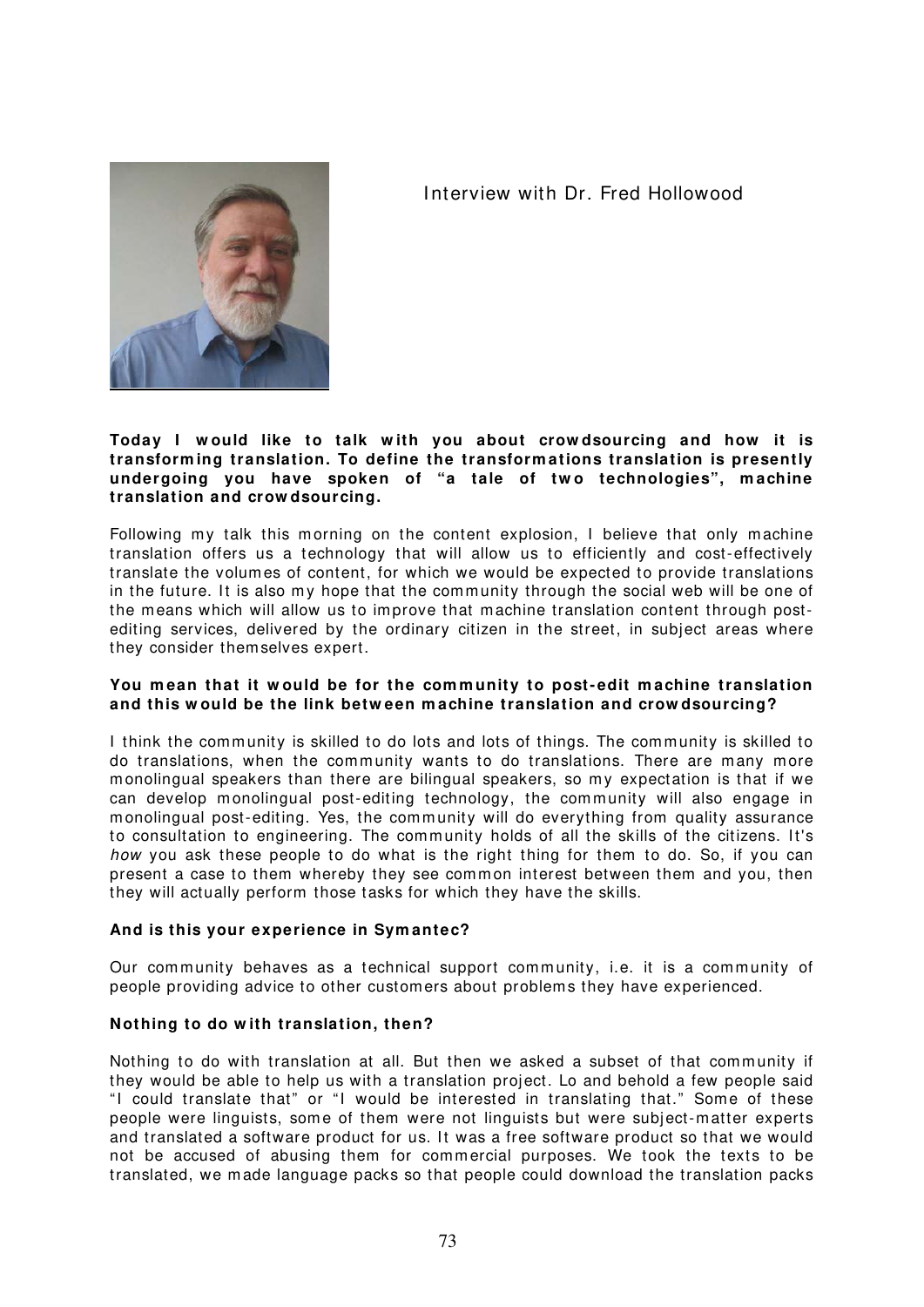and convert their English software to Turkish or Albanian or Chinese software. They saw this as a community effort where they helped their fellow consumers. These were the first two projects where we deployed formally untested translators and actually they did a very good job because they were power users of the product they translated. This is an example of leveraging specific skills within the community to do a specific project. Our community of translators would be tiny compared to our community of people interested in technical support issues, but that is a matter of developm ent. We need to m ake these communities grow, monitor them and see how far it goes.

# **Had you already experim ented w ith crow dsourcing on technical support before?**

We have a technical support community that grew up practically of its own volition. There are other communities where the company provides the platform for the community to engage with us. There are also communities that are completely independent, where our products are discussed. We monitor those communities as third parties. So the community of communities, that discuss our products, is only partly influenced by the corporation.

#### **W hat about com m ercial products w hich are not free ( from the point of view of translation, I m ean) ?**

We are about to launch our first project where translation is sought for a commercial product. I cannot disclose what that language set is going to be, but hopefully in three months time we will be able to say how it was implemented and how well received it was. Key to our free product work was the ability to put a link in the product itself saying "Are you interested in translating this?" Then prospective volunteers do only the part which appeals to them. This is perhaps how we sourced the majority of our translators. We seeded the activity with a few active members and then grew that community basically by references from the product. We hope that for our m ore popular products, even though they are comm ercial, paid-for products, we will likewise attract people who have bought a more common language variant to volunteer and do minority languages. Our goal is to enable users to create a free language pack which works on an already purchased product.

## **Do you not envisage using m achine translation for these products?**

We already use machine translation for the main languages for all the technical documentation. We use it for some of the software as well, all post-edited. Machine translation is an everyday occurrence for our technical products across seven languages. I must admit I do not think about that process anymore. It just happens.

Whether we use machine translation as our starting point for product language packs is still an open question, and probably a question of community translator preference.

## Are you not afraid that, in the case of commercial products, you might be **accused of abusing and exploiting the com m unity?**

Well, I think that the community is going to have to decide on that. There will always be someone who has a different opinion. The thing is supposed to be voluntary. It is supposed to be of mutual benefit to the company and the person performing the translations. If it is leverage, it is voluntary leverage. If somebody gets what they want out of this exercise and they are happy to do the translations, happy not just willing, I do not really see that as a bad thing. I think we need to find a new word to classify what it is.

## **W hy do you think they are happy to w ork for free?**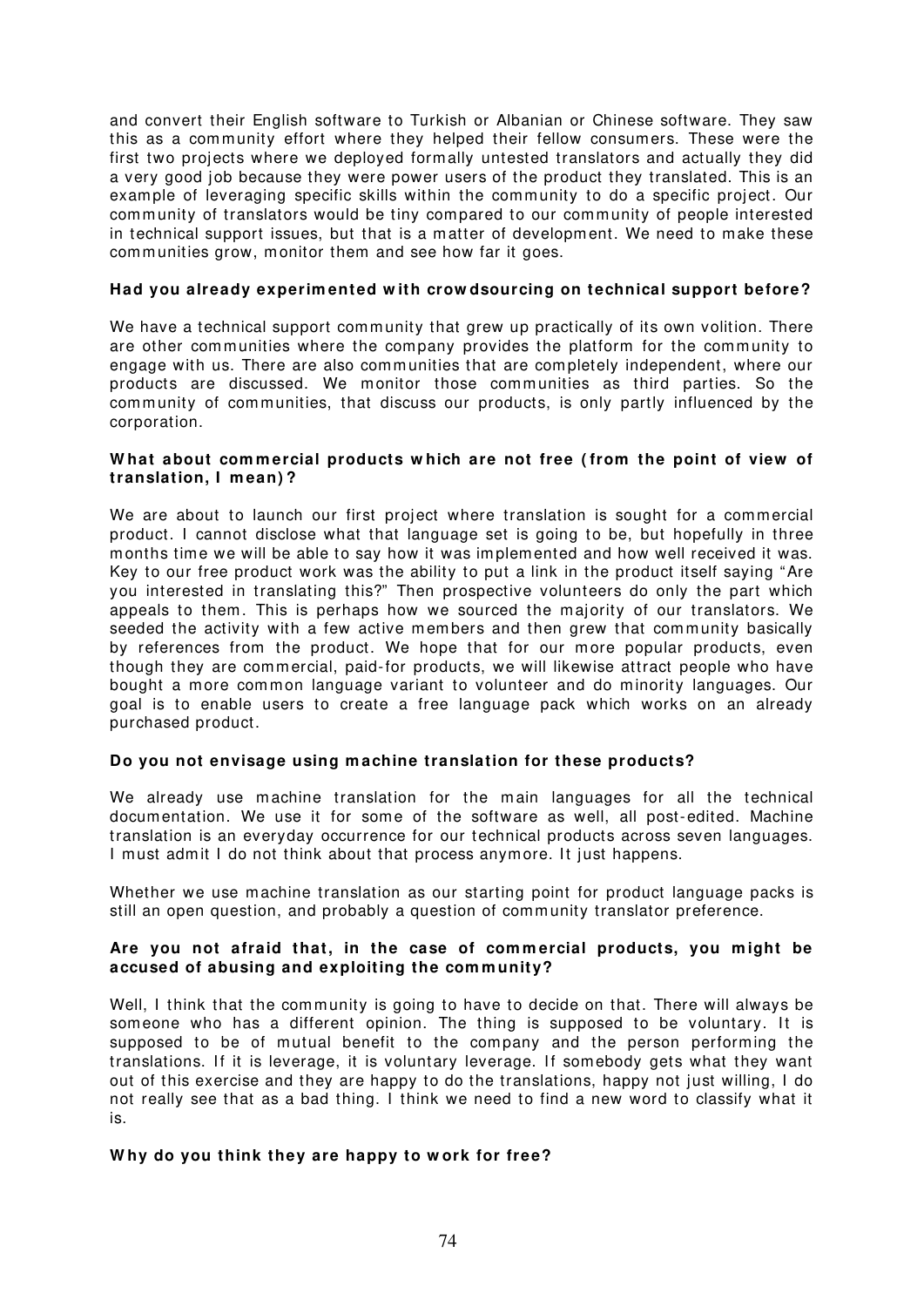Usually they want to make a contribution to their own society. In our case, our first two languages (indeed com pleted in less than 48 hours) were Albanian and Turkish. Our software products are not available in those languages. These very enthusiastic users thought it would be great if they were available in those languages so that their friends and family would be able to comprehend the software and have their assets protected. So they got down to work and translated the material. We give them kudos, we give them certificates. We actually try to send them branded material. Some people have even refused to accept branded material. People are motivated by whatever personal m otivation drives them along. We have learnt not to try and second guess what this might be. It is not a behavioural study. You ask them, they say yes, they do it. As to why they do it in their heart of hearts, that is entirely up to them .

# It would be interesting to understand why they do that, to understand the **m echanism s and drivers behind crow dsourcing com pared to the w ays of w orking of professional translators.**

Some of them like to be at the top. It is recognition. To be able to say "You know, I did the most translations." Some of them are students. They get practice in doing a real software product and can write on their CVs that they m ade a contribution to a real software product. Some of them will not tell us why they do it. Admittedly some of them do it because their friends are doing it and they want to see what it is like. Some do a little and some do a lot. There is a ratio of roughly ten to one. You usually find that 1-2 percent of the people do most of the work and 8-12 percent of the people do about 10 percent of the work, while the rest of the community watches and downloads. There are similar dynamics across the open source movement and community activity. It is not a novel circumstance. Some people are active in a certain area and some people are on the fringes and some people watch. That seems to be the pattern.

## There have been cases where the attempts to use crowdsourcing while **com m ercial interests w ere involved w ere not positively received.**

I think, there have been a few unfortunate experiences. But the open source community  $-$  and I would mention Sun Microsystems and Novell  $-$  have successful open source products that are built and maintained with open source resources. The companies did make money, but they made money out of the support and distribution rather than directly from those products. It is not a huge jump from that recognition of what people are willing to do to make a contribution to open source (and at the same time allow a com pany to derive a revenue from supporting that open source) to having a free product that som eone m akes a free translation contribution to. To me it does not seem to be a great difference. When we move to more com mercially centred things, then we may possibly find more criticism or reluctance. We may find recognition, we may find that people realise that minority markets are never going to be served on a commercial basis and basically a community contribution basis is fine.

#### **All in all, you feel that crow dsourcing is not com peting w ith professional translators.**

Not at all. If the amount of translation in the world were a conserved entity, people might have a concern. There is more material that could be translated than translators could ever translate and that any economy could ever pay for. So what we are actually trying to do here is to find an economic way of doing translations that would never be done otherwise and provide them to the community. Some of this material is very transient. It has the lifespan of a couple of hours or days or maybe weeks, and the costs involved in translating that material using traditional m ethods would be unbearable for any organisation, whether publicly funded or commercial. So, really, what we are looking at here is an ultimate set of technologies that will bring the general public a mass of written information currently held by corporations and government entities in a mono-lingual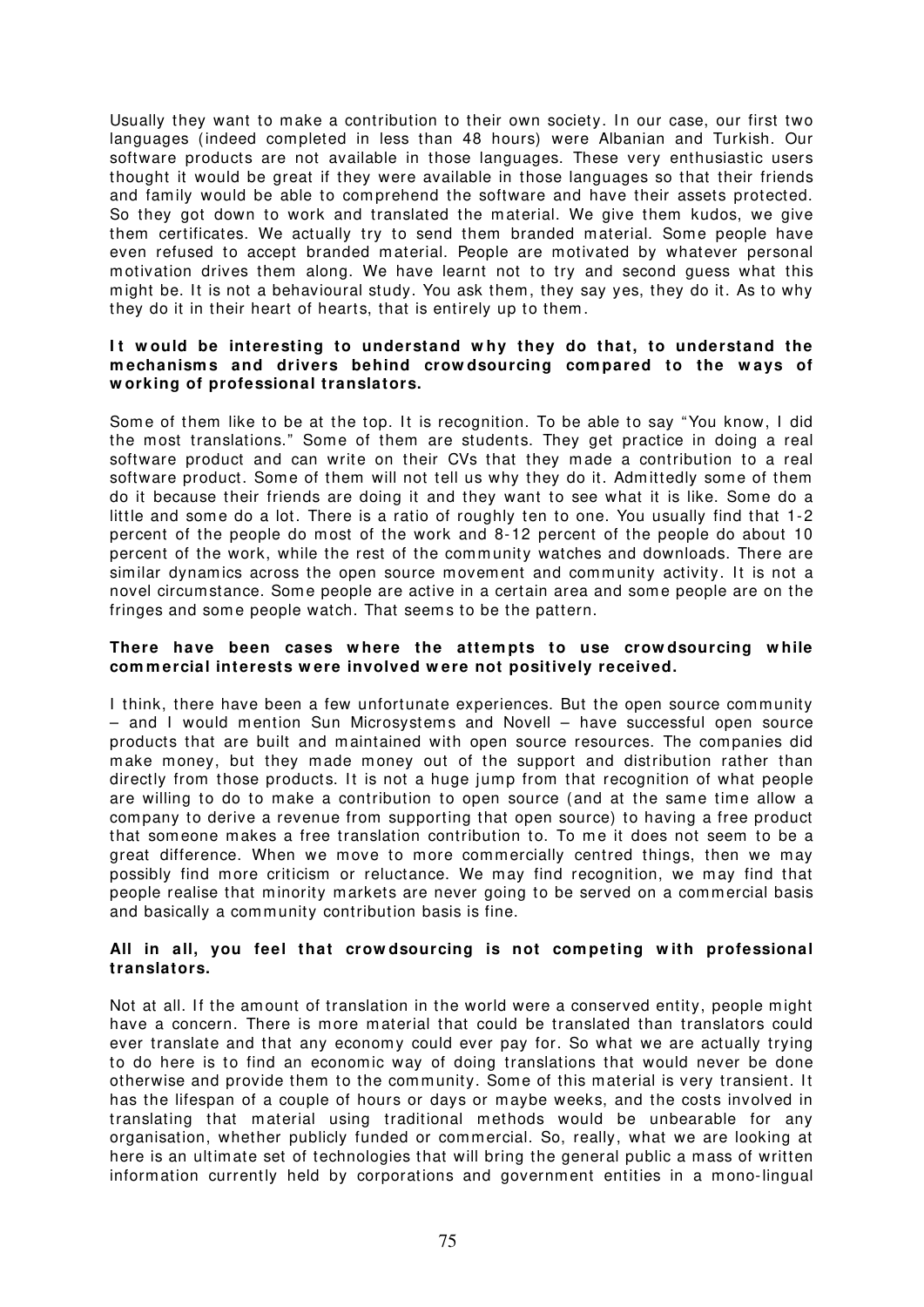form. Information that translators do not have the capacity to deal with and that enterprises do not have the financial resources to support. I think that, if the people recognise that, they will make a contribution and if the people do not recognise that, well, they will not contribute and possibly complain. In corporations 80 or 90 percent of the material is not translated as no one is going to get ten times as much budget. If we want to provide the best possible service to everybody, we have to take that m aterial and get it translated som ehow.

## **Do you think that crow dsourcing is a good alternative to m achine translation for m inority- languages, or that there is not a clear- cut division of the m arket?**

It is a complicated question. Machine translation of minority languages faces two issues. It is the chicken and the egg problem, which comes first. If the commercial market was there, someone would make the engine. If someone had the engine, then you could translate the m aterials in order to train the engine. Somewhere along the line, a translation has to happen or a coding project has to be initiated in order to make an engine, a rule-based engine or a statistical engine. Once that process is kick-started and you have enough material, or enough technology to make translations, then you can reasonably do more and post-edit more. You have to build enough critical mass for the technology to get an opportunity to grow. You can use the community to do some of the translation. You can then train engines or build engines and then use the community to post-edit the translations. Then, once you get this process kick-started, you can hopefully make better engines and more narrow-domain engines. The reason why you class something as a minority language or a minority interest is that it is a niche. In order to get out of that niche, you have to generate enough m aterial to break from the gravitational forces that make it a niche and then get out there and avail yourself of different technologies that m ake things better. I have a lot of sym pathy for languages that have only 1 million to 3 million speakers and are a developing economy, because it is very hard to justify the money to do translations in those languages. If communities can provide some of these translations, fine. As a result of our efforts, we have now a few tens of thousand words of Albanian that we did not have before. Actually, we did not have any before.

## **Crow dsourcing could therefore help m inority languages survive.**

Yes. If people are using their language on the social web and it is of appreciable quality, then that can be used to train engines, hopefully. Then it grows from there. I think there is scope for it. The technology has to be very efficient because you are dealing with sm all numbers of people and small amounts of money. If people are concerned about the lack of commercial interest in something like this, they are effectively smothering the whole thing before it can start. I do not know what the exchange rate with the currency in Albania is, but I am sure the Albanians cannot afford English to Albanian translators at Western rates. So what can they do?

## **Do you think that this m ethod could be applied to all fields, all sectors of translation, or for crow dsourcing to be effective you need a w ell- structured com m unity equipped w ith good softw are?**

I was amazed that there was a community of people who cared about software security. You know I am always amazed, I am innocent in this. If people can care about software security, they can care about most things. It must be one of the most obscure niche m arkets that one can find. When you compare its popularity with something like fast cars, there must be about one to a thousand. I think communities can be found for any narrow domain and any minority language. The skills in finding those communities and how to provide not nourishment, but the right environment to flourish, are the things that interest m e.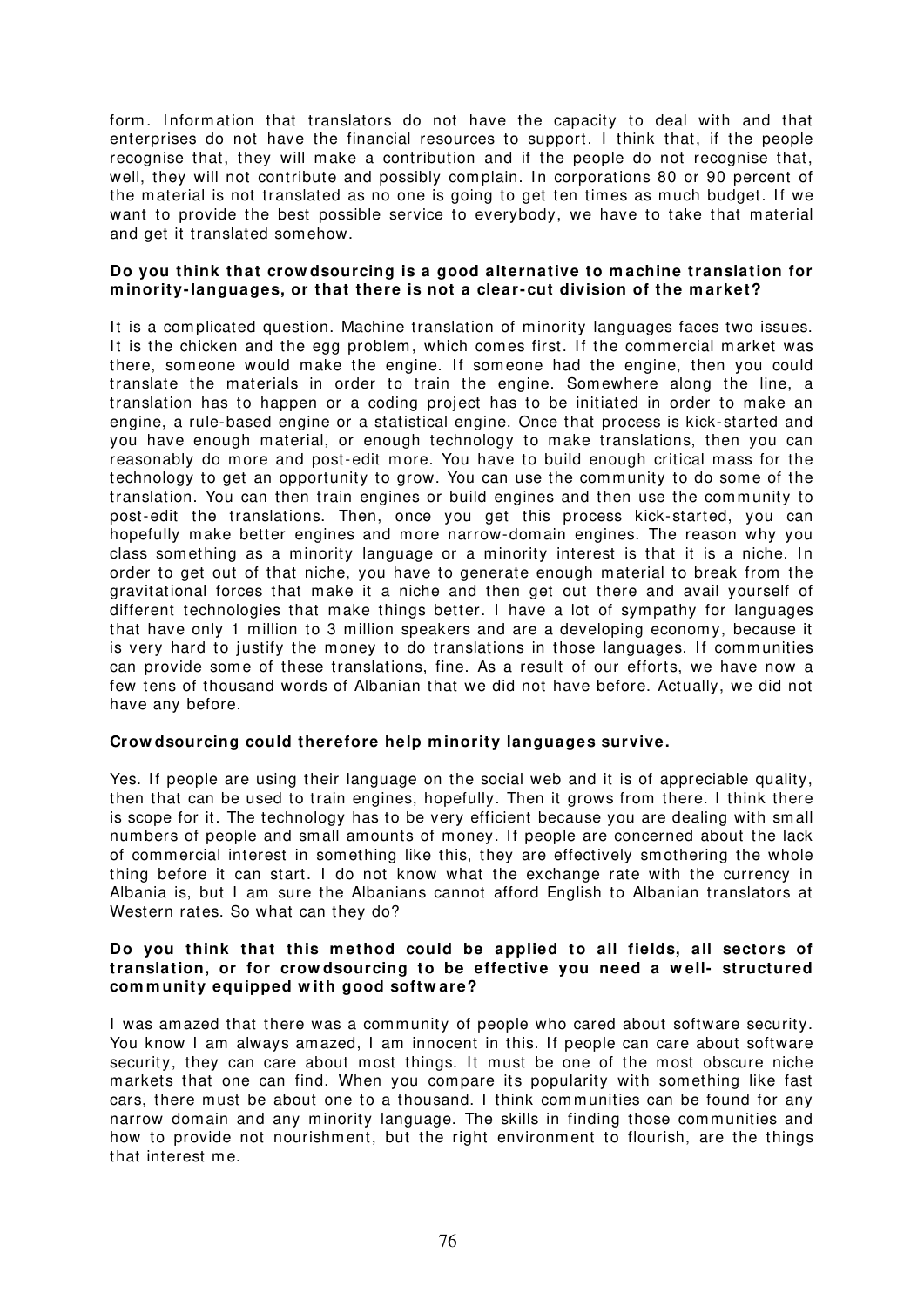# **W hat about confidential docum ents or legislative docum ents?**

That's what a paid translation by a translator with an Masters degree is for. If you have legal or commercial documents that require translation, you get the certainty that you need, when you pay a translator and seal the deal with a non-disclosure agreement.

## **So, there is still w ork for professional translators.**

Professional translators will be busier than ever because now they have the opportunity to do a greater num ber of professional jobs. The professional translator is the bilingual person who can understand both sides of the problem under examination. They have the opportunity to move into any number of technical jobs because they understand what is going into these MT engines and what is coming out of them. Translation studies has become a much broader area thanks to these new technologies. I think the translators of the future will be taught more about system engineering and they will have different jobs open to them. One of my young PhD students is fluent in German, has a first degree in IT, a second degree in translation studies and now is doing a PhD in linguistics. These are the bright young people of the next decade. These are the new opportunities, a very different palette of opportunities that will be available to translation talent.

#### **Should translators not be afraid of these technologies?**

No. Translators should embrace these technologies and hence the opportunities that these technologies will bring. I am always humbled by the multilingualism that I see all across Europe, especially in situations like in the Commission (my own is very limited). Multilingualism is going to become a core skill. As we promote these technologies, the multilingual people are going to be the people who say "that's appropriate" or "that's not appropriate," "this is the right thing to do here," "that's the wrong thing to do there." And this not through fear, but through knowing their customers, knowing what quality levels are expected in various places and being very clear about making sure they are met. I have often complained about the translators being in charge of quality, but they are going to be in charge in a different way. They are not going to tell us how many grammar mistakes are in somebody else's translation. In future they are going to say "that is the appropriate content for that audience," which is a much higher-level skill.

## **According to you, w ill this have som e im pact on our attitude tow ards quality?**

Quality... I always think about shoes. You buy a pair of shoes. You do not go into the shop and buy a random pair of shoes, you buy a pair of shoes for something. You buy them for walking, you buy them for dancing, you buy them for a purpose. There is no single translation quality. The quality is for a specific purpose, or for a certain market segment or for a particular customer. Some people m ay not care that you have got two spelling mistakes per thousand words. I do not, as long as I know what the words are. I think this is where we find ourselves today.

#### What could be, according to you, the impact of these developments on the workflow of a big organisation like the European Institutions? What could we **learn, for exam ple, from the w ay crow dsourcing com m unities w ork?**

I think your workflow should reflect the process that you are doing and I think you need to re-exam ine your process periodically. The workflow for professional translation is one circum stance, the workflow for a m achine-assisted translation is slightly different. The workflow for a community translation is very different. It is much more of a star flow than a sequential flow. Do not be afraid to experiment with different workflows in order to find out what works best for your community because this will be largely communitydriven.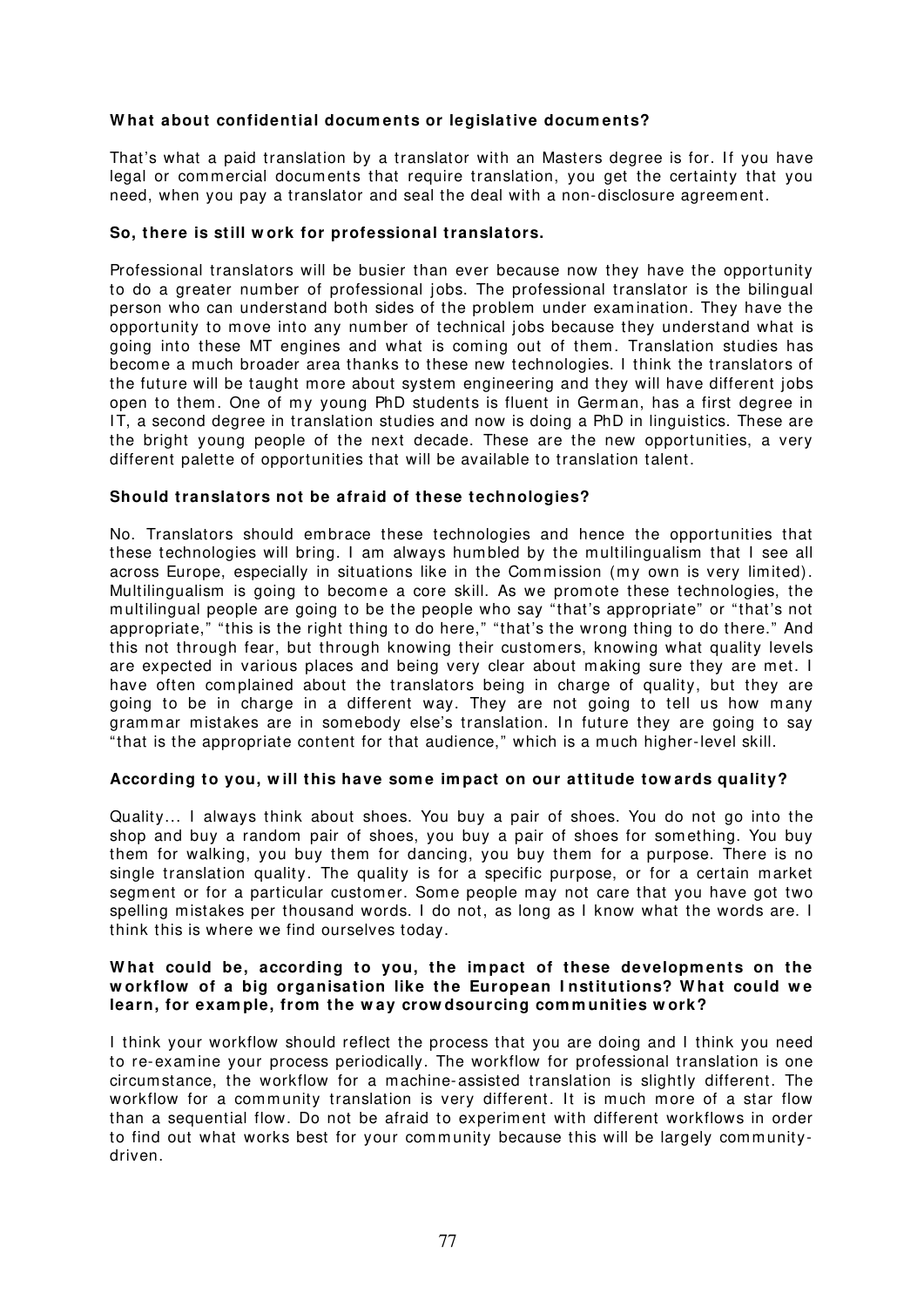#### We are a community in a way. We are a big community.

A big community of translators. It is going to be driven by the people doing the work and what is easiest for them and how they will interact best. Not how someone sitting in their offices is going to say "I think this is the best thing" or "This is what I want." One has to give up this notion of control and go into observation and find out what works and then implement that on behalf of your community. There is a quid pro quo; there is a cost, because translators give their time to do these translations. So likewise we have to give you time to understand what environment they need to be efficient. If you can't adapt your current workflow quickly you may lose them. They will go and give their free translation time to someone else.

#### The last question I would like to ask you is about the voluntary sector. It is **grow ing quite rapidly and there seem s to be a close link w ith crow dsourcing. I n certain cases it is very open to crow dsourcing and can profit from it.**

I think that the voluntary sector, once they m ake their case clear to people, will benefit hugely from community translation. If you are able to translate and the voluntary sector can make a case that your translation is going to save lives, then how could you not give your tim e freely and perform this function and serve this end? I have two friends working in two different institutions which bring community translation to NGOs and charities to provide improved access to information on health and food and medicine. In the same way that Kiva does such a good job in micro-loans in the third world. We should be thinking about not just translation but all the other things that the community could do so that these NGOs could focus their limited resources on delivery, rather than generate things that people in the West can generate for free.

#### Duolingo was mentioned this morning. It is a new project through which Wikipedia should be translated by people learning languages. In this way no **energy or tim e w ould be w asted.**

Why not.

## **Could it w ork?**

Of course it could work. In a similar fashion to people volunteer to translate the software. If you are an expert in that area, then you could take your English source and you could do two things. You could either m achine-translate it and subject m atter experts could fix that translation, or you could say "how m any translators can I find?" and have them post-edit. You know it would be interesting to find out who did the better job, because there is nothing like the enthusiastic expert. And what is Wikipedia? The enthusiastic expert! There is every chance that this is entirely doable. If Facebook was doable and LinkedIn was doable, why should Wikipedia not be doable? And it does not have to be an aligned translation. As long as the same information is carried in the articles, would the readers of Wikipedia care if there is perfect alignment across language versions?

#### **From a linguist's point of view , the idea is to preserve standards in language use and if you offer m ethods w here there is no control over poor language....**

I am not saying the language is poor. All I am saying is that it is not pair-aligned. What is happening now, I do not think it will be bad. I think if locals really want this to happen and they have their name associated with it, then they will make it suitable. If something bad is presented, somebody else will fix it. That is how it goes.

## **Are there problem s w ith intellectual property?**